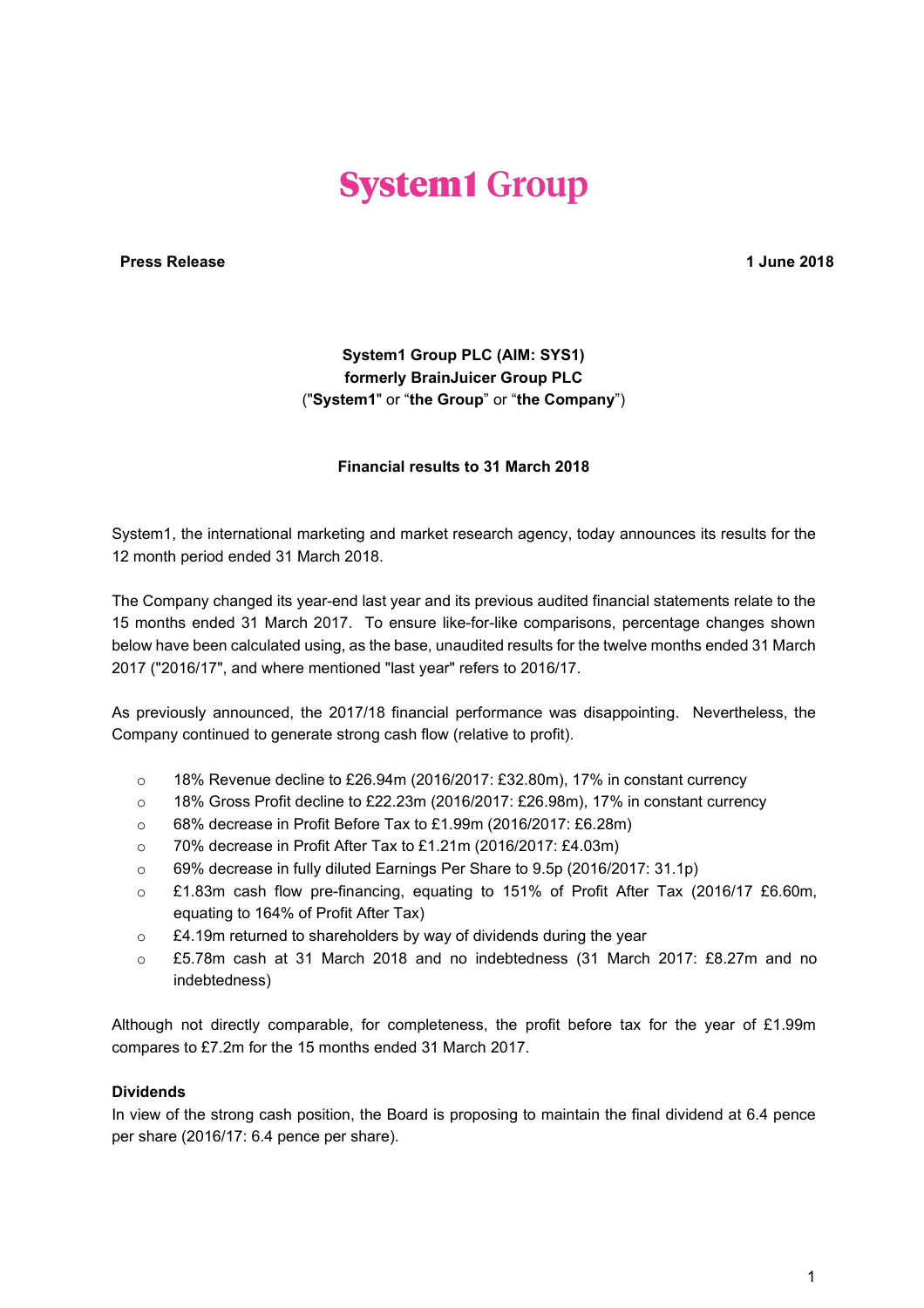# **Commenting on the Company's results, John Kearon, Chief Executive Officer of System1, said:**

"2017/18 was quite a year. We were slow to appreciate the speed and scale of change occurring in our market, with painful consequences for investors and staff alike. The realisation that client budget-cuts were significant and probably permanent galvanised us to react, rethink and reinvent. The result, we believe, is a more competitive and scalable offer, with the potential to build a much larger and more stable business over the years to come. 2018/19 will be a period of transition as we seek to sell-in our new and modified product offers against a challenging market backdrop."

The Company can be found at www.system1group.com.

The information contained within this announcement is deemed to constitute inside information as stipulated under the Market Abuse Regulations (EU) No. 596/2014. Upon the publication of this announcement, this inside information is now considered to be in the public domain.

| For further information, please contact:<br><b>System1 Group PLC</b> | +44 20 7043 1000 |
|----------------------------------------------------------------------|------------------|
| John Kearon, Chief Executive Officer                                 |                  |
| James Geddes, Chief Financial Officer                                |                  |
| investorrelations@system1group.com                                   |                  |
| <b>Canaccord Genuity Limited</b>                                     | +44 20 7523 8000 |
| Simon Bridges                                                        |                  |
| Emma Gabriel                                                         |                  |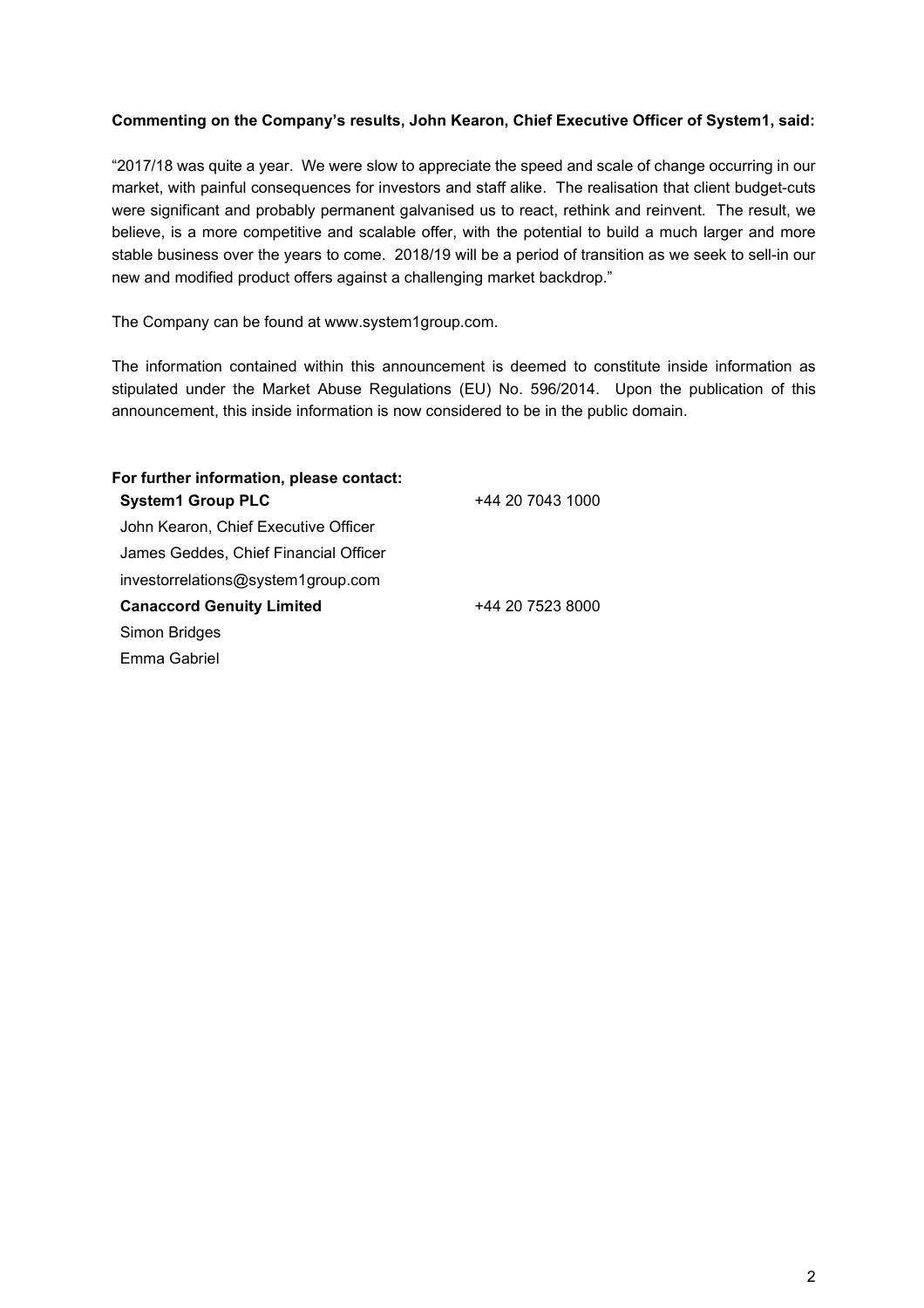# **CHAIRMAN'S STATEMENT**

System1 has had another eventful year, but unfortunately a much less successful one than we had anticipated. We entered 2017/18 expecting to deliver further progress on the back of our strong performance in 2016/17. The reality, however, proved very different and our first year as System1 Group (formerly BrainJuicer Group) was marked by a deterioration in trading conditions and a sharp fall in profits.

For the year to the end of March 2018, gross profit (the Company's main top-line performance indicator) declined by some 18% to £22.23m compared with the previous 12 months. Pre-tax profit fell by 68% to £1.99m, and fully diluted earnings per share by 69% to 9.5p. The Board proposes to pay a final dividend of 6.4p per share which is maintained at the same level as the prior year despite the lower profits. This would leave the total interim and final payout unchanged versus 2016/17 at 7.5p. A special dividend of 26.1p per share was paid to shareholders in August 2017. Despite the fall in profits, and the return of £4.19m to shareholders by way of dividends during the financial year, the Company's financial position remains strong, with a year end cash balance of £5.78m, equivalent to 46p per share.

John Kearon (CEO) and James Geddes (CFO) will review the results for the year in some detail in the sections following this Chairman's Statement. In essence, however, System1's disappointing 2017/18 performance reflected a combination of two factors – firstly a sharp downturn in revenue as clients cut back on spending on market research, and secondly an increase in our costs as we continued to invest in the business to support longer term growth.

So what happened, and how have we responded to the tougher trading environment? Did management have its eye off the ball due to the change of name and associated re-branding exercise? Buyers of market research, and in particular large, multinational companies, have for some time been seeking to get more automated, lower cost data delivered to them more quickly, but this trend gathered pace during 2017/18.

While the re-branding process, coupled with some leadership reorganization, may have had some impact, it is also the case that management took a characteristically robust and innovative series of product development and client service initiatives as the year progressed. This process is continuing in the current year. It takes time for such measures to gain traction, but we believe they will – and there is more innovation to come.

Turning to costs, in response to the disappointing revenue trends management took a number of steps to curtail the rate of cost growth, for example by reducing planned recruitment and closing our small office in Shanghai. Importantly for the longer term, however, we continued to invest in new product development. All things considered, I believe that System1's management responded well in adverse circumstances, finishing the year slightly ahead of revised expectations, and that the measures already taken and in the pipe-line will return the business to a growth trajectory. Now we have to deliver the goods.

I would like to offer my sincere thanks to all our employees for their hard work and commitment during what was in many ways a difficult year. I wish everyone connected with System1 a successful 2018/19. I have been non-executive Chairman of BrainJuicer/System1 since September 2007 and, despite last year's setback, have been delighted overall by the ways in which the business has become established as a well respected, and highly innovative, force in the market research space.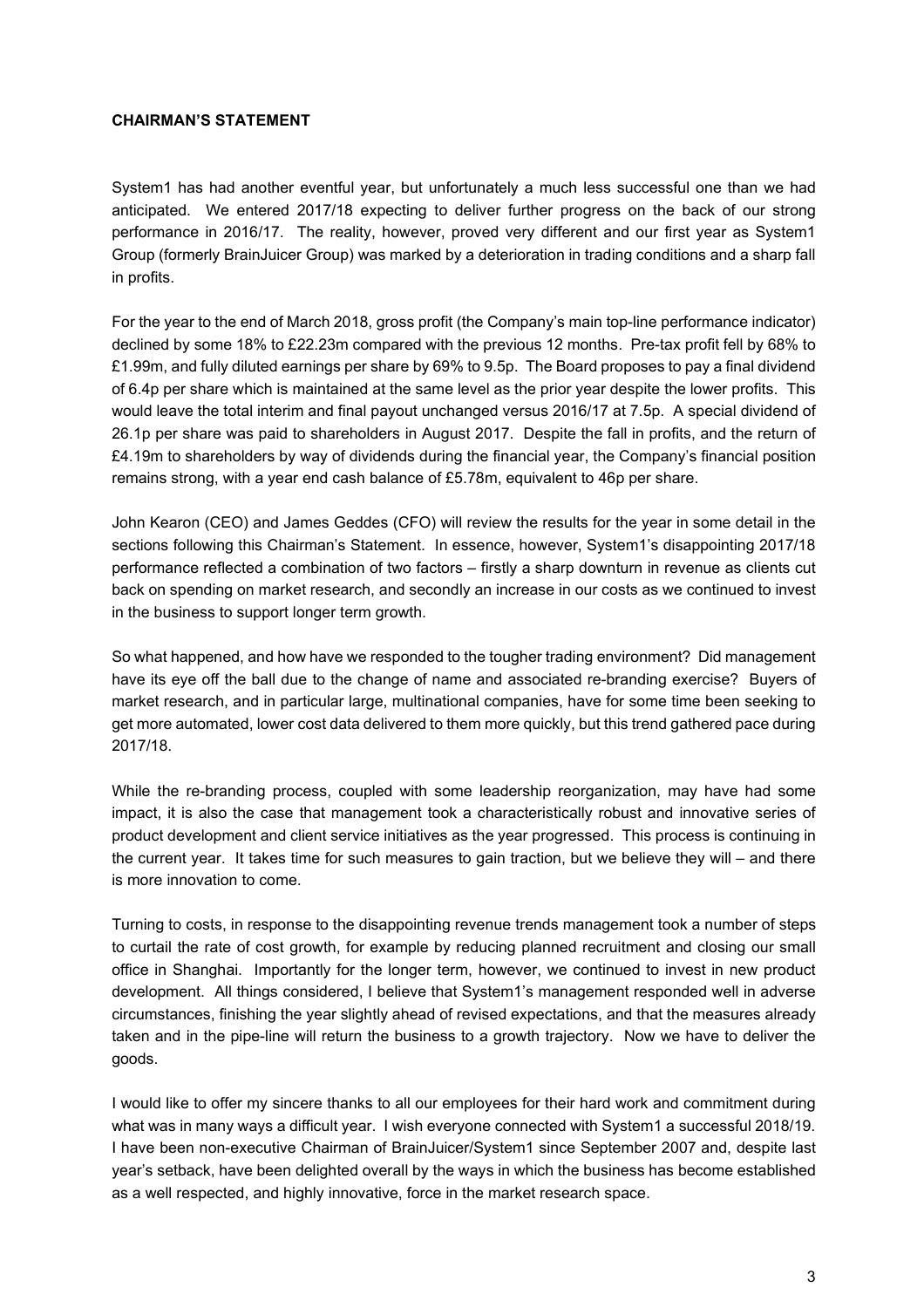The Company was admitted to AIM in 2006 at a price of 108p, and even after the sharp decline from a little over £10 in May last year the share price as I write is approximately 200% above the issue price. In addition, we have since flotation returned no less than 97p per share to shareholders in dividends – a reflection of our profitability and enduring strong cash generation.

Corporate Governance guidelines suggest that after 9 years a non-executive director should no longer be considered to be fully independent, and for that reason I will not be standing for re-election at the forthcoming Annual General Meeting, which will be held on 25 July 2018.

I am delighted to recommend that Graham Blashill, who has served as a non-executive director since 2012, be elected Chairman, and that Robert Brand, who has served as a non-executive director since 2012, becomes the Senior Independent Director. We will also seek to further increase the number of non-executive directors on the board.

Ken Ford Chairman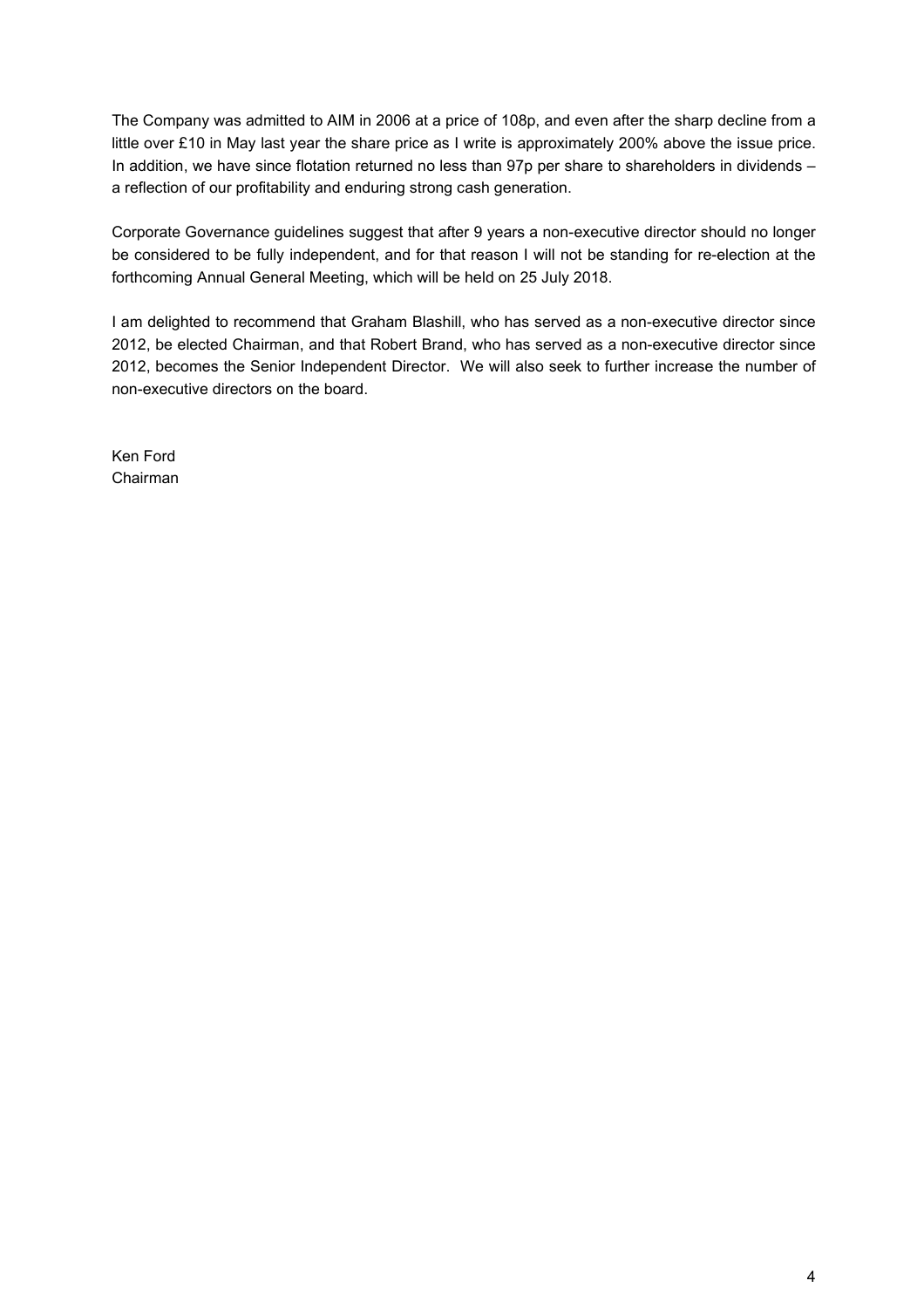# **CHIEF EXECUTIVE OFFICER'S STATEMENT**

# **The Pain & Potential of Dramatic Change…**

As a senior client, at one of the world's largest multinationals, said to me recently:

#### *"Market Research has changed more in the last 3 years, than in the previous 40."*

Having been a leading advocate of innovation and change over 17 years, we have to hold our hand up and admit we were slow to see the speed and scale of what was happening around us. We also have to acknowledge the painful consequences on revenues, profits and morale, for all concerned. In short, a miserable year. But as one of our investors said to James and I, during our half-year results roadshow:

#### *"You should never waste a good crisis."*

And we haven't. The realisation that client budget-cuts were significant and permanent, galvanised us to react, rethink and dramatically re-engineer our services, to get back out ahead of the market.

James' CFO Review that follows details the impact on costs, revenues and profits of the client budgetcuts and our re-engineered product, proposition and strategy for growth, detailed below.

-----------------------------------------------

On Friday 17<sup>th</sup> February last year, Unilever received and immediately rejected a £115bn bid from Kraft Heinz Co., backed by their controlling investors, Warren Buffet and 3G Capital. Although Unilever successfully fought off the bid, the following months saw a number of the World's largest consumer goods companies announce significant reductions in marketing spend, helping to bolster their short term profits and share price against hostile bids.

Unfortunately, these events had a more painful effect on our business than on many of our larger competitors, but also gave us the necessary insight for how to match the dramatic market changes with a dramatically more competitive offering, capable of building a far bigger, more resilient business.

#### *It's not the biggest, fastest or even the smartest that survive, it's the most adaptable.*

Successful adaptation to rapid change, requires bold ideas, grit, creativity and a great deal of hard work. Luckily, these are qualities in plentiful supply across the Company. We've deployed them many times, over many years and this is one of the reasons System**1** is recognised by clients and peers alike as one of the leading innovators in Market Research:

- **1<sup>st</sup>** to champion the predictive accuracy, cost and speed advantages of online research.
- 1<sup>st</sup> to use online's interactive and recursive capability, to automatically capture and structure any number of open-ended consumer responses. Since 2000, the MindReader® has been used 50m times, collecting over 100m open-ended responses [around 700m words], and continues to provide invaluable insight, colour and creativity to improve our clients' marketing.
- **1st** to champion the superior accuracy of Predictive Markets [Wisdom of Crowds] and validate its ability to better predict the market potential of our clients' new product ideas. Since 2004, we have successfully assessed the market potential of more than 50,000 innovations.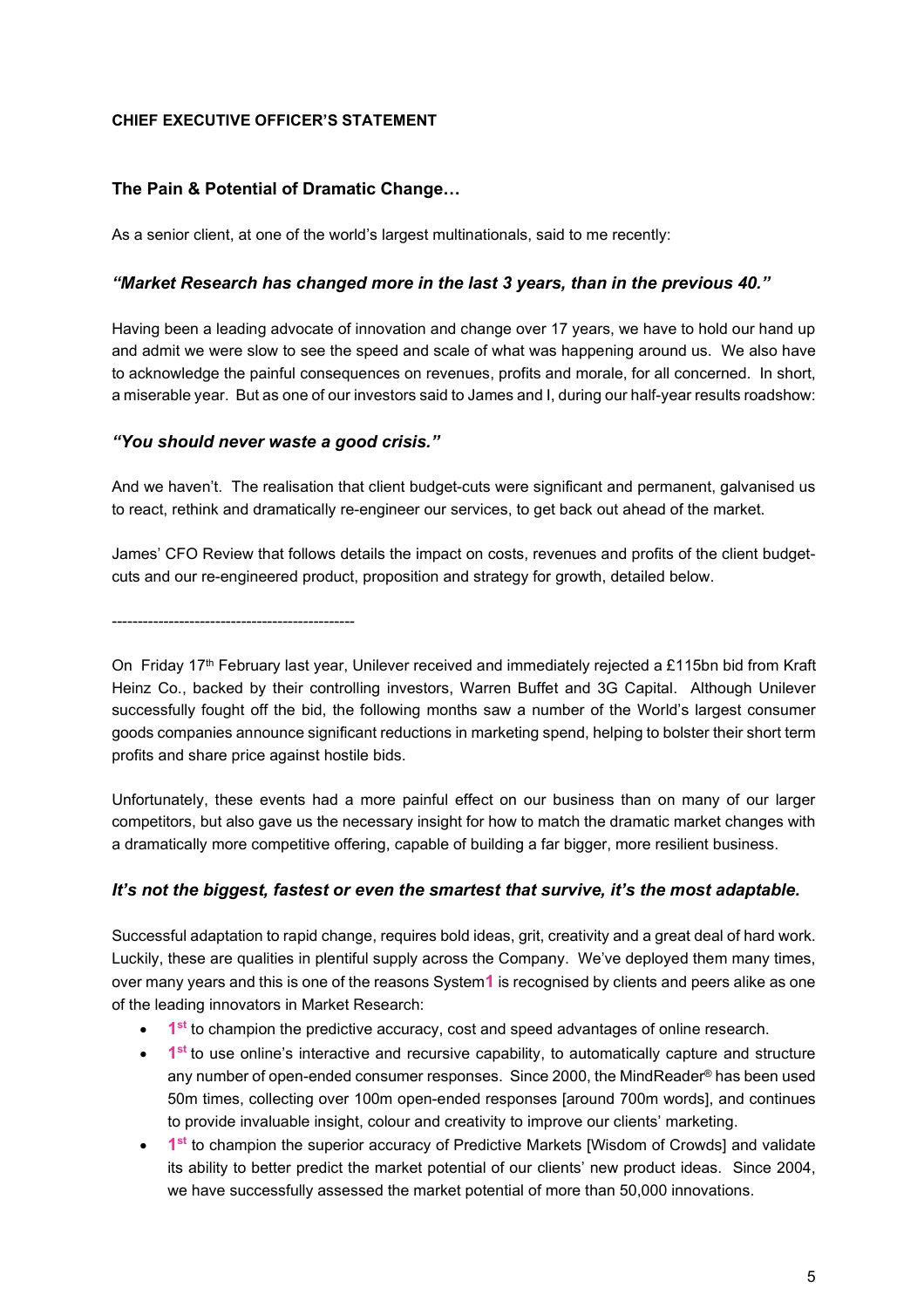- 1<sup>st</sup> to create and commercialise an online measure of emotion and validate that consumers' feelings about a brand and its marketing are the best predictor of their market potential. Since 2004, FaceTrace® has captured over 5m emotional responses from 80+ countries - making it the World's largest and most global, normative database of emotional metrics.
- **1<sup>st</sup>** to champion and use behavioural science to better understand and more accurately predict consumer decision making - "We think much less than we think we think", "We use our System 1 intuition, emotions and instinct to make most decisions, most of the time".
- **1st** Ad testing method to be externally validated**\*** as highly predictive of an advert's effectiveness and profitability [**\***by the Institute of Practitioners in Advertising – IPA – who have the World's biggest, most validated database of Advertising Effectiveness case studies and whose work on how advertising works is accepted as the industry standard]. Since 2009, we have tested over 20,000 ads and predicted the success of a number of very famous campaigns, tested by us [not a claim our major competitors have felt able to make].

These innovations won us admiration and profile in the industry, who voted us, 'Most Innovative Agency', in six of the seven years since the competition started. More importantly, it secured us work from many of the World's biggest brands, enabling year on year growth, in all but 3 of our 18 years.

So why were we affected by last year's deep-cuts in marketing spend by the largest multinationals?

Every year, our largest multinational clients, run a good number of projects with System**1**, one or two of which, are usually much larger, multi-market projects testing many ideas [£100k-£300k]. For most of these clients, we're one of their approved 'Specialist Research Suppliers', used for particular research needs, rather than a 'Core Contractual Partner', used regularly and internationally for their standard research requirements. They tend to use System**1** for their more challenging projects, or when the idea(s) to be assessed are particularly emotional, where they feel an accurate assessment may be beyond the capability of their Core Contractual Partner. Our projects for them receive consistently high client satisfaction scores and often generate strong internal advocacy for System**1** to become a Core Contractual Partner. Despite this, we've only successfully moved from 'Specialist Research Supplier' to 'Core Contractual Partner' in a small number of cases.

When the deep-cuts came, most of our clients' reduced budget was committed to Core Contractual Partners, forcing them to cancel or reduce the scale of their more creative, discretionary projects. In our case, we won 94% of the number of projects in the previous year, but clients' budget constraints meant there were fewer larger [£100k to £300k] projects, and overall a 13% reduction in average project size. It was a painful insight into the vulnerability of not being a Core Contractual Partner to more clients and the importance of adapting our offering to achieve it.

The market was changing, budgets were tightening, we were suffering and our most senior clients were being asked for a greater, more demonstrable contribution to brand growth, with less resources.

This was clearly the moment to innovate…, and we did.

We decided to separate two parts of idea testing [Prediction + Direction], that have always, by necessity, been bought and delivered together. By necessity, because the clarity of predictions currently emerges through detailed analysis of different performance metrics and looking for possible enhancements, before combining prediction and direction, to recommend the ideas with potential.

I realise separating prediction from direction doesn't sound obviously innovative or significant, but surprisingly, it is.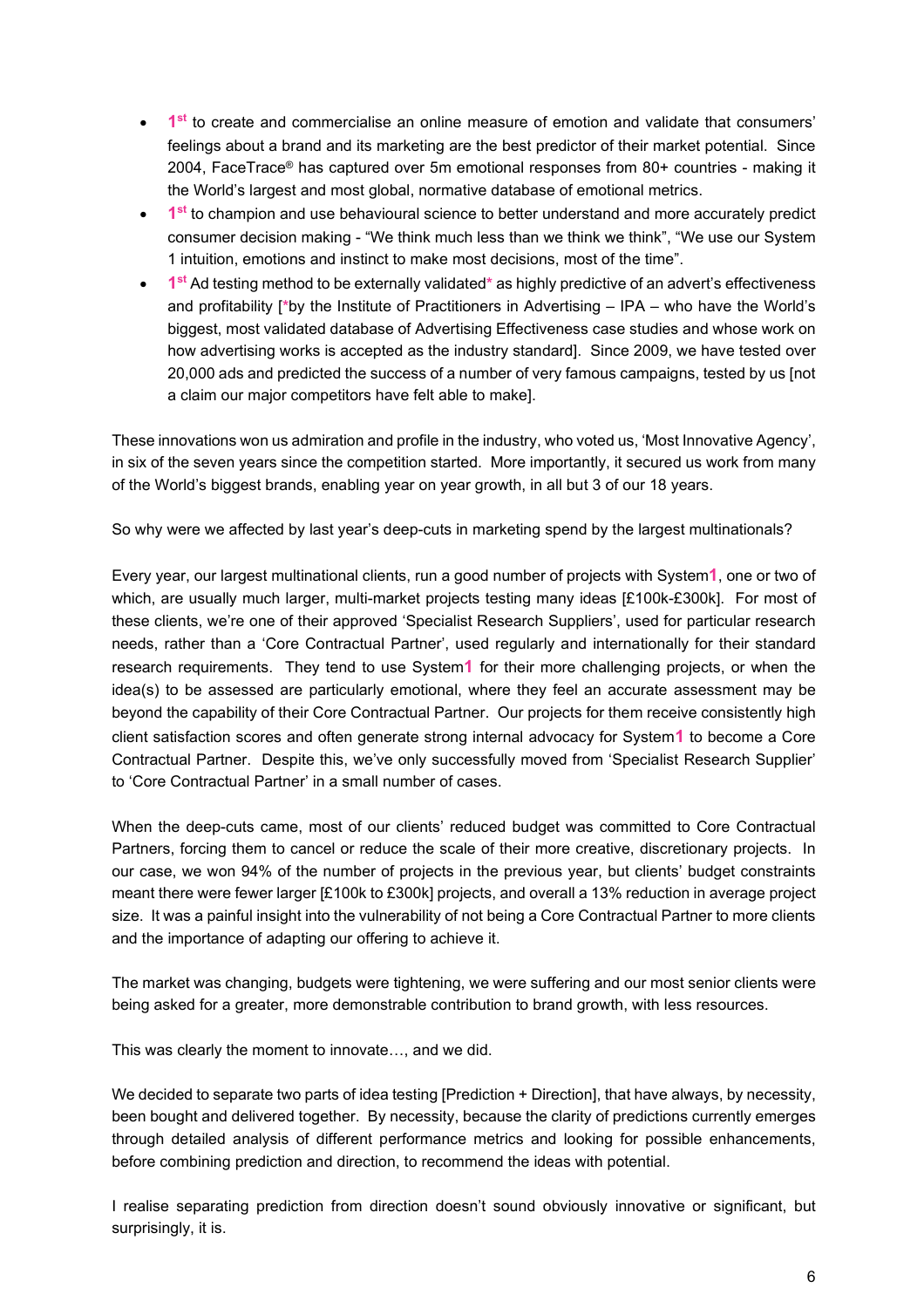Here's why:

- 1. Currently, every idea a client tests requires significant time and cost, analysing performance, and looking for improvements before summarising potential.
- 2. We know, from testing tens of thousands of ideas, over half have no market potential. The significant time and cost currently required to establish each idea's potential, represents a huge potential cost saving and efficiency gain, if there was a better way to get to predictions.
- 3. The superior accuracy of our predictions [based on extensive validations], are derived from just two or three innovative, quantitative measures of people's system 1 response i.e. not reliant on extensive analysis of multiple measures and research expertise.
- 4. Our predictive measures lent themselves to automation, dramatically reducing the time and cost of predictions + further savings providing direction only on ideas with potential.
- 5. Ideas with no potential can be quickly discarded = huge savings of wasted time and money.
- 6. More time, on fewer ideas, enables higher quality direction, we now call 'Creative Guidance'.
- 7. Low-cost, high speed predictions, enables earlier, more frequent testing & improved outcomes.
- 8. By separating and automating our predictions and only charging for direction on good ideas:
	- o Overall value to clients increases;
	- $\circ$  Speed of testing is significantly faster: next-day predictions  $+3$  days for direction;
	- o Higher quality 'Creative Guidance' strengthens market potential;
	- o More frequent testing improves outcomes & elevates Market Research's contribution to growth.

Having automated our predictions, a further innovation was to package the advantages of our reengineered offer as a better, cheaper AND faster, 'Creative Guidance System'. The system enables clients to test earlier, more often, more accurately and more cheaply and the flexibility to decide the amount of creative guidance needed, to ensure better marketing outcomes. Clients can tailor the system to fit their company culture, process and needs, and use widely and at scale, to navigate their marketing to the North Star of; more growth, less waste and improved profitability. For System**1**, it's a dramatically more competitive proposition, more obviously an enterprise offering and massively increases our prospects of becoming a 'Core Contractual Partner' with many, many more clients. Calling it the 'Creative Guidance System' also helps connect our services and System**1** name.

The re-engineering and repackaging took a great deal of brilliant work, by a great many talented staff. It's testament to the ethos of a remarkable group of people, to immediately respond to the market challenges and our poor results, with bold ideas, creative solutions and a great deal of grit and hard work. I'd like to thank them all, along with some incredible clients, who gave us great feedback and enormous encouragement that the Creative Guidance System was JUST what clients needed. Their genuine desire to see us win, was enormously energising.

There seems to be a major move by Heads of Research at some of the world's biggest multinationals to make their departments more commercial and accountable and make a more demonstrable contribution to brand growth. One of them caused quite a stir at a recent industry conference, by suggesting:

#### *"Our role is to lead the business to ideas that sell more"*

It's too early to report any meaningful data on the new offerings, so I'll avoid our own confirmation bias and skip the part where we say, "the early signs are promising". We'll share more at the half-year. Rest assured, every**1** in the business knows, the only way to prove the potential of the 'Creative Guidance System' is through winning more business, with more clients, more of whom choose to use System**1**, at scale, as a 'Core Contractual Partner'.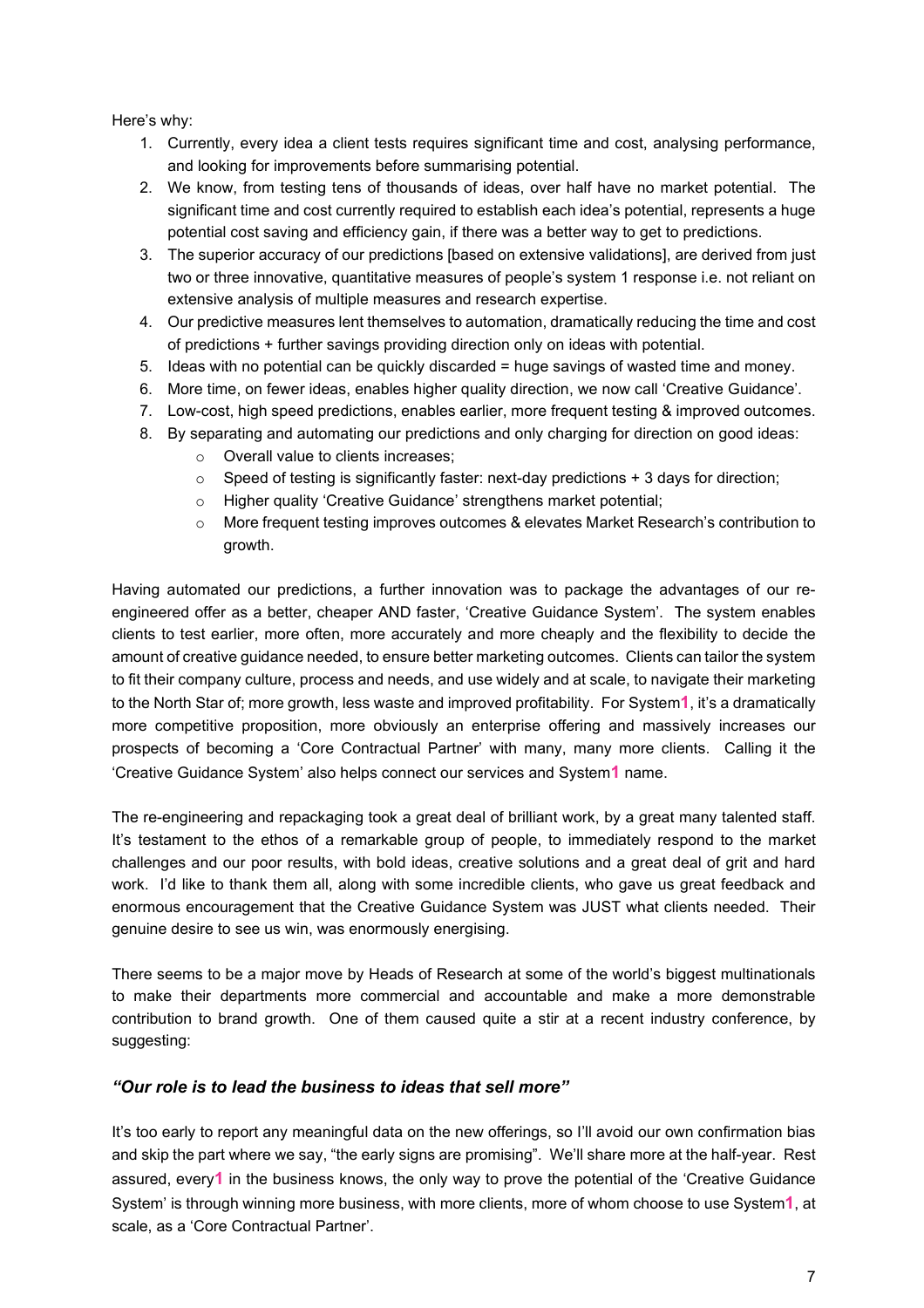To support and promote the growth of our research services, there's one last, potentially significant initiative to share, before you turn to James' excellent CFO review of the business.

Each year, for the last five years, we've assessed the effectiveness of ads, anywhere in the world, that won major creative or effectiveness awards, industry or mainstream media attention [around 700]. We put them through our testing model, and rank them from 1 to 5-Star according to their emotional power and effectiveness. Low 2-Star is the norm but our **FeelMore50** celebrates the cream of the crop – the rare % of most emotional, memorable and ultimately most profitable 4 and 5-Star ads.

Having automated our predictions, we realised it was now easy to test 700 ads for FeelMore50. The subsequent thought was, "how about testing every ad aired in the UK in the last year, so we can stresstest our automated predictions and know the relative performance of our FeelMore50, compared to the real 1 to 5-Star distribution of all ads?"

Over a 3 week period last December we tested 2,500 UK ads in the top 6 advertised categories that aired in the previous 12 months. The results were a revelation. The overall performance distribution of all UK ads, was so much lower than our existing norms:

- 53% of all ads were 1-Star and likely to have absolutely no long term impact on brand growth or profitability. Put more bluntly, a complete waste of money. Now, we have numeric proof for the truth of the apocryphal saying, "half my marketing is wasted, I just don't know which half" the difference being, we now knew which half.
- A further 30% were 2-Star marginal with only weak potential to grow the brand.
- Leaving only 17% of ads rating 3-Star and above and likely to achieve meaningful brand growth and profitability, and just 1% were 5-Star – those memorable, emotional ads capable of growing long term brand share by 3%.

So we decided to do the same in America, testing 14,500 ads in the top 6 advertised categories, aired in the previous 12 months. The results were almost identical and suggested a significant commercial potential for an online, subscription service, rating the quality and effectiveness of advertising.

Later this year, we will launch System1 Ad Ratings in the UK and US. It will be an online, subscription based service providing, predictive next-day ratings of any new advert + past 12 months advertising performance of any brand and company. Our service will be dramatically better, cheaper and faster than any existing provider. It's going to make for an interesting year ahead.

To close, there's one person to mention, to whom we all owe a huge debt of gratitude - Ken Ford, or 'Chairman Ken' as he's affectionately known. As the head of our chosen broker, Teather & Greenwood, he helped guide us from the world of private equity to a successful flotation on the AiM market – no easy task, as anyone who's been through it knows.

Then as Chairman of System1, his no-nonsense wisdom, sharp business acumen and intimate City knowledge, successfully guided us, for almost a decade, through the many ups and downs and growing pains of any ambitious business. On behalf of all our investors, staff, clients and Board members [past and present]…

# *"Thanks Ken"*

John Kearon Chief Executive Officer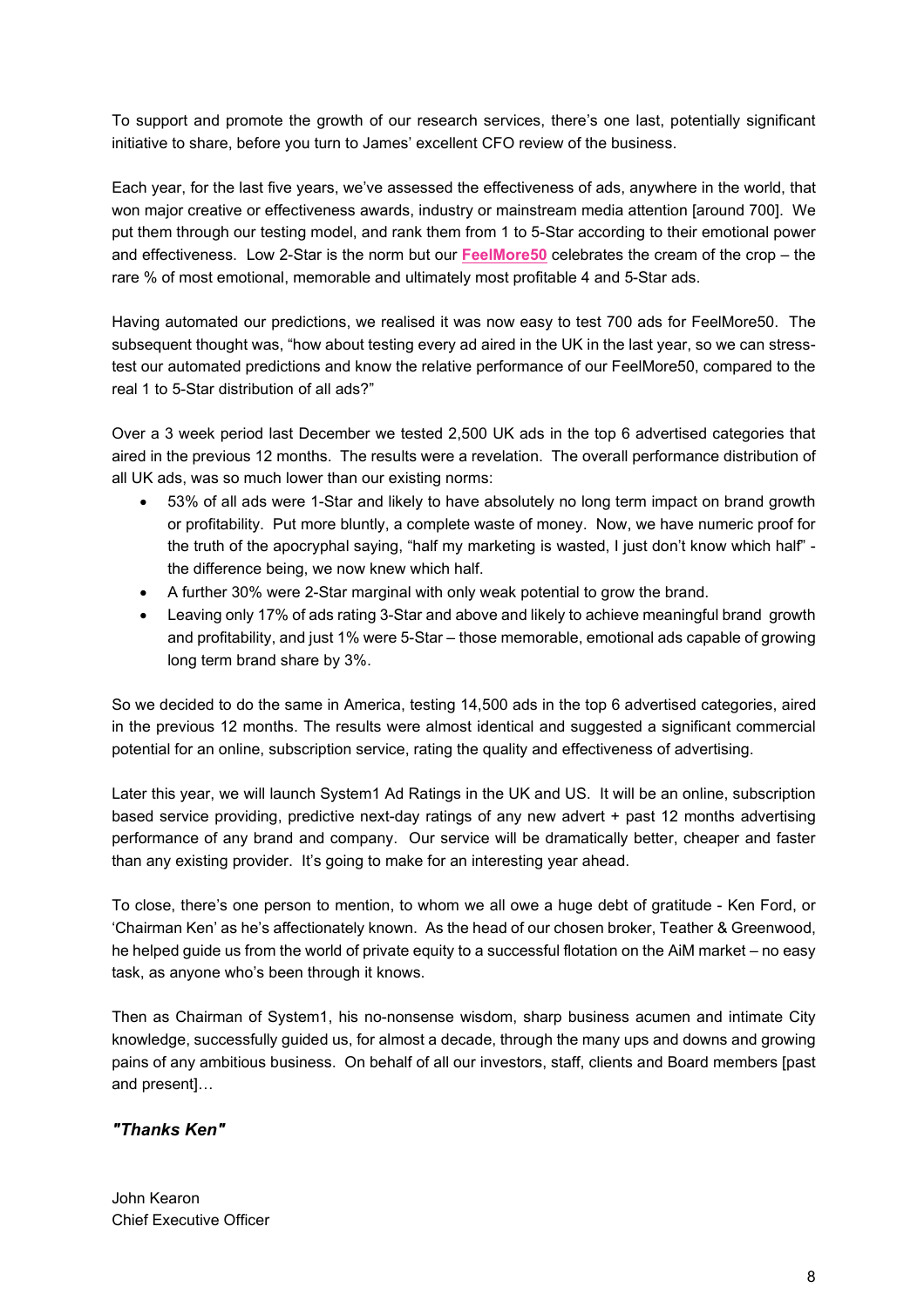#### **BUSINESS AND FINANCIAL REVIEW**

As previously announced and discussed elsewhere, this was a disappointing year in financial terms. Gross Profit (our main top line measure) declined 18% (17% in constant currency) to £22.23m, and Profit Before Tax declined to £1.99m from £6.28m in 2016/17.

We began the year with optimism following a strong set of results in 2016/17, and the downturn took us by surprise. Nevertheless, we reacted promptly over the course of the year. We re-designed our product offerings, re-organised some account management teams, and reduced costs. The Company is, we believe, in better shape now as a result, and finished the year slightly ahead of revised expectations.

Cash flow during the downturn remained healthy. The Company paid dividends during the year of £4.19m yet still had a cash balance at year-end of £5.78m.

Our business comprises, in the main, market research ("Research"), and a recently established small advertising agency ("Agency"). The purpose of both is to help clients create profitable marketing. Our market research methods and techniques are based on the behavioural sciences and are, we believe, highly predictive of in-market performance. They help clients determine which marketing initiatives and creative work to proceed with, which to stop, and which to develop further (and how to do it). The Research business has three main product lines, "Communications" (testing adverts prior to broadcast), "Brand" (tracking brand health), and "Innovation" (testing new product and packaging concepts and ideas). We offer them from our offices in the UK and the US, our two main markets, and in seven other countries across Europe, APAC and South America.

The decline in Gross Profit was most pronounced in Innovation, in part due to a decline in large ad hoc projects from a few global FMCG clients. Shifts in the broader market have also had a marked impact. Clients across the board are moving towards more automated cost-efficient solutions to answer recurring business questions (such as "*is my advert any good, and how can I make it better*?"). They are cutting market research budgets in the process. This trend has been building for several years and has become more pronounced latterly.

In spite of the pressures, the Company's Brand product line continued to grow well, with Gross Profit up 35% over that in the prior year. It now makes up 20% of the Company's total Gross Profit, and comprises, in the main, ongoing tracking studies. The Company introduced a new framework for successful brand-building in 2015 ("Fame, Feeling & Fluency") and this has helped drive the growth.

Geographically, the Company has experienced similar market pressures in each of its regions, but the impact on Gross Profit has been greatest in its US and UK businesses. The effect of these market shifts was compounded by the change in the Company's name from BrainJuicer to System1, and also by some leadership reorganisation, causing the business to look more at internal issues, and focus less on clients, for a period earlier in the financial year.

The Company responded by re-designing its Innovation and Communications product offerings. In essence this involved separating out the provision of research data which can be automated and delivered at scale, at speed, and at low cost ("Core Prediction"), from the more time-consuming consultative services provided by our account management teams ("Creative Guidance"). The aim is to better position the Company to win large-scale work programmes, and to turn occasional ad hoc business into regular repeat business.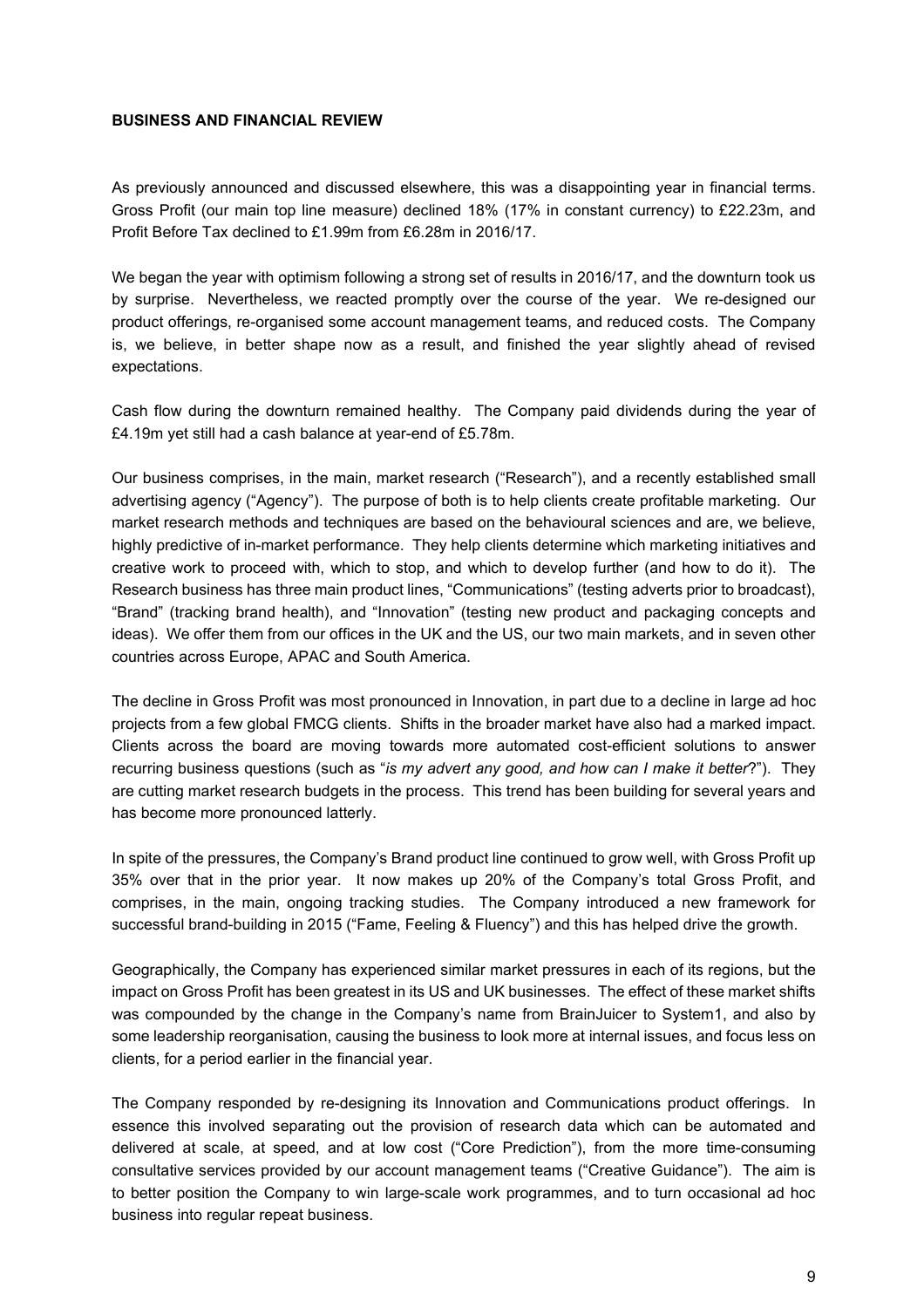To support this, the Company has been reorganising its account management teams in its larger markets into specialist practice teams (Communications, Brand and Innovation). This enables the Company to provide clients with more expertise in each of its business lines. The Company completed this reorganisation in the UK in 2017/18 and in the US in early 2018/19. To further drive efficiencies and free-up account management time, the Company has increased use of its outsourcing partners in Bulgaria for routine and project management tasks.

The sales cycle for large client programmes is long, and the impact of these initiatives has not yet flowed through into increased Gross Profit – H2 Gross Profit was 5% less than that in H1. Nevertheless, there was improvement in Q4 (see below), and clients have responded positively to the new product offerings. We have won two smaller but promising ongoing Communication programmes since January 2018 – one with approximately £0.4m pa of Gross Profit, and the other £0.2m pa of Gross Profit (both with uplift potential).

| £m                  | 16/17<br>Q1 | Q2 16/17 | Q3 16/17 | Q4 16/17  | ່ Q1 17/18 ∶ | $\sqrt{}$ Q2 17/18 | Q3 17/18 | Q4 17/18 |
|---------------------|-------------|----------|----------|-----------|--------------|--------------------|----------|----------|
| <b>Gross Profit</b> | 5.65        | 6.89     | 8.02     | 6.42<br>ຨ | ◡.◡          | 5.89               | 98       | 5.86     |

To further bolster its Research business, the Company has been working on establishing new widespread benchmark data testing all TV adverts in the UK and US in the main categories its clients operate in. This is a significant initiative: the Company tested around 2,500 adverts in the UK within a three week period and 14,500 adverts in the US within an eight week period. This data ("System1 Ad Ratings") will enable clients to see how their advertising compares to that of competitors, category averages, total market averages, and to correlate the quality of the adverts with media spend. System1 Ad Ratings should provide a boost to the Communications product line, and help the Brand and Innovation product lines indirectly too. It will also provide the basis for a new subscription-based revenue stream in 2018/19 and beyond.

The advertising agency (Agency), generated £0.37m of Gross Profit (2016/17: £0.26m), and made a small loss of £0.40m (2016/17 £0.20m) after investing in expansion into the US. It has developed a number of high-value adverts for its clients and its value to the Company is as much a show-case for how to develop "5-Star" adverts, as in the additional new revenue stream. 1-Star adverts, which represent over 50% of all UK and US advertising, achieve little or no long term profitability for the brand, whereas 5-Star adverts, which represent less than 1% of all UK and US advertising, drive the highest profitable growth for brands.

Following the strong performance in the prior year, and in anticipation of continued top-line growth, the Company increased its headcount in early 2017/18. This caused a significant increase in the Company's cost base. In H1, overheads excluding employee bonuses and Share Based Payments "Underlying Overhead Costs" increased by 27% (see below). Following the poor start to the year, the Company curbed recruitment, and then reduced costs in H2. The result was a decline in Underlying Overhead Cost of 5% in H2 compared to H1. The Company reduced its employee bonuses from £2.22m in 2016/17 to a negligible amount in 2017/18. Share Based Payments also fell markedly following the decline in the Company's share price. The combined effect caused Total Overheads for the full year to fall by 2%.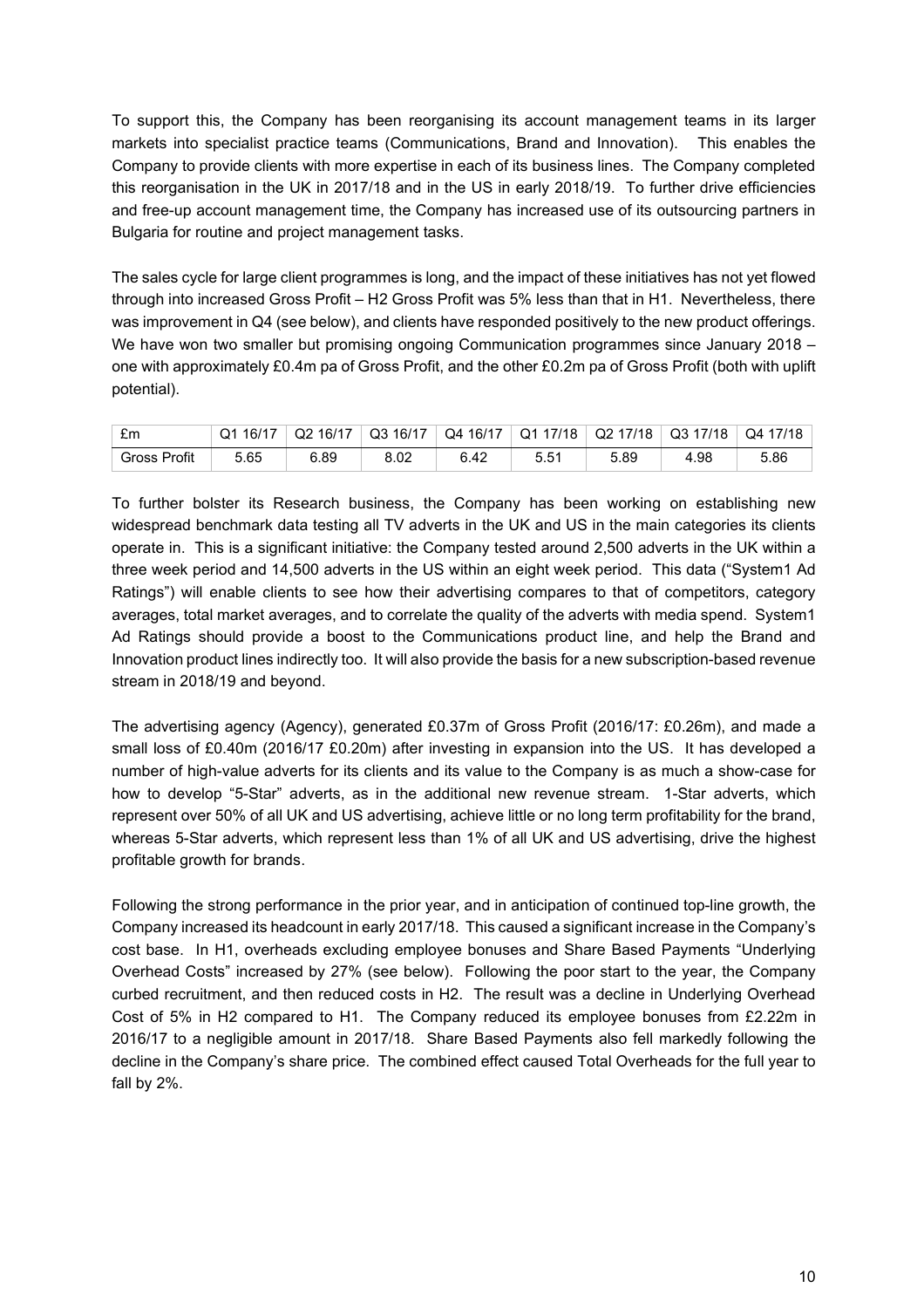| £m (unless otherwise<br>specified) | H1    | Growth vs<br>prior year | H2      | Growth vs<br>prior year | Year  | Growth vs<br>prior year |
|------------------------------------|-------|-------------------------|---------|-------------------------|-------|-------------------------|
| Average headcount                  | 172   | 12%                     | 159     | $-5%$                   | 165   | 3%                      |
| <b>Underlying Overheads</b>        | 10.29 | 27%                     | 9.78    | 2%                      | 20.07 | 13%                     |
| <b>Bonus</b>                       | 0.00  |                         | 0.11    |                         | 0.11  |                         |
| <b>Share Based Payments</b>        | 0.26  |                         | $-0.19$ |                         | 0.07  |                         |
| <b>Total Overheads</b>             | 10.55 | 8%                      | 9.70    | $-11%$                  | 20.25 | $-2%$                   |

The large decline in Gross Profit and slight decline in the cost base caused Profit Before Tax to fall sharply, from £6.28m in 2016/17 to £1.99m in 2017/18. Normalised Profit Before Tax (defined as Profit Before Tax excluding Share Based Payments) declined similarly, from £7.03m to £2.06m. The effective tax rate was 39%, a little higher than that in 2016/17 (36%), due to a higher proportion of profit from higher tax rate jurisdictions (US and Continental European countries). The reduction in US corporation tax rates did not take effect in time to impact our 2017/18 financial year by very much, but will benefit the Company's future effective tax rate. Profit After Tax fell by a similar percentage to Profit Before Tax. The Company's share capital was stable, and both Basic and Diluted Earnings Per Share declined by similar percentages too.

The Company generated £1.83m of pre-financing cash flow, which equates to 151% of Profit After Tax. This reflects the Company's strong cash flow dynamics even in a poor year. The Company returned £4.19m to shareholders during the year, by way of ordinary and special dividends, and finished the year with £5.78m of cash (31 March 2017: £8.27m).

# **Cash returns to shareholders**

The Company paid an interim dividend for 2017/18 in December 2017 of 1.1 pence per share (2016/17: 1.1 pence per share) and is proposing a final dividend of 6.4 pence per share (2016/17: 6.4 pence per share). The Company also paid a special dividend of 26.1 pence per share in August 2017 (at the same time as the 2016/17 final dividend). Details are set out in the table below.

|                                                         | 2017/18              | 2016/17              |
|---------------------------------------------------------|----------------------|----------------------|
| Interim dividend                                        | 1.1 pence per share  | 1.1 pence per share  |
| Final dividend                                          | 6.4 pence per share  | 6.4 pence per share  |
| Total ordinary dividends                                | 7.5 pence per share  | 7.5 pence per share  |
| Special dividend paid with the 2016/17 final dividend   | 26.1 pence per share |                      |
| Special dividend paid with the 2016/17 interim dividend |                      | 12.0 pence per share |
| <b>Total dividends</b>                                  | 33.6 pence per share | 19.5 pence per share |

The total cash returned to shareholders in each year is set out below:

| £m                                                      | 2017/18        | 2016/17 |
|---------------------------------------------------------|----------------|---------|
| Interim dividend for the year                           | 0.14           | 0.14    |
| Final dividend for the prior year                       | 0.80           | 0.44    |
| Special dividend paid with the 2016/17 final dividend   | 3.25           | -       |
| Special dividend paid with the 2016/17 interim dividend | $\overline{a}$ | 1.47    |
| Total dividends paid during the year                    | 4.19           | 2.05    |
| Share buy backs (net of option share exercise prices)   | $\overline{a}$ | 3.14    |
| Total cash returned to shareholders                     | 4.19           | 5.19    |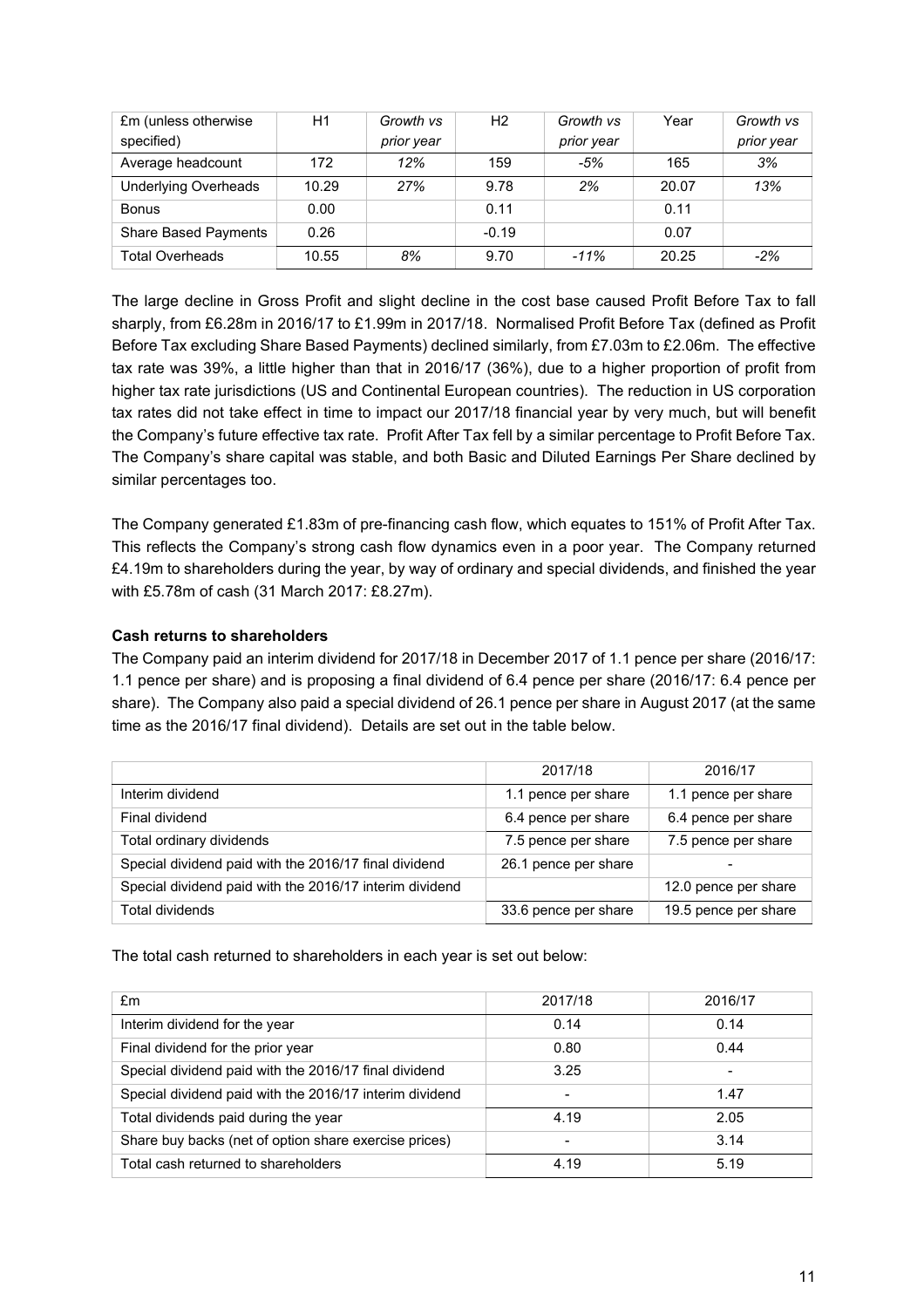The Company will continue to return cash to shareholders by way of dividends and share buy-backs after accounting for its operational and investment funding requirements. In this regard, it will be paying particular attention to the needs of its new Ad Ratings business.

The Company has a progressive dividend policy, maintaining or growing a relatively low level of ordinary dividends in line with long-term earnings growth. It returns surplus cash (after payment of ordinary dividends) by way of special dividends or share buy-backs, dependent on the price of the Company's shares at the time.

# **Outlook**

The shifts in the market towards lower cost automated solutions where data is viewed as a commodity is likely to continue unabated, and will continue to put pressure on the Company's services. Furthermore, competitors are increasingly adopting the behavioural science approaches that the Company has been advocating over many years.

However, the Company believes that its methods are highly predictive of in-market performance of the advertising, long-term brand health, and new product concepts and ideas that the Company undertakes market research on. This underpins the Company's value proposition: to make a significant positive impact on clients' marketing activities and in particular help them to reduce low-value marketing spend.

The Company is aligning its Communications and Innovation product offerings in ways which enable clients to more easily purchase at scale, by offering cheaper, faster, provision of data, which is still highly predictive of in-market performance, but which is standardised and delivered through automated production processes. The Company continues to provide higher-value "Creative Guidance" consultancy services and these are now increasingly priced separately. The Company's new System1 Ad Ratings subscription service, planned for launch later in 2018/19, provides additional upside potential.

However, the market is in a state of change and the Company itself is in a period of transition as it endeavours to sell-in its new product offerings. If successful the business will have a higher percentage of larger on-going work programmes, but the sales cycle is longer than for smaller projects. Meanwhile, and notwithstanding the Company's successful Brand product line, we have to acknowledge that the business is still predominantly ad hoc with limited revenue visibility, and during the current period of market change it is particularly difficult to predict how revenue over the year will unfold.

The Company plans to maintain its overhead costs in 2018/19 at the same level as, or lower than, those in 2017/18. This is subject to operational investment in Ad Ratings, which it would want to gear up rapidly if the initial launch is successful. Such cost increases would be revenue led and phased to manage downside risks.

In summary, the Company has had a difficult year, and the market backdrop remains challenging, but management is taking steps to leave the Company better positioned with its large clients over the medium and longer term.

James Geddes Chief Financial Officer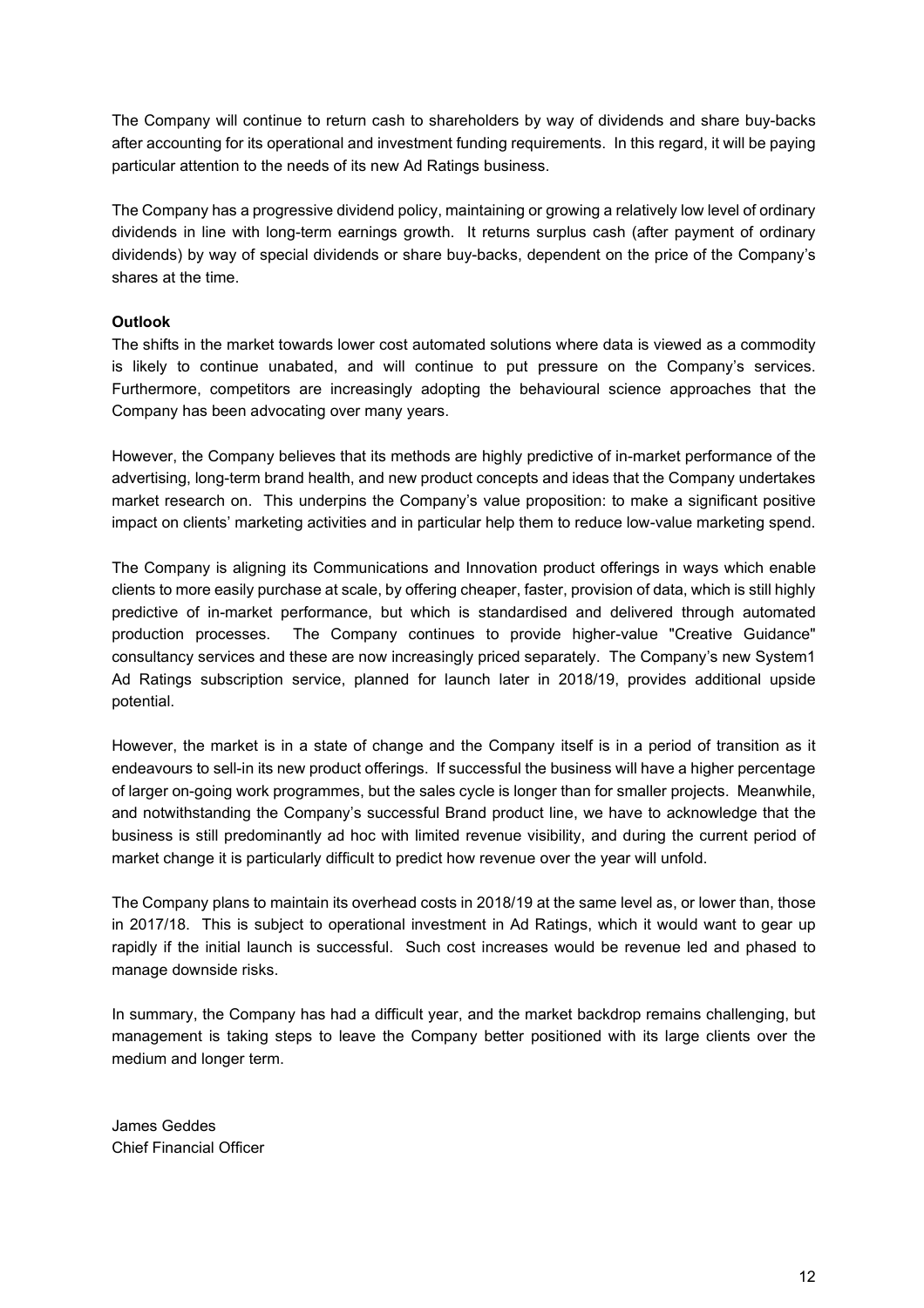#### **BUSINESS RISK REVIEW**

The key risks to long-term value creation are competitive pressure leading to lack of take-up of our services by large clients in favour of alternative providers, and cuts to marketing budgets by clients. Our competitors are very much larger than us with access to significantly greater resources. Furthermore, we do not have overt technological barriers preventing competitors from encroaching into our space. Our clients tend to be larger still, and small changes in behaviour by them can lead to significant impacts on our business.

Nevertheless, we believe that the predictive power of our services would be difficult for competitors to replicate and provide the opportunity to create significant value for our clients. Our ongoing challenge is to adapt our products and services offerings, our pricing, and our means of delivery to ensure our value proposition remains competitive.

Over the shorter-term, the key risk issue is lack of revenue visibility, and the fairly high peaks and troughs of business with clients which are very much larger than ourselves. The growth of our Brand Tracking and our focus on winning larger ongoing programmes of work will help here, as these services tend to give us more revenue visibility and stability. Nevertheless, we will likely have to accept continued volatility in underlying business for some time.

In other respects, we have relatively little exposure to significant short-term shocks. We do not attempt to manage all risk out of the organisation, but instead provide our teams with a high degree of autonomy and actively encourage our people to be entrepreneurial.

Having said that, we take risk seriously. We endeavour to identify and protect the business from the big, remote, risks – those that do not occur very often, but which, when they do, have major ramifications. The types of such event that we are concerned about and seek to manage are:

- loss of a significant client;
- loss of key personnel;
- loss of a critical supplier:
- material adverse event leading to significant loss of property, software, or data, or an adverse legal claim;
- systemic tax or legal compliance error;
- major outage in our survey platform;
- cyber-attack causing a material breach in our IT infrastructure.

*Loss of a significant client.* This is a significant risk, and we do not take it lightly, with the percentage of business from our largest client in the 12 months to 31 March 2018 at 10% of revenue (15 months to 31 March 2017: 9%). We therefore go to considerable lengths to monitor service quality and seek client feedback.

*Loss of key personnel.* The loss of a senior member of the team would have a negative impact on the business. However, we have a relatively large senior team and do not view the business as being overly dependent on any one individual.

*Loss of a critical supplier*. We have several mission-critical functions carried out by third party suppliers (such as panel suppliers). For these functions, we have endeavoured to ensure we are not overlyreliant on any one organisation.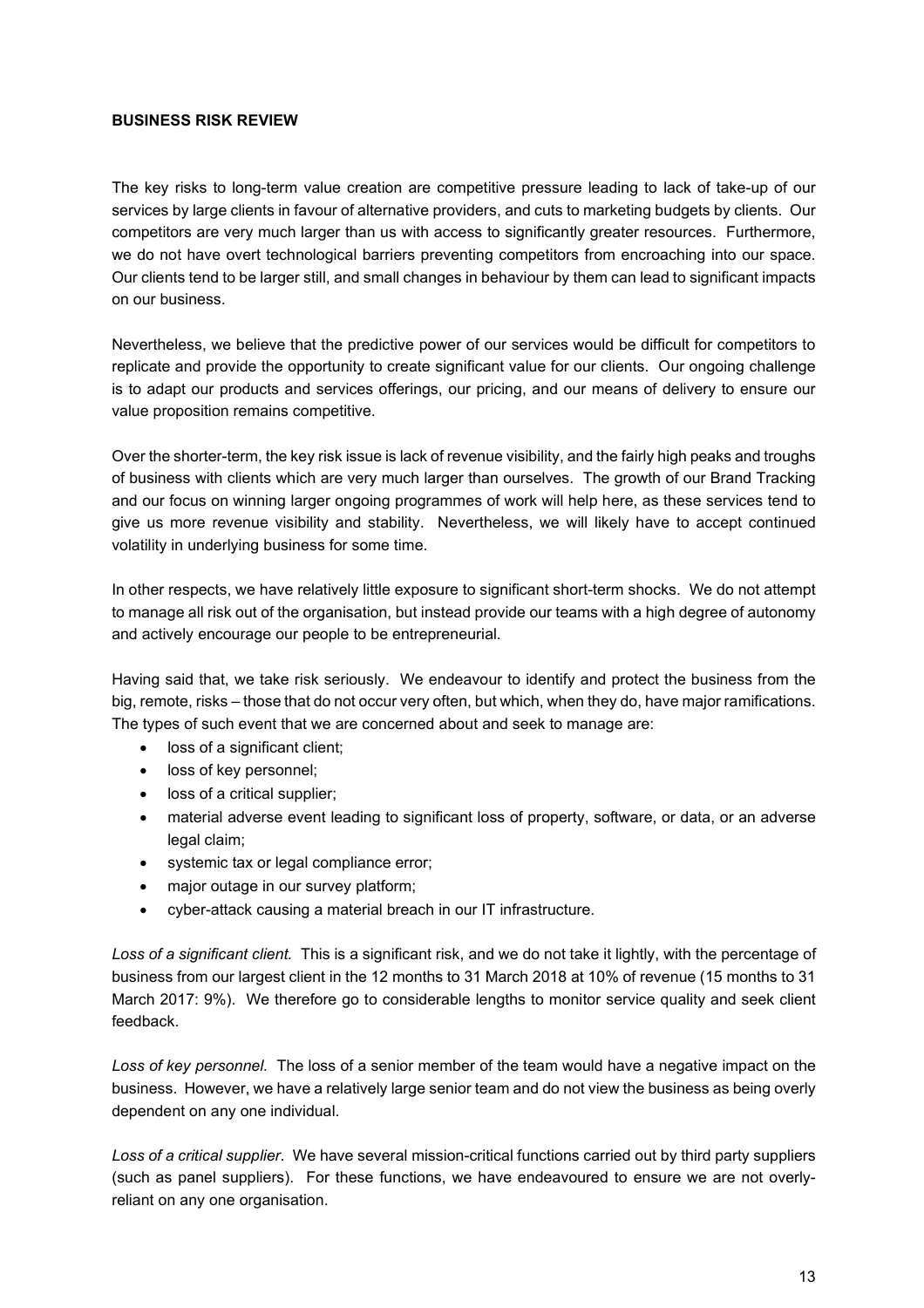*Material adverse event leading to a significant loss of property, software, or data, or an adverse legal claim.* We cannot guarantee that all eventualities are covered, but nevertheless have continued to endeavour to protect the business from significant risks, through a combination of: comprehensive professional indemnity insurance; information security, particularly with regard to client confidentiality and personal data (see below); and sufficient focus on legal protections, for example through our terms and conditions.

*Systemic tax or legal compliance error*. We are a small business with a small finance and legal team based in the UK. Yet we operate in a number of different jurisdictions and in some cases, have to deal in relatively complex tax and regulatory environments. Were we to make a small systemic error which did not surface for a number of years, the cumulative impact to correct the error could be significant. However, we endeavour to keep our tax and legal affairs simple and straightforward, and within our budgetary constraints, carefully select the best professional advisors that we can find.

*Major outage in our survey platform*. Were there to be a major outage in our survey platform due, for example, to capacity constraints or a security breach, we could be prevented from building surveys, collecting data and downloading results. This may result in significant delay in delivering client projects with a consequential loss of revenue, reputational damage, and the costs of remedying the situation. We have suffered relatively minor outages from time to time, but none has led to significant financial loss.

*Cyber-attack causing a material breach in our IT infrastructure.* Were a cyber-attack to succeed in infiltrating our IT infrastructure, unauthorised persons could access confidential information (particularly personal data) held within our systems, putting us in breach of our confidentiality obligations, and potentially losing access to key information or files. This is a critical risk, particularly in the current environment. Nevertheless, there are a number of mitigating factors. Our business does not ordinarily hold a great deal of personal data. For example, we do not have a panel of respondents (but instead use third party suppliers to reach consumers). Due to the nature of a marketing services business, the confidential information we hold is not as commercially sensitive as that for businesses in other industries (financial services or healthcare, for example). We invested in tightening our controls, processes and IT infrastructure and have recently obtained ISO 27001 accreditation covering our information security.

The Company is also exposed to the usual financial risks (such as credit, foreign exchange and liquidity risks), as set out in the Director's Report. However, due to the straightforward nature of the business, the Company's strong balance sheet, and the fact that most of the Company's clients are large, wellknown organisations, these risks are relatively less important.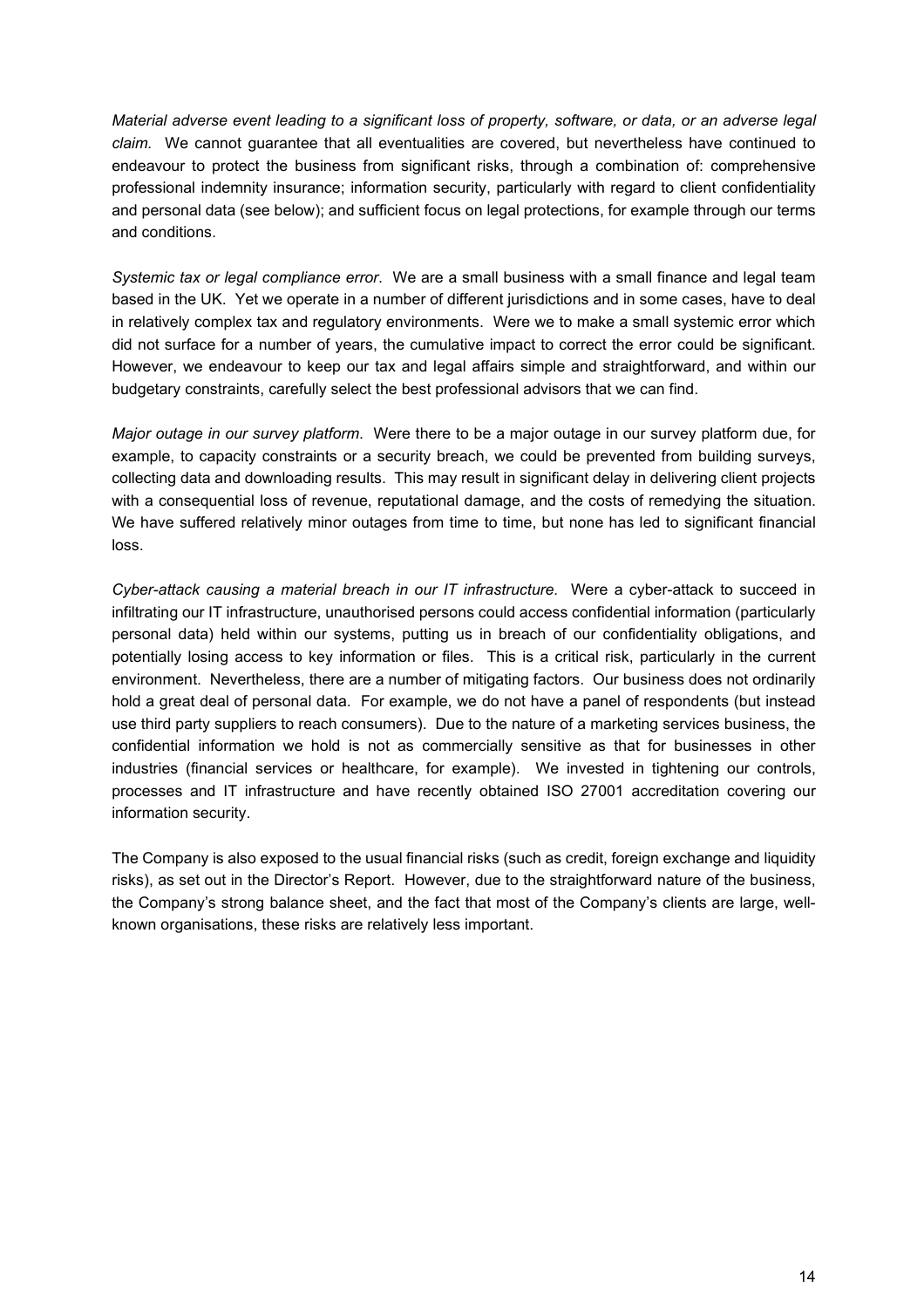# **5 YEAR SUMMARY**

£000 unless specified otherwise

|                                   | 12 months |           | 12 months |                              |         |                  |
|-----------------------------------|-----------|-----------|-----------|------------------------------|---------|------------------|
|                                   | to 31 Mar |           |           | to 31 Dec                    |         |                  |
|                                   | 2017/18   | 2016/17   | 2016      | 2015                         | 2014    | 2013             |
|                                   | Audited   | Unaudited | Unaudited | Audited                      | Audited | Audited          |
| <b>Financial KPIs</b>             |           |           |           |                              |         |                  |
| Revenue                           | 26,939    | 32,801    | 31,236    | 25,184                       | 24,645  | 24,457           |
| growth                            | $-18%$    | 27%       | 24%       | 2%                           | 1%      | 17%              |
| Gross profit                      | 22,231    | 26,984    | 25,643    | 20,250                       | 19,410  | 19,087           |
| growth                            | $-18%$    | 29%       | 27%       | 4%                           | 2%      | 19%              |
| Administrative costs              | 20,246    | 20,676    | 19,414    | 15,704                       | 15,109  | 15,537           |
| growth                            | $-2%$     | 30%       | 24%       | 4%                           | $-3%$   | 7%               |
| <b>Bonus</b>                      | 107       | 2,294     | 2,396     | 63                           | 1,077   | 1,941            |
|                                   |           |           |           |                              |         |                  |
| Administrative costs (ex-bonus)   | 20,139    | 18,382    | 17,018    | 15,641                       | 14,032  | 13,596           |
| growth                            | 10%       | 16%       | 9%        | 11%                          | 3%      | $-6%$            |
| Pre-tax profit                    | 1,992     | 6,279     | 6,200     | 4,501                        | 4,286   | 3,556            |
| growth                            | $-68%$    | 25%       | 38%       | 5%                           | 21%     | 135%             |
| Post-tax profit                   | 1,213     | 4,029     | 3,968     | 3,032                        | 2,897   | 2,435            |
| growth                            | $-70%$    | 19%       | 31%       | 5%                           | 19%     | 135%             |
| EPS - diluted                     | 9.5p      | 31.1p     | 30.3p     | 22.7p                        | 21.3p   | 18.7p            |
| growth                            | $-69%$    | 22%       | 33%       | 7%                           | 14%     | 137%             |
|                                   |           |           |           |                              |         |                  |
|                                   |           |           |           |                              |         |                  |
| Cash flow pre-financing           | 1,831     | 6,603     | 6,337     | 2,696                        | 3,157   | 4,466            |
|                                   |           |           |           |                              |         |                  |
| Cash balance                      | 5,784     | 8,266     | 7,754     | 6,365                        | 5,347   | 6,188            |
|                                   |           |           |           |                              |         |                  |
|                                   |           |           |           |                              |         |                  |
| Dividend (interim & final)        | 7.5p      | 7.5p      | 7.5p      | 4.5p                         | 4.3p    | 3.9 <sub>p</sub> |
| growth                            | $-$ %     | 67%       | 67%       | 5%                           | 10%     | 26%              |
| Special dividend                  | 26.1p     | 12.0p     | 12.0p     | $\qquad \qquad \blacksquare$ | 12.0p   | 12.0p            |
|                                   |           |           |           |                              |         |                  |
| Share buy-backs                   | 1         | 3,141     | 3,195     | 948                          | 1,938   | 71               |
|                                   |           |           |           |                              |         |                  |
| <b>Non-financial KPIs</b>         |           |           |           |                              |         |                  |
| Number of clients                 | 204       | 224       | 223       | 243                          | 235     | 224              |
| growth                            | $-9%$     | $-4%$     | $-8%$     | 3%                           | 5%      | 3%               |
| Gross profit per project          | 20.0      | 23.0      | 22.6      | 19.6                         | 20.0    | 20.0             |
| growth                            | $-13%$    | 19%       | 15%       | $-2%$                        | $-$ %   | $-1%$            |
| Average headcount                 | 165       | 161       | 157       | 158                          | 152     | 138              |
| growth                            | 2%        | 3%        | $-1%$     | 4%                           | 10%     | $-7%$            |
| Average gross profit per employee | 135       | 168       | 163       | 128                          | 128     | 138              |
| growth                            | $-20%$    | 25%       | 27%       | $-$ %                        | $-7%$   | 27%              |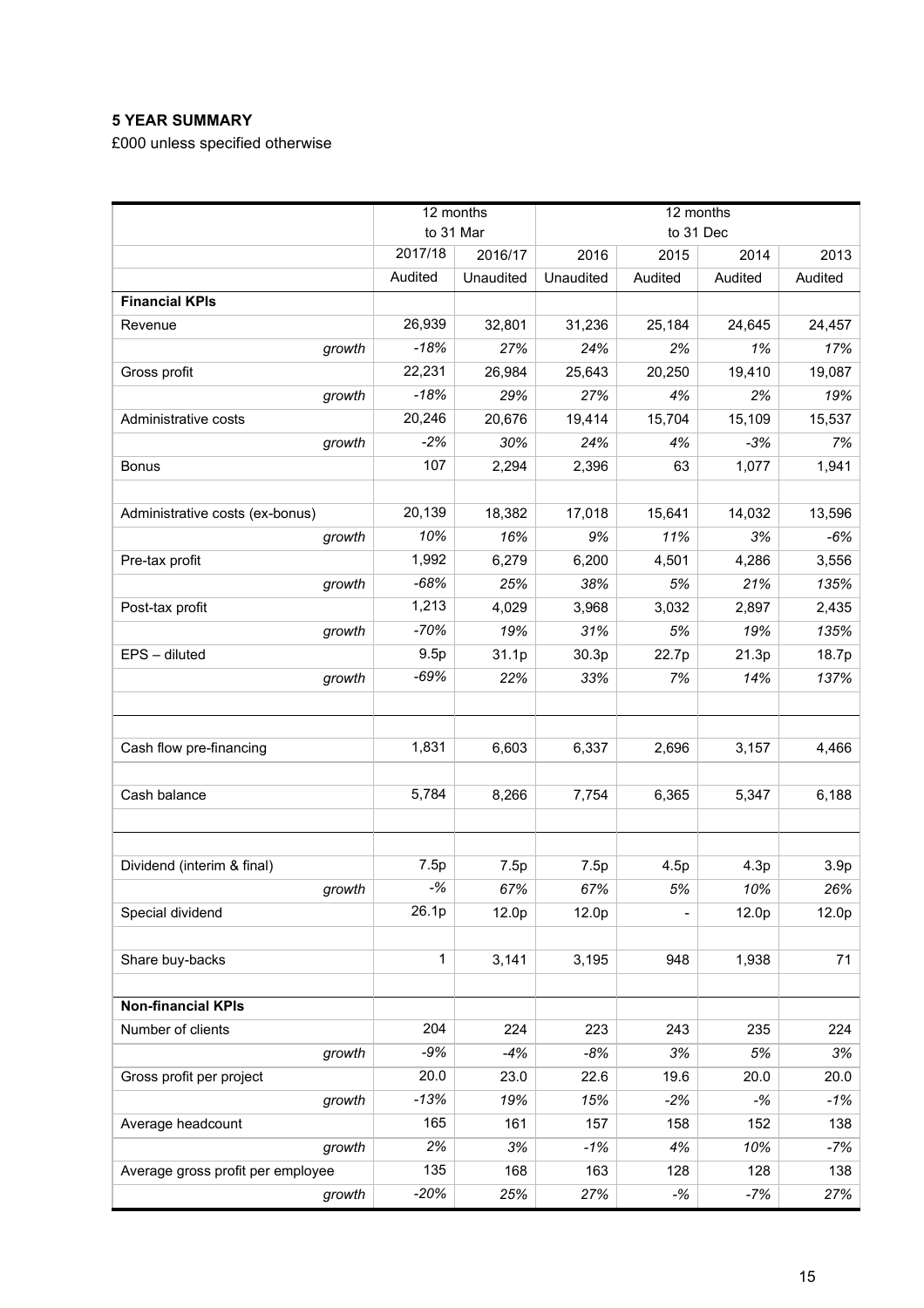# **PRO FORMA RESULTS**

for the **12 months** ended 31 March 2018

# **Introduction**

The Group changed its year-end to 31 March last year. The audited financial statements are for the 12 month period ended 31 March 2018 with comparatives for the **15 month** period ended 31 March 2017.

To enable like-for-like prior period comparisons, the Company has produced unaudited pro forma comparatives for the **12 month** period ended 31 March 2017. The year-on-year percentage increases and decreases throughout this report relate to these unaudited proforma results.

The unaudited pro forma comparisons have been produced for: (i) the consolidated income statement; (ii) the consolidated cash flow statement; (iii) the segment information.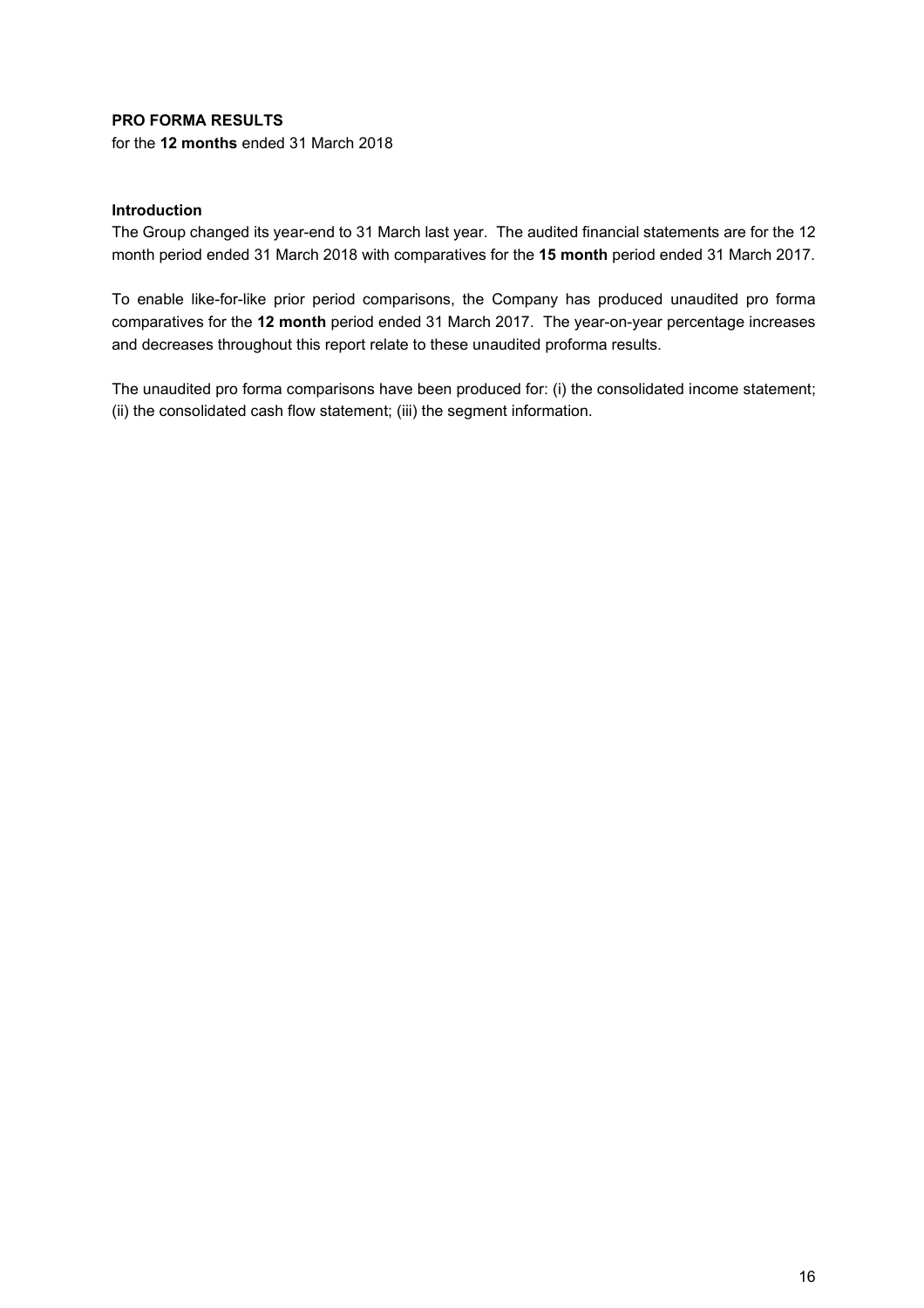# **PRO FORMA RESULTS UNAUDITED CONSOLIDATED INCOME STATEMENT**

for the **12 months** ended 31 March 2018

|                                                   | 12 months to | 12 months to |
|---------------------------------------------------|--------------|--------------|
|                                                   | 31 Mar 2018  | 31 Mar 2017  |
|                                                   | £000         | £000         |
| <b>Revenue</b>                                    | 26,939       | 32,801       |
| Cost of sales                                     | (4,708)      | (5, 817)     |
| <b>Gross profit</b>                               | 22,231       | 26,984       |
| Administrative expenses                           | (20, 246)    | (20, 676)    |
| <b>Operating profit</b>                           | 1,985        | 6,308        |
| Finance costs                                     | 7            | (29)         |
| <b>Profit before taxation</b>                     | 1,992        | 6,279        |
| Income tax expense                                | (779)        | (2, 250)     |
| Profit for the financial period                   | 1,213        | 4,029        |
| Attributable to the equity holders of the Company | 1,213        | 4,029        |

# **Earnings per share attributable to equity holders of the Company**

| Basic earnings per share   | 9.9 <sub>D</sub> |  |
|----------------------------|------------------|--|
|                            |                  |  |
| Diluted earnings per share | 9.5 <sub>D</sub> |  |

All of the activities of the Group are classed as continuing.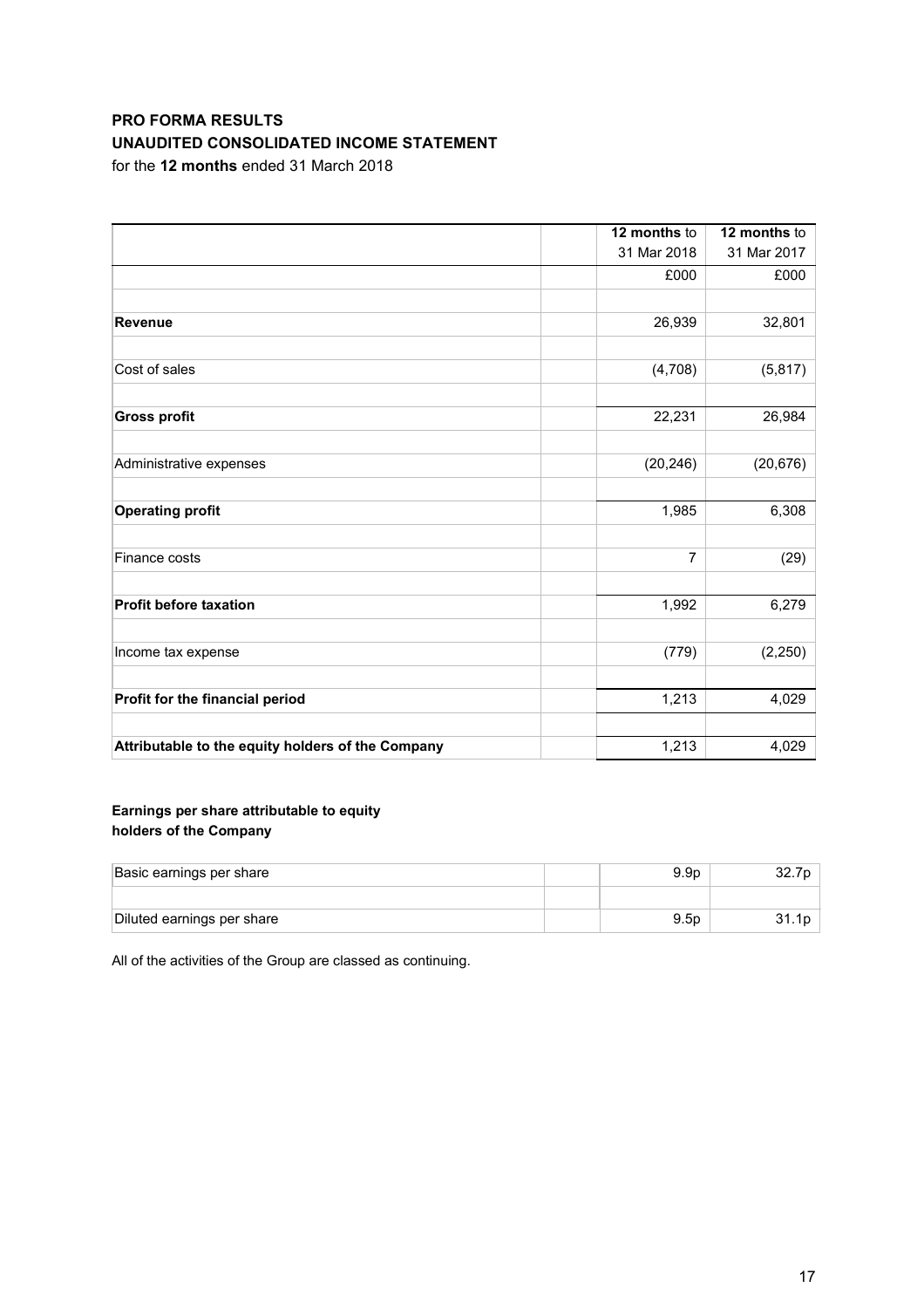# **PRO FORMA RESULTS UNAUDITED CONSOLIDATED CASH FLOW STATEMENT**

for the **12 months** ended 31 March 2018

|                                                      | 12 months to   | 12 months to |
|------------------------------------------------------|----------------|--------------|
|                                                      | 31 Mar 2018    | 31 Mar 2017  |
|                                                      | £000           | £000         |
|                                                      |                |              |
| Net cash generated from operations                   | 3,424          | 8,058        |
| Tax paid                                             | (1,480)        | (1,240)      |
| Net cash generated from operating activities         | 1,944          | 6,818        |
| Cash flows from investing activities                 |                |              |
| Purchases of property, plant and equipment           | (91)           | (185)        |
| Purchase of intangible assets                        | (22)           | (30)         |
| Net cash used by investing activities                | (113)          | (215)        |
| Net cash flow before financing activities            | 1,831          | 6,603        |
| <b>Cash flows from financing activities</b>          |                |              |
| Interest                                             | $\overline{7}$ | (29)         |
| Issue of shares                                      |                | 2            |
| Proceeds from finance lease                          | 140            |              |
| Finance lease payments                               | (24)           |              |
| Proceeds from sale of treasury shares                | 33             | 395          |
| Purchase of own shares                               | (34)           | (3,536)      |
| Dividends paid to owners                             | (4, 188)       | (2,052)      |
| Net cash used by financing activities                | (4,066)        | (5, 220)     |
| Net (decrease)/increase in cash and cash equivalents | (2, 235)       | 1,383        |
|                                                      |                |              |
| Cash and cash equivalents at beginning of year       | 8,266          | 6,555        |
| Exchange (losses)/gains on cash and cash equivalents | (247)          | 328          |
| Cash and cash equivalents at end of year             | 5,784          | 8,266        |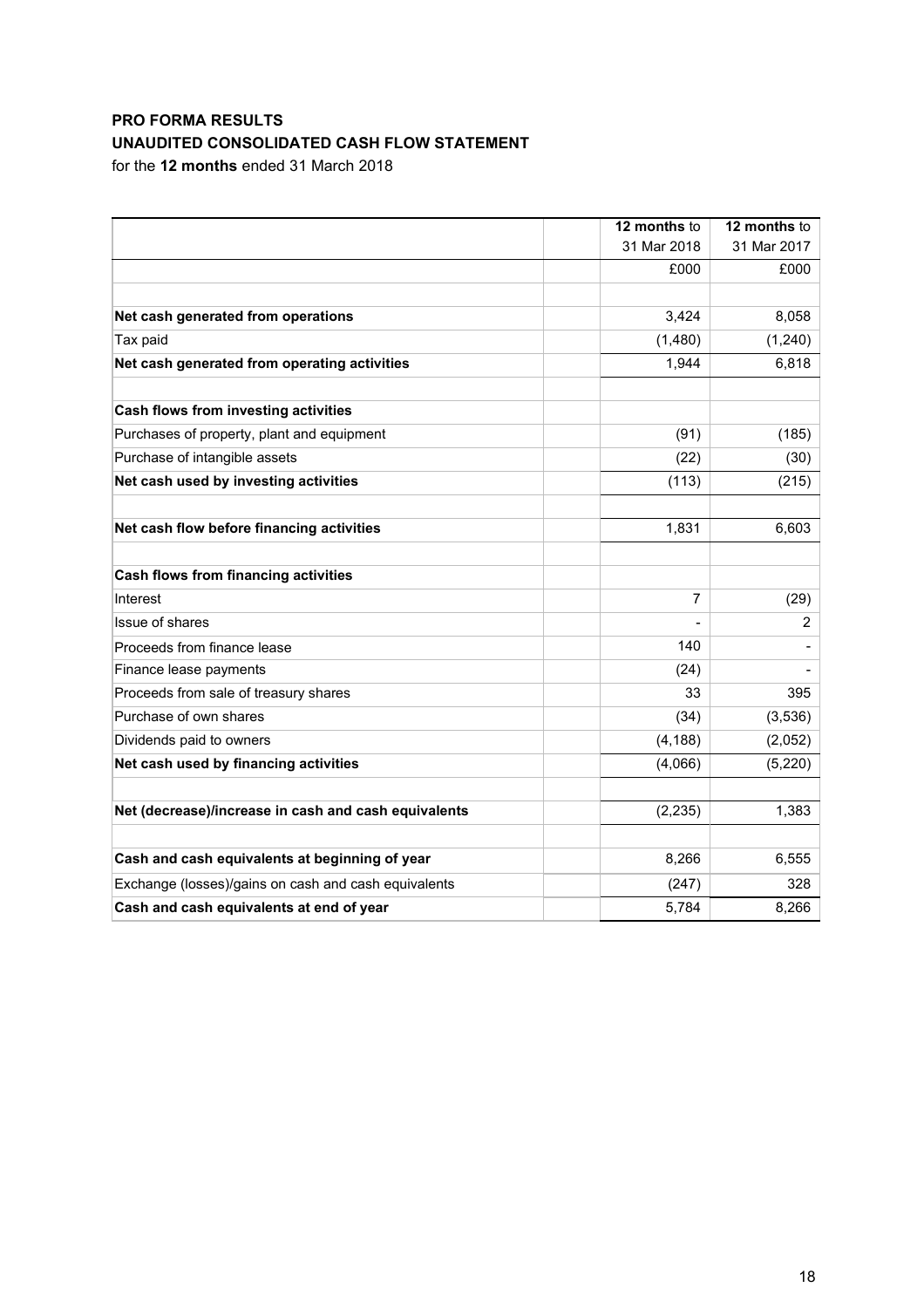# **PRO FORMA RESULTS UNAUDITED SEGMENT INFORMATION**

for the **12 months** ended 31 March 2018

|                                    |         | <b>12 months to 31 Mar 2018</b> |               | <b>12 months to 31 Mar 2017</b> |        |               |
|------------------------------------|---------|---------------------------------|---------------|---------------------------------|--------|---------------|
|                                    | Revenue | Gross                           | Operating     | Revenue                         | Gross  | Operating     |
|                                    |         | profit                          | profit/(loss) |                                 | Profit | Profit/(loss) |
|                                    | £000    | £000                            | £000          | £000                            | £000   | £000          |
| <b>Research Business</b>           |         |                                 |               |                                 |        |               |
| US                                 | 10,295  | 9,066                           | 4,378         | 13,369                          | 11,643 | 6,838         |
| United Kingdom                     | 6,044   | 5,051                           | 2,667         | 8,175                           | 6,386  | 3,935         |
| <b>Continental Europe</b>          | 5,751   | 4,582                           | 2,629         | 6,630                           | 5,265  | 3,158         |
| Asia                               | 1,154   | 980                             | 236           | 1,768                           | 1,398  | 636           |
| Brazil                             | 1,469   | 1,123                           | 473           | 1,573                           | 1,272  | 591           |
| Australia                          | 1,256   | 1,056                           | 733           | 857                             | 759    | 532           |
|                                    | 25,969  | 21,858                          | 11,116        | 32,372                          | 26,723 | 15,690        |
| <b>Advertising Agency Business</b> |         |                                 |               |                                 |        |               |
| United Kingdom                     | 970     | 373                             | (397)         | 429                             | 261    | (203)         |
|                                    | 26,939  | 22,231                          | 10,719        | 32,801                          | 26,984 | 15,487        |

The financial performance of the Group's geographic operating units ("**Reportable Segments**") for the **12 months** to 31 March 2018 (audited) and **12 months** to 31 March 2017 (unaudited) is set out below:

Segmental revenue is revenue generated from external customers and so excludes intercompany revenue and is attributable to geographical areas based upon the location in which the service is delivered. Segmental operating profit excludes allocation of central overheads relating to the Group's Operations, IT, Marketing, HR, Legal and Finance teams and Board of Directors.

The split of business by research solution is set out below.

|                                                        | <b>12 months to 31 Mar 2018</b> |              | <b>12 months to 31 Mar 2017</b> |              |
|--------------------------------------------------------|---------------------------------|--------------|---------------------------------|--------------|
|                                                        | Revenue                         | Gross Profit | Revenue                         | Gross Profit |
|                                                        | £000                            | £000         | £000                            | £000         |
| <b>Research Business</b>                               |                                 |              |                                 |              |
| Communications (Ad Testing)                            | 7,884                           | 6,994        | 9,327                           | 8,151        |
| Brand (Brand Tracking)                                 | 5,846                           | 4,511        | 4,457                           | 3,349        |
| Innovation (Predictive Markets and<br>Concept Testing) | 9,808                           | 8,404        | 13,744                          | 11,789       |
|                                                        | 23,538                          | 19,909       | 27,528                          | 23,289       |
| Other services                                         | 2,431                           | 1,949        | 4,844                           | 3,434        |
|                                                        | 25,969                          | 21,858       | 32,372                          | 26,723       |
|                                                        |                                 |              |                                 |              |
| <b>Advertising Agency Business</b>                     | 970                             | 373          | 429                             | 261          |
|                                                        | 26,939                          | 22,231       | 32,801                          | 26,984       |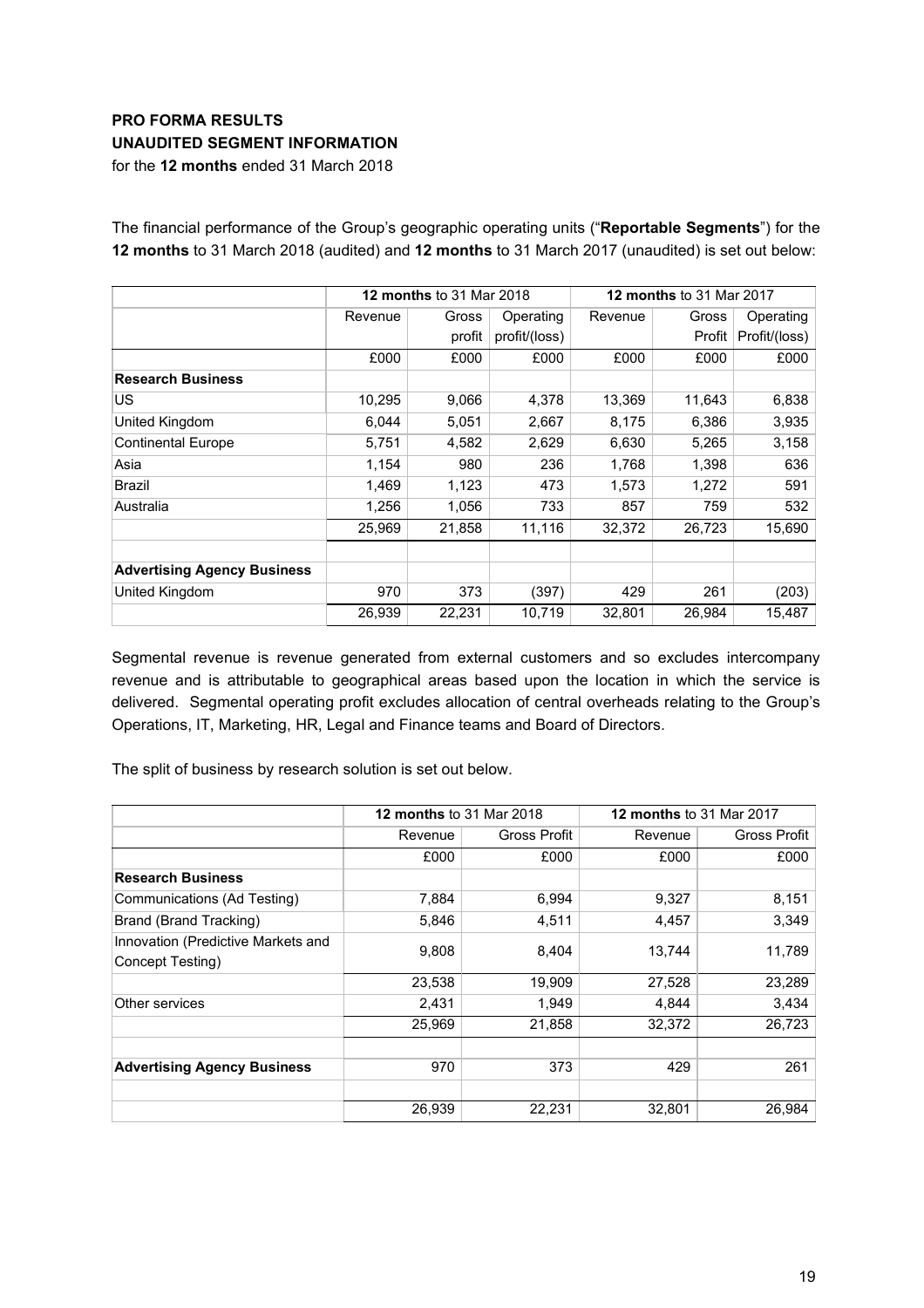A reconciliation of total operating profit for Reportable Segments to total profit before income tax is set out below.

|                                                 | <b>12 months to 31 Mar</b> |          |  |
|-------------------------------------------------|----------------------------|----------|--|
|                                                 | 2018                       | 2017     |  |
|                                                 | £000                       | £000     |  |
|                                                 |                            |          |  |
| <b>Operating profit for Reportable Segments</b> | 10,719                     | 15,487   |  |
| Central overheads                               | (8, 734)                   | (9, 179) |  |
| <b>Operating profit</b>                         | 1,985                      | 6,308    |  |
|                                                 |                            |          |  |
| Finance costs                                   | 7                          | (29)     |  |
| Profit before income tax                        | 6,279<br>1,992             |          |  |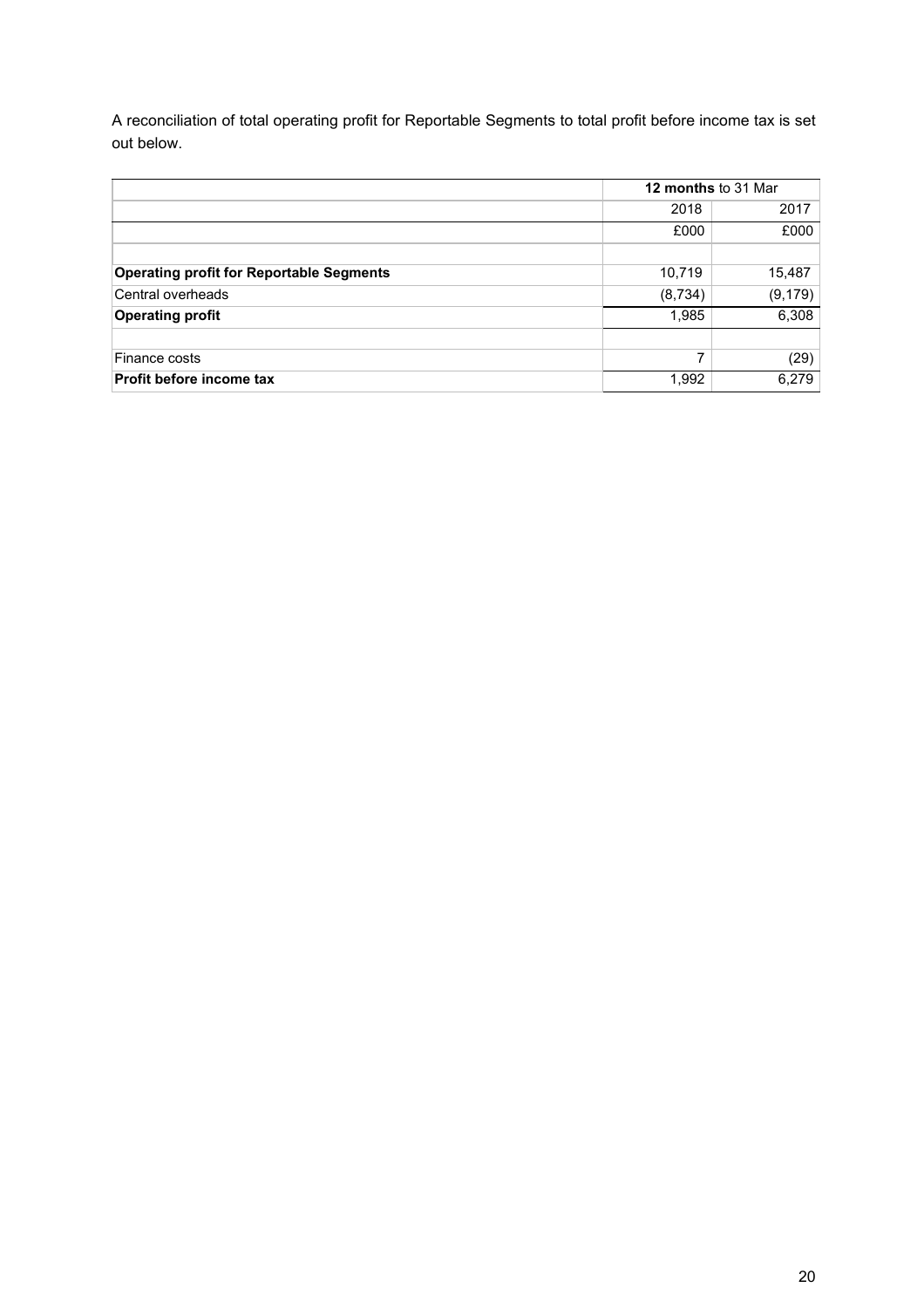# **STRATEGIC REPORT**

The Chairman and CEO statements, the Business and Financial Review, the Business Risk Review, and the 5 year summary (which include the Company's key performance indicators) set out:

- the way that management view the business;
- its strategy, positioning, and objectives;
- its historic financial performance;
- an assessment of its future potential;
- its key performance indicators; and
- its key business risks.

These form part of this Strategic Report.

ON BEHALF OF THE BOARD

James Geddes Chief Financial Officer 31 May 2018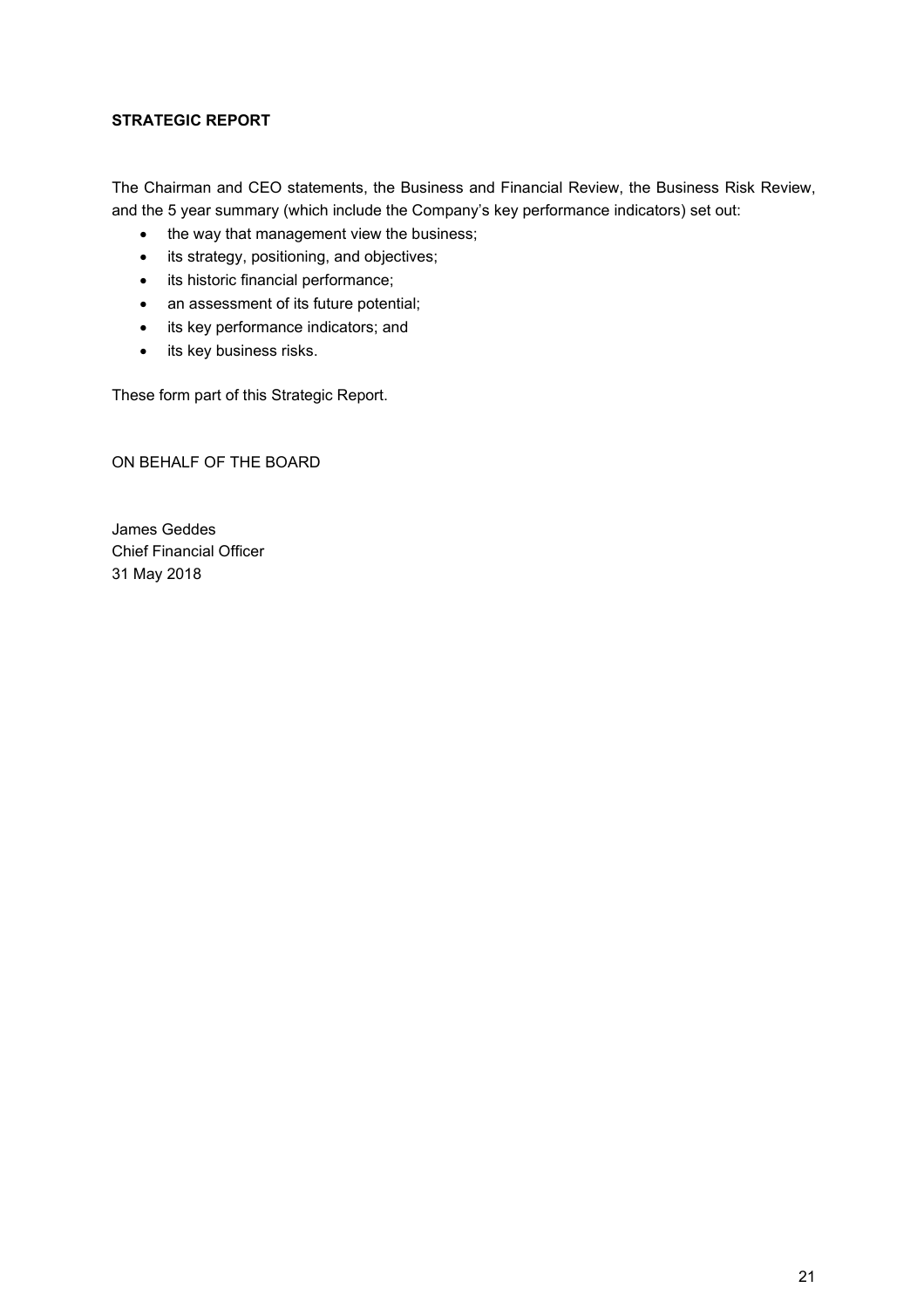# **DIRECTORS' REPORT**

#### **Change of name**

The Company changed its name from BrainJuicer Group PLC to System1 Group PLC on 24 March 2017.

#### **Review of the business and future development**

The Chairman's and CEO statements, the Business and Financial Review, and the Business Risk Review set out a review of the business's performance and an assessment of its future development.

#### **Dividends**

The Company has paid and proposes to pay the following dividends:

| Ordinary shares                                                            | 12 months to | 15 months to |
|----------------------------------------------------------------------------|--------------|--------------|
|                                                                            | 31 Mar 2018  | 31 Mar 2017  |
|                                                                            | £000         | £000         |
|                                                                            |              |              |
| 2016/17 interim dividend paid, 1.1p per share                              |              | 135          |
| 2017/18 interim dividend paid, 1.1p per share                              | 137          |              |
| 2016/17 special dividend paid at time of interim dividend, 12.0p per share |              | 1,472        |
| 2017/18 special dividend paid at time of final dividend, 26.1p per share   | 3,253        |              |
| 2016/17 final dividend paid, 6.4p per share                                |              | 798          |
| 2017/18 final dividend proposed, 6.4p per share                            | 798          |              |
| Total dividends on ordinary shares                                         | 4.188        | 2,405        |

The final dividend for 2016/17 together with the special dividend for 2017/18 were paid on 23 August 2017 to shareholders on the register as at 28 July 2017. The Company paid the 2017/18 interim dividend on 8 December 2017 to shareholders on the register as at 10 November 2017. The Company proposes to pay a 2017/2018 final dividend of 6.4p in August 2018.

#### **Directors**

The following are the current directors of the parent company, System1 Group PLC, and each served throughout the period. In addition Alex Batchelor served as a director during the period but resigned from the Board on 30 June 2017.

John Kearon (executive) James Geddes (executive) Alex Hunt (executive) – appointed 1 April 2017 Ken Ford (non-executive) Robert Brand (non-executive) Graham Blashill (non-executive)

The Remuneration Report sets out directors' interests in the shares of the Company.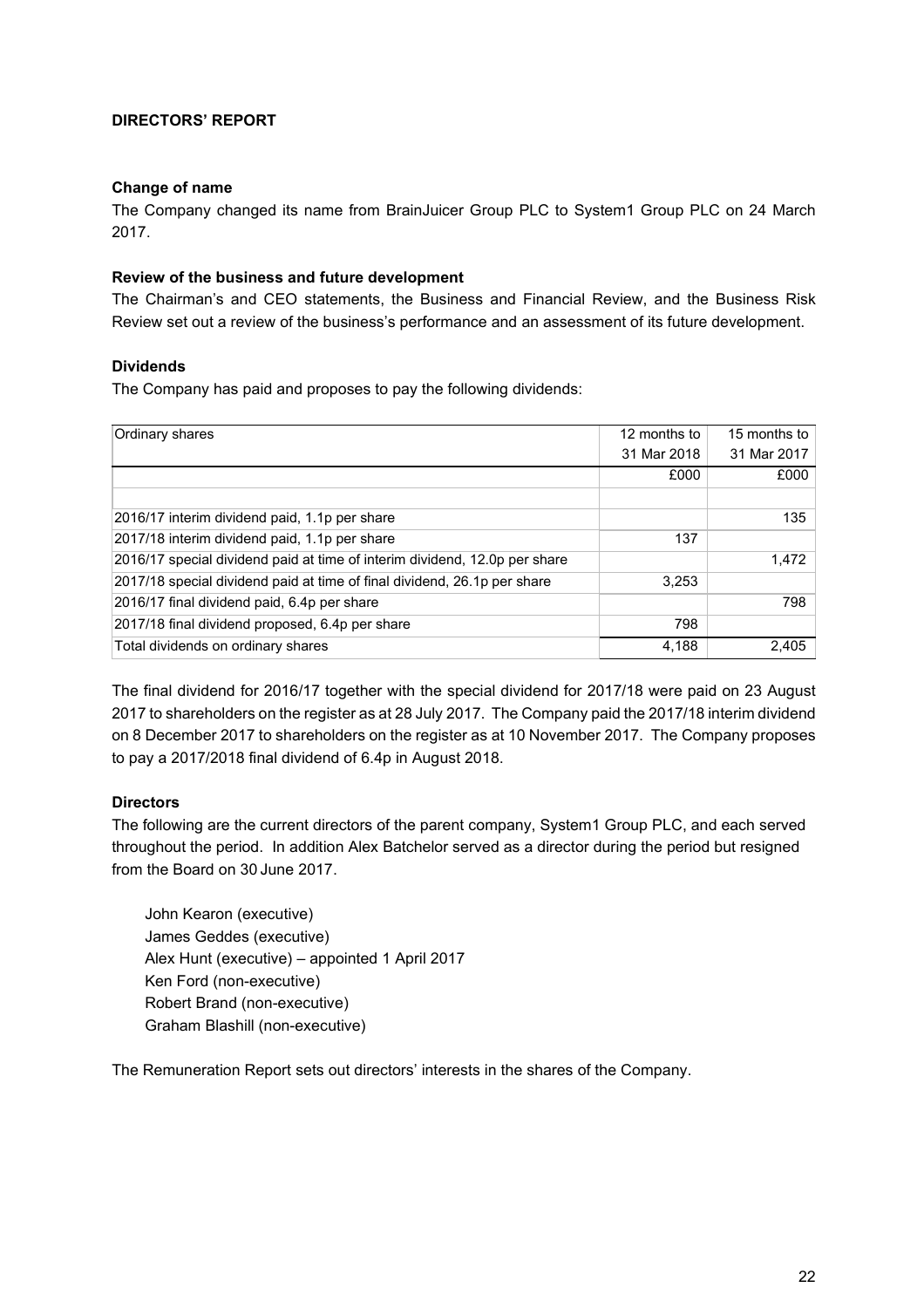# **Share capital**

Changes in the share capital of the Company during the year are given in note 10 to the financial statements. As at 8 April 2018, the Company was aware of the following significant interests in the ordinary issued share capital of the Company.

| At 8 April 2018                  | Number    | % of voting |
|----------------------------------|-----------|-------------|
|                                  |           | shares      |
|                                  |           |             |
| John Kearon                      | 3,320,209 | 26.6%       |
| Liontrust Asset Management       | 1,069,458 | 8.6%        |
| <b>Ennismore Fund Management</b> | 964.703   | $7.7\%$     |
| Lazard Frères Gestion            | 817,578   | 6.6%        |
| Motley Fool Asset Management     | 700,000   | 5.6%        |
| <b>Boyles Asset Management</b>   | 637,139   | 5.1%        |
| Pie Funds                        | 612,573   | 4.9%        |
| Heritage Capital Management      | 377,774   | 3.0%        |

# **Financial risk management**

The Group's activities expose it to the following financial risks to a small degree.

# *Credit risk*

We manage credit risk on a Group basis, arising from credit exposures to outstanding receivables and cash and cash equivalents. Since the majority of the Group's clients are large blue-chip organisations, the Group rarely suffers a bad debt. The Group's cash balances are held, in the main, at HSBC Bank.

#### *Market risk – Foreign exchange risk*

In addition to the United Kingdom, the Group operated in the United States, Continental Europe, Brazil, China, Singapore and Australia during the period and was exposed to currency movements impacting commercial transactions and net investments in those countries. Management endeavours to match the currencies in which revenues are earned with the currencies in which costs are incurred. So for example, its US operation generates most of its revenue in US dollars and incurs most of its costs in US dollars also. Management does not believe that there would be any long-term benefit in endeavouring to manage currency risk further, and in order to avoid the cost and complexity does not deal in hedging instruments.

#### *Liquidity risk*

The Company monitors its cash balances regularly and holds its cash in immediately available current accounts to minimise liquidity risk. The Company has no overdraft facilities.

#### *Other risks*

Management do not consider price risk or interest rate risk to be material to the Group.

#### *Capital risk management*

The Company manages its capital to ensure that it is able to continue as a going concern while maximising its return to shareholders. The Company's capital structure consists of cash and cash equivalents and share capital. The Group has no borrowings, other than a small finance lease arrangement, and is not subject to any externally imposed capital requirements. The Group has not entered into any derivative contracts.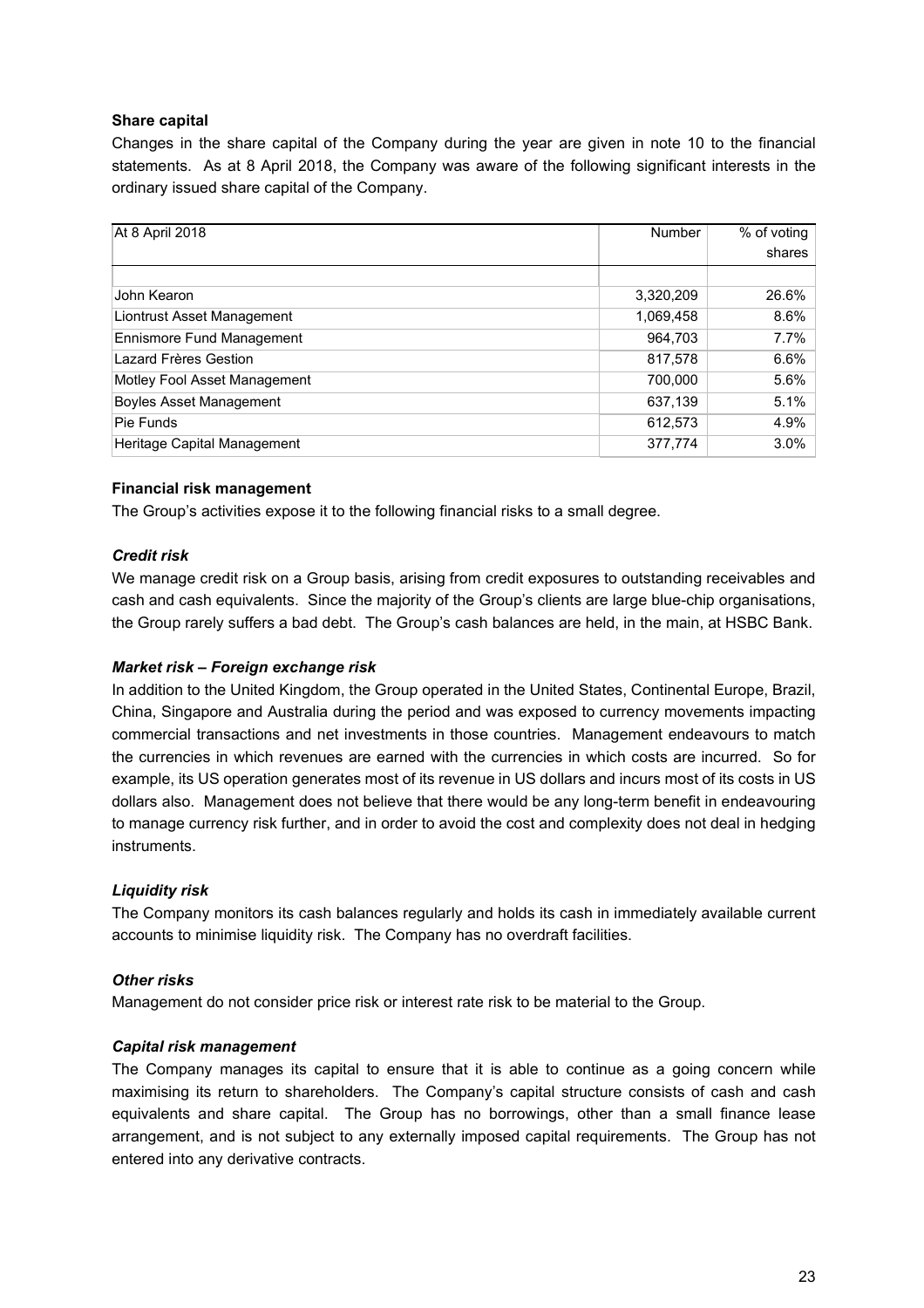### **Going concern**

After making enquiries, at the time of approving the financial statements the Directors have a reasonable expectation that the Company and the Group have adequate resources to continue in operational existence for at least 12 months from the approval of these financial statements. For this reason the Directors continue to adopt the going concern basis in preparing the financial statements.

# **Research and development**

The Company's Labs team is involved in the development and validation of new market research methods and products.

# **Purchase of own shares**

During the 12 months to 31 March 2018 the Company transferred 222,239 Ordinary Shares ("**Shares**") (with an aggregate nominal value of £2,222, representing 1.7% of the called up share capital of the Company) out of treasury to satisfy the exercise of employee share options over 222,239 shares, for cash consideration of £33,000. In addition the Company repurchased 10,598 Shares (with an aggregate nominal value of £106, representing 0.1% of the called up share capital of the Company) for cash consideration of £34,000.

At 31 March 2018, the Company had 13,226,773 Shares in issue (31 March 2017: 13,226,773) of which 750,348 were held in treasury (31 March 2017: 961,989). The treasury shares will be used to help satisfy the requirements of the Group's share incentive schemes.

# **Employees**

The Group maintains fair employment practices, attempts to eliminate all forms of discrimination and to give equal access, and to promote gender equality. Wherever possible we provide the same opportunities for disabled people as for others. If an employee were to become disabled we would make every effort to keep him or her in our employment, with appropriate training where necessary.

#### **Health and safety policies**

The Group does not have significant health and safety risks, and is committed to maintaining high standards of health and safety for its employees, visitors and the general public.

#### **Directors' indemnities**

Directors' and officers' insurance cover has been established for each of the Directors to provide cover against their reasonable actions on behalf of the Company. The indemnities, which constitute a qualifying third party indemnity provision as defined by Section 234 of the Companies Act 2006, remain in force for all current Directors.

#### **Auditor**

The Company will be seeking shareholder approval to reappoint its auditor, Grant Thornton UK LLP, at its Annual General Meeting.

ON BEHALF OF THE BOARD

James Geddes Chief Financial Officer 31 May 2018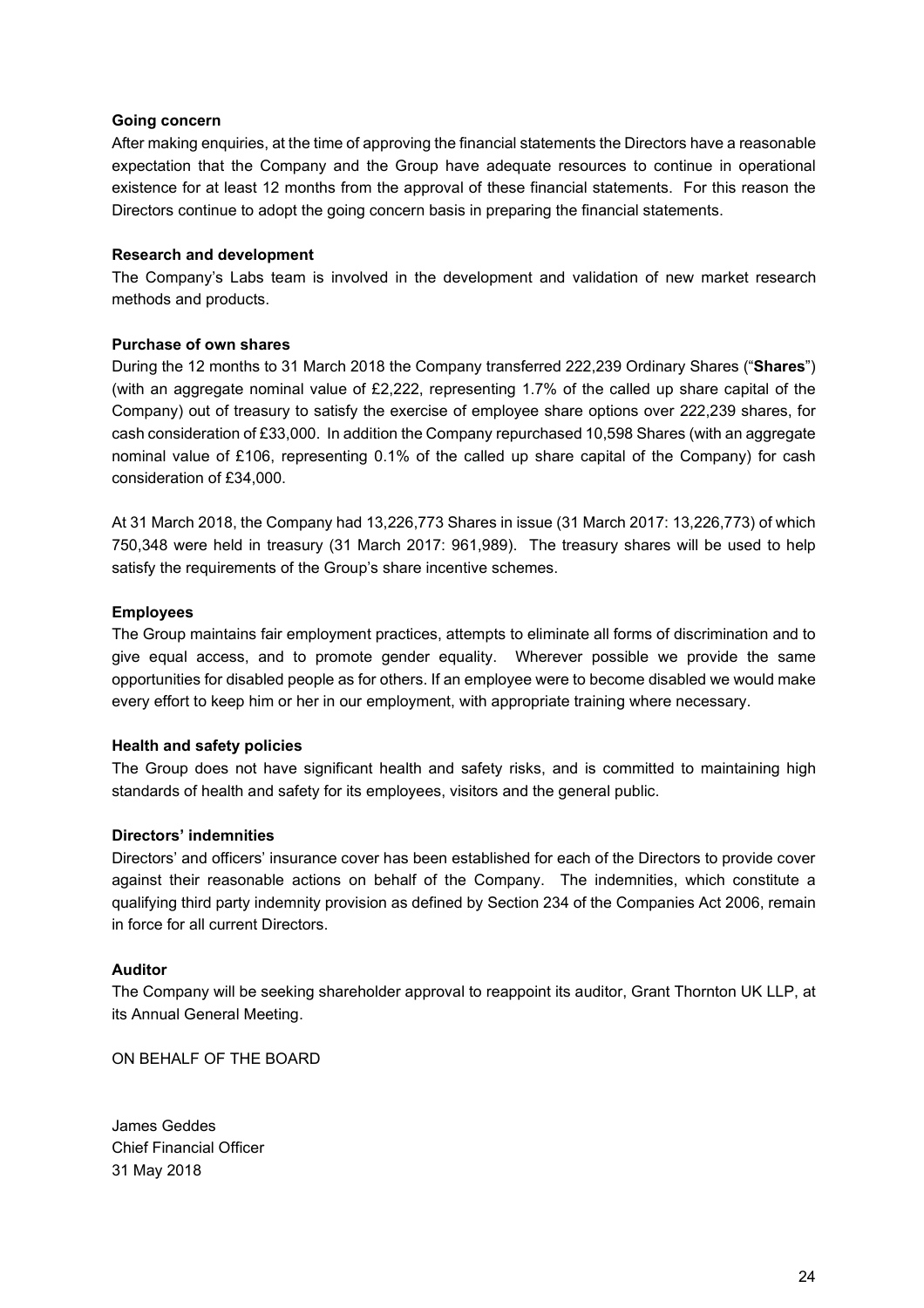# **CORPORATE GOVERNANCE REPORT**

The Board is committed to high standards of corporate governance, which it considers a pre-requisite to support the growth and ambitions of the Group. The Board takes the UK Corporate Governance Code (published by the Financial Reporting Council in 2016) seriously. However, the Directors believe that full compliance is not practical at its stage of development.

The Group places particular importance on the Corporate Governance Code published by the Quoted Companies Alliance in May 2018, and intends to move towards the adoption of this Code.

This report sets out the procedures and systems currently in place and explains why the Board considers them effective.

# **The Board of Directors**

The Board comprised three executive directors and three independent non-executive directors during the 12 month period ended 31 March 2018. We believe that the directors have the necessary mix of skills and experience to oversee the Company. Their biographical details are presented on page 38.

The Board meets formally 11 times a year and discharges its responsibilities through a management team who hold formal and informal meetings as would be expected in a group of the Company's size. During the 12 month period ended 31 March 2018, it met formally 11 times.

Ken Ford is Chairman of the Group and John Kearon its Chief Executive Officer. John is also the founder and a significant shareholder. His role centres on formulating the Group's strategy and driving its commercial development. The Board's three non-executive directors act as a sounding board and challenge the executive directors both at monthly Board meetings and on a regular and informal basis. Matters referred to the Board are considered by the Board as a whole and no one individual has unrestricted powers of decision. There are procedures and controls, including a schedule of matters that require the Board's specific approval. This schedule includes:

- the Group's strategy and long-term objectives;
- extension of the Group's activities into new territories;
- significant capital expenditure beyond that budgeted;
- changes relating to the Group's capital structure, including debt-raising, reduction of capital, share issues and buy-backs;
- reporting, internal control systems and risk assessments;
- nominations for Board and Committee appointments; and
- other senior management appointments.

Where directors have concerns which cannot be resolved in connection with the running of the Group or a proposed action, their concerns would be recorded in the Board Minutes. This course of action has not been required to date.

The directors can obtain independent professional advice at the Company's expense in performance of their duties.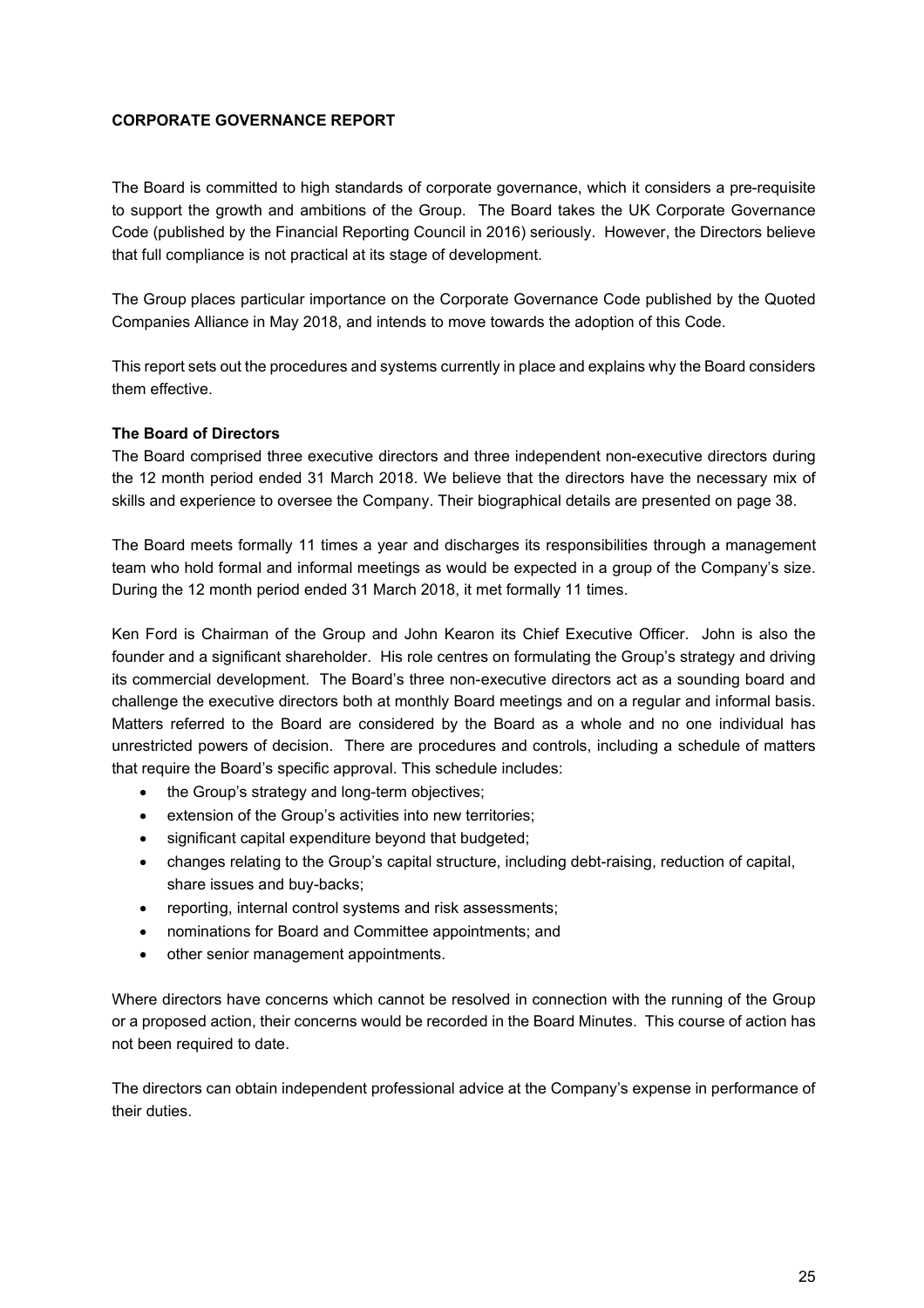Each year at the Annual General Meeting, all of the directors retire by rotation, and are subject to reelection. This year Ken Ford has decided to retire permanently, and the other directors have each confirmed their willingness to be put forward for re-election at the 2018 Annual General Meeting. The Company is planning on appointing two new non-executive directors during 2018/19.

# **Non-executive directors**

The three non-executive directors are independent of management. The terms and conditions of the non-executive directors' appointments are available for inspection at the Company's registered office.

# **Remuneration Committee**

The Remuneration Committee membership and a summary of its terms of reference are set out in the Remuneration Report.

# **Audit Committee**

The Audit Committee aims to support the creation of long-term value for shareholders. The Committee comprises Robert Brand (Chairman), Graham Blashill and Ken Ford, the three non-executive directors. Robert Brand has relevant financial experience. If required, the Committee is entitled to request independent advice at the Company's expense in order for it to effectively discharge its responsibilities.

The Committee's main role and responsibilities can be found on the company's website, and currently are to:

- monitor the integrity of the financial statements of the Group;
- review the Group's internal financial controls and risk management systems;
- make recommendations to the Board, for it to put to the shareholders for their approval in relation to the appointment of the external auditor and to approve appropriate remuneration and terms of reference for the external auditor;
- discuss the nature, extent and timing of the external auditor's procedures and discussion of external auditor's findings;
- monitor and ensure the external auditor's independence and objectivity and the effectiveness of the audit process;
- develop and implement policy on the engagement of the external auditor to supply non-audit services;
- report to the Board, identifying any matters in respect of which it considers that action or improvement is required; and
- ensure a formal channel is available for employees and other stakeholders to express any complaints in respect of financial accounting and reporting.

The Committee is scheduled to meet twice in each financial year and at other times if necessary. During the 2017/18 financial year, meetings were held in June 2017 and October 2017. The Audit Committee Chairman met separately with the external audit partner in advance of these meetings.

The current auditors (Grant Thornton UK LLP) were appointed in 2003. Given the length of tenure of the current auditors, the Committee will be considering a change of auditor for the audit of the 2018/19 financial results. The Committee reviews the non-audit fees of the auditor, and notes that significant tax and accounting work is undertaken by the auditors' US and Chinese affiliate firms. However these overseas firms are independent of Grant Thornton UK LLP in terms of management and ownership. The Company has closed its small Chinese operation and so in future the work of the Chinese affiliate will cease. The non-audit fees of Grant Thornton UK LLP (excluding those of its overseas affiliate firms) are less than 50% of their audit fees, per the table below: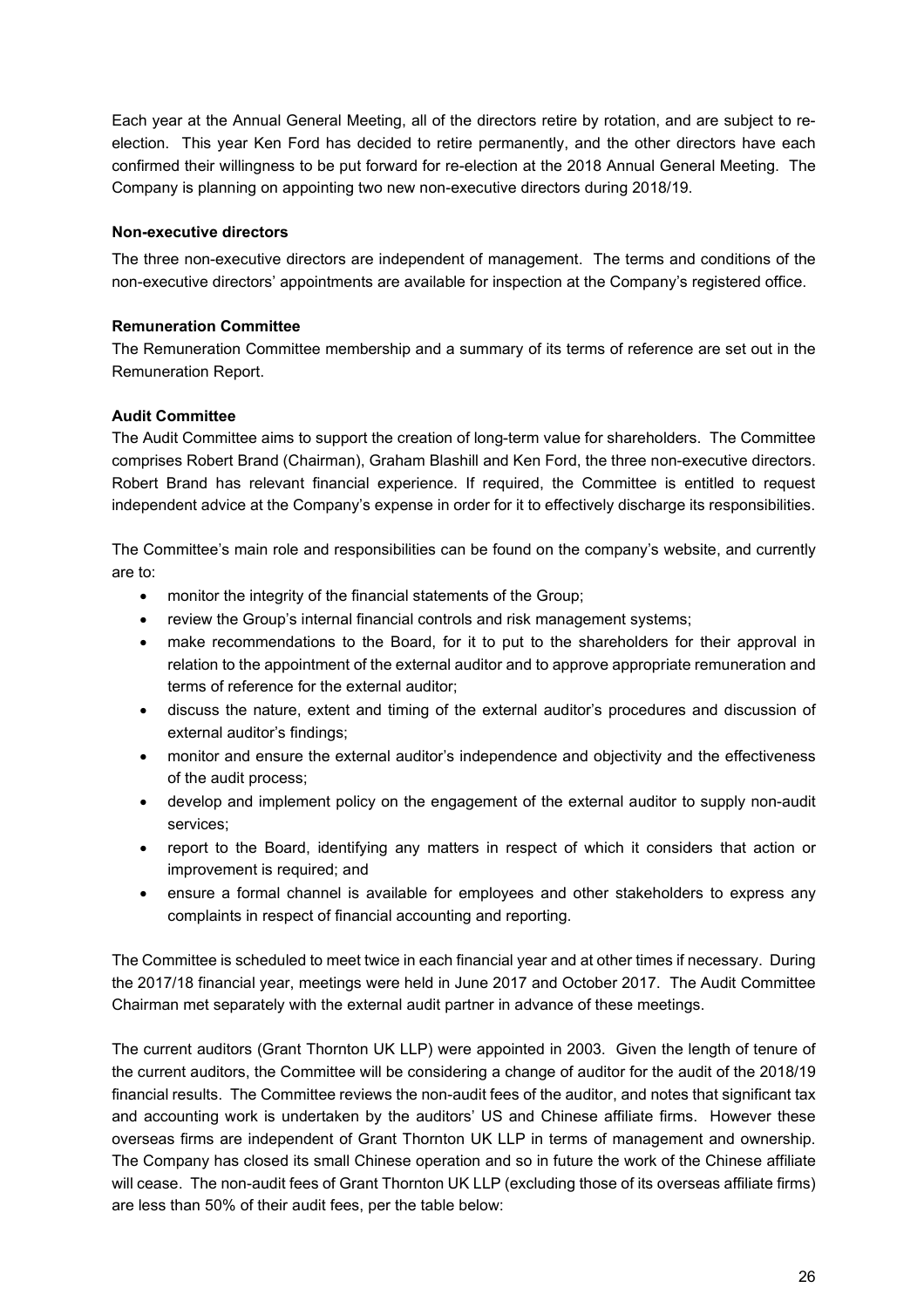|                                                   | <b>Grant Thornton</b> | <b>Grant Thornton</b> | Total |
|---------------------------------------------------|-----------------------|-----------------------|-------|
|                                                   | UK LLP                | overseas              |       |
|                                                   |                       | affiliates            |       |
|                                                   | £000                  | £000                  | £000  |
|                                                   |                       |                       |       |
| <b>Audit and audit related fees</b>               |                       |                       |       |
| Audit of parent company and consolidated accounts | 51                    |                       | 51    |
| Audit related assurance services                  | 7                     | 10                    | 17    |
|                                                   | 58                    | 10                    | 68    |
| <b>Non-audit fees</b>                             |                       |                       |       |
| Tax compliance                                    | 6                     | 36                    | 42    |
| Tax advisory                                      | 10                    |                       | 10    |
| Other services                                    |                       | 43                    | 43    |
|                                                   | 16                    | 79                    | 95    |
|                                                   |                       |                       |       |
|                                                   | 74                    | 89                    | 163   |

The Group does not currently have an internal audit function, which the Board considers appropriate for a group of System1's size.

# **Internal control procedures**

The Board is responsible for the Group's system of internal controls and risk management, and for reviewing the effectiveness of these systems. These systems are designed to manage, rather than eliminate, the risk of failure to achieve business objectives, and to provide reasonable, but not absolute assurance against material misstatement or loss.

The key features of the Group's internal controls are described below:

- clearly-defined organisational structure with appropriate delegation of authority;
- comprehensive budgeting programme;
- regular reviews of forecasts;
- a limited number of directors and executives authorised to make payments and commit the company to legal agreements;
- regular reviews of client and employee feedback;
- information security controls (for which the Company has obtained ISO 27001 accreditation).

The Board in conjunction with the Audit Committee reviews the Group's internal control system on a periodic basis. The Board seeks to ensure risk assessment procedures and responses are continuously improved.

# **Communications with shareholders**

The Board recognises the importance of regular and effective communication with shareholders. The primary forms of communication are:

- annual and interim statutory financial reports and associated investor and analyst presentations and reports;
- announcements relating to trading or business updates released to the London Stock Exchange;
- regular investor meetings.

#### **Meeting attendance**

The number of regular meetings that each director attended is set out below: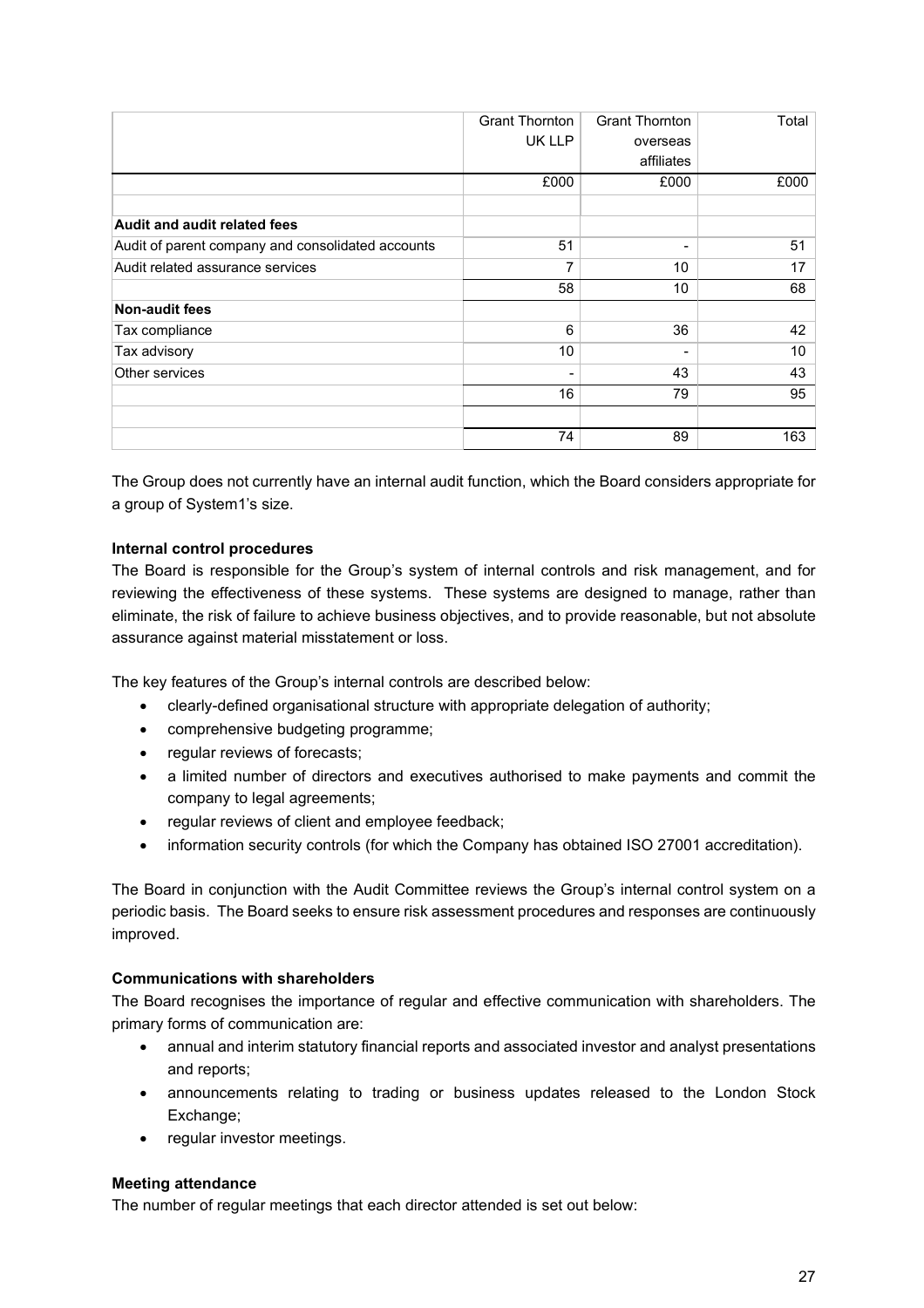|                 | <b>Board</b> | Audit committee | Remuneration |
|-----------------|--------------|-----------------|--------------|
|                 |              |                 | Committee    |
| Ken Ford        | 11           | 2               |              |
| Robert Brand    | 11           | 2               | 2            |
| Graham Blashill | 11           | 2               | 2            |
| John Kearon     | 11           | n/a             | n/a          |
| James Geddes    | 11           | $2^*$           | $2^*$        |
| Alex Hunt       | 11           | n/a             | n/a          |
| Alex Batchelor  | 2            | n/a             | n/a          |

\*attendance by invitation.

On rare occasions a board member may attend by phone to accommodate overseas travel arrangements.

# **Board evaluation**

The Board is planning on introducing a programme to evaluate and improve the performance and effectiveness of the Board on a continuous basis, during 2018/19.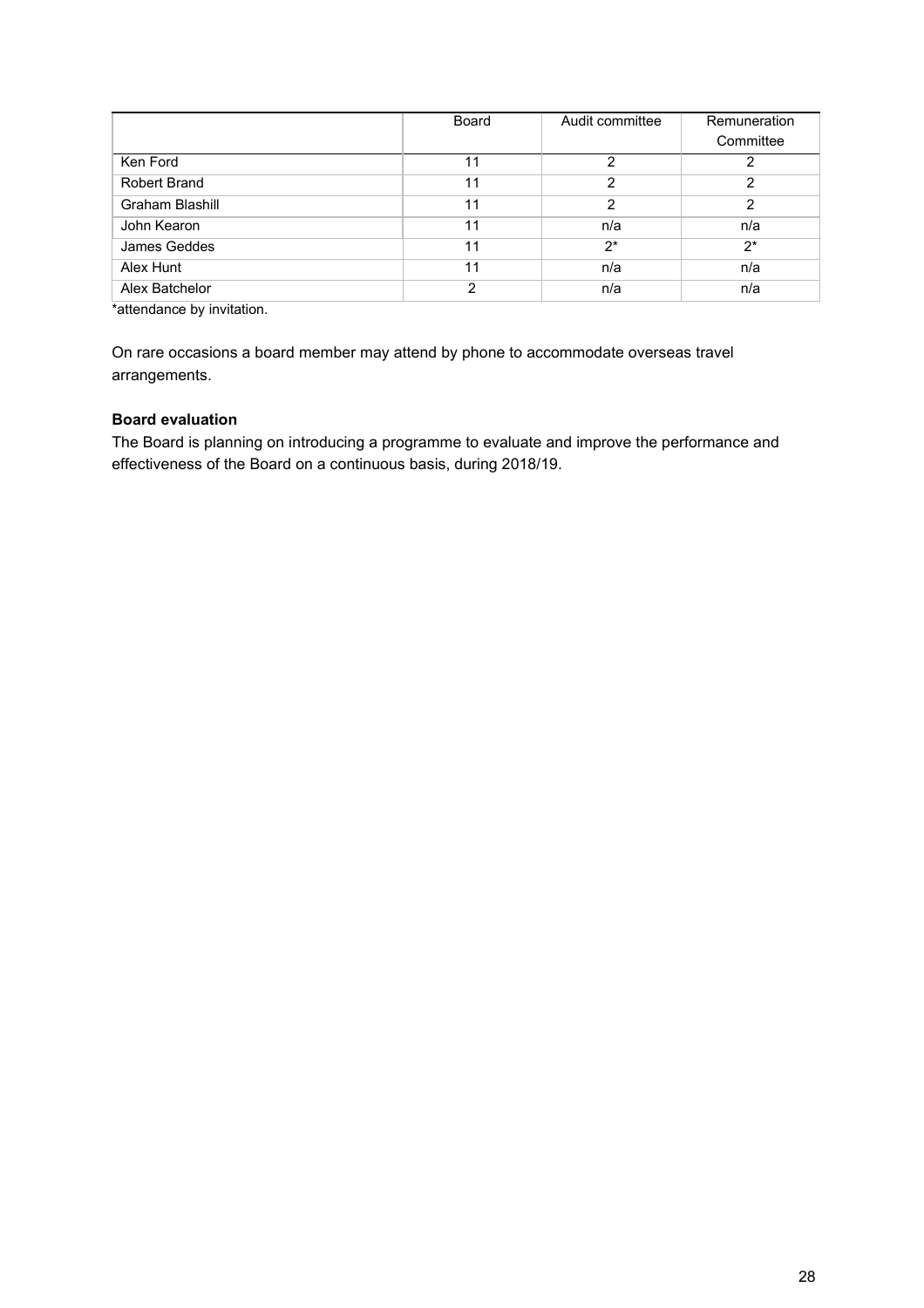# **REMUNERATION REPORT**

#### **Annual statement from the Remuneration Committee chair, Graham Blashill**

Dear shareholder,

The Remuneration Committee sets the strategy, structure and levels of remuneration for the executive directors and reviews the remuneration of senior management, to ensure alignment of objectives and incentives throughout the business in pursuit of the Group's stated objectives.

This Remuneration Report is split into two parts:

- The *directors' remuneration policy* sets out the Company's policy on directors' remuneration, in particular the four-year long term incentive plan ("**LTIP**"), and the key factors that were taken into account in setting the policy. The directors' remuneration policy is not subject to a shareholder vote at the 2018 AGM, since the main variable element (the LTIP) was approved by shareholders at a General Meeting on 22 March 2017.
- The *annual report on remuneration* sets out payments and awards made to the directors for the 12 month period to 31 March 2018.

There are three elements in director remuneration:

- Base salary
- LTIP
- Benefits

Historically, the Company's LTIPs have been established in three to four year cycles. The current LTIP was established in February 2017 and will vest on 12 August 2021 (the "**2017 LTIP**"). Its primary performance targets are based on gross profit, with profit after tax and share price underpins.

We endeavour to keep our director remuneration arrangements simple and correlated to increases in long term business growth. As a small Company we are also acutely aware of the dilutive impacts of equity awards, and when designing our LTIPs, we ensure that vesting only occurs when there is a substantial increase in shareholder value (after accounting for the dilution).

The Company consulted with shareholders in designing the 2017 LTIP, and prior to implementing it, obtained shareholder approval at a General Meeting on 22 March 2017.

For levels below the participants in the 2017 LTIP, the remuneration ordinarily comprises:

- Base salary
- Bonus and profit share
- Benefits

The executive directors and other senior executives who participate in an LTIP forego annual bonus and profit share.

The committee regularly reviews the appropriateness of remuneration across the group and is satisfied that an appropriate reward structure exists below Board level to recognise and retain our top talent.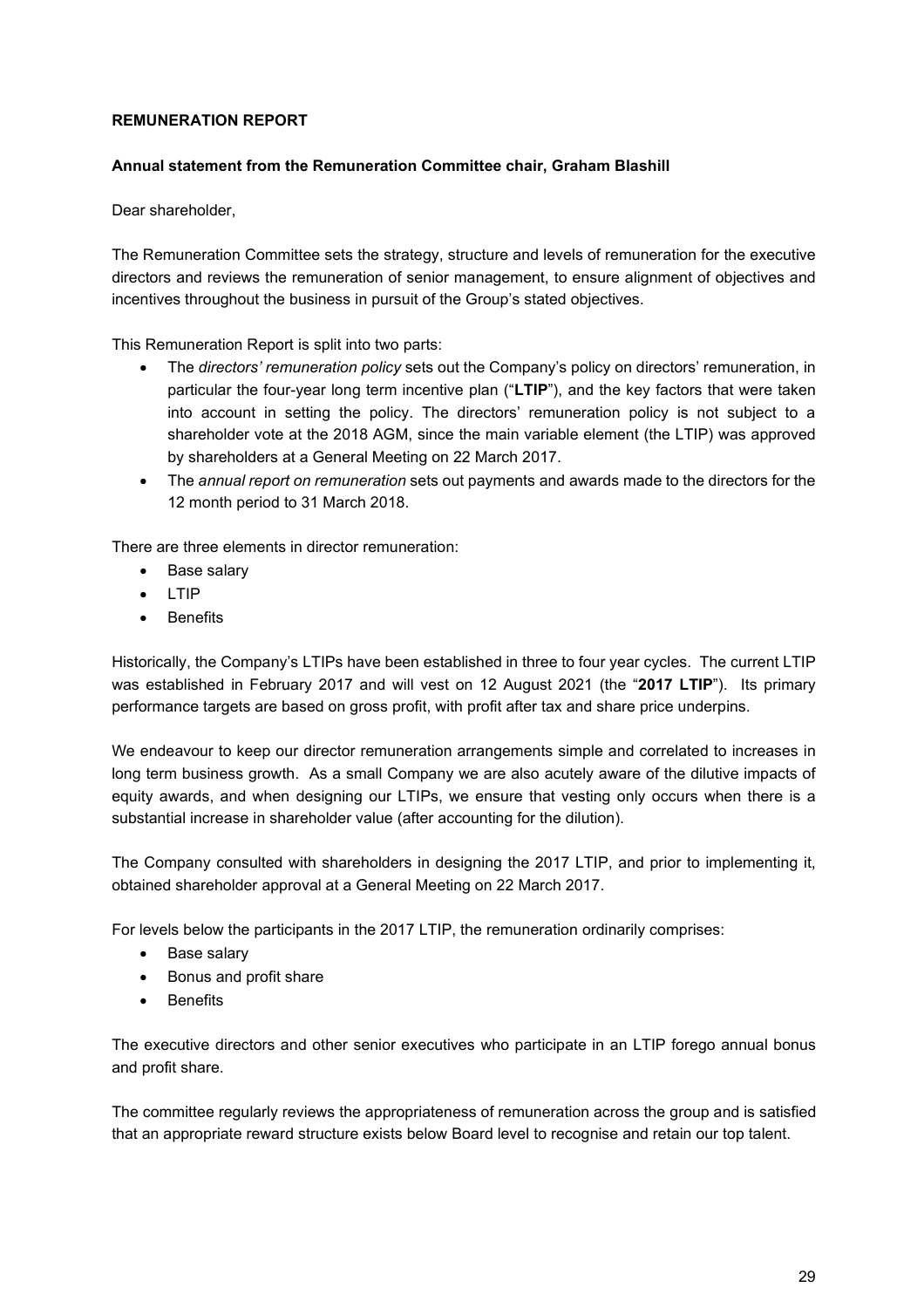We have had a stable membership of both the Board and the Remuneration Committee over the years. During 2017/18, Alex Batchelor, the former COO, resigned from the Board (on 30 June 2017) and Alex Hunt, head of the Research business was promoted to the Board (on 1 April 2017). The Remuneration Committee were the three non-executive directors of the Group. At 31 March 2018, the Board comprised three executive directors and three non-executive directors.

# **Graham Blashill**

*Chair, Remuneration Committee*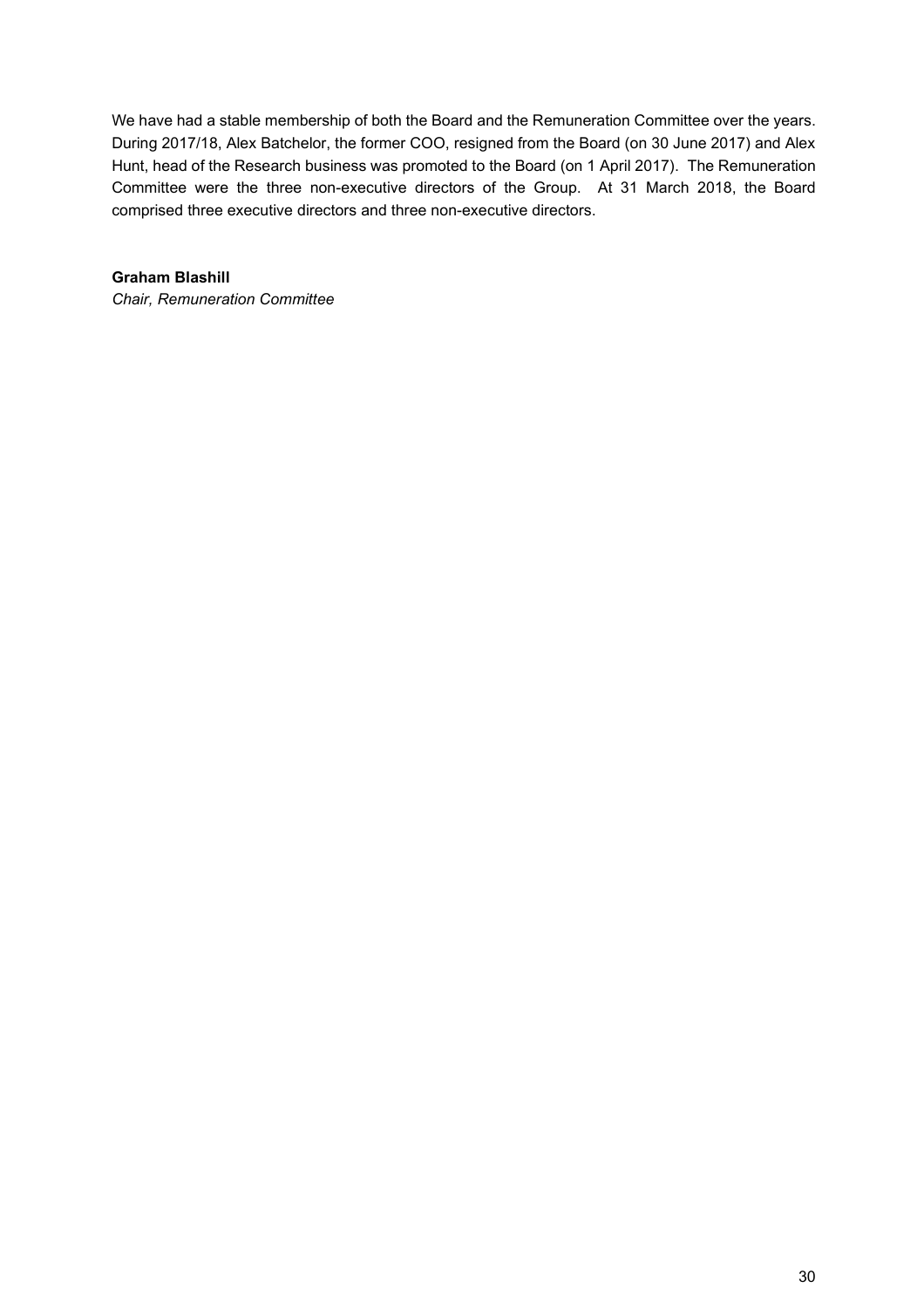# **Directors' remuneration policy**

# *Introduction*

The policy described in this part of the Remuneration Report is intended to apply for four years beginning in the 2017/18 financial year, and covers executive directors and a small number of other senior managers ("**Executives**").

The Committee considers the remuneration policy annually to ensure that it remains aligned with business needs and is appropriately positioned relative to the market. However, there is no intention to revise the policy more frequently than every four years.

The Committee has based the Executive reward structure on the long term organic growth strategy of the business. If successful, this will deliver significant shareholder value, and Executive rewards are designed to correlate with the key driver of that value (top line growth).

Fixed annual elements – including salary, pension and benefits – are to recognise the responsibilities and leadership roles of our Executives and to ensure current and future market competitiveness. Longterm incentives are to motivate and reward them for making the Company successful on a sustainable basis.

# *Base salary and benefits*

Base salary is paid in 12 equal monthly instalments during the year. Salaries are reviewed annually and any changes are effective from the beginning of the Company's financial year (which is 1<sup>st</sup> April). Benefits comprise money purchase pension contributions of up to 6% of salary, private medical and dental insurance, life insurance and long term disability insurance.

#### *Long term incentive plan*

Following the maturity of the previous LTIP, the company introduced the current LTIP in March 2017 (the 2017 LTIP). It was approved by shareholders at a General Meeting in March 2017 and covers the four-year period ending 31 March 2021.

The awards have taken the form of zero-cost stock options (and conditional shares for the sole US participant). They were granted to Executives on 22 March 2017 and will vest on 12 August 2021 provided the Company achieves performance targets in the Company's 2020/2021 financial year. The performance targets are based on gross profit growth (the Company's main top line performance indicator), with profit after tax and share price underpins. Given changes to the leadership team (for example as a result of a participant in the 2017 LTIP leaving the business), further awards may be granted to new members of the leadership team, at the discretion of the Remuneration Committee, but only within the maximum dilution limit approved by shareholders.

The performance targets and vesting levels have been set with growth levels of between 10% and 30% pa in mind. At the 20% pa growth level, the gross profit would more than double over the four-year period. The specific vesting levels are set out in the following table.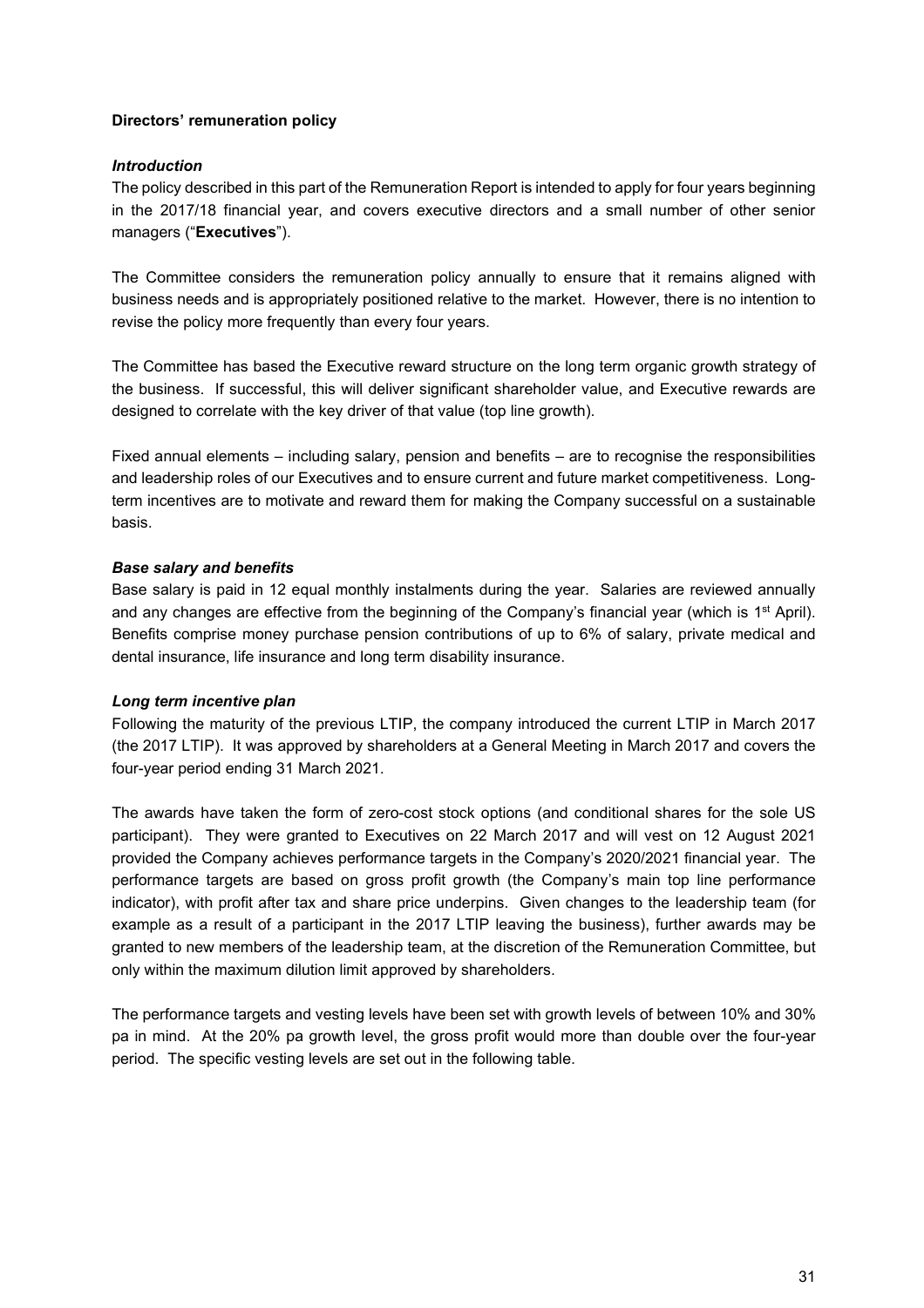|                            | Equity level                           | Gross profit growth          |
|----------------------------|----------------------------------------|------------------------------|
|                            |                                        |                              |
| <b>Executive Directors</b> | 198,400 shares (1.5% of issued shares) | 30% pa compound over 4 years |
|                            | 132,267 shares (1.0% of issued shares) | 20% pa compound over 4 years |
|                            | 66,133 shares (0.5% of issued shares)  | 10% pa compound over 4 years |
| Senior Managers            | 132,267 shares (1.0% of issued shares) | 30% pa compound over 4 years |
|                            | 92,587 shares (0.7% of issued shares)  | 20% pa compound over 4 years |
|                            | 46,293 shares (0.35% of issued shares) | 10% pa compound over 4 years |

There will be proportionate vesting if gross profit grows at between 10% and 20% pa or between 20% and 30% pa.

No awards will vest unless profit after tax ("**PAT**") in 2020/21 has grown by at least 10% pa over the four years and the average share price of the Company during July 2021 is at least £9.945 (30% higher than the share price on the award date). For the higher levels of vesting triggered by gross profit growth above 20% pa, the PAT underpin increases to 20% pa growth.

For the purpose of these performance targets PAT in both the base year and the measurement period is calculated before deducting share-based payments (to avoid any circular argument problem when performing the calculations). The base year is the 12 months ended 31 March 2017.

The gross profit and PAT targets are designed to relate to *organic* growth, and the Committee has the right to adjust the targets if a material acquisition or other corporate event occurs (and will ordinarily exercise such right).

There are two executive director participants (James Geddes and Alex Hunt) and four senior manager participants. Alex Batchelor, the former COO who left the business during the year, retains unvested option shares, but the maximum number that can vest in his case have been pro-rated down based on his departure date and amount to 11,446. John Kearon, CEO, has indicated to the Committee that due to his near 30% shareholding, any further increase would be inappropriate.

Instead in recognition of his strategic leadership role to achieve the growth targets, he will qualify for an annual bonus for each of the 4 years to 31 March 2021 of between 25-75% of annual salary in the event that compound annual gross profit growth for a given year is between 10-30% pa (using the 12 months ended 31 March 2017 as the base year), subject to the above profit after tax and EPS underpins.

There will be no other equity-based incentive scheme or reward for the Executives, during the four-year life of the 2017 LTIP.

Participants in the 2017 LTIP do not participate in the Company's annual bonus or profit share scheme, and have no other short-term incentive plan. This is to ensure decision-making focus is primarily on achieving long-term growth. Therefore, over the period to March 2021, the only remuneration that they will receive will be base salary and benefits (with the exception of the CEO bonus), unless the Remuneration Committee determine awards in exceptional circumstances (at their sole discretion).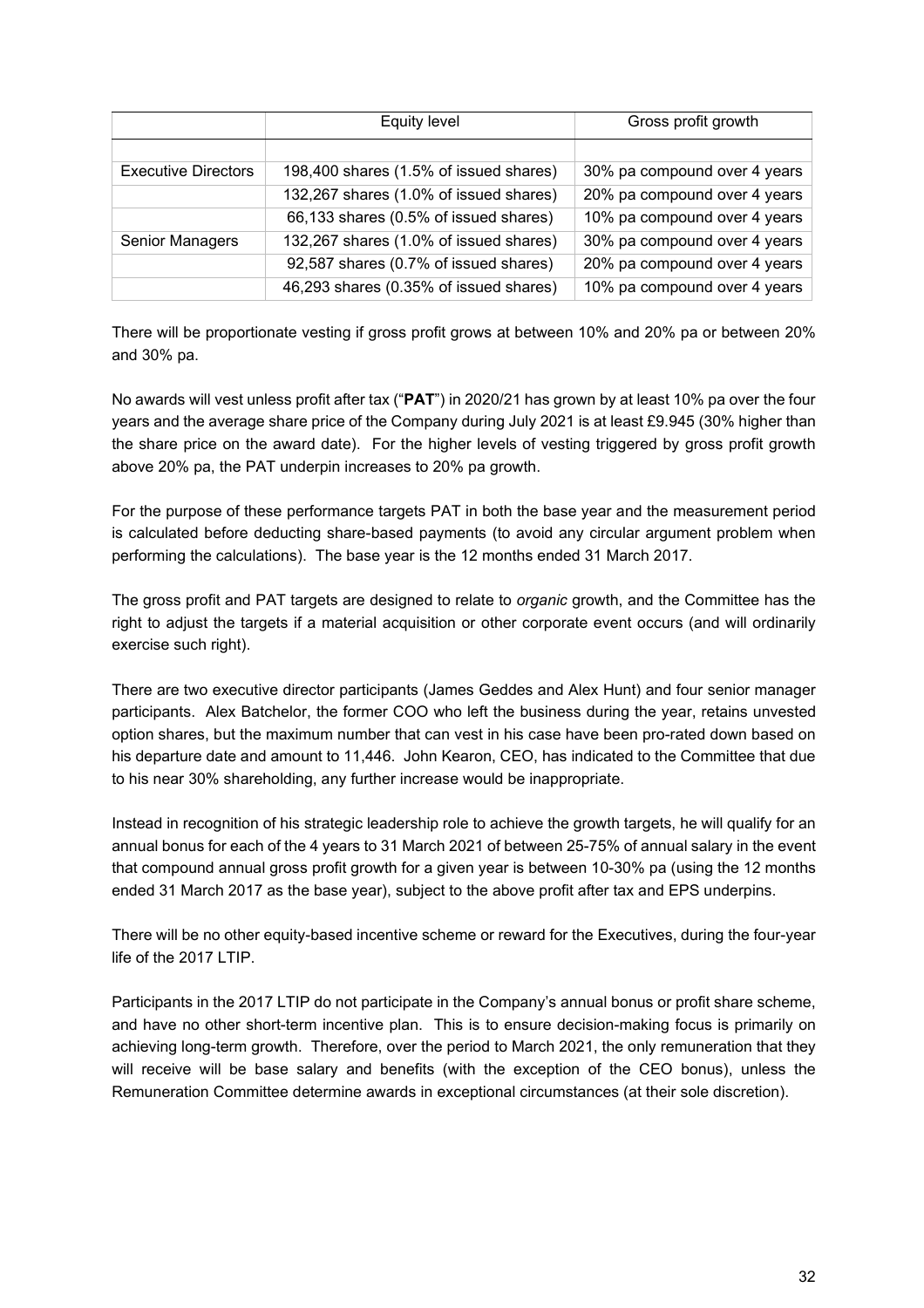# *Dilution*

Vested stock options are set out below.

|                                                          | Number     | $\frac{0}{0}$ |
|----------------------------------------------------------|------------|---------------|
|                                                          |            |               |
| Voting shares as at 31 March 2018                        | 12,476,425 | 100%          |
|                                                          |            |               |
| 2006 employee share option scheme (now closed)           | 50,178     | 0.4%          |
| 2010-2014 LTIP - vested on 28 May 2014                   | 116,133    | 0.9%          |
| 2014-2016 LTIP – vested on 30 April 2017 (previous LTIP) | 289.704    | 2.3%          |
|                                                          | 456.015    | 3.7%          |

Unvested options comprise options granted under the 2017 LTIP. The maximum dilution under the rules of the 2017 LTIP (the "**Rules**") is 8.5% of the Company's issued ordinary share capital as at 1 January 2017. This level of dilution would occur only if: (i) the performance targets are fully met (30% annual compound gross profit growth target and 20% pa annual compound growth profit before tax target over four years); (ii) the £9.945 share price threshold is exceeded during July 2021; and (iii) new awards are granted up to the maximum dilution limits permitted under the Rules, where room becomes available (for example due to the departure of Alex Batchelor).

Given the performance in 2017/18, the performance targets look a stretch, but the participants still believe they are achievable, at least at the lower levels of the bands.

#### *Non-executive directors*

Non-executive directors do not participate in any of the Company's incentive arrangements nor do they receive any benefits. Their fees are reviewed periodically and set by the Board as a whole.

#### *Remuneration of all employees*

All employees are entitled to base salary, benefits, and (providing not also an Executive) a discretionary annual bonus. Since January 2012 equity awards have not been granted to employees who are not also Executives.

The annual discretionary bonus was negligible in 2017/18 due to the poor performance of the Company.

For 2018/19 and future years, there will be two bonus/profit share schemes for employees (who are not also Executives):

- Bonus scheme for senior account management staff of up to 25% of salary dependent on individual performance;
- Profit share scheme for all staff (who are not also Executives) of up to 25% of salary dependent on the Company's profit performance.

The Company is also planning on introducing a commission arrangement to incentivise appropriately a very limited number of senior client development staff. This would be in lieu of Bonus, Profit Share and 2017 LTIP (where applicable).

#### *Director service contracts and policy on payment for loss of office*

Each of the executive directors have service contracts. The agreements include restrictive covenants which apply during employment and for a period of 12 months after termination. John Kearon's agreement can be terminated on six months' notice in writing by either the Company or by John. James Geddes' and Alex Hunt's agreements can be terminated on 12 months' notice in writing by the Company and six months' notice by the employee.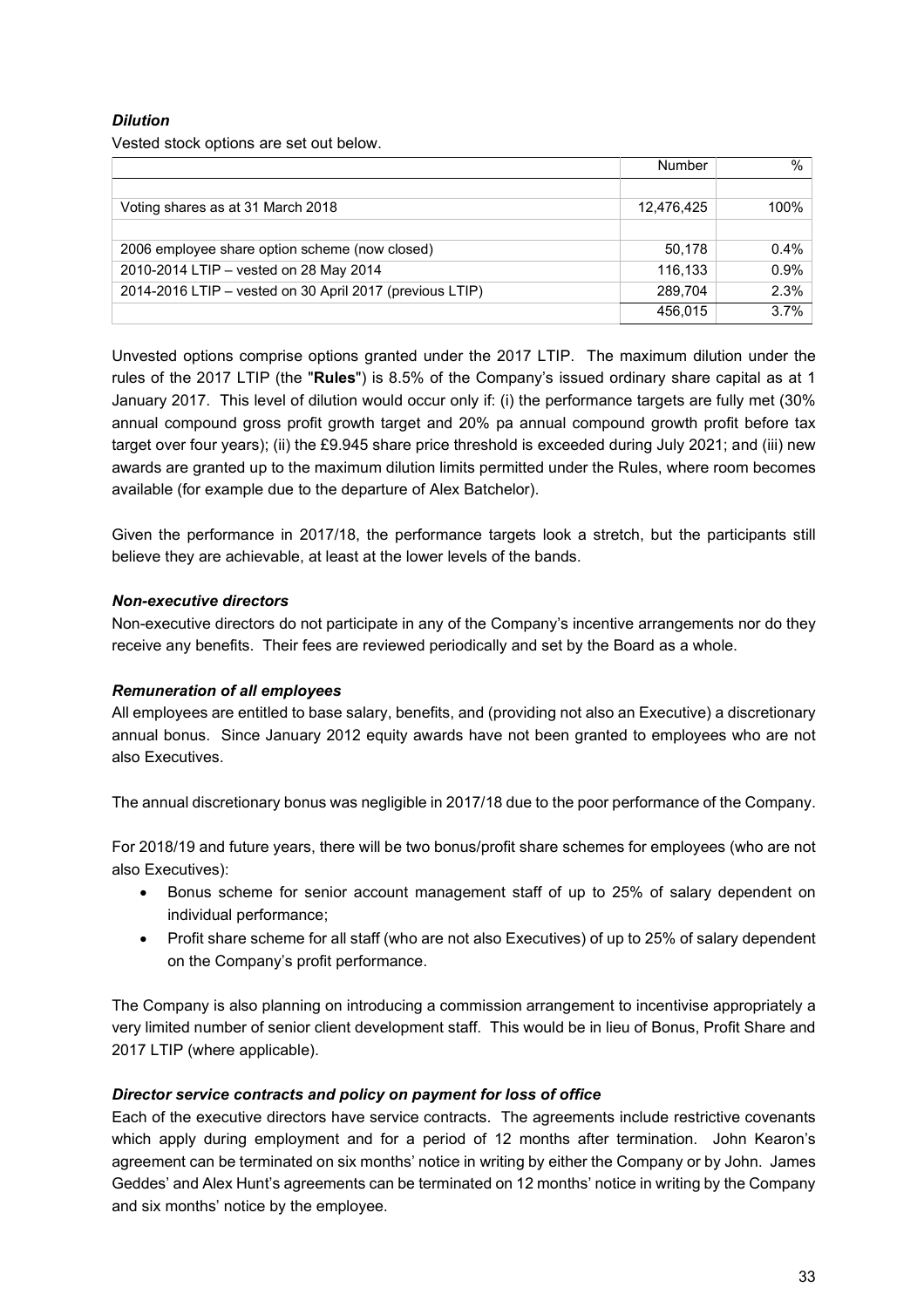# **Annual report on remuneration**

# *Remuneration for executive directors*

#### 12 months ended 31 March 2018 (audited)

|                | Salary  | <b>Benefits</b> | Pension | Options                  | Compensation | Total     |
|----------------|---------|-----------------|---------|--------------------------|--------------|-----------|
|                |         |                 |         | Exercised                | for loss of  | (audited) |
|                |         |                 |         |                          | office       |           |
|                | £       | £               | £       | £                        | £            | £         |
|                |         |                 |         |                          |              |           |
| John Kearon    | 200,000 | 7,170           | 6,864   | $\overline{\phantom{0}}$ | Ξ.           | 214,034   |
| James Geddes   | 190,000 | 5,540           | 11,400  | -                        | -            | 206,940   |
| Alex Hunt      | 186,724 | 25,460          | 7,469   | -                        | ۰.           | 219,653   |
| Alex Batchelor | 47,500  | 2,700           | 2,850   | 1,194,532                | 214,987      | 1,462,569 |
| Total          | 624,224 | 40,870          | 28,583  | 1,194,532                | 214,987      | 2,103,196 |

### 12 months ended 31 March 2017 (unaudited)

|                | Salary  | <b>Benefits</b> | Pension | Options   | Total     |
|----------------|---------|-----------------|---------|-----------|-----------|
|                |         |                 |         | Exercised |           |
|                | £       |                 |         |           | £         |
|                |         |                 |         |           |           |
| John Kearon    | 195,160 | 5,723           | 8,075   | 207,735   | 416,693   |
| Alex Batchelor | 173,500 | 5,275           | 10.410  | 490,696   | 679,881   |
| James Geddes   | 173,500 | 5,055           | 10.410  | 371,969   | 560,934   |
| Total          | 542,160 | 16,053          | 28,895  | 1,070,400 | 1,657,508 |

#### 15 months ended 31 March 2017 (audited)

|                | Salary  | <b>Benefits</b> | Pension | Options   | Total     |
|----------------|---------|-----------------|---------|-----------|-----------|
|                |         |                 |         | Exercised |           |
|                | £       | £               |         | £         | £         |
|                |         |                 |         |           |           |
| John Kearon    | 243,950 | 7,058           | 9.791   | 207,735   | 468,534   |
| Alex Batchelor | 216,875 | 6,525           | 13,013  | 490,696   | 727,109   |
| James Geddes   | 216,875 | 6,420           | 13,013  | 371,969   | 608,277   |
| Total          | 677,700 | 20,003          | 35,817  | 1,070,400 | 1,803,920 |

The executive directors received no profit share (bonus) for the year ended 31 March 2018 or for the 15 months to 31 March 2017.

The executive directors have not received any stock options or other equity awards other than under the Company's LTIP arrangements as set out in the directors' remuneration policy.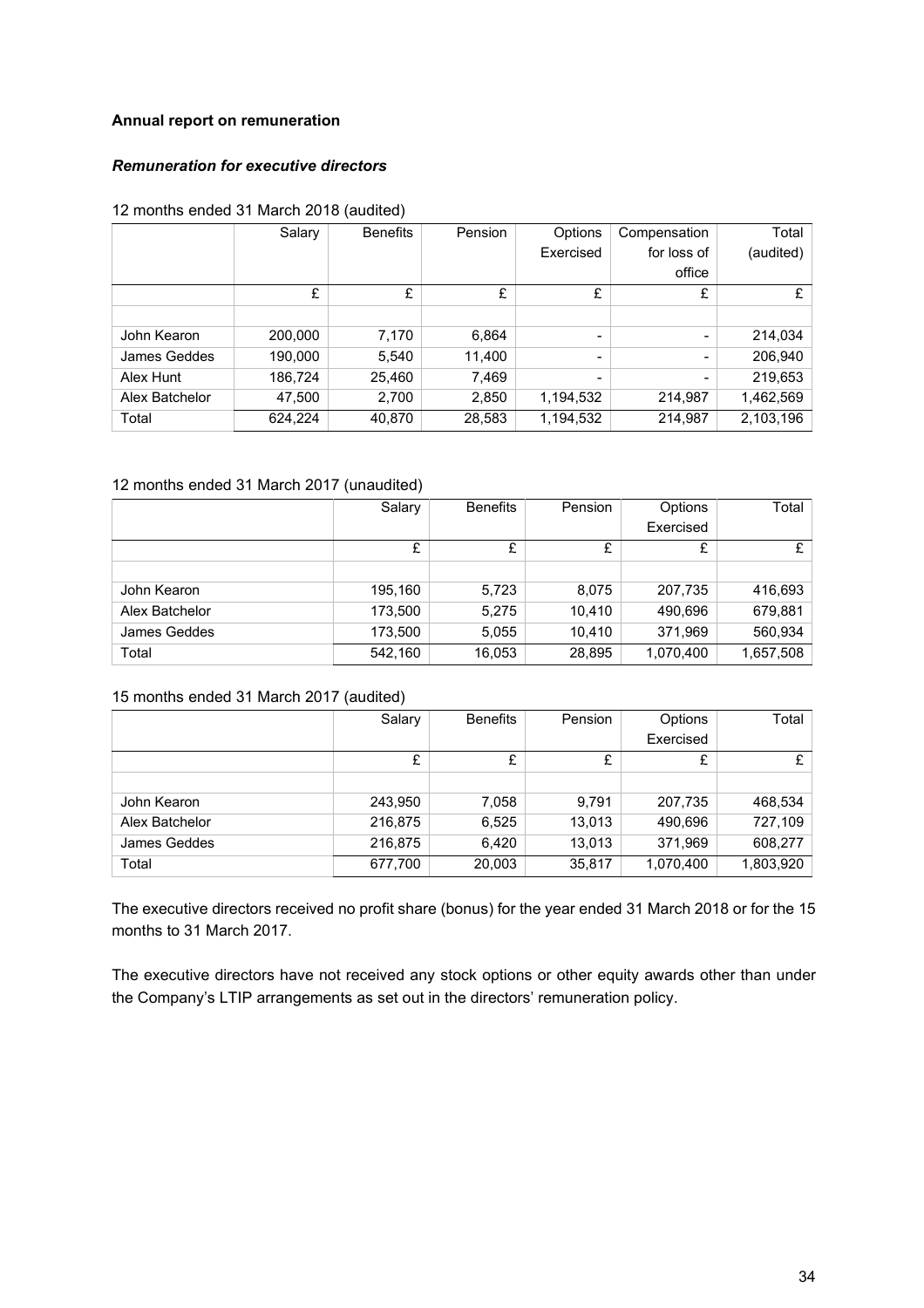#### *Directors' interests in shares and options*

Directors' interests in the shares of the Company are shown below.

|                                        | 31 Mar    | 31 Mar    |
|----------------------------------------|-----------|-----------|
|                                        | 2018      | 2017      |
|                                        | Number    | Number    |
|                                        |           |           |
| John Kearon                            | 3,320,209 | 3,420,209 |
| James Geddes                           | 192,325   | 192,325   |
| Alex Batchelor (resigned 30 June 2017) | <b>NA</b> | 134,650   |
| Ken Ford                               | 20,000    | 20,000    |
| Robert Brand                           | 30,000    | 30,000    |
| Graham Blashill                        | 5,000     | 5,000     |
| Total                                  | 3,567,534 | 3,802,184 |

Directors' interests in options over shares and conditional shares of the Company are shown below.

|                | Date of    | Earliest   | Exercise         | Number at | Exercised  | Lapsed in  | Number at |
|----------------|------------|------------|------------------|-----------|------------|------------|-----------|
|                | grant      | exercise   | price            | 1 Apr     | in year    | year       | 31 Mar    |
|                |            | date       |                  | 2017      |            |            | 2018      |
| John Kearon    | 16/01/2015 | 01/05/2018 | 0.0 <sub>p</sub> | *137,040  |            | (80, 472)  | 56,568    |
| John Kearon    | 22/07/2015 | 01/05/2018 | 0.0 <sub>p</sub> | *60,000   |            |            | *60,000   |
|                |            |            |                  | 197,040   |            | (80, 472)  | 116,568   |
|                |            |            |                  |           |            |            |           |
| James Geddes   | 16/01/2015 | 01/05/2018 | 0.0 <sub>p</sub> | *137,040  | -          | (80, 472)  | 56,568    |
| James Geddes   | 22/07/2015 | 01/05/2018 | 0.0 <sub>p</sub> | *60,000   |            |            | *60,000   |
| James Geddes   | 22/03/2017 | 12/08/2021 | 0.0 <sub>p</sub> | **198,400 | Ξ.         |            | **198,400 |
|                |            |            |                  | 395,440   |            | (80, 472)  | 314,968   |
|                |            |            |                  |           |            |            |           |
| Alex Batchelor | 28/05/2014 | 28/05/2014 | 0.0 <sub>p</sub> | 95,134    | (95, 134)  |            |           |
| Alex Batchelor | 16/01/2015 | 01/05/2018 | 0.0 <sub>p</sub> | *137,040  |            | (80, 472)  | 56,568    |
| Alex Batchelor | 22/07/2015 | 01/05/2018 | 0.0 <sub>p</sub> | *60,000   | (60,000)   |            |           |
| Alex Batchelor | 22/03/2017 | 12/08/2021 | 0.0 <sub>p</sub> | **198,400 |            | (186, 954) | **11,446  |
|                |            |            |                  | 490,574   | (155, 134) | (267,426)  | 68,014    |
|                |            |            |                  |           |            |            |           |
| Alex Hunt      | 22/03/2017 | 12/08/2021 | 0.0 <sub>p</sub> | **198,400 |            |            | **198,400 |

\* The options denoted by a single asterisk were granted under the previous LTIP. They were granted in two tranches of 137,040 and 60,000 option shares (totalling 197,040) to each director. They were subject to performance conditions, under which 116,568 of each director's options vested on 30 April 2017. The remaining 80,472 of each director's options lapsed.

\*\* The options and conditional shares denoted by a double asterisk were granted under the current LTIP, as described in the directors' remuneration policy. None of these vest until 12 August 2021.

There were no equity awards or vesting of options other than under the LTIP as set out in the directors' remuneration policy.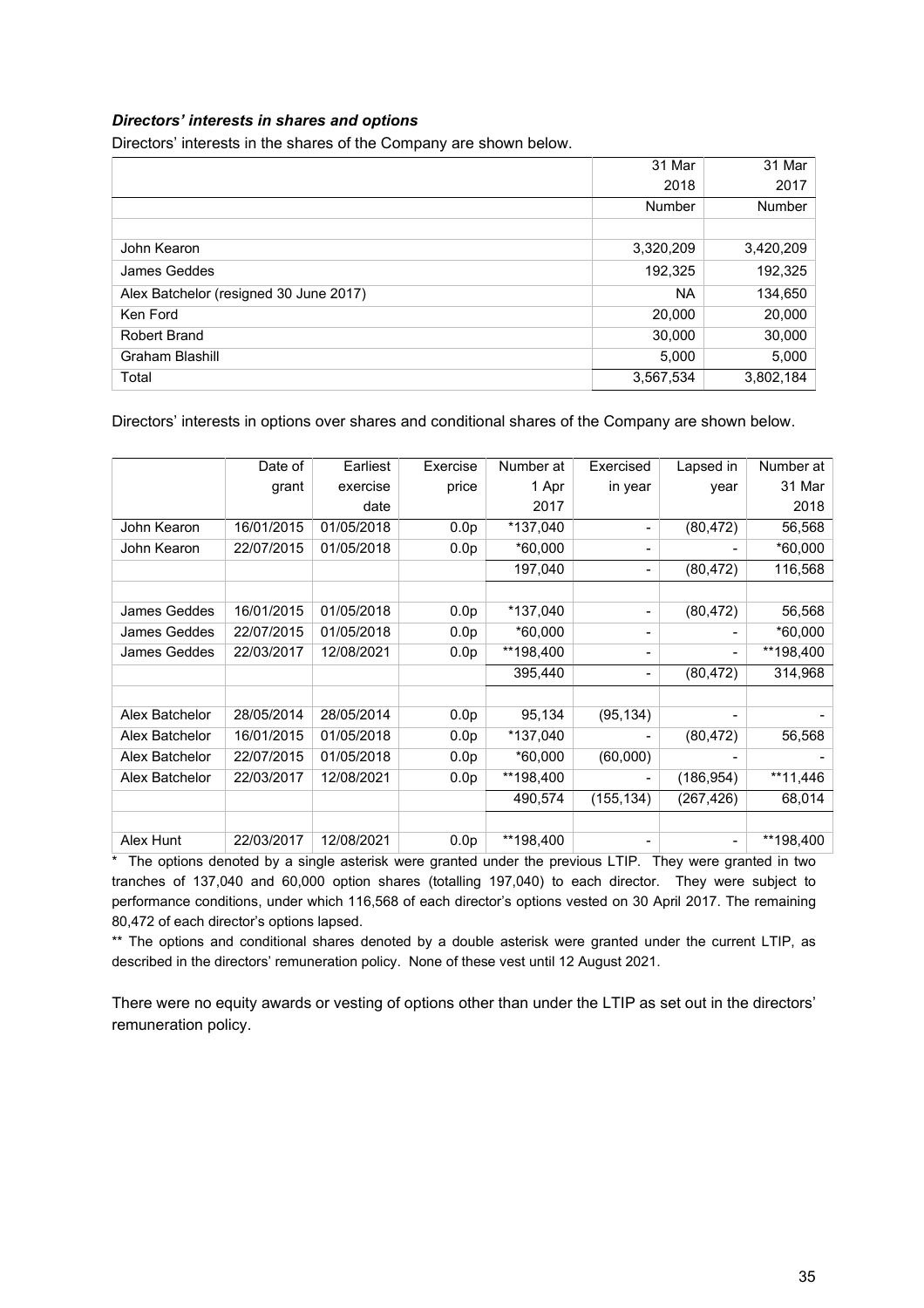# *Fees for non-executive directors*

The non-executive directors received fees, but no other benefits, as follows.

|                     | 12 months | 12 months   | 15 months to 31 |
|---------------------|-----------|-------------|-----------------|
|                     | to 31 Mar | to 31 Mar   | Mar             |
|                     | (audited) | (unaudited) | (audited)       |
|                     | 2018      | 2017        | 2017            |
|                     | £         | £           | £               |
|                     |           |             |                 |
| Ken Ford            | 38,850    | 37,000      | 46,250          |
| <b>Robert Brand</b> | 34,650    | 33,000      | 41,250          |
| Graham Blashill     | 34,650    | 33,000      | 41,250          |
| Total               | 108,150   | 103,000     | 128,750         |

#### *Remuneration Committee*

The Remuneration Committee comprises the three non-executive directors: Graham Blashill (Chairman), Robert Brand and Ken Ford. The Committee is responsible for:

- determining the remuneration and incentive packages for each of the Company's executive directors;
- reviewing and approving the remuneration and benefits of senior management;
- reviewing and making recommendations to the Board on the design of remuneration structures and levels of pay and other incentives for employees of the Group;
- reporting to the Group's shareholders in relation to remuneration policies applicable to the executive directors.

The Committee may invite the Chief Executive Officer and the Chief Financial Officer to attend meetings of the Remuneration Committee. The Chief Executive Officer is consulted on proposals relating to the remuneration of the Chief Financial Officer and of other senior executives of the Group. The Chief Executive Officer is not involved in setting his own remuneration.

The Committee may use remuneration consultants to advise it in setting remuneration structures and policies. The Committee is exclusively responsible for appointing such consultants and for setting their terms of reference.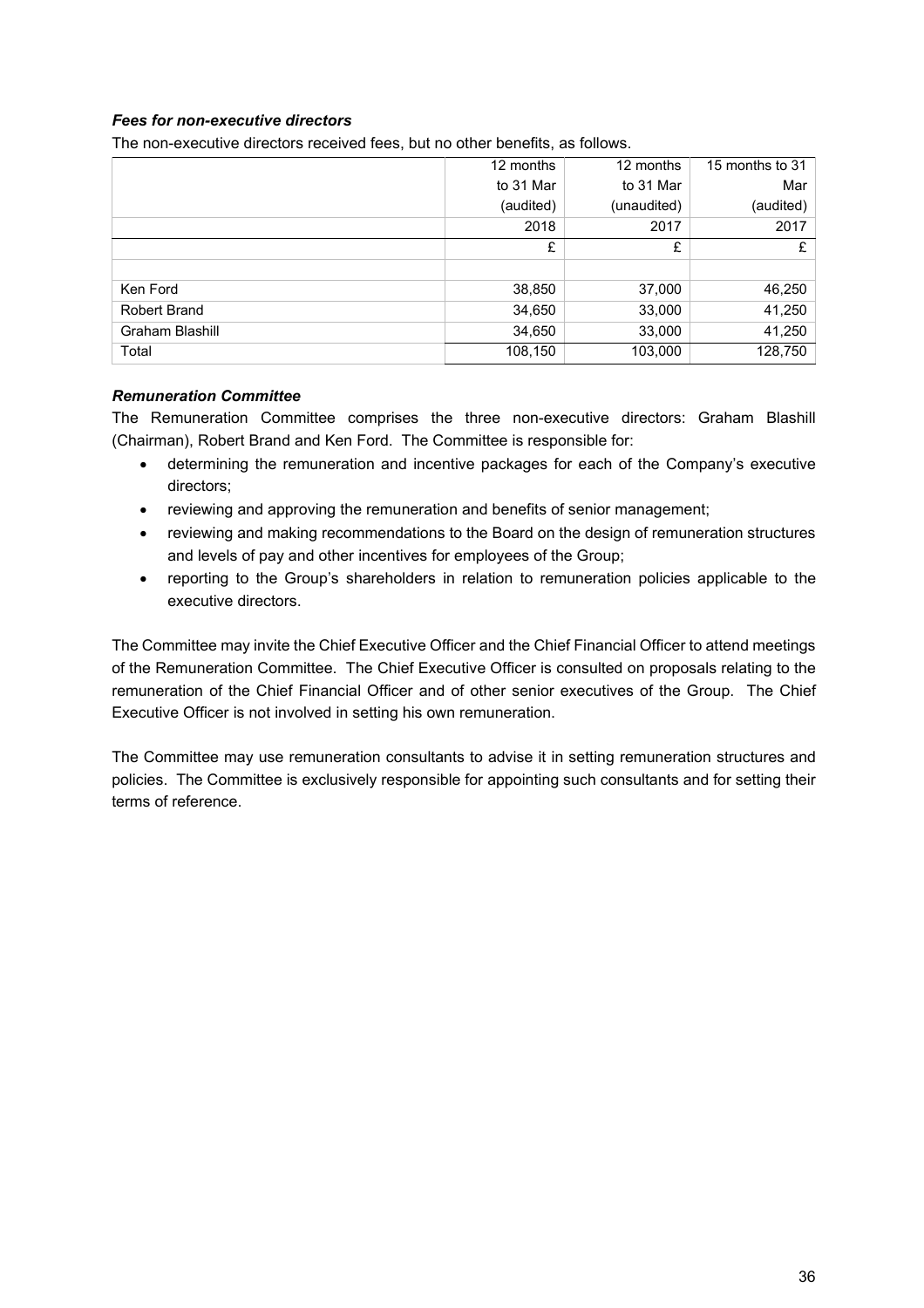### **BOARD OF DIRECTORS**

### **Ken Ford** – Non-Executive Chairman

Ken Ford joined System1 Group in 2007 as non-executive Chairman. He was previously CEO of Teather and Greenwood stockbrokers and other past directorships include Morgan Grenfell and Aberdeen Asset Management. He is a past Chairman of the Society of Investment Analysts and the Quoted Companies Alliance (QCA). He is currently non-executive Chairman of gear4music (Holdings) plc, Scientific Digital Imaging plc and Team Lewis PR, and a fellow of the Chartered Securities Institute.

### **Robert Brand** – Non-Executive Director and Chairman of the Audit Committee

Robert Brand joined System1 Group in 2012 as a non-executive Director. He began his career in 1977, initially as a research analyst and subsequently as Managing Director of UK Equity research at BZW, then the investment banking division of Barclays Bank. In 1990 he joined Makinson Cowell, a capital markets advisory firm, as a director and partner. Over a period of 18 years he advised a range of FTSE 100 and FTSE 250 companies, focusing on their link with institutional investors. He retired in 2008.

### **Graham Blashill** – Non-Executive Director and Chairman of the Remuneration Committee

Graham Blashill joined System1 Group in 2012 as a non-executive Director. He was previously a main board director of Imperial Tobacco Group plc (a FTSE 100 company) where he spent the majority of his career. He joined W.D.& H.O. Wills (a division of Imperial Tobacco) in 1968, and became Managing Director Imperial Tobacco UK in 1995. In 2003, he became Regional Director for Western Europe, and in 2005 was appointed Group Sales and Marketing Director responsible for Imperial Tobacco's global trading operations.

### **John Kearon** – Chief Executive Officer

John founded the Company in 1999, and remains its largest shareholder. Previously he founded innovation agency Brand Genetics, which invented new products and services for large consumer companies. Before this, he was a planning director at Publicis (the leading advertising agency), having started his career at Unilever where he rose to become a senior marketer at Elida Gibbs. His role in establishing and developing the Company made him Ernst & Young's "Emerging Entrepreneur of the Year" in 2006.

### **James Geddes** – Chief Financial Officer

James Geddes joined System1 Group in 2003 as CFO. He is a Chartered Accountant, has a diploma in Corporate Treasury Management, and is a graduate of Harvard's executive programme. He was previously Executive Director of Corporate Finance at MediaOne (a US telecoms company), and CFO of Iobox (an early stage technology company backed by Morgan Stanley Capita, and sold to Telefonica), having started his career at Deloitte.

### **Alex Hunt** – President Research (joined the Board of Directors from 1 April 2017)

Alex Hunt joined System1 Group in 2009 as a Vice President in the Group's US business. He was promoted to head the Group's America's business in 2015, and from 1 January 2017 to lead all client facing teams in the Group's Research business globally. Before joining the Group, he began his career at Millward Brown, part of the WPP group, working across a range of large CPG, media, financial and retail clients in both the UK and US. He is a regular speaker at marketing and insights industry events as well as at several US business schools.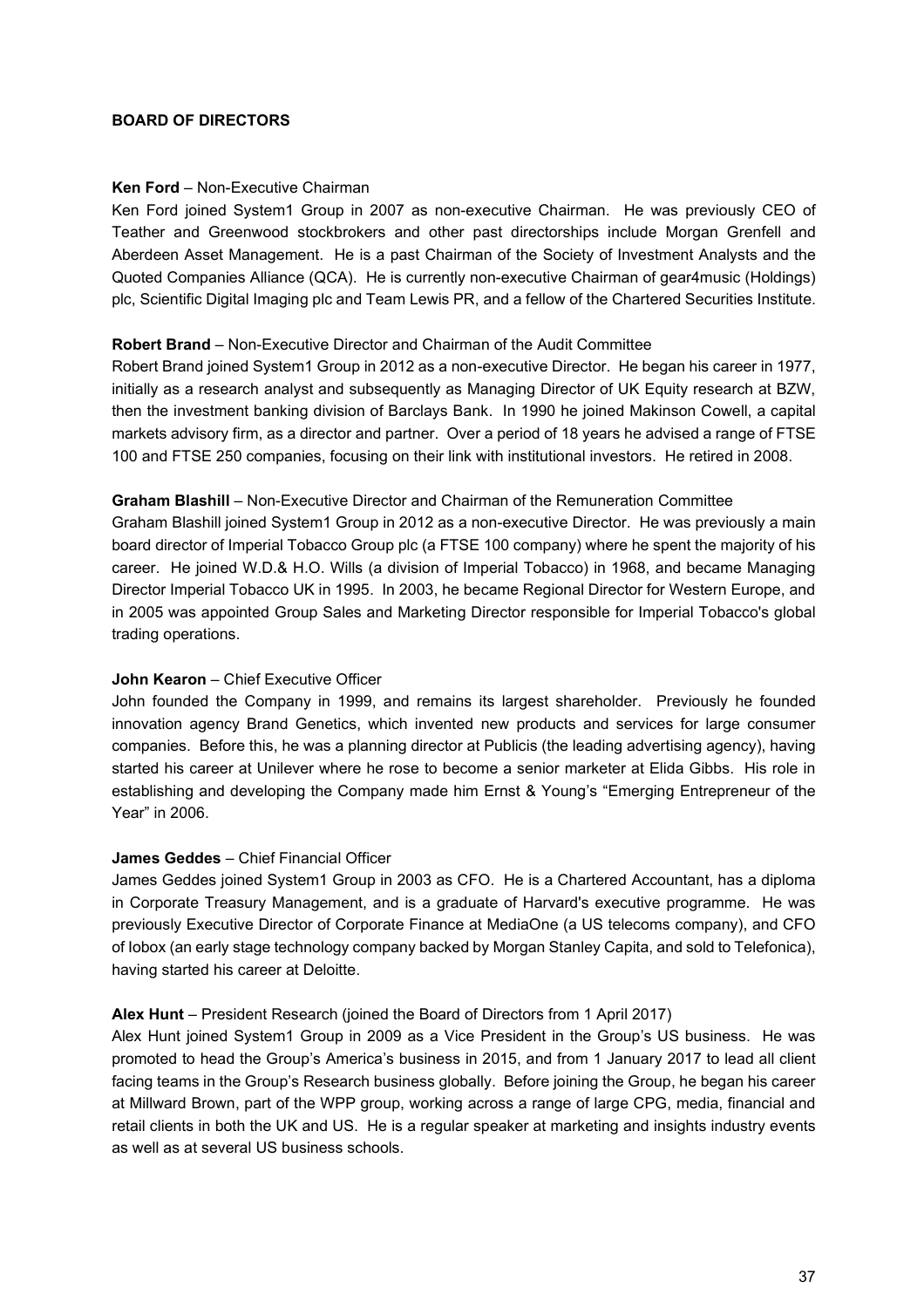### **DIRECTORS' RESPONSIBILITY STATEMENT**

The directors are responsible for preparing the Strategic Report, Directors' Report, the Annual Report and the financial statements in accordance with applicable law and regulations.

Company law requires the directors to prepare financial statements for each financial year. Under that law the directors have elected to prepare the financial statements in accordance with International Financial Reporting Standards as adopted by the European Union (IFRSs) and the parent company financial statements in accordance with FRS 101 Reduced Disclosure Framework. Under company law the directors must not approve the financial statements unless they are satisfied that they give a true and fair view of the state of affairs and profit or loss of the Company and Group for that period. In preparing these financial statements, the directors are required to:

- select suitable accounting policies and then apply them consistently;
- make judgments and accounting estimates that are reasonable and prudent;
- state whether applicable IFRSs and United Kingdom Accounting Standards in respect of the group and parent company financial statements respectively, have been followed, subject to any material departures disclosed and explained in the financial statements;
- prepare the financial statements on the going concern basis unless it is inappropriate to presume that the Company will continue in business.

The directors are responsible for keeping adequate accounting records that are sufficient to show and explain the Company's transactions and disclose with reasonable accuracy at any time the financial position of the Company and enable them to ensure that the financial statements comply with the Companies Act 2006. They are also responsible for safeguarding the assets of the Company and hence for taking reasonable steps for the prevention and detection of fraud and other irregularities. The directors confirm that:

- so far as each director is aware, there is no relevant audit information of which the Company's auditor is unaware; and
- the directors have taken all steps that they ought to have taken to make themselves aware of any relevant audit information and to establish that the auditor is aware of that information.

The directors are responsible for the maintenance and integrity of the corporate and financial information included on the Company's website. Legislation in the United Kingdom governing the preparation and dissemination of financial statements may differ from legislation in other jurisdictions.

James Geddes Company Secretary and Chief Financial Officer 31 May 2018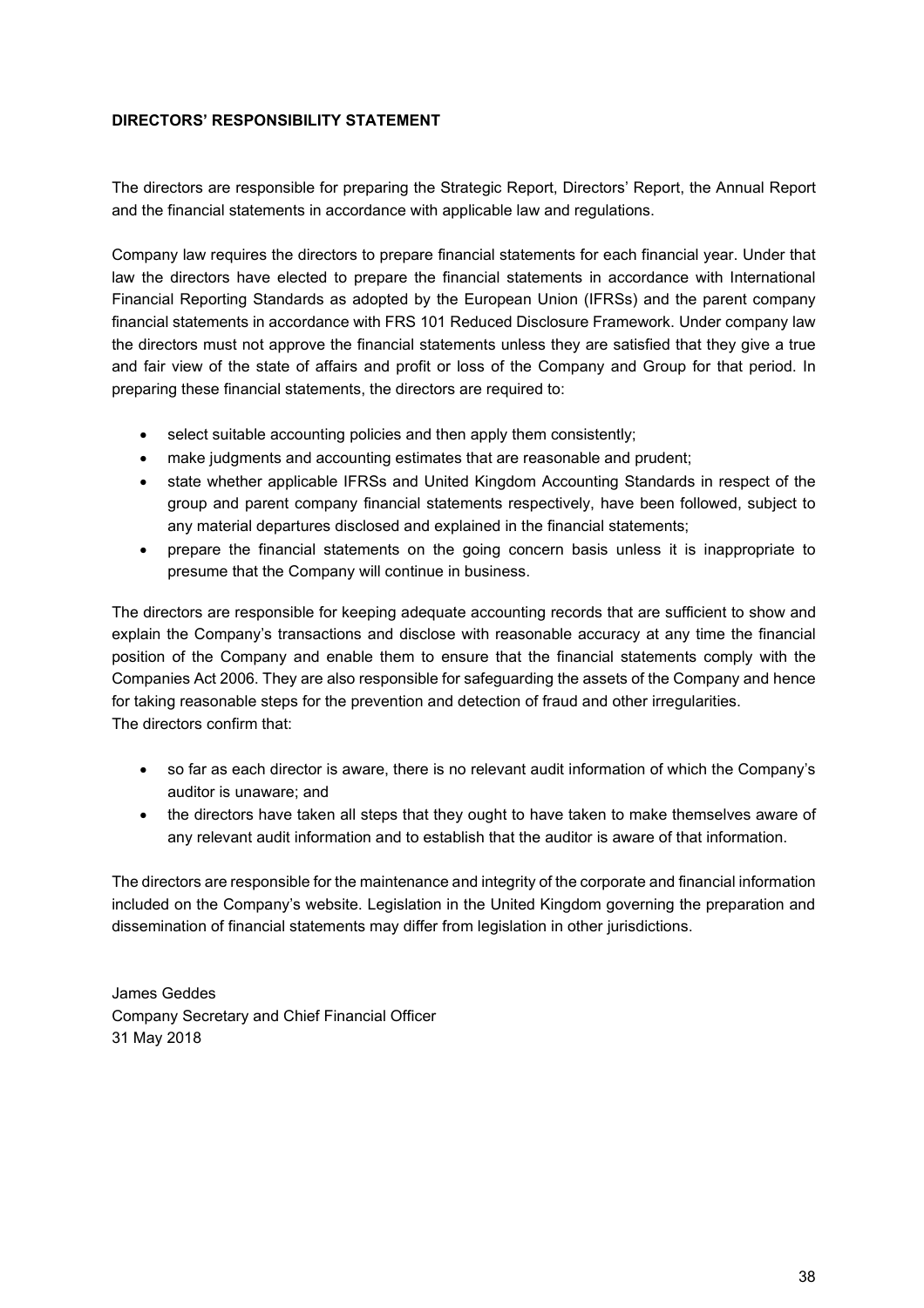### **INDEPENDENT AUDITOR'S REPORT TO THE MEMBERS OF SYSTEM1 GROUP PLC**

### **Opinion**

#### **Our opinion on the financial statements is unmodified**

We have audited the financial statements of System1 Group PLC (the 'parent company') and its subsidiaries (the 'group') for the year ended 31 March 2018 which comprise the Consolidated Income Statement, Consolidated Statement of Comprehensive Income, Consolidated Balance Sheet, Consolidated Cashflow Statement, Consolidated Statement of Changes in Equity, Company Balance Sheet, Company Statement of Changes in Equity and notes to the financial statements, including a summary of significant accounting policies. The financial reporting framework that has been applied in the preparation of the group financial statements is applicable law and International Financial Reporting Standards (IFRSs) as adopted by the European Union. The financial reporting framework that has been applied in the preparation of the parent company financial statements is applicable law and United Kingdom Accounting Standards, including Financial Reporting Standard 101 'Reduced Disclosures Framework' (United Kingdom Generally Accepted Accounting Practice).

In our opinion:

- the financial statements give a true and fair view of the state of the group's and of the parent company's affairs as at 31 March 2018 and of the group's profit for the year then ended;
- the group financial statements have been properly prepared in accordance with IFRSs as adopted by the European Union;
- the parent company financial statements have been properly prepared in accordance with United Kingdom Generally Accepted Accounting Practice; and
- the financial statements have been prepared in accordance with the requirements of the Companies Act 2006.

#### **Basis for opinion**

We conducted our audit in accordance with International Standards on Auditing (UK) (ISAs (UK)) and applicable law. Our responsibilities under those standards are further described in the Auditor's responsibilities for the audit of the financial statements section of our report. We are independent of the group and the parent company in accordance with the ethical requirements that are relevant to our audit of the financial statements in the UK, including the FRC's Ethical Standard as applied to listed entities, and we have fulfilled our other ethical responsibilities in accordance with these requirements. We believe that the audit evidence we have obtained is sufficient and appropriate to provide a basis for our opinion.

#### **Who we are reporting to**

This report is made solely to the company's members, as a body, in accordance with Chapter 3 of Part 16 of the Companies Act 2006. Our audit work has been undertaken so that we might state to the company's members those matters we are required to state to them in an auditor's report and for no other purpose. To the fullest extent permitted by law, we do not accept or assume responsibility to anyone other than the company and the company's members as a body, for our audit work, for this report, or for the opinions we have formed.

#### **Conclusions relating to going concern**

We have nothing to report in respect of the following matters in relation to which the ISAs (UK) require us to report to you where:

- the directors' use of the going concern basis of accounting in the preparation of the financial statements is not appropriate; or
- the directors have not disclosed in the financial statements any identified material uncertainties that may cast significant doubt about the group's or the parent company's ability to continue to adopt the going concern basis of accounting for a period of at least twelve months from the date when the financial statements are authorised for issue.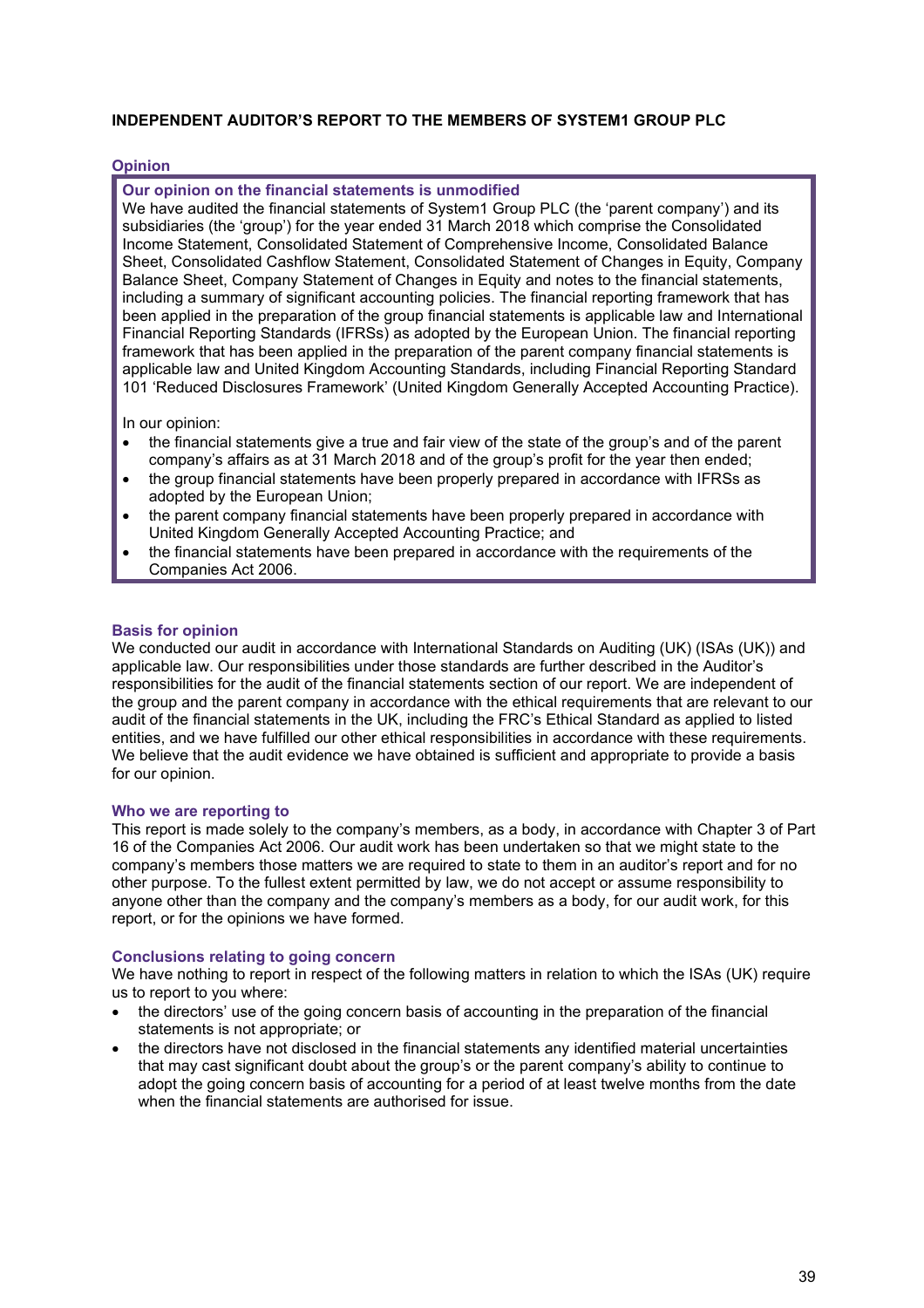#### **Overview of our audit approach**

- Overall materiality: £220,000, which represents 4.7% of the "normalised" group's profit before tax and profit related bonuses
- The Key Audit Matters identified were revenue recognition and share based payments
- We performed a full scope audit of the parent company and the group financial statements covering 100% of global revenue and net assets.

#### **Key audit matters**

Key audit matters are those matters that, in our professional judgment, were of most significance in our audit of the financial statements of the current period and include the most significant assessed risks of material misstatement (whether or not due to fraud) that we identified. These matters included those that had the greatest effect on: the overall audit strategy; the allocation of resources in the audit; and directing the efforts of the engagement team. These matters were addressed in the context of our audit of the financial statements as a whole, and in forming our opinion thereon, and we do not provide a separate opinion on these matters.

| <b>Key Audit Matter - Group</b>                                                                                                                                                                                                                                                                                 | How the matter was addressed in the<br>audit - Group                                                                                                                                                                                                                                                                                                                                                                                                                                                                                                                                                                                                                                                                                                                                                                                                                                                                                                                                                                                                                                                      |  |  |  |
|-----------------------------------------------------------------------------------------------------------------------------------------------------------------------------------------------------------------------------------------------------------------------------------------------------------------|-----------------------------------------------------------------------------------------------------------------------------------------------------------------------------------------------------------------------------------------------------------------------------------------------------------------------------------------------------------------------------------------------------------------------------------------------------------------------------------------------------------------------------------------------------------------------------------------------------------------------------------------------------------------------------------------------------------------------------------------------------------------------------------------------------------------------------------------------------------------------------------------------------------------------------------------------------------------------------------------------------------------------------------------------------------------------------------------------------------|--|--|--|
| <b>Risk 1 - Revenue recognition</b>                                                                                                                                                                                                                                                                             |                                                                                                                                                                                                                                                                                                                                                                                                                                                                                                                                                                                                                                                                                                                                                                                                                                                                                                                                                                                                                                                                                                           |  |  |  |
| Revenue and profits could potentially be<br>manipulated by misstating revenue,<br>including recognising revenue in advance<br>of it being earned.<br>We therefore identified revenue<br>recognition as a significant risk, which<br>was one of the most significant assessed<br>risks of material misstatement. | Our audit work included, but was not<br>restricted to:<br>We have considered the revenue<br>streams and their accounting<br>treatment and tested a sample of<br>transactions to contracts to ensure the<br>treatment complies with IAS 18<br>"Revenue".<br>We tested the internal control<br>$\bullet$<br>environment to confirm design<br>effectiveness by identifying the<br>processes and controls over revenue<br>recognition, including segregation of<br>duties, and carrying out walkthrough<br>tests to ensure the system operates<br>as explained to us<br>Agreeing a sample of sales throughout<br>the year to customers' purchase<br>orders and proof of performance to<br>ensure the sale occurred and had<br>been recognised appropriately<br>Agreeing a sample of sales invoices<br>raised in March and April 2018 to<br>proof of performance to ensure they<br>were recognised in the correct period<br>as we considered those months to be<br>the highest likelihood of possible<br>errors in respect of current year<br>revenue recognition.<br>The group's accounting policy on revenue |  |  |  |

recognition is shown in note 3 to the financial statements.

#### **Key observations**

The revenue recognition policy complies with IAS 18 "Revenue" and based on our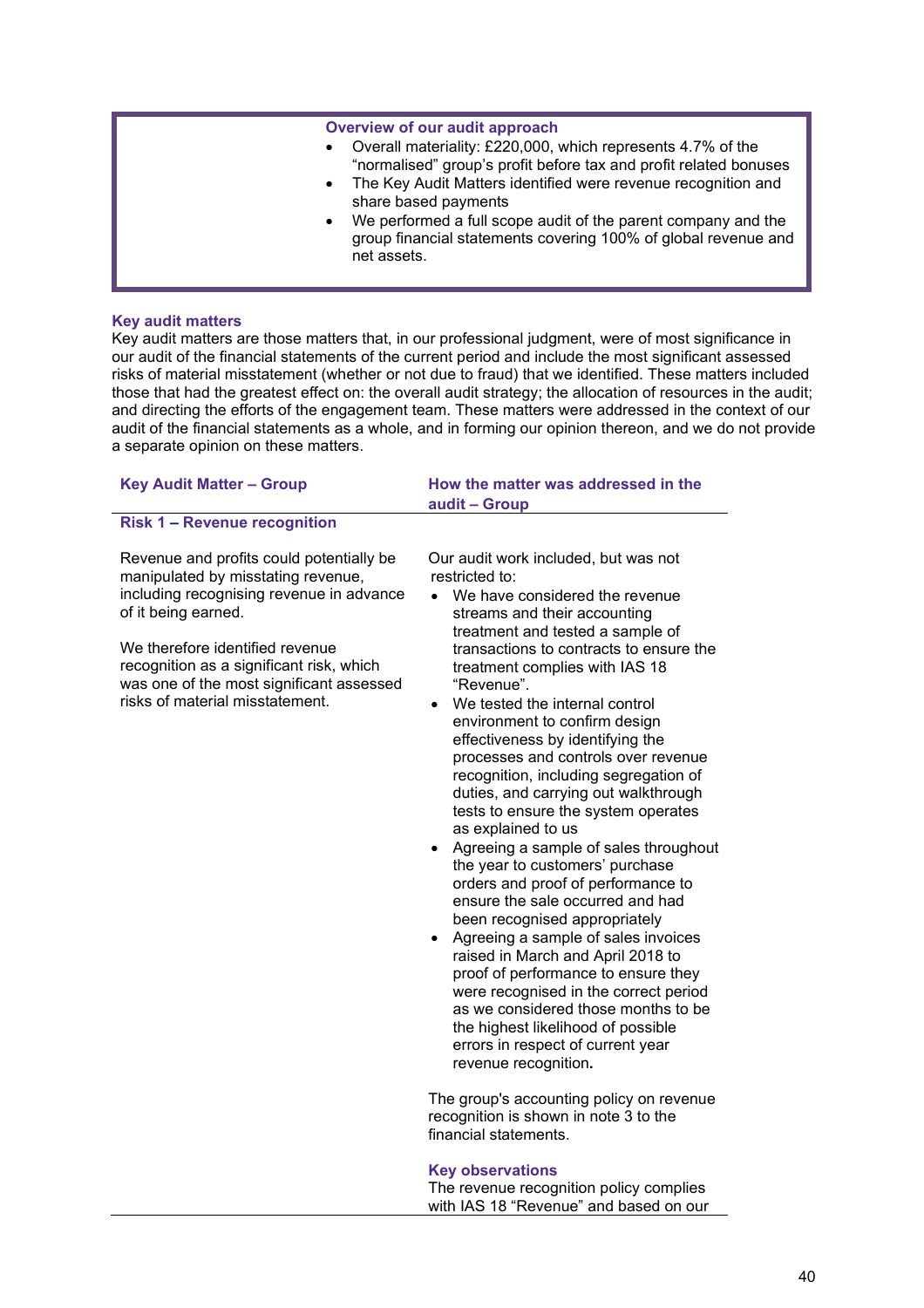### Key Audit Matter – Group **How the matter was addressed in the audit – Group**

audit work has been applied appropriately and consistently.

From our testing, we did not identify any material misstatements in respect of revenue recognition.

### **Risk 2 – Share based payments**

The group has granted a substantial number of share options to management which have performance related vesting conditions.

The share based payments charge arising from the grant of these options involves a number of estimates and judgements which have a material impact on the charge. The probability of achieving the performance conditions is assessed on an annual basis and affects the calculation of the charge.

We therefore identified share based payments as a significant risk, which was one of the most significant assessed risks of material misstatement

Our audit work included, but was not restricted to:

- Assessing the appropriateness of the Monte-carlo model used in the fair value calculation of the March 2017 LTIPs.
- Checking the arithmetic accuracy of the share based payment calculation and ensuring it followed the requirements of IFRS 2 "Share based payments".
- Using our own valuations specialists to assess the reasonableness of the inputs into the fair value of options calculation; including the risk free rate, dividend yield and share price volatility by benchmarking and calculations of historical data
- Considering whether the judgements applied in the assessment of nonmarket performance conditions were appropriate through discussions with management and checking management assertions with other information obtained during the audit
- Checking the share option disclosures in the financial statements back to the supporting calculations and traced entries back to the individual share option agreements to ensure the calculation reflected the terms of the agreements

#### **Key observations**

The share based payment charge has been calculated in accordance with IFRS 2

From our testing we did not identify any material misstatements in respect of share based payments.

We did not identify any Key Audit Matters in respect of the parent company.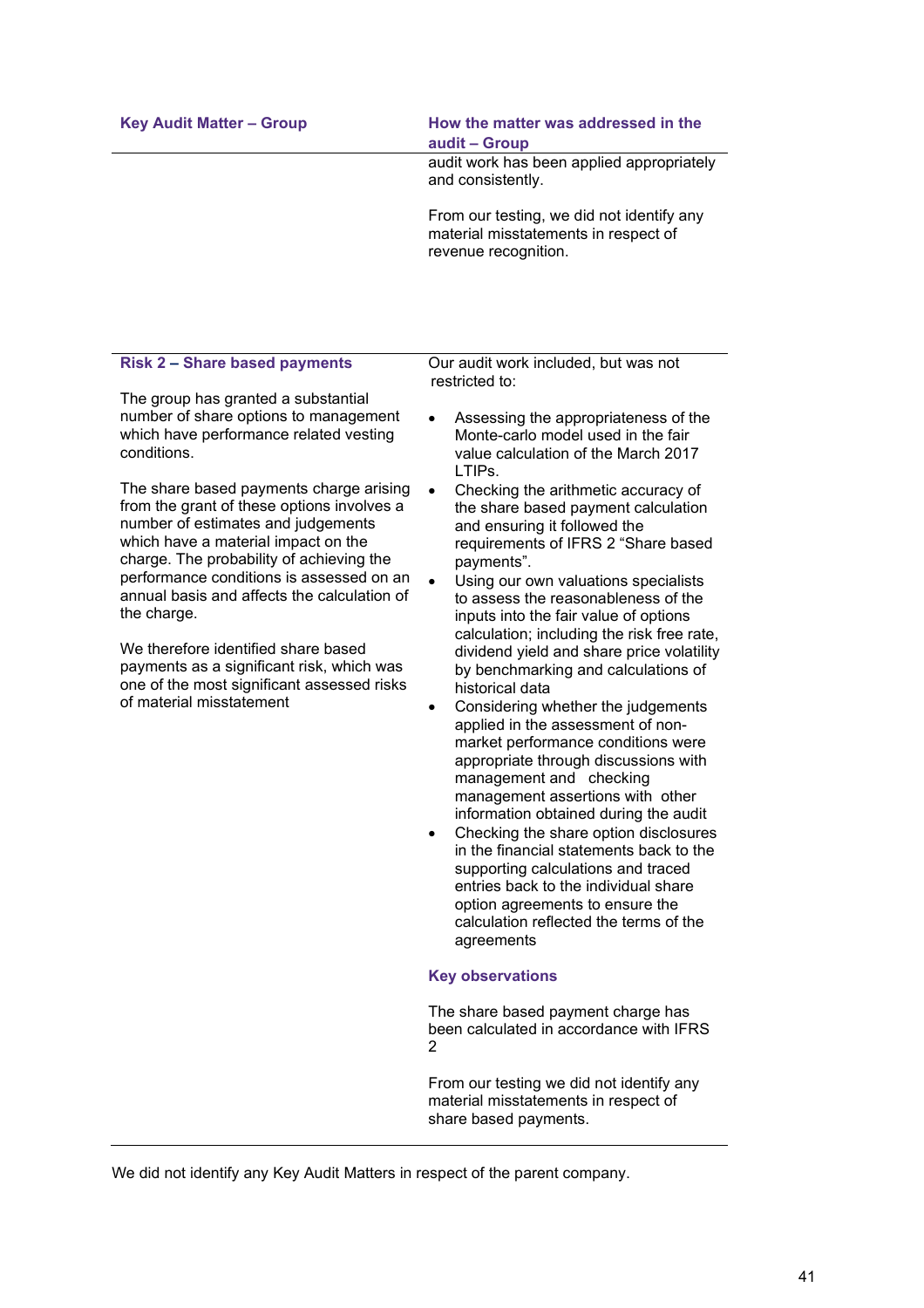### **Our application of materiality**

We define materiality as the magnitude of misstatement in the financial statements that makes it probable that the economic decisions of a reasonably knowledgeable person would be changed or influenced. We use materiality in determining the nature, timing and extent of our audit work and in evaluating the results of that work.

Materiality was determined as follows:

| <b>Materiality measure</b>  | Group                                                 | <b>Parent</b>                    |
|-----------------------------|-------------------------------------------------------|----------------------------------|
| <b>Financial statements</b> | £220,000 which is 4.7% of                             | £100,000 which is 2% of total    |
| as a whole                  | normalised profit before tax.                         | assets. This benchmark is        |
|                             |                                                       | considered the most              |
|                             | Normalised profit is calculated                       | appropriate because the          |
|                             | as the average of the profits                         | company has no external          |
|                             | before tax and profit related                         | revenue. It holds the            |
|                             | bonuses for the 3 years ended                         | investments in and loans to      |
|                             | 31 December 2015, 31 March                            | subsidiaries and is therefore    |
|                             | 2017 and 2018. The figure for                         | considered to be an asset        |
|                             | the 12 months to 31 March                             | based business.                  |
|                             | 2017 has been apportioned                             |                                  |
|                             | from the 15 month accounting                          | Materiality for the current year |
|                             | period to that date to avoid                          | is lower than the level that we  |
|                             | distorting the average.                               | determined for the period        |
|                             |                                                       | ended 31 March 2017 to           |
|                             | The profit benchmark is                               | reflect reduced activity.        |
|                             | chosen because the business                           |                                  |
|                             | operates with profit based                            |                                  |
|                             | KPIs. A normalised profit has                         |                                  |
|                             | been applied this year                                |                                  |
|                             | because the results for the                           |                                  |
|                             |                                                       |                                  |
|                             | year were not consistent with                         |                                  |
|                             | past performance and we<br>consider that a normalised |                                  |
|                             |                                                       |                                  |
|                             | profit amount reduces the                             |                                  |
|                             | impact of a large fluctuation.                        |                                  |
|                             |                                                       |                                  |
|                             | The materiality figure for the                        |                                  |
|                             | current year is substantially                         |                                  |
|                             | lower than the 5% of profit                           |                                  |
|                             | before tax and bonuses                                |                                  |
|                             | applied for the 15 month                              |                                  |
|                             | period ended 31 March 2017,                           |                                  |
|                             | being $£481,000$ , due to a                           |                                  |
|                             | shorter period and reduced                            |                                  |
|                             | activity levels.                                      |                                  |
| Performance                 | 75% of financial statement                            | 75% of financial statement       |
| materiality used to         | materiality.                                          | materiality.                     |
| drive the extent of         |                                                       |                                  |
| our testing                 |                                                       |                                  |
| Specific materiality        | We also determined a lower                            | We also determined a lower       |
|                             | level of specific materiality of                      | level of specific materiality of |
|                             | £1,000 for certain areas such                         | £1,000 for certain areas such    |
|                             | as directors' remuneration and                        | as directors' remuneration and   |
|                             | related party transactions due                        | related party transactions due   |
|                             | to the inherent sensitivity of                        | to the inherent sensitivity of   |
|                             | these transactions and related                        | these transactions and related   |
|                             | disclosures.                                          | disclosures.                     |
|                             |                                                       |                                  |
| Communication of            | £11,000 and misstatements                             | £5,000 and misstatements         |
| misstatements to the        | below that threshold that, in                         | below that threshold that, in    |
| audit committee             | our view, warrant reporting on                        | our view, warrant reporting on   |
|                             | qualitative grounds.                                  | qualitative grounds.             |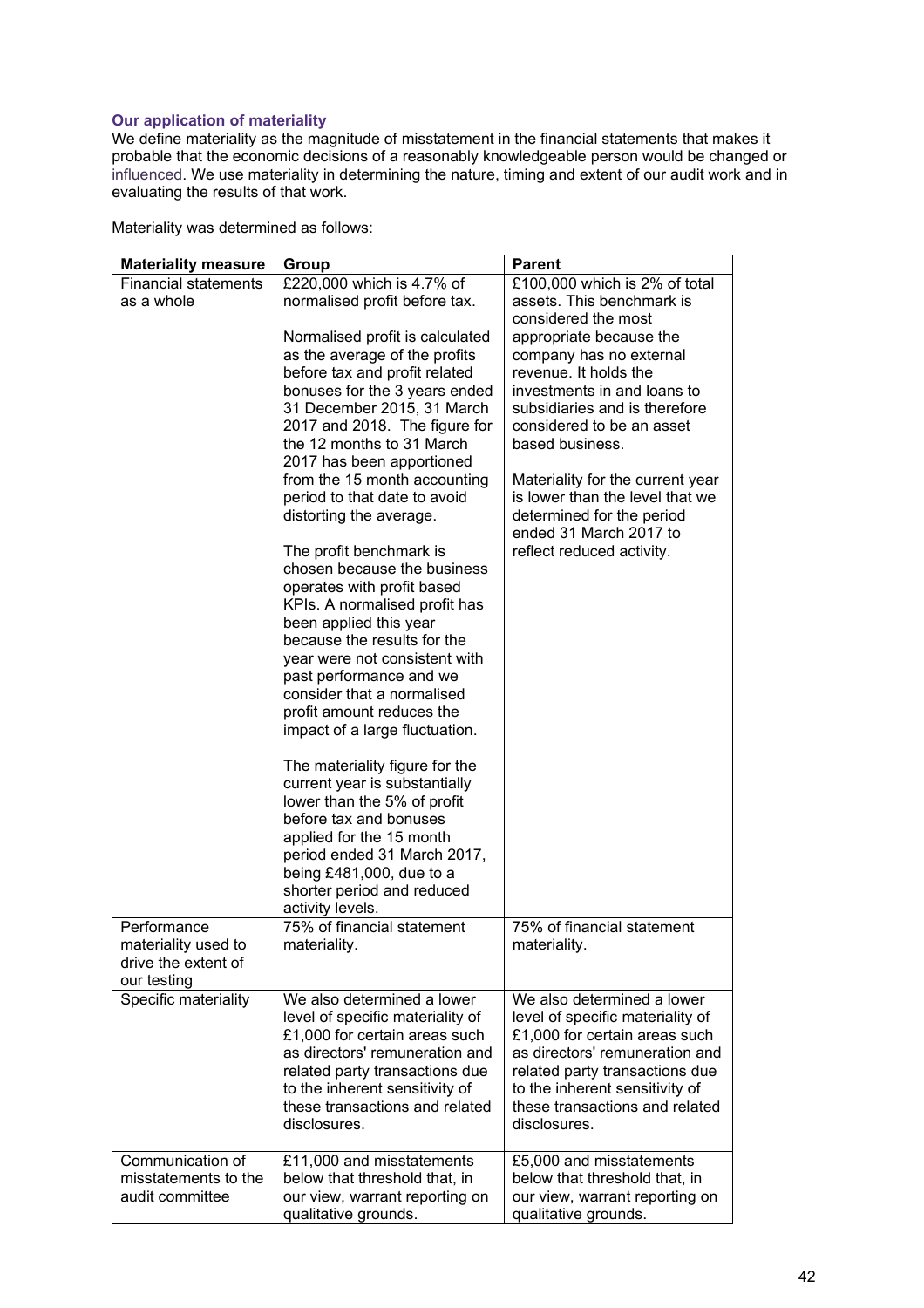The graph below illustrates how performance materiality interacts with our overall materiality and the tolerance for potential uncorrected misstatements.

#### **An overview of the scope of our audit**

Our audit approach was a risk-based approach founded on a thorough understanding of the group's business, its environment and risk profile and in particular:

- We performed a full scope audit of the group and the parent company financial statements
- We tested the design effectiveness of the entity level control environment and the activity level controls
- The group accounting function is centralised in the UK; therefore there is a common control environment and we had access to all the group's accounting records
- Our audit testing covered 100% of the group's revenue and expenditure and of its total assets and liabilities

#### **Other information**

The directors are responsible for the other information. The other information comprises the information included in the annual report other than the financial statements and our auditor's report thereon. Our opinion on the financial statements does not cover the other information and, except to the extent otherwise explicitly stated in our report, we do not express any form of assurance conclusion thereon.

In connection with our audit of the financial statements, our responsibility is to read the other information and, in doing so, consider whether the other information is materially inconsistent with the financial statements or our knowledge obtained in the audit or otherwise appears to be materially misstated. If we identify such material inconsistencies or apparent material misstatements, we are required to determine whether there is a material misstatement in the financial statements or a material misstatement of the other information. If, based on the work we have performed, we conclude that there is a material misstatement of this other information, we are required to report that fact.

We have nothing to report in this regard.

**Our opinion on other matters prescribed by the Companies Act 2006 is unmodified** In our opinion, based on the work undertaken in the course of the audit:

- the information given in the strategic report and the directors' report for the financial year for which the financial statements are prepared is consistent with the financial statements; and
- the strategic report and the directors' report have been prepared in accordance with applicable legal requirements.

#### **Matters on which we are required to report under the Companies Act 2006**

In the light of the knowledge and understanding of the group and the parent company and its environment obtained in the course of the audit, we have not identified material misstatements in the strategic report or the directors' report.

#### **Matters on which we are required to report by exception**

We have nothing to report in respect of the following matters in relation to which the Companies Act 2006 requires us to report to you if, in our opinion: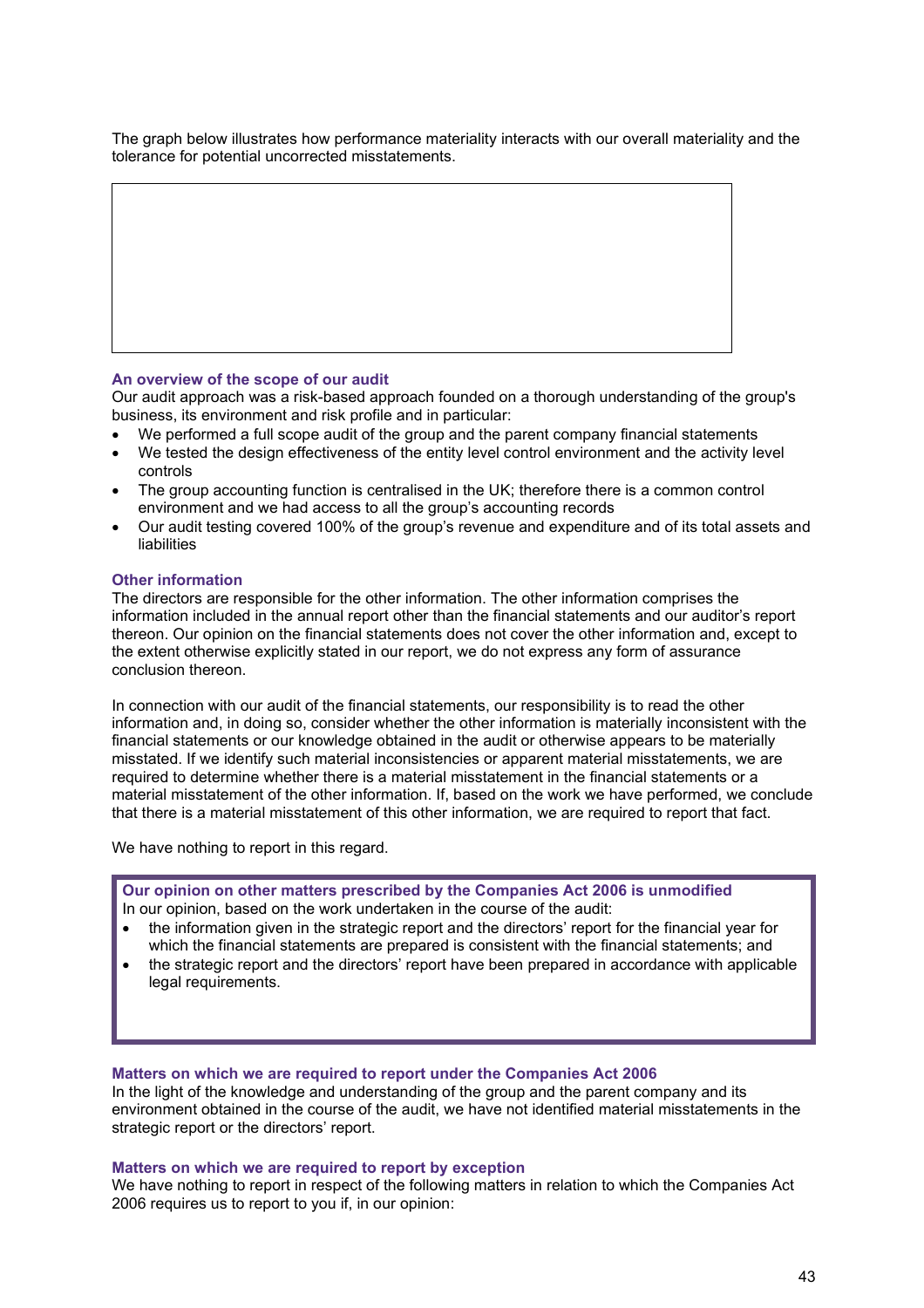- adequate accounting records have not been kept by the parent company, or returns adequate for our audit have not been received from branches not visited by us; or
- the parent company financial statements are not in agreement with the accounting records and returns; or
- certain disclosures of directors' remuneration specified by law are not made; or
- we have not received all the information and explanations we require for our audit

#### **Responsibilities of directors for the financial statements**

As explained more fully in the directors' responsibilities statement, the directors are responsible for the preparation of the financial statements and for being satisfied that they give a true and fair view, and for such internal control as the directors determine is necessary to enable the preparation of financial statements that are free from material misstatement, whether due to fraud or error.

In preparing the financial statements, the directors are responsible for assessing the group's and the parent company's ability to continue as a going concern, disclosing, as applicable, matters related to going concern and using the going concern basis of accounting unless the directors either intend to liquidate the group or the parent company or to cease operations, or have no realistic alternative but to do so.

#### **Auditor's responsibilities for the audit of the financial statements**

Our objectives are to obtain reasonable assurance about whether the financial statements as a whole are free from material misstatement, whether due to fraud or error, and to issue an auditor's report that includes our opinion. Reasonable assurance is a high level of assurance, but is not a guarantee that an audit conducted in accordance with ISAs (UK) will always detect a material misstatement when it exists. Misstatements can arise from fraud or error and are considered material if, individually or in the aggregate, they could reasonably be expected to influence the economic decisions of users taken on the basis of these financial statements.

A further description of our responsibilities for the audit of the financial statements is located on the Financial Reporting Council's website at: www.frc.org.uk/auditorsresponsibilities. This description forms part of our auditor's report.

**Jeremy Read** Senior Statutory Auditor for and on behalf of Grant Thornton UK LLP Statutory Auditor, Chartered Accountants **Milton Keynes**

31 May 2018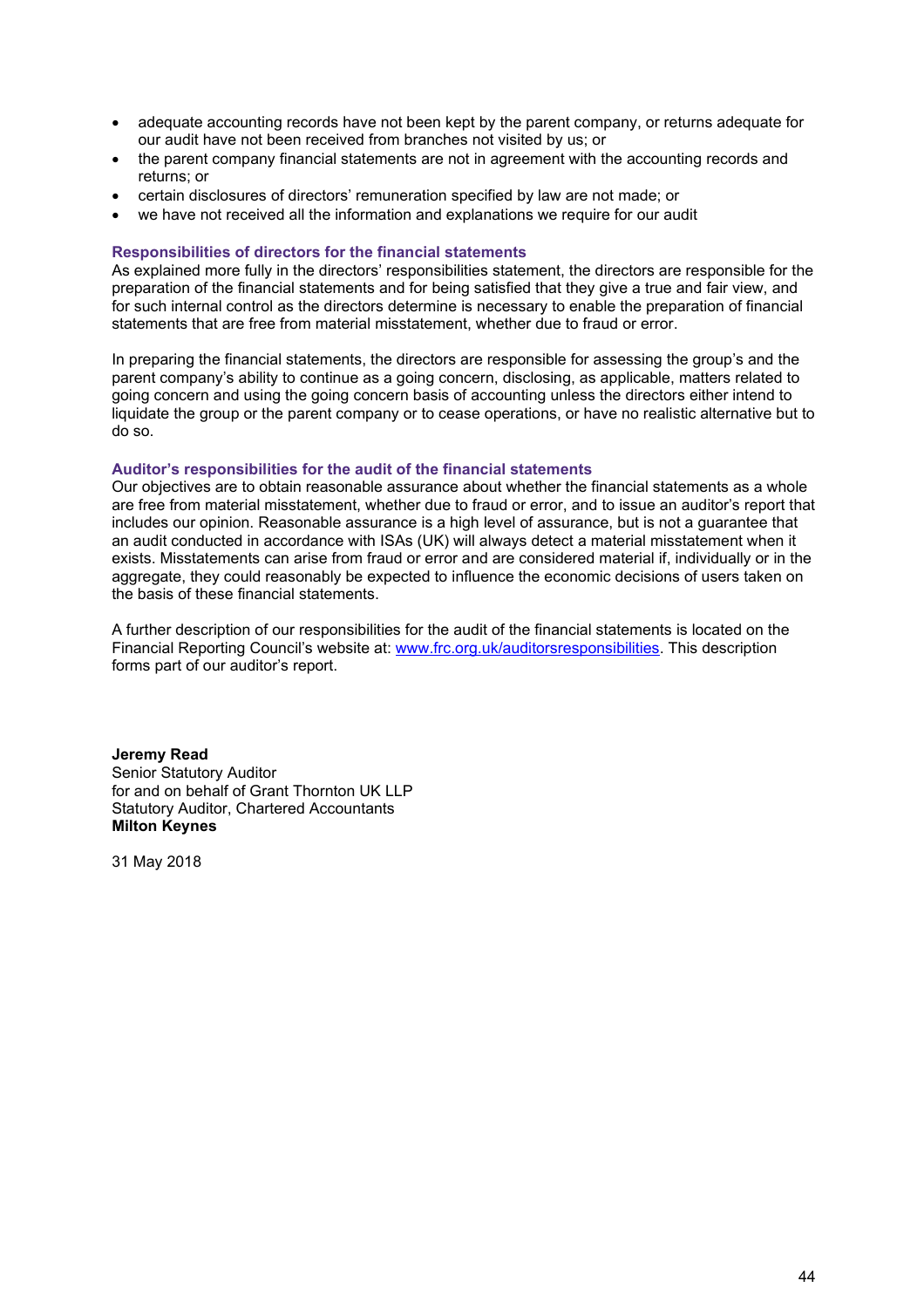# **CONSOLIDATED INCOME STATEMENT**

for the 12 months ended 31 March 2018

|                                                   | <b>Note</b>    | 12 months to   | 15 months to |  |
|---------------------------------------------------|----------------|----------------|--------------|--|
|                                                   |                | 31 Mar 2018    | 31 Mar 2017  |  |
|                                                   |                | £000           | £000         |  |
|                                                   |                |                |              |  |
| <b>Revenue</b>                                    | $\overline{4}$ | 26,939         | 39,002       |  |
|                                                   |                |                |              |  |
| Cost of sales                                     | 14             | (4,708)        | (6,939)      |  |
|                                                   |                |                |              |  |
| <b>Gross profit</b>                               | 4              | 22,231         | 32,063       |  |
|                                                   |                |                |              |  |
| Administrative expenses                           | 14             | (20, 246)      | (24, 803)    |  |
|                                                   |                |                |              |  |
| <b>Operating profit</b>                           | $\overline{4}$ | 1,985          | 7,260        |  |
|                                                   |                |                |              |  |
| Finance costs                                     | 17             | $\overline{7}$ | (35)         |  |
|                                                   |                |                |              |  |
| <b>Profit before taxation</b>                     | 15             | 1,992          | 7,225        |  |
|                                                   |                |                |              |  |
| Income tax expense                                | 18             | (779)          | (2,538)      |  |
|                                                   |                |                |              |  |
| Profit for the financial period                   |                | 1,213          | 4,687        |  |
|                                                   |                |                |              |  |
| Attributable to the equity holders of the Company |                | 1,213          | 4,687        |  |

### **Earnings per share attributable to equity holders of the Company**

| Basic earnings per share   | 20 | 9.9 <sub>D</sub> |    |
|----------------------------|----|------------------|----|
|                            |    |                  |    |
| Diluted earnings per share | 20 | 9.5 <sub>D</sub> | 35 |

The notes on pages 51 to 75 are an integral part of these consolidated financial statements.

All of the activities of the Group are classed as continuing.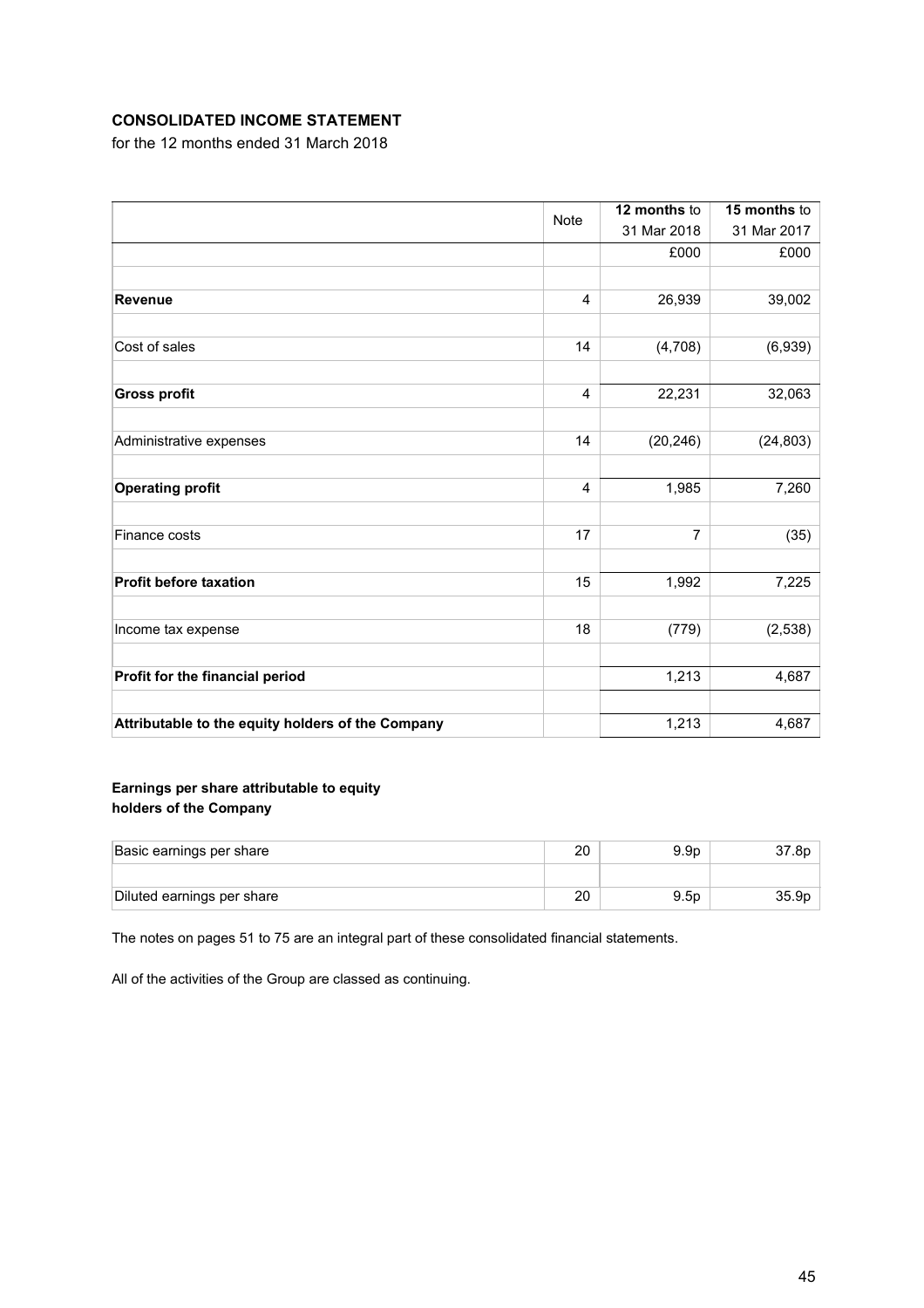# **CONSOLIDATED STATEMENT OF COMPREHENSIVE INCOME**

for the 12 months ended 31 March 2018

|                                                                          | 12 months to | 15 months to |
|--------------------------------------------------------------------------|--------------|--------------|
|                                                                          | 31 Mar 2018  | 31 Mar 2017  |
|                                                                          | £000         | £000         |
|                                                                          |              |              |
| Profit for the financial period                                          | 1,213        | 4,687        |
|                                                                          |              |              |
| Other comprehensive income:                                              |              |              |
| Items that may be subsequently reclassified to profit or loss            |              |              |
| Exchange differences on translating foreign operations                   | (190)        | 563          |
| Other comprehensive income for the period, net of tax                    | (190)        | 563          |
|                                                                          |              |              |
| Total comprehensive income for the period attributable to equity holders | 1,023        | 5,250        |

The notes on pages 51 to 75 are an integral part of these consolidated financial statements.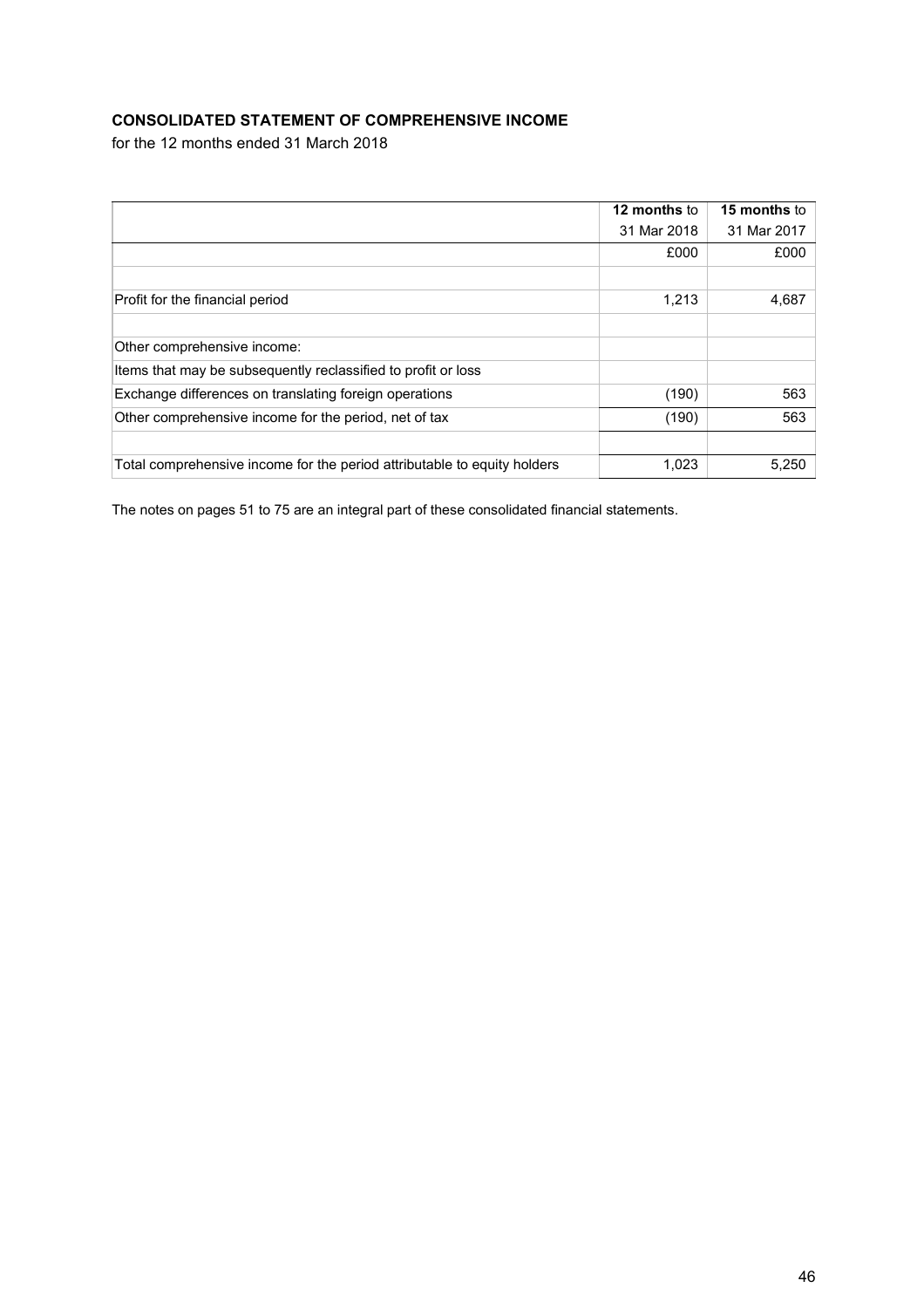### **CONSOLIDATED BALANCE SHEET**

as at 31 March 2018

#### Registered company no. 05940040

|                                                            | Note           | 31 Mar 2018              | 31 Mar 2017 |
|------------------------------------------------------------|----------------|--------------------------|-------------|
|                                                            |                | £000                     | £000        |
| <b>ASSETS</b>                                              |                |                          |             |
| <b>Non-current assets</b>                                  |                |                          |             |
| Property, plant and equipment                              | 5              | 269                      | 360         |
| Intangible assets                                          | 6              | 26                       | 207         |
| Deferred tax asset                                         | 19             | 372                      | 984         |
|                                                            |                | 667                      | 1,551       |
| <b>Current assets</b>                                      |                |                          |             |
| Inventory                                                  | 8              | 131                      | 95          |
| Trade and other receivables                                | 9              | 6,139                    | 6,439       |
| Current income tax asset                                   |                | 423                      |             |
| Cash and cash equivalents                                  | $\overline{7}$ | 5,784                    | 8,266       |
|                                                            |                | 12,477                   | 14,800      |
| <b>Total assets</b>                                        |                | 13,144                   | 16,351      |
|                                                            |                |                          |             |
| <b>EQUITY</b>                                              |                |                          |             |
| Capital and reserves attributable to equity holders of the |                |                          |             |
| Company                                                    |                |                          |             |
| Share capital                                              | 10             | 132                      | 132         |
| Share premium account                                      |                | 1,601                    | 1,601       |
| Merger reserve                                             |                | 477                      | 477         |
| Foreign currency translation reserve                       |                | 221                      | 411         |
| Retained earnings                                          |                | 4,578                    | 7,728       |
| <b>Total equity</b>                                        |                | 7,009                    | 10,349      |
| <b>LIABILITIES</b>                                         |                |                          |             |
| <b>Non-current liabilities</b>                             |                |                          |             |
| Provisions                                                 | 11             | 420                      | 505         |
| Finance lease payable                                      |                | 70                       | -           |
|                                                            |                | 490                      | 505         |
| <b>Current liabilities</b>                                 |                |                          |             |
| Provisions                                                 | 11             | 368                      | 288         |
| Finance lease payable                                      |                | 46                       |             |
| Trade and other payables                                   | 12             | 5,231                    | 4,715       |
| Current income tax liabilities                             |                | $\overline{\phantom{0}}$ | 494         |
|                                                            |                | 5,645                    | 5,497       |
| <b>Total liabilities</b>                                   |                | 6,135                    | 6,002       |
| <b>Total equity and liabilities</b>                        |                | 13,144                   | 16,351      |

The notes on pages 51 to 75 are an integral part of these consolidated financial statements. These financial statements were approved by the directors on 31 May 2018 and are signed on their behalf by: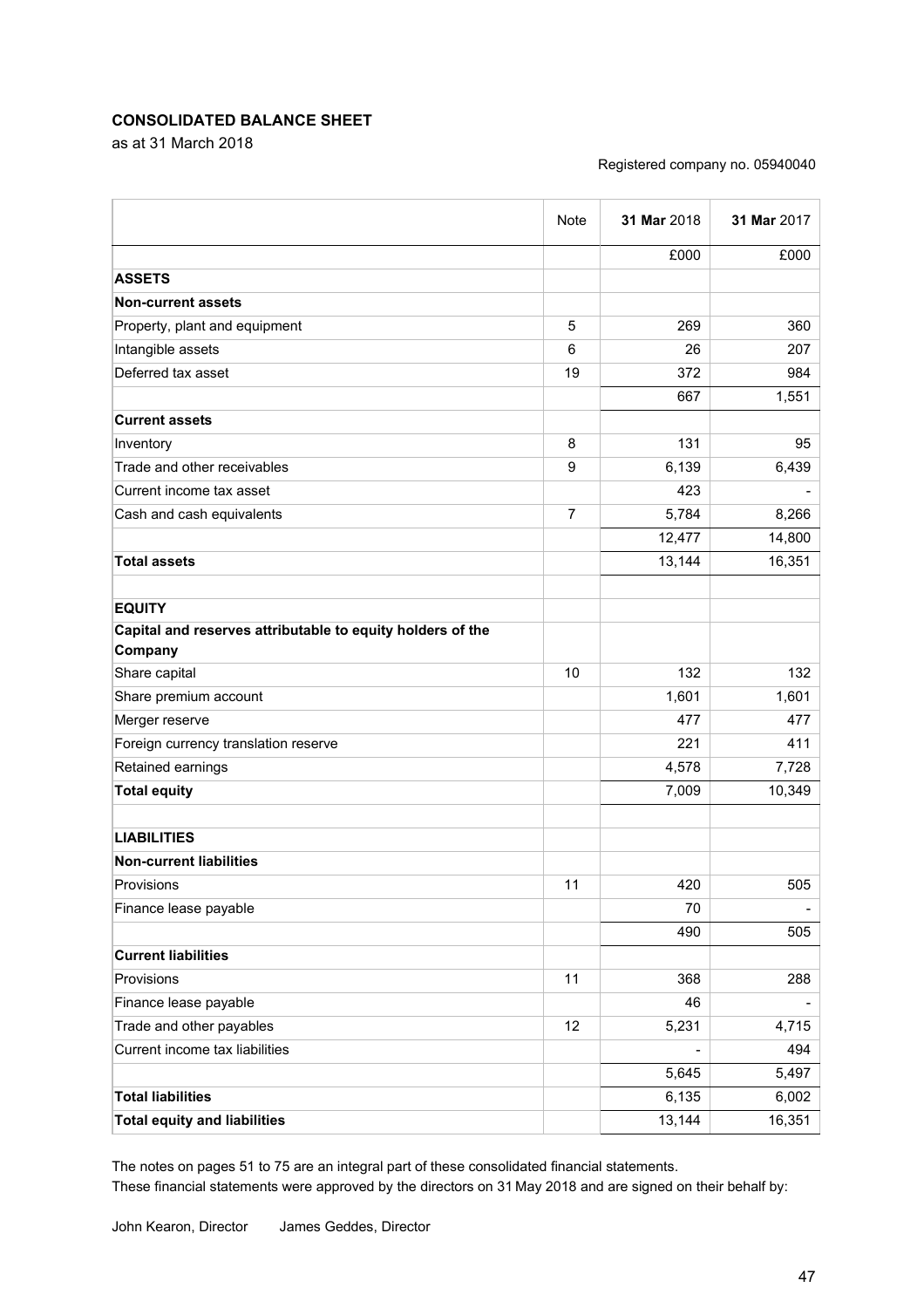# **CONSOLIDATED CASH FLOW STATEMENT**

for the 12 months ended 31 March 2018

|                                                      |      | 12 months to | 15 months to |
|------------------------------------------------------|------|--------------|--------------|
|                                                      | Note | 31 Mar 2018  | 31 Mar 2017  |
|                                                      |      | £000         | £000         |
|                                                      |      |              |              |
| Net cash generated from operations                   | 22   | 3,424        | 9,093        |
| Tax paid                                             |      | (1,480)      | (2,055)      |
| Net cash generated from operating activities         |      | 1,944        | 7,038        |
| <b>Cash flows from investing activities</b>          |      |              |              |
| Purchases of property, plant and equipment           | 5    | (91)         | (258)        |
| Purchase of intangible assets                        | 6    | (22)         | (32)         |
| Net cash used by investing activities                |      | (113)        | (290)        |
|                                                      |      |              |              |
| Net cash flow before financing activities            |      | 1,831        | 6,748        |
| <b>Cash flows from financing activities</b>          |      |              |              |
| Interest                                             | 17   | 7            | (35)         |
| Issue of shares                                      | 10   |              | 2            |
| Proceeds from finance lease                          |      | 140          |              |
| Finance lease payments                               |      | (24)         |              |
| Proceeds from sale of treasury shares                | 10   | 33           | 395          |
| Purchase of own shares                               | 10   | (34)         | (3,536)      |
| Dividends paid to owners                             | 21   | (4, 188)     | (2,052)      |
| Net cash used by financing activities                |      | (4,066)      | (5, 226)     |
|                                                      |      |              |              |
| Net (decrease)/increase in cash and cash equivalents |      | (2, 235)     | 1,522        |
| Cash and cash equivalents at beginning of period     |      | 8,266        | 6,365        |
|                                                      |      |              | 379          |
| Exchange (losses)/gains on cash and equivalents      |      | (247)        |              |
| Cash and cash equivalents at end of period           |      | 5,784        | 8,266        |

The notes on pages 51 to 75 are an integral part of these consolidated financial statements.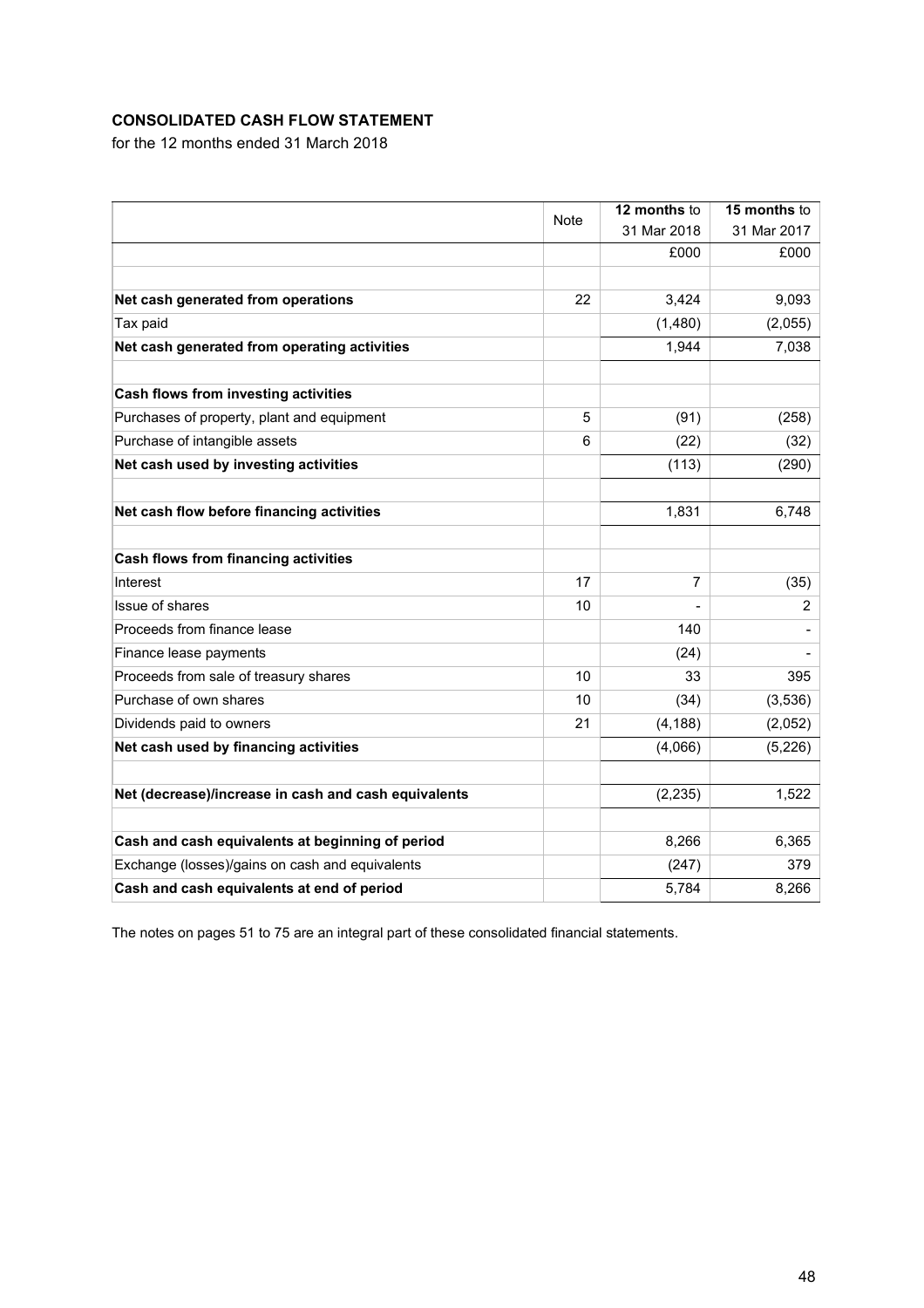# **CONSOLIDATED STATEMENT OF CHANGES IN EQUITY**

for the 12 months ended 31 March 2018

|                                    |             |                          |                |                              | Foreign                  |          |                |
|------------------------------------|-------------|--------------------------|----------------|------------------------------|--------------------------|----------|----------------|
|                                    |             |                          | Share          |                              | currency                 |          |                |
|                                    | <b>Note</b> | Share                    | premium        |                              | Merger translation       | Retained |                |
|                                    |             | capital                  | account        | reserve                      | reserve                  | earnings | Total          |
|                                    |             | £000                     | £000           | £000                         | £000                     | £000     | £000           |
|                                    |             |                          |                |                              |                          |          |                |
| At 1 Jan 2016                      |             | 132                      | 1,599          | 477                          | (152)                    | 7,184    | 9,240          |
|                                    |             |                          |                |                              |                          |          |                |
| Profit for the financial period    |             |                          | ÷              | $\qquad \qquad \blacksquare$ | $\overline{\phantom{0}}$ | 4,687    | 4,687          |
| Other comprehensive income:        |             |                          |                |                              |                          |          |                |
| - currency translation differences |             | $\overline{\phantom{a}}$ | ÷              | $\qquad \qquad \blacksquare$ | 563                      |          | 563            |
| <b>Total comprehensive income</b>  |             | $\overline{\phantom{0}}$ | ÷              | $\overline{\phantom{0}}$     | 563                      | 4,687    | 5,250          |
| Transactions with owners:          |             |                          |                |                              |                          |          |                |
| Employee share options:            |             |                          |                |                              |                          |          |                |
| - exercise of share options        |             | $\overline{\phantom{0}}$ | $\overline{2}$ | $\qquad \qquad \blacksquare$ | -                        |          | $\overline{2}$ |
| - value of employee services       | 10          |                          |                |                              |                          | 337      | 337            |
| - current tax credited to equity   |             |                          | ÷              | $\overline{\phantom{0}}$     | -                        | 289      | 289            |
| - deferred tax credited to equity  | 19          |                          |                |                              |                          | 424      | 424            |
| Dividends paid to owners           | 21          |                          | L,             | -                            | -                        | (2,052)  | (2,052)        |
| Sale of treasury shares            |             | $\overline{\phantom{0}}$ | L,             | -                            | $\overline{a}$           | 395      | 395            |
| Purchase of own shares             |             | $\overline{\phantom{a}}$ | L,             | $\overline{\phantom{0}}$     | $\overline{\phantom{0}}$ | (3,536)  | (3,536)        |
|                                    |             | $\overline{\phantom{0}}$ | 2              | $\blacksquare$               | $\overline{\phantom{0}}$ | (4, 143) | (4, 141)       |
|                                    |             |                          |                |                              |                          |          |                |
| At 31 Mar 2017                     |             | 132                      | 1,601          | 477                          | 411                      | 7,728    | 10,349         |
|                                    |             |                          |                |                              |                          |          |                |
| Profit for the financial year      |             | $\overline{\phantom{0}}$ | ÷              | $\qquad \qquad \blacksquare$ | -                        | 1,213    | 1,213          |
| Other comprehensive income:        |             |                          |                |                              |                          |          |                |
| - currency translation differences |             |                          | L,             | $\qquad \qquad \blacksquare$ | (190)                    |          | (190)          |
| <b>Total comprehensive income</b>  |             | $\overline{\phantom{0}}$ | L,             | $\overline{\phantom{0}}$     | (190)                    | 1,213    | 1,023          |
| Transactions with owners:          |             |                          |                |                              |                          |          |                |
| Employee share options:            |             |                          |                |                              |                          |          |                |
| - value of employee services       | 10          | $\overline{\phantom{a}}$ | -              | -                            | -                        | 223      | 223            |
| - current tax credited to equity   |             |                          | L,             | $\overline{\phantom{0}}$     |                          | 276      | 276            |
| - deferred tax debited to equity   | 19          | $\overline{\phantom{0}}$ | -              | $\qquad \qquad \blacksquare$ | -                        | (673)    | (673)          |
| Dividends paid to owners           | 21          | $\overline{\phantom{0}}$ | ÷              | $\overline{\phantom{0}}$     | $\overline{\phantom{0}}$ | (4, 188) | (4, 188)       |
| Sale of treasury shares            | 10          | $\overline{\phantom{0}}$ | -              | $\overline{\phantom{0}}$     | -                        | 33       | 33             |
| Purchase of own shares             | 10          | $\overline{\phantom{0}}$ |                | $\overline{\phantom{0}}$     |                          | (34)     | (34)           |
|                                    |             | $\overline{\phantom{a}}$ |                | $\overline{\phantom{0}}$     | $\overline{\phantom{0}}$ | (4, 363) | (4, 363)       |
|                                    |             |                          |                |                              |                          |          |                |
| At 31 Mar 2018                     |             | 132                      | 1,601          | 477                          | 221                      | 4,578    | 7,009          |

The notes on pages 51 to 75 are an integral part of these consolidated financial statements.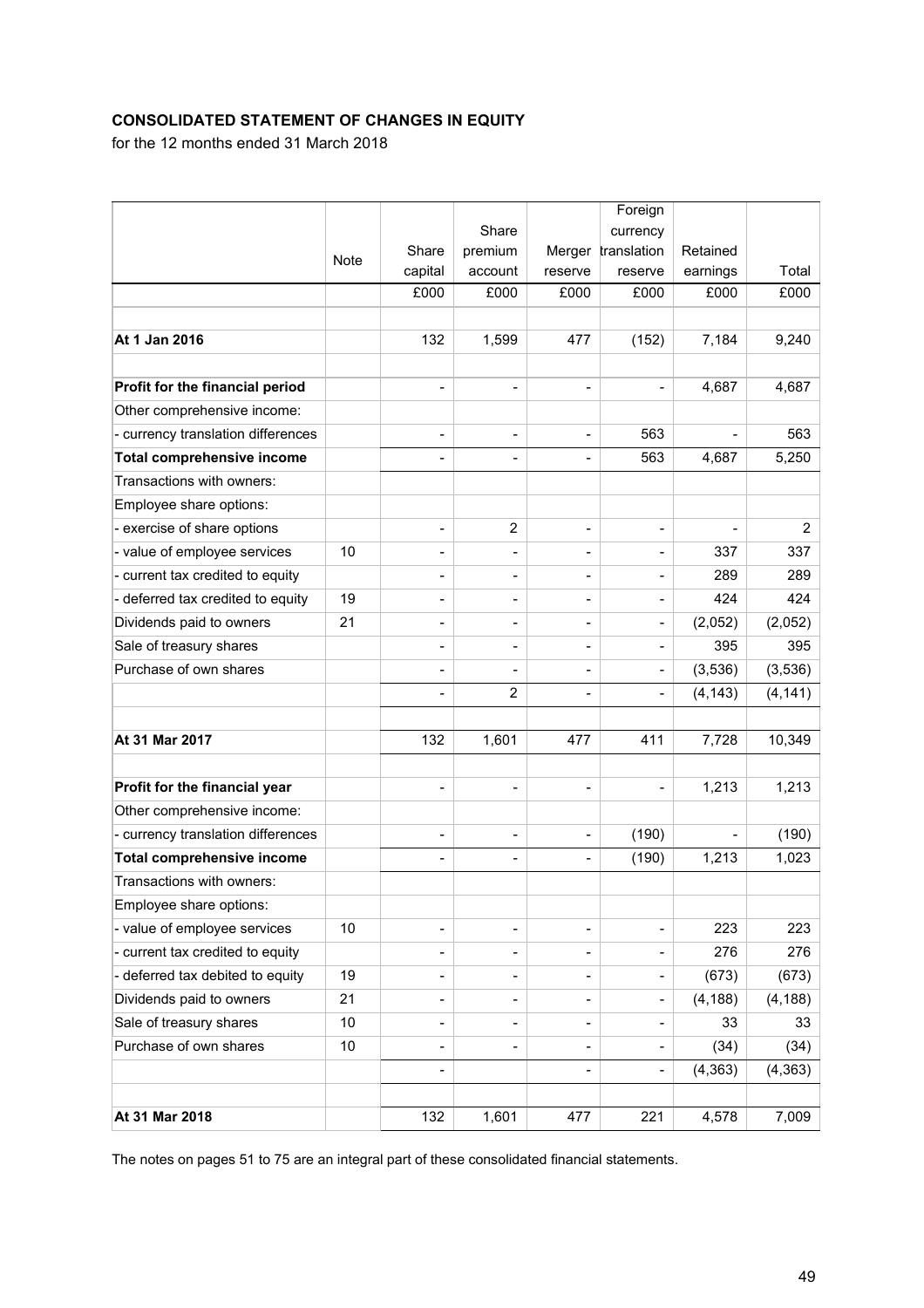### **NOTES TO THE CONSOLIDATED FINANCIAL STATEMENTS**

for the 12 months ended 31 March 2018

### **1. General information**

System1 Group PLC (formerly BrainJuicer Group PLC) ("the **Company**") was incorporated on 19 September 2006 in the United Kingdom. The Company's principal operating subsidiary, System1 Research Limited (formerly BrainJuicer Limited), was at that time already established, having been incorporated on 29 December 1999. The address of the Company's registered office is Russell Square House, 10-12 Russell Square, London WC1B 5EH. The Company's shares are listed on the Alternative Investment Market of the London Stock Exchange ("AIM").

The Company and its subsidiaries (together "the **Group**") provide marketing and market research consultancy services. The Chairman's Statement, the Chief Executive's Statement and the Business and Financial Review provide further detail of the Group's operations and principal activities.

The Company changed its financial year-end from 31 December to 31 March in the prior reporting period. This is the second financial reporting period adopting the new year-end date. These financial statements are therefore for the 12 month period ended 31 March 2018 with comparatives for the 15 month period ended 31 March 2017.

The Board of Directors approved these financial statements for the 12 month period ended 31 March 2018 (including the comparatives for the 15 month period ended 31 March 2017) on 31 May 2018.

### **2. Basis of Preparation**

The Group has prepared its consolidated financial statements in accordance with International Financial Reporting Standards ("**IFRSs**") as adopted in the European Union, IFRIC Interpretations and the Companies Act 2006 applicable to companies reporting under IFRS. The consolidated financial statements have been prepared under the historical cost convention.

The preparation of financial statements in accordance with IFRS requires the use of certain critical accounting estimates. It also requires management to exercise its judgement in the process of applying the Group's accounting policies. The areas involving a high degree of judgement or complexity, or areas where estimates and judgements are significant to the consolidated financial statements are disclosed in note 3.

Items included in the financial statements of each of the Group's entities are measured using the currency of the primary economic environment in which the entity operates ('the **Functional Currency'**). The consolidated financial statements are presented in Pounds Sterling (GBP), which is the Company's functional and presentation currency.

### **3. Principal accounting policies**

The principal accounting policies applied in the preparation of these consolidated financial statements are set out below. These policies have been consistently applied to all the periods presented, unless otherwise stated.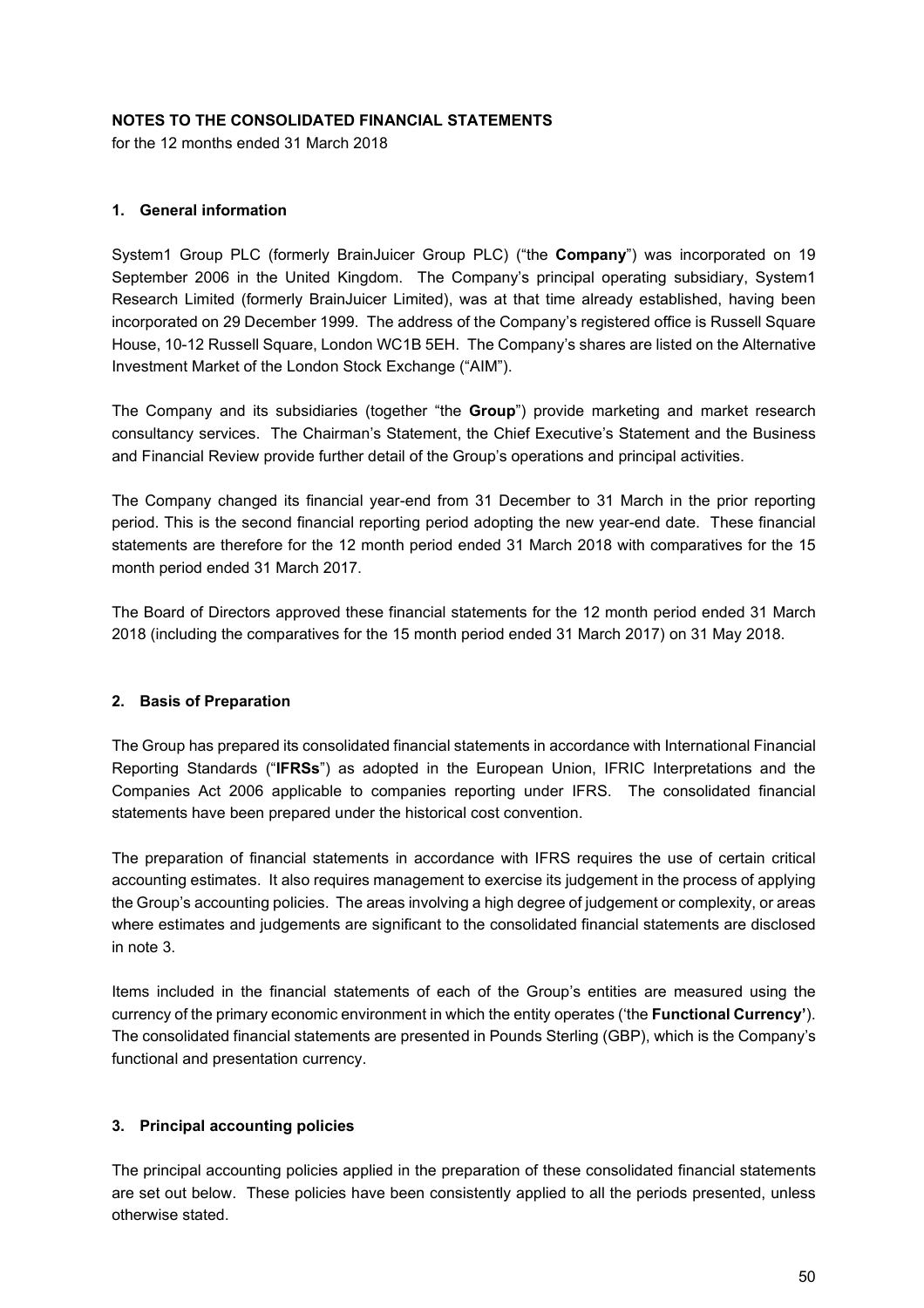### **Standards, amendments and interpretations in issue but not yet effective**

The following standards, amendments and interpretations to existing standards, relevant to the financial statements of the Group, have been published and are mandatory for the Group's accounting periods beginning on or after 1 April 2018 or later periods. The Group has not adopted them early, so they have not been applied to these financial statements.

IFRS 9, 'Financial Instruments' (effective 1 January 2018). The IASB have released IFRS 9 following completion of the project to replace IAS 39 'Financial Instruments: Recognition and Measurement'. The new standard introduces extensive changes to IAS 39's guidance on the classification and measurement of financial assets and introduces a new 'expected credit loss' model for the impairment of financial assets. IFRS 9 also provides new guidance on the application of hedge accounting. IFRS 9 is effective for annual reporting periods beginning on or after 1 January 2018. Management consider that IFRS9 will have no material impact on these consolidated financial statements.

*IFRS 15, 'Revenue from Contracts with Customers' (effective 1 January 2018).* IFRS 15 presents new requirements for the recognition of revenue, replacing IAS 18 'Revenue', IAS 11 'Construction Contracts', and several revenue-related Interpretations. The new standard establishes a control-based revenue recognition model and provides additional guidance in many areas not covered in detail under existing IFRSs, including how to account for arrangements with multiple performance obligations, variable pricing, customer refund rights, supplier repurchase options, and other common complexities. IFRS 15 is effective for annual reporting periods on or after 1 January 2018. Management consider that IFRS 15 will have no material impact upon these consolidated financial statements, however will continue to assess this on a contract by contract basis as new revenue arrangements arise.

**IFRS 16,** *'Leases' (effective 1 January 2019).* IFRS 16 replaces the current guidance in IAS 17 and will require significant changes in accounting by lessees in particular. The standard applies to annual periods beginning on or after January 1, 2019, with earlier application permitted if IFRS 15, Revenue from Contracts with Customers, is also applied. Under IAS 17, lessees were required to make a distinction between a finance lease (on balance sheet) and an operating lease (off balance sheet). IFRS 16 now requires lessees to recognise a lease liability reflecting future lease payments and a 'right-ofuse asset' for virtually all lease contracts. The IASB has included an optional exemption for lessees for certain short-term leases and leases of low-value assets and there are also grand fathering provisions for leases existing at the date of initial application, which the Company is likely to take advantage of. Under IFRS 16, a contract is, or contains, a lease if the contract conveys the right to control the use of an identified asset for a period of time in exchange for consideration.

For lease contracts entered into after the initial application date and therefore not subject to the grand fathering provisions, the standard will have a significant impact upon these financial statements, resulting in the recognition of lease liabilities and right of use assets, upon which finance charges (calculated on the effective interest rate method) and straight-line depreciation will be charged respectively.

### **Basis of consolidation**

The Group financial statements consolidate those of the Company and all of its subsidiary undertakings drawn up to 31 March 2018.

Subsidiaries are all entities over which the Group has power over the subsidiary, i.e. the Group has existing rights that give it the ability to direct the relevant activities (the activities that significantly affect the subsidiary's returns), exposure or rights, to variable returns from its involvement with the subsidiary and the ability to use its power over the subsidiary to affect the amount of the subsidiary's returns.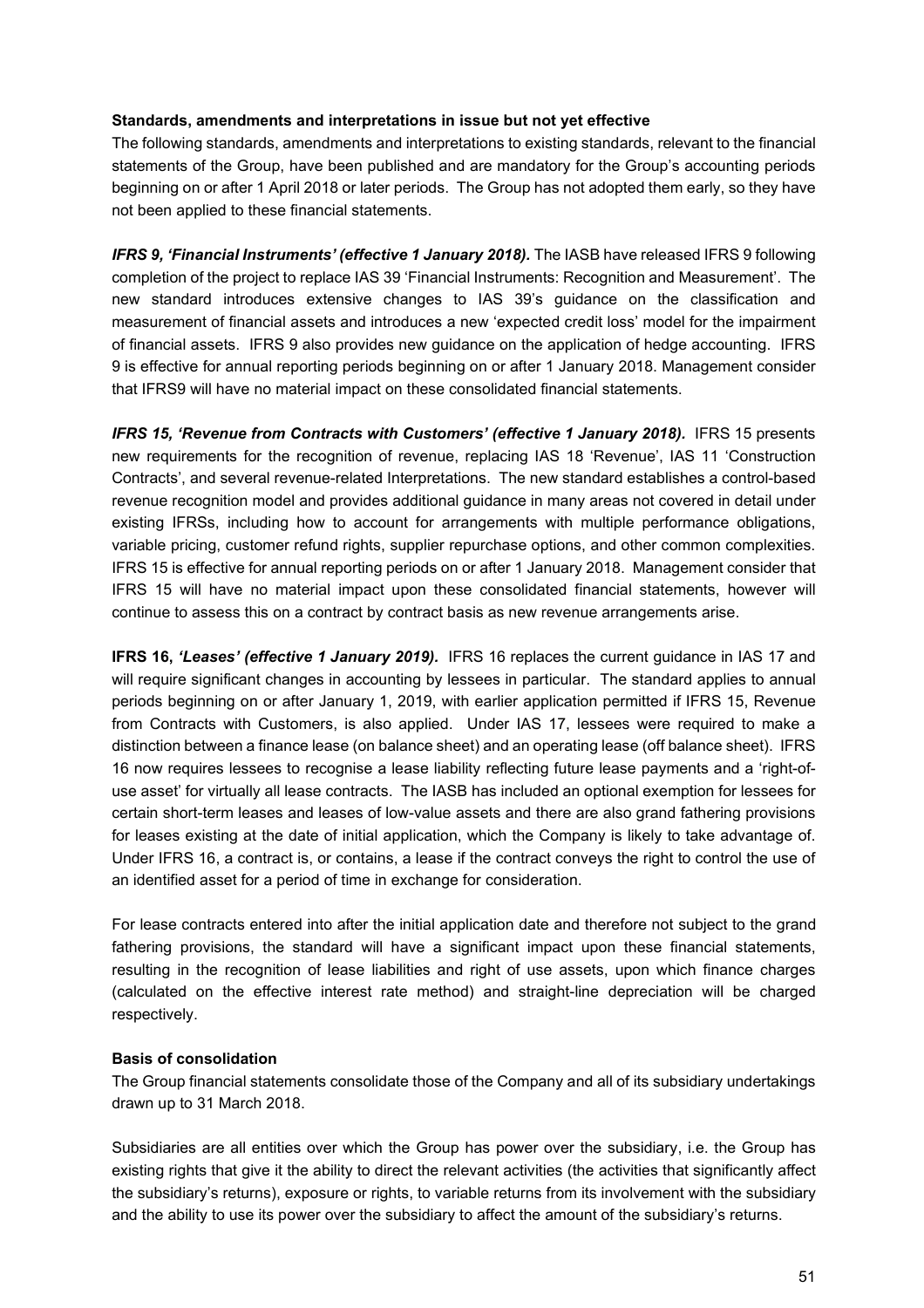The Group obtains and exercises control through voting rights.

The existence and effect of potential voting rights that are currently exercisable or convertible are considered when assessing whether the Group controls another entity. Subsidiaries are fully consolidated from the date on which control is transferred to the Group. They are de-consolidated from the date that control ceases.

The Group uses the acquisition method of accounting to account for business combinations. The consideration transferred for the acquisition of a subsidiary is the fair values of the assets transferred, the liabilities incurred and the equity interests issued by the Group. The consideration transferred includes the fair value of any asset or liability resulting from a contingent consideration arrangement. Acquisition related costs are expensed as incurred. Identifiable assets acquired, liabilities and contingent liabilities assumed in a business combination are measured initially at their fair values at the acquisition date. On an acquisition-by-acquisition basis, the Group recognises any non-controlling interest in the acquiree either at fair value or at the non-controlling interest's proportionate share of the acquirer's net assets.

The excess of the consideration transferred, the amount of any non-controlling interest in the acquiree and the acquisition-date fair value of any previous equity interest in the acquiree over the fair value of the Group's share of the identifiable net assets acquired is recorded as goodwill.

All intra-group transactions and balances are eliminated on consolidation. Unrealised gains on transactions between the Group and its subsidiaries are eliminated. Unrealised losses are also eliminated unless the transaction provides evidence of an impairment of the asset transferred. Amounts reported in the financial statements of subsidiaries have been adjusted where necessary to ensure consistency with the accounting policies adopted by the Group.

#### **Property, plant and equipment**

Property, plant and equipment are stated at historical cost less accumulated depreciation and accumulated impairment losses. Depreciation is provided to write off the cost of all property, plant and equipment to its residual value on a straight-line basis over its expected useful economic lives, which are as follows:

Furniture, fittings and equipment 5 years Computer hardware 2 to 3 years

The residual value and useful life of each asset is reviewed and adjusted, if appropriate, at each balance sheet date.

#### **Intangible assets**

*Software.* Acquired computer software licenses are capitalised at the cost of acquisition. These costs are amortised on a straight-line basis over their estimated useful economic life of two years.

Costs incurred in the development of identifiable and unique software products controlled by the Group, and that will probably generate economic benefits exceeding costs beyond one year, are recognised as intangible assets.

Costs include professional fees and directly-attributable employee costs required to bring the software into working condition. Non-attributable costs are expensed under the relevant income statement heading.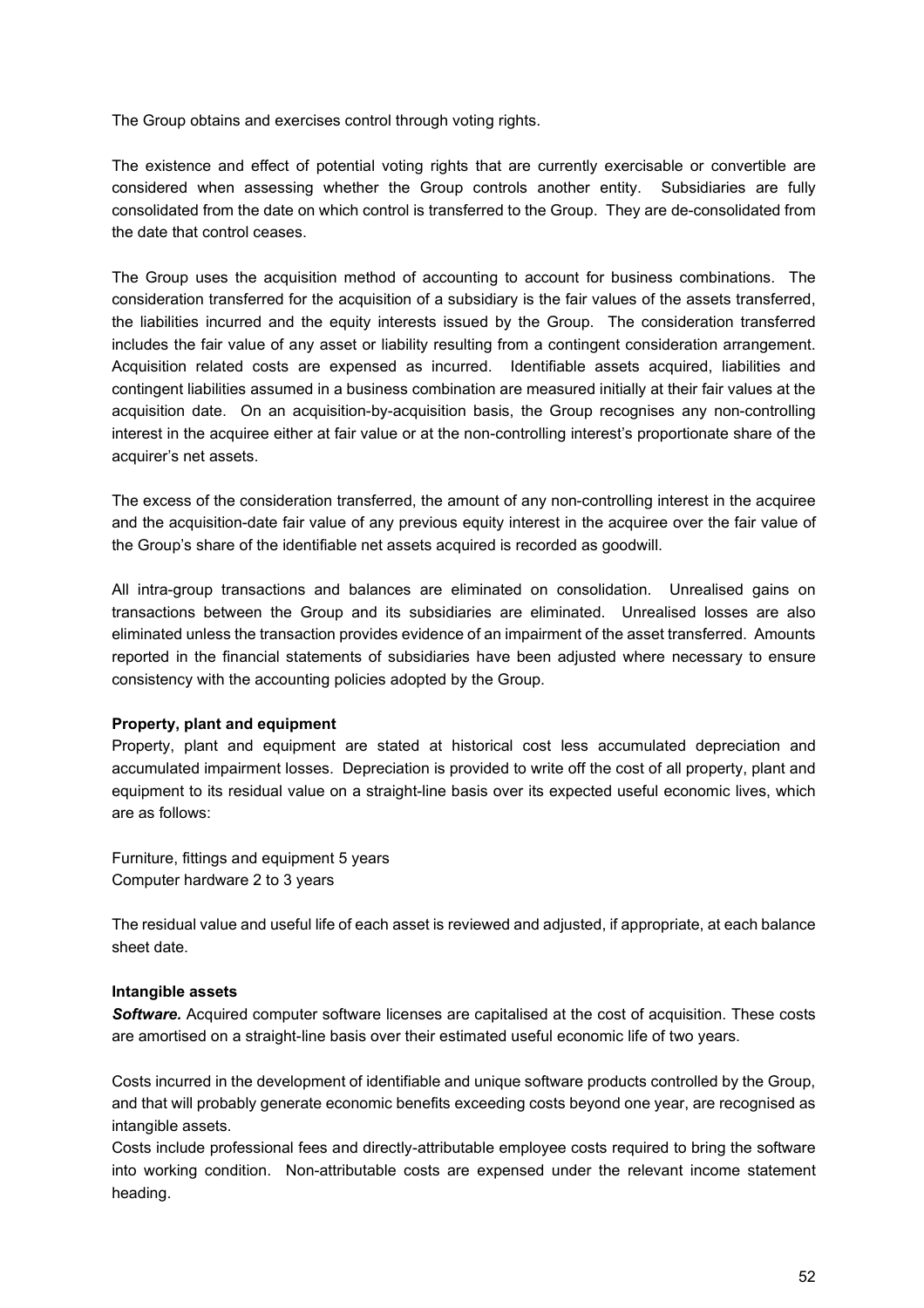Furthermore, internally-generated software is recognised as an intangible asset only if the Group can demonstrate all of the following conditions:

(a) the technical feasibility of completing the intangible asset so that it will be available for use or sale;

(b) its intention to complete the intangible asset and use or sell it;

(c) its ability to use or sell the intangible asset;

(d) how the intangible asset will generate probable future economic benefits;

(e) among other things, the Group can demonstrate the existence of a market for the output of the intangible asset or the intangible asset itself or, if it is to be used internally, the usefulness of the intangible asset;

(f) the availability of adequate technical, financial and other resources to complete the development and to use or sell the intangible asset;

(g) its ability to measure reliably the expenditure attributable to the intangible asset during its development.

Internally-generated intangible assets are amortised on a straight-line basis over their useful economic lives. Where no internally-generated intangible asset can be recognised, development expenditure is charged to administrative expenses in the period in which it is incurred. Once completed, and available for use in the business, internally developed software is amortised on a straight-line basis over its useful economic life which varies between 2 and 7 years.

The Group's main research software platform, which it developed over a number of years, was introduced in 2011, at a cost of £1,604,000. It was amortised over 7 years and is now fully amortised.

Amortisation on all intangible assets is charged to administrative expenses.

### **Impairment of property, plant and equipment and intangible assets**

At each balance sheet date the Group reviews the carrying amount of its property, plant and equipment and intangible assets for any indication that those assets have suffered an impairment loss. If any such indication exists, the recoverable amount of the asset is estimated in order to determine the extent of the impairment loss, if any. Intangible assets not available for use are tested for impairment on at least an annual basis. The recoverable amount is the higher of the fair value less costs to sell and value in use.

### **Cash and cash equivalents**

Cash and cash equivalents comprise cash in hand and bank deposits available on demand.

### **Inventories – work in progress**

Work in progress comprises directly-attributable external costs on incomplete market research projects and is held in the balance sheet at the lower of cost and net realisable value.

#### **Income taxes**

Current income tax liabilities comprise those obligations to fiscal authorities relating to the current or prior reporting period, that are unpaid at the balance sheet date. They are calculated according to the tax rates and tax laws that have been enacted or substantively enacted at the reporting date applicable to the fiscal periods to which they relate, based on the taxable profit for the year.

All changes to current tax assets or liabilities are recognised as a component of tax expense in the income statement, except where they relate to items charged or credited to other comprehensive income or directly to equity.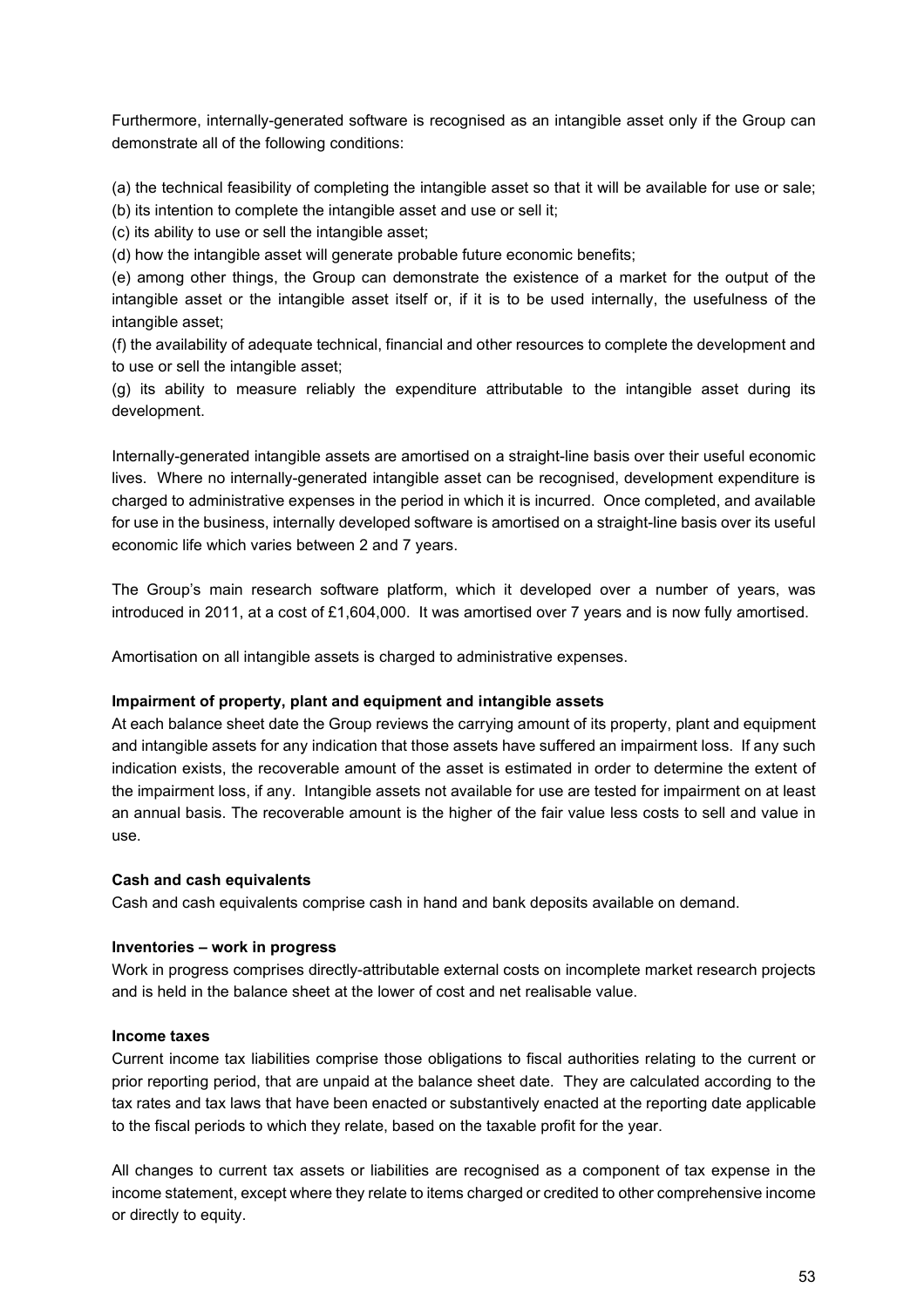Deferred income taxes are calculated using the liability method on temporary differences. This involves the comparison of the carrying amounts of assets and liabilities in the consolidated financial statements with their respective tax bases. In addition, tax losses available to be carried forward as well as other income tax credits to the Group are assessed for recognition as deferred tax assets.

Deferred tax liabilities are always provided for in full. Deferred tax assets are recognised to the extent that it is probable that the underlying deductible temporary differences will be able to be offset against future taxable income. Deferred tax assets and liabilities are calculated, without discounting, at tax rates that are expected to apply to their respective period of realisation, provided they are enacted or substantively enacted at the balance sheet date. Deferred tax is recognised as a component of tax expense in the income statement, except where it relates to items charged or credited to other comprehensive income or directly to equity.

### **Operating lease agreements**

Rentals applicable to operating leases where substantially all of the benefits and risks of ownership remain with the lessor are charged to the income statement net of any incentives received from the lessor on a straight-line basis over the period of the lease.

### **Revenue recognition**

Revenue is recognised only after the final written debrief has been delivered to the client, except on the rare occasion that a large project straddles a financial period end, and that project can be sub- divided into separate discrete deliverables; in such circumstances revenue is recognised on delivery of each separate deliverable. Revenue is measured by reference to the fair value of consideration receivable, excluding sales taxes. Revenue from all of the Group's Research product lines (Communications, Brand, Innovation, and other research products) and its advertising agency services are recognised on the same basis.

### **Cost of sales**

Cost of sales includes external costs attributable to client projects. For the research business, these include respondent sample, data processing, language translation and similar costs, and for the advertising agency they are mainly freelance creative costs and the costs of production of advertising.

### **Employee benefits**

All accumulating employee-compensated absences that are unused at the balance sheet date are recognised as a liability. The Group operates several defined contribution pension plans. The Group pays contributions to these plans based upon the contractual terms agreed with each employee. The Group has no further payment obligations once the contributions have been paid. The contributions are recognised as employee benefit expense when they are due.

### **Share-based payment transactions**

The Group issues equity-settled share-based compensation to certain employees (including directors). Equity-settled share-based payments are measured at fair value at the date of grant. The fair value determined at the grant date of the equity-settled share-based payment is expensed on a straight-line basis over the vesting period, together with a corresponding increase in equity, based upon the Group's estimate of the shares that will eventually vest.

With the exception of market-based elements of awards, these estimates are subsequently revised if there is any indication that the number of options expected to vest differs from previous estimates. Any cumulative adjustment prior to vesting is recognised in the current period. No adjustment is made to any expense recognised in prior periods.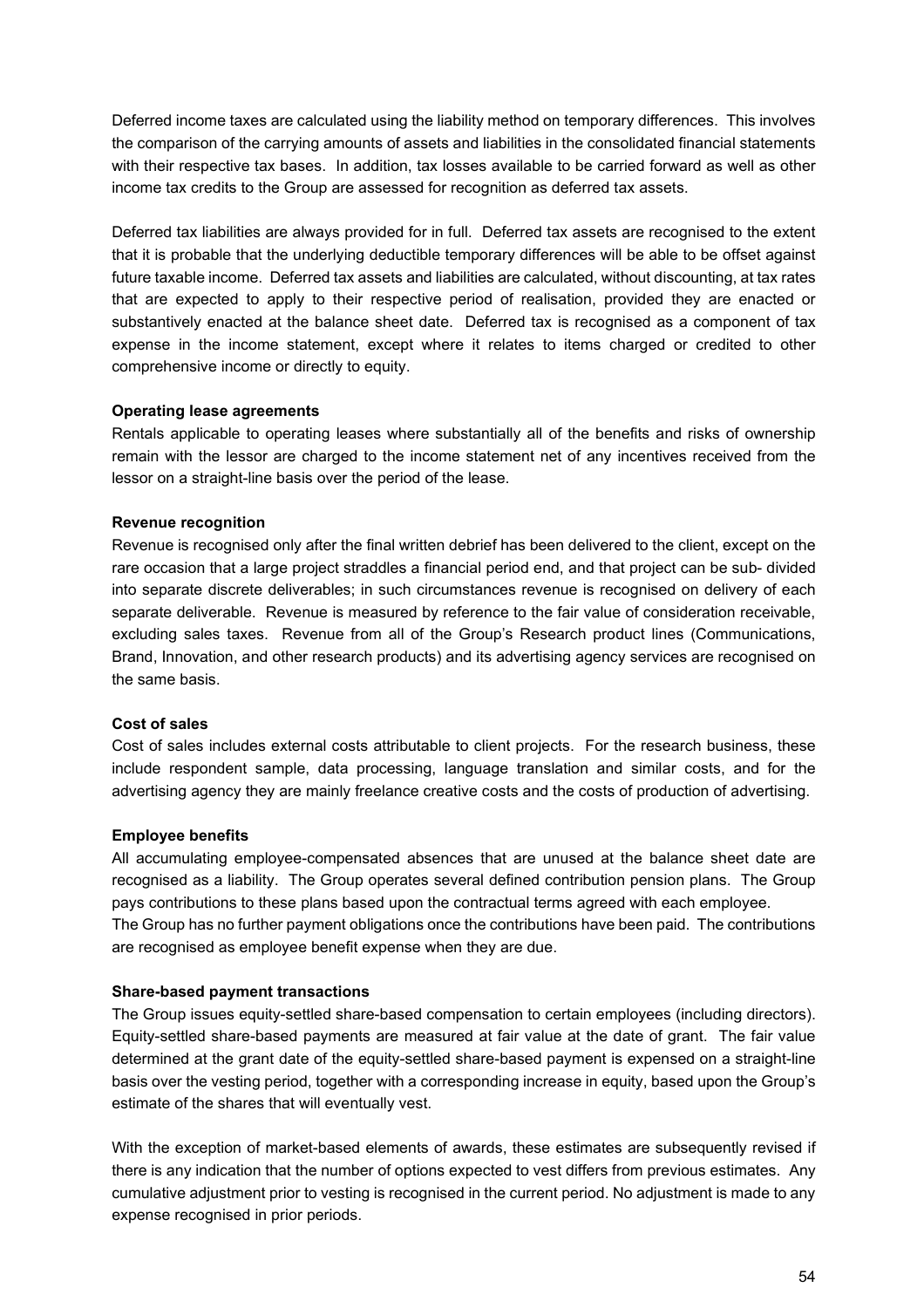The fair value of option awards with time vesting performance conditions are measured at the date of grant using a Black-Scholes based Option Valuation model. The expected life used in the model has been adjusted, based on management's best estimate, for the effects of non-transferability, exercise restrictions and behavioural considerations.

The fair value of awards made with market-based performance conditions (for example, the entity's share price) are measured at the grant date using a Monte Carlo simulation method incorporating the market conditions in the calculations. The awards made in respect of the Group's long-term incentive scheme have been measured using such a method.

Social security contributions payable in connection with the grant of share options is considered integral to the grant itself, and the charge is treated as a cash-settled transaction.

### **Provisions**

Provisions for sabbatical leave and dilapidations are recognised when: (i) the Group has a legal or constructive obligation as a result of past events; (ii) it is probable that an outflow of resources will be required to settle the obligation; and (iii) the amount has been reliably estimated. Where material, the increase in provisions due to passage of time is recognised as interest expense. The provision for sabbatical leave is measured using the projected unit credit method. The provision for dilapidations is measured at the present value of expenditures expected to be required to settle those obligations.

### **Foreign currencies**

Items included in the individual financial statements of each of the Group's subsidiaries are measured using the currency of the primary economic environment in which the subsidiary operates ("the **Functional Currency**"). The consolidated financial statements are presented in Sterling ('GBP'), which is the Company's functional and the Group's presentation currency. Transactions in foreign currencies are translated into the Functional Currency at the exchange rates prevailing at the dates of the transactions. Foreign exchange gains and losses arising from the settlement of such transactions and from the translation at year-end exchange rates of monetary assets and liabilities denominated in foreign currencies are recognised in the Income Statement.

The results and financial position of all Group companies that have a Functional Currency different from the presentation currency are translated into the presentation currency as follows:

(a) assets and liabilities for each balance sheet presented are translated at the closing rate at the balance sheet date;

(b) income and expenses for each income statement are translated at average exchange rates; and (c) all resulting exchange differences are recognised as a separate component of equity.

On consolidation, exchange differences arising from the translation of the net investment in foreign operations are recognised in other comprehensive income. When a foreign operation is partially disposed of or sold, exchange differences that were recorded in equity are recognised in the income statement as part of the gain or loss on sale.

### **Segment reporting**

Operating segments are reported in a manner consistent with the internal reporting provided to the main decision-making body of the Company, which collectively comprises the Executive Directors. The Executive Directors are responsible for allocating resources and assessing performance of the operating segments.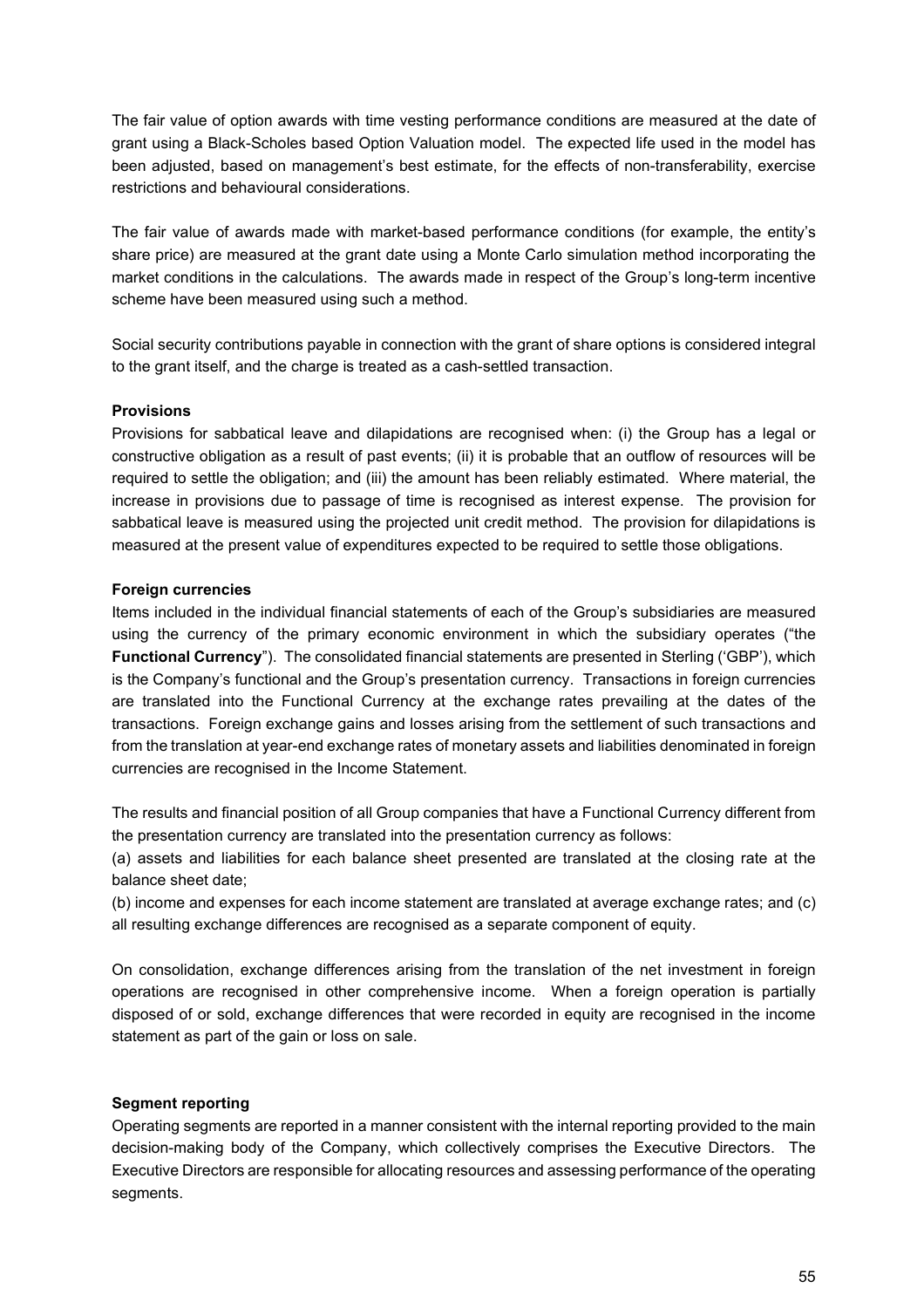### **Financial instruments**

*Financial assets***.** The Group's financial assets comprise loans and receivables. The Group does not possess assets held at fair value through profit or loss, held-to-maturity investments or available-forsale financial assets. The classification is determined by management at initial recognition, being dependent upon the purpose for which the financial assets were acquired. Financial assets are derecognised when the rights to receive cash flows from the investments have expired or have been transferred and the Group has transferred substantially all risks and rewards of ownership.

*Loans and receivables.* Loans and receivables are non-derivative financial assets with fixed or determinable payments that are not quoted in an active market. They are included in current assets. The Group's loans and receivables comprise trade and other receivables and cash and cash equivalents in the balance sheet.

Trade receivables are initially recorded at fair value, but subsequently at amortised cost using the effective interest rate method. Provision against trade receivables is made when there is objective evidence that the Group will not be able to collect all amounts due to it in accordance with the original terms of those receivables. The amount of the write-down is determined as the difference between the asset's carrying amount and the present value of estimated future cash flows.

The Group assesses at each balance sheet date whether there is objective evidence that a financial asset or a group of financial assets is impaired.

*Financial liabilities.* Financial liabilities are initially recognised at fair value, net of transaction costs, and subsequently carried at amortised cost using the effective interest rate method. Financial liabilities and equity instruments are classified according to the substance of the contractual arrangements entered into. An equity instrument is any contract that evidences a residual interest in the assets of the entity after deducting all of its financial liabilities.

Where the contractual obligations of financial instruments (including share capital) are equivalent to a similar debt instrument, those financial instruments are classed as financial liabilities. Financial liabilities are presented as such in the balance sheet. Finance costs and gains or losses relating to financial liabilities are included in the income statement.

Finance costs are calculated so as to produce a constant rate of return on the outstanding liability. Where the contractual terms of share capital do not have any terms meeting the definition of a financial liability then this is classed as an equity instrument. Dividends and distributions relating to equity instruments are debited directly to equity.

### **Share capital**

Ordinary shares are classified as equity. Equity instruments issued by the Company are recorded at the proceeds received, net of direct issue costs.

#### **Share premium**

Share premium represents the excess over nominal value of the fair value of consideration received for equity shares, net of direct expenses of the share issue.

#### **Merger reserve**

The merger reserve represents the difference between the parent company's cost of investment and a subsidiary's share capital and share premium. The merger reserve in these accounts has arisen from a group reconstruction upon the incorporation and listing of the parent company that was accounted for as a common control transaction.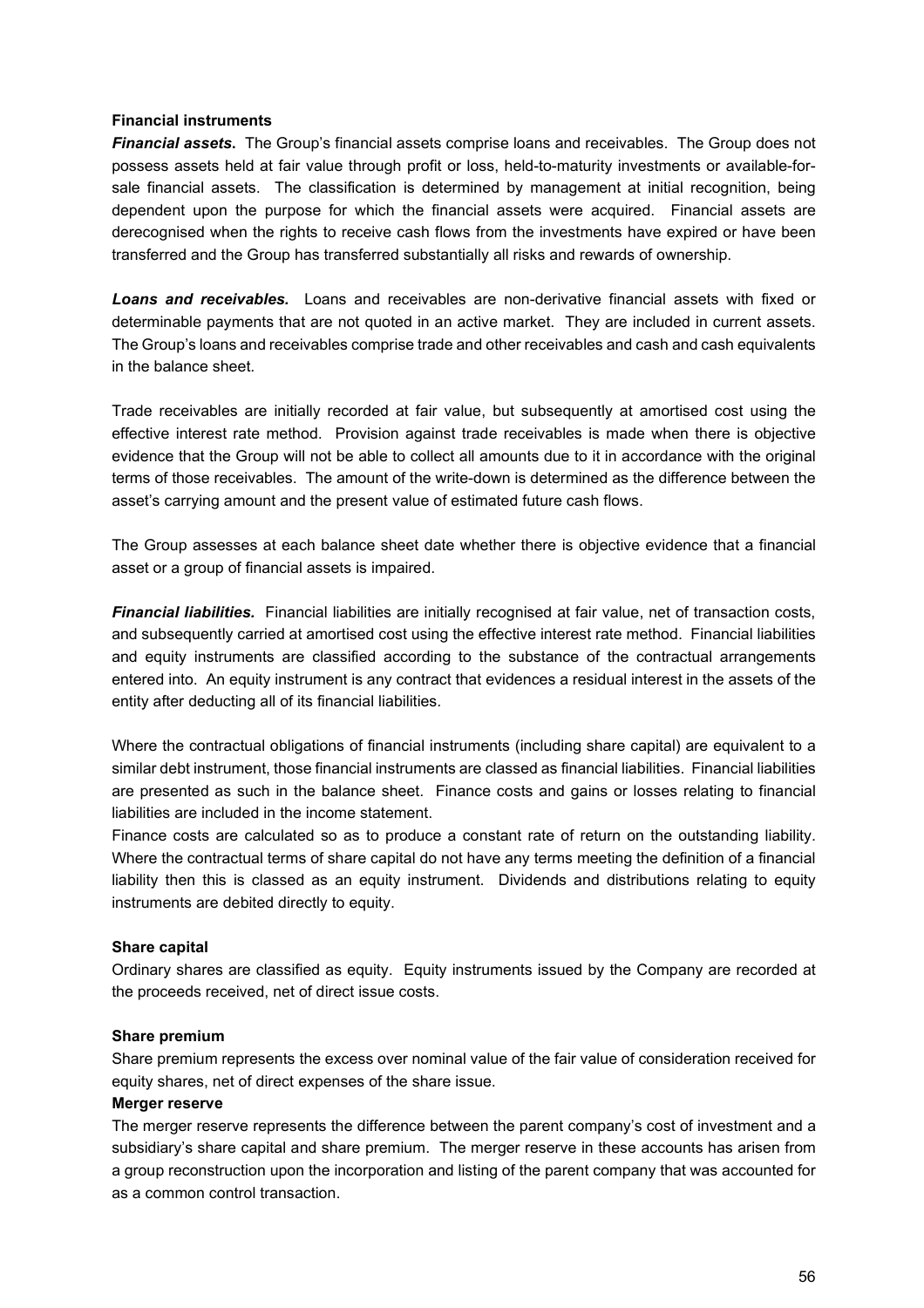Common control transactions are accounted for using merger accounting rather than the acquisition method, where this reflects the substance of the transaction.

### **Foreign currency translation reserve**

The foreign currency translation reserve represents the differences arising from translation of investments in overseas subsidiaries.

### **Treasury shares**

Where the Company purchases the Company's equity share capital, the consideration paid is deducted from the total shareholders' equity and classified as treasury shares until they are cancelled. Where such shares are subsequently sold or re-issued, any consideration received is included in total shareholders' equity. No gain or loss is recognised on the purchase, sale, issue or cancellation of the Company's own equity instruments.

#### **Significant accounting estimates and judgements**

*Share-based payments.* The fair value of options granted is determined using a Black Scholes based Employee Stock Option Valuation model (for the employee share option scheme) and a Monte Carlo simulation model (for the long-term incentive scheme). These models require a number of estimates and assumptions. The significant inputs into the models are share price at grant date, exercise price, historic exercise multiples, expected volatility and the risk-free rate. Volatility is measured at the standard deviation of expected share price returns based on statistical analysis of historical share prices. These inputs are provided in Note 10.

During the year (and in previous years) the Company has often purchased shares arising from the exercise of share options in order to minimise shareholder dilution and create shareholder value. IFRS 2 does not provide guidance on the application of 'substance over form' when evaluating whether a share based payment should be accounted for as equity or cash-settled.

In order to determine whether the Company's share options are equity or cash-settled, consideration needs to be given as to whether the settlement of the share options through the issue and subsequent repurchase of treasury shares should be treated as one transaction or as two distinct transactions, and whether the Company has an obligation to settle in cash.

The Company does not publicise to option holders that option shares may be repurchased, the decision to repurchase option shares is only made at the point of option exercise, and there is no contractual or other obligation to settle in cash. Therefore, it is appropriate to treat the exercise of options and repurchase of option shares as two separate transactions and account for the option exercise as equitysettled rather than cash-settled

In the past the Company has on occasion cash-settled part of long-term incentive plan equity awards. Despite the repurchase of these equity interests the Company did not have an obligation to do so and does not have an obligation, constructive or otherwise to do so in the future. As a result, the Company continues to account for share-based payments related to its long-term incentive plans as equity rather than cash-settled.

*Employee benefits.* The Group has a sabbatical leave scheme, open to all employees, which provides 20 days paid leave for each six years' of service. The carrying amount of the provision at the balance sheet date amounted to £706,000 (31 March 2017: £711,000). The provision for liabilities under the scheme is measured using the projected unit credit method. This model requires a number of estimates and assumptions.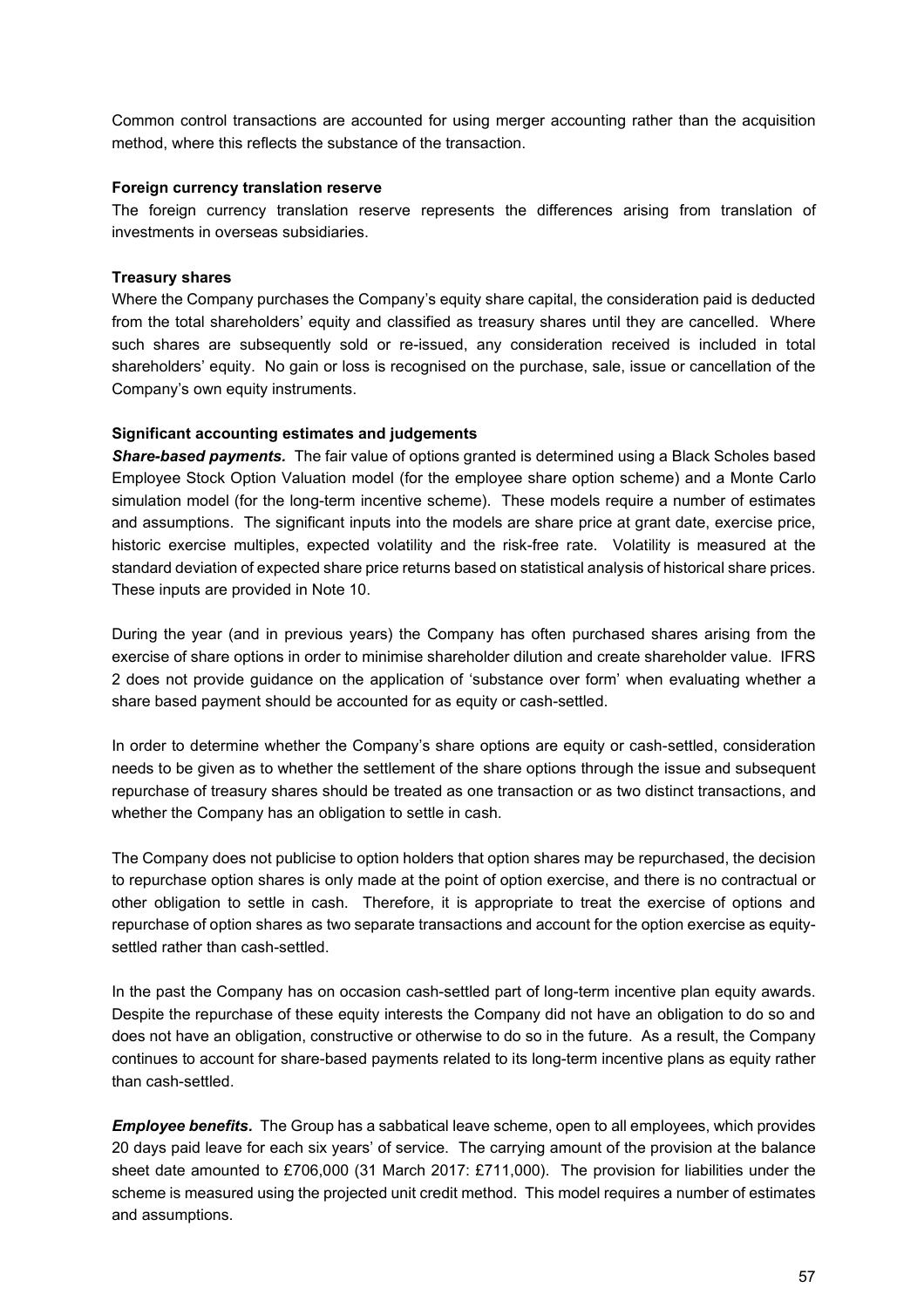The significant inputs into the model are rate of salary growth and average staff turnover as explained in Note 11.

## **4. Segment information**

The financial performance of the Group's geographic operating units ("**Reportable Segments**") is set out below.

|                                    | <b>12 months to 31 Mar 2018</b> |        |               | <b>15 months to 31 Mar 2017</b> |        |               |
|------------------------------------|---------------------------------|--------|---------------|---------------------------------|--------|---------------|
|                                    | Revenue                         | Gross  | Operating     | Revenue                         | Gross  | Operating     |
|                                    |                                 | profit | profit/(loss) |                                 | profit | profit/(loss) |
|                                    | £000                            | £000   | £000          | £000                            | £000   | £000          |
| <b>Research Business</b>           |                                 |        |               |                                 |        |               |
| US                                 | 10,295                          | 9,066  | 4,378         | 15,427                          | 13,452 | 7,663         |
| United Kingdom                     | 6,044                           | 5,051  | 2,667         | 9,883                           | 7,736  | 4,687         |
| <b>Continental Europe</b>          | 5,751                           | 4,582  | 2,629         | 8,082                           | 6,415  | 3,998         |
| Asia                               | 1,154                           | 980    | 236           | 2,359                           | 1,872  | 871           |
| <b>Brazil</b>                      | 1,469                           | 1,123  | 473           | 1,965                           | 1,595  | 785           |
| Australia                          | 1,256                           | 1,056  | 733           | 857                             | 759    | 534           |
|                                    | 25,969                          | 21,858 | 11,116        | 38,573                          | 31,829 | 18,538        |
|                                    |                                 |        |               |                                 |        |               |
| <b>Advertising Agency Business</b> |                                 |        |               |                                 |        |               |
| <b>United Kingdom</b>              | 970                             | 373    | (397)         | 429                             | 234    | (323)         |
|                                    | 26,939                          | 22,231 | 10,719        | 39,002                          | 32,063 | 18,215        |

Segmental revenue is revenue generated from external customers and so excludes intercompany revenue and is attributable to geographical areas based upon the location in which the service is delivered. Segmental operating profit excludes allocation of central overheads relating to the Group's Operations, IT, Marketing, HR, Legal and Finance teams and Board of Directors.

Consolidated balance sheet information is regularly provided to the executive directors, but segment balance sheet information is not, and accordingly the Company does not disclose segment balance sheet information here.

System1 Group PLC (the ultimate parent company) is domiciled in the UK. As at 31 March 2018, consolidated non-current assets, other than financial instruments and deferred tax assets, located in the UK is £205,000 and located in other countries is £90,000. As at 31 March 2017 the respective amounts were £457,000 and £110,000.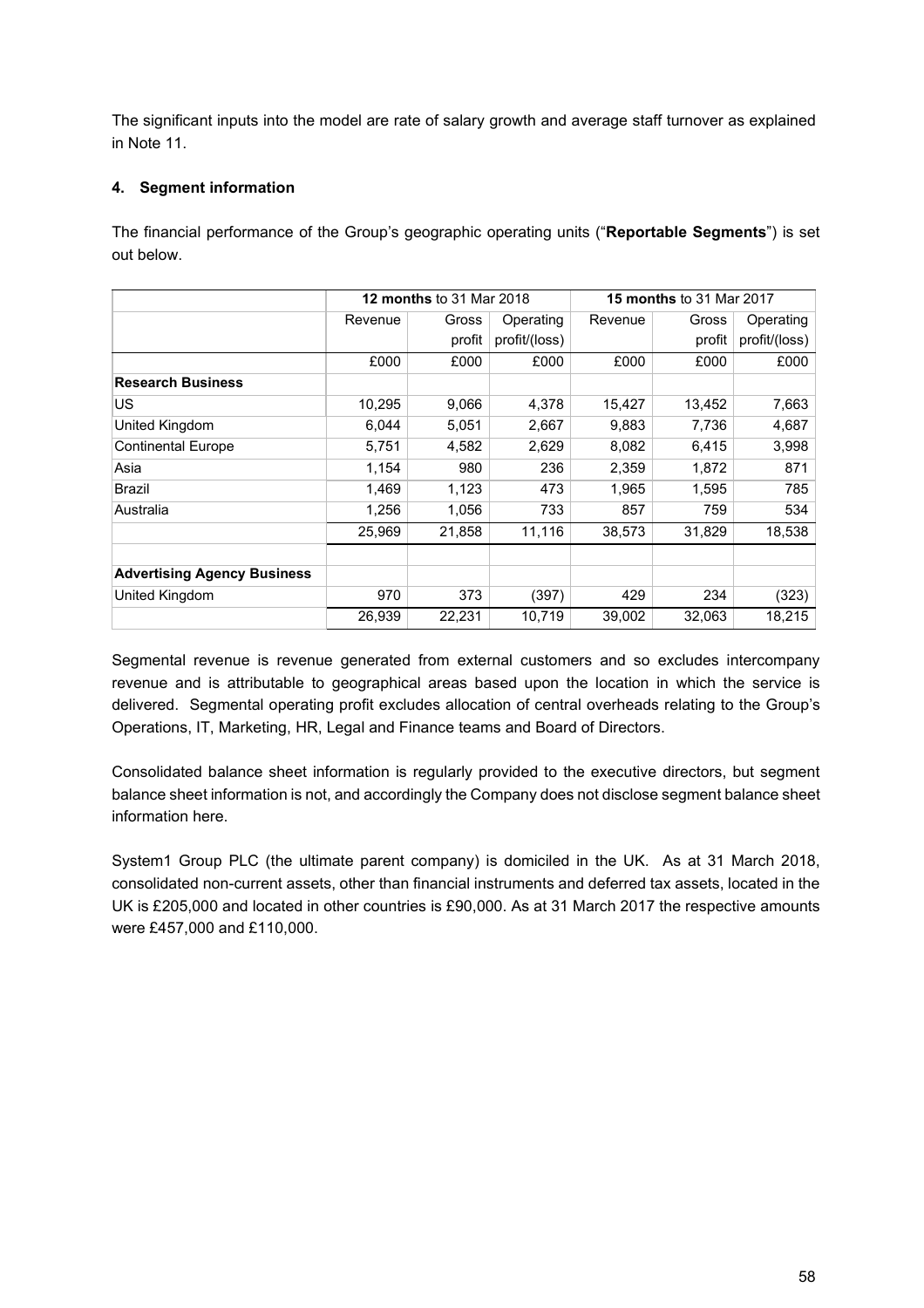The split of business by research solution is set out below.

|                                                        | <b>12 months to 31 Mar 2018</b> |                     | <b>15 months to 31 Mar 2017</b> |              |  |
|--------------------------------------------------------|---------------------------------|---------------------|---------------------------------|--------------|--|
|                                                        | Revenue                         | <b>Gross Profit</b> |                                 | Gross Profit |  |
|                                                        | £000                            | £000                | £000                            | £000         |  |
| <b>Research Business</b>                               |                                 |                     |                                 |              |  |
| Communications (Ad Testing)                            | 7,884                           | 6,994               | 10,788                          | 9,459        |  |
| Brand (Brand Tracking)                                 | 5,846                           | 4,511               | 5,088                           | 3,800        |  |
| Innovation (Predictive Markets and<br>Concept Testing) | 9,808                           | 8,404               | 16,063                          | 13,810       |  |
|                                                        | 23,538                          | 19,909              | 31,939                          | 27,069       |  |
| Other services                                         | 2,431                           | 1,949               | 6,634                           | 4,760        |  |
|                                                        | 25,969                          | 21,858              | 38,573                          | 31,829       |  |
|                                                        |                                 |                     |                                 |              |  |
| <b>Advertising Agency Business</b>                     | 970                             | 373                 | 429                             | 234          |  |
|                                                        |                                 |                     |                                 |              |  |
|                                                        | 26,939                          | 22,231              | 39,002                          | 32,063       |  |

A reconciliation of total operating profit for Reportable Segments to total profit before income tax is set out below.

|                                                 | 12 months to | <b>15 months to</b> |
|-------------------------------------------------|--------------|---------------------|
|                                                 | 31 Mar 2018  | 31 Mar 2017         |
|                                                 | £000         | £000                |
|                                                 |              |                     |
| <b>Operating profit for Reportable Segments</b> | 10,719       | 18,215              |
| Central overheads                               | (8,734)      | (10, 955)           |
| <b>Operating profit</b>                         | 1,985        | 7,260               |
|                                                 |              |                     |
| Finance costs                                   | 7            | (35)                |
| <b>Profit before income tax</b>                 | 1,992        | 7,225               |

Over the 12 months to 31 March 2018, the Group earned revenue of £2,563,000 from its largest customer, representing 10% of consolidated revenue (15 months to 31 March 2017: 9%). Consolidated revenue from the Group's largest customer is split by geographic segment as set out below.

|           | 12 months to | 15 months to |
|-----------|--------------|--------------|
|           | 31 Mar 2018  | 31 Mar 2017  |
|           | £000         | £000         |
|           |              |              |
| US        | 952          | 1,272        |
| Brazil    | 949          | 1,072        |
| Asia      | 409          | 964          |
| <b>UK</b> | 155          | 88           |
| Australia | 98           | 6            |
|           | 2,563        | 3,402        |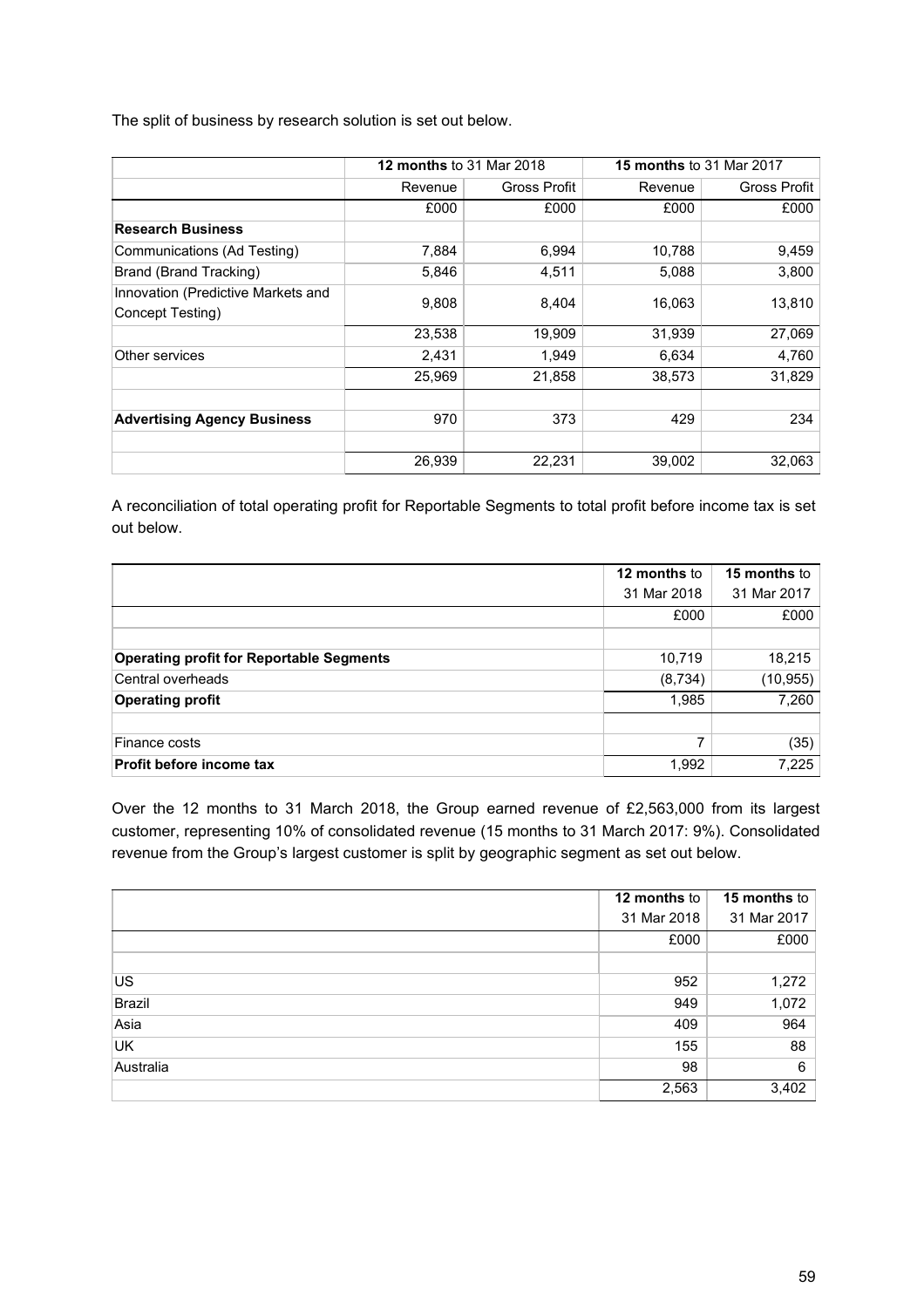# **5. Property, plant and equipment**

For the 12 months ended 31 March 2018:

|                                  | Furniture,   | Computer | Total    |
|----------------------------------|--------------|----------|----------|
|                                  | fittings and | hardware |          |
|                                  | equipment    |          |          |
|                                  | £000         | £000     | £000     |
| <b>At 1 April 2017</b>           |              |          |          |
| Cost                             | 550          | 1,130    | 1,680    |
| Accumulated depreciation         | (289)        | (1,031)  | (1, 320) |
| Net book amount                  | 261          | 99       | 360      |
| 12 months ended 31 March 2018    |              |          |          |
| Opening net book amount          | 261          | 99       | 360      |
| <b>Additions</b>                 | 25           | 66       | 91       |
| <b>Disposals</b>                 |              | (1)      | (1)      |
| Foreign exchange                 | (6)          | (3)      | (9)      |
| Depreciation charge for the year | (77)         | (95)     | (172)    |
| Closing net book amount          | 203          | 66       | 269      |
| <b>At 31 March 2018</b>          |              |          |          |
| Cost                             | 562          | 1,160    | 1,722    |
| Accumulated depreciation         | (359)        | (1,094)  | (1, 453) |
| Net book amount                  | 203          | 66       | 269      |

For the 15 months ended 31 March 2017:

|                                  | Furniture,   | Computer | Total    |
|----------------------------------|--------------|----------|----------|
|                                  | fittings and | hardware |          |
|                                  | equipment    |          |          |
|                                  | £000         | £000     | £000     |
| At 1 January 2016                |              |          |          |
| Cost                             | 397          | 953      | 1,350    |
| Accumulated depreciation         | (196)        | (850)    | (1,046)  |
| Net book amount                  | 201          | 103      | 304      |
| 15 months ended 31 March 2017    |              |          |          |
| Opening net book amount          | 201          | 103      | 304      |
| <b>Additions</b>                 | 132          | 126      | 258      |
| Disposals                        |              | (1)      | (1)      |
| Foreign exchange                 | 6            | 5        | 11       |
| Depreciation charge for the year | (78)         | (134)    | (212)    |
| Closing net book amount          | 261          | 99       | 360      |
| <b>At 31 March 2017</b>          |              |          |          |
| Cost                             | 550          | 1,130    | 1,680    |
| Accumulated depreciation         | (289)        | (1,031)  | (1, 320) |
| <b>Net book amount</b>           | 261          | 99       | 360      |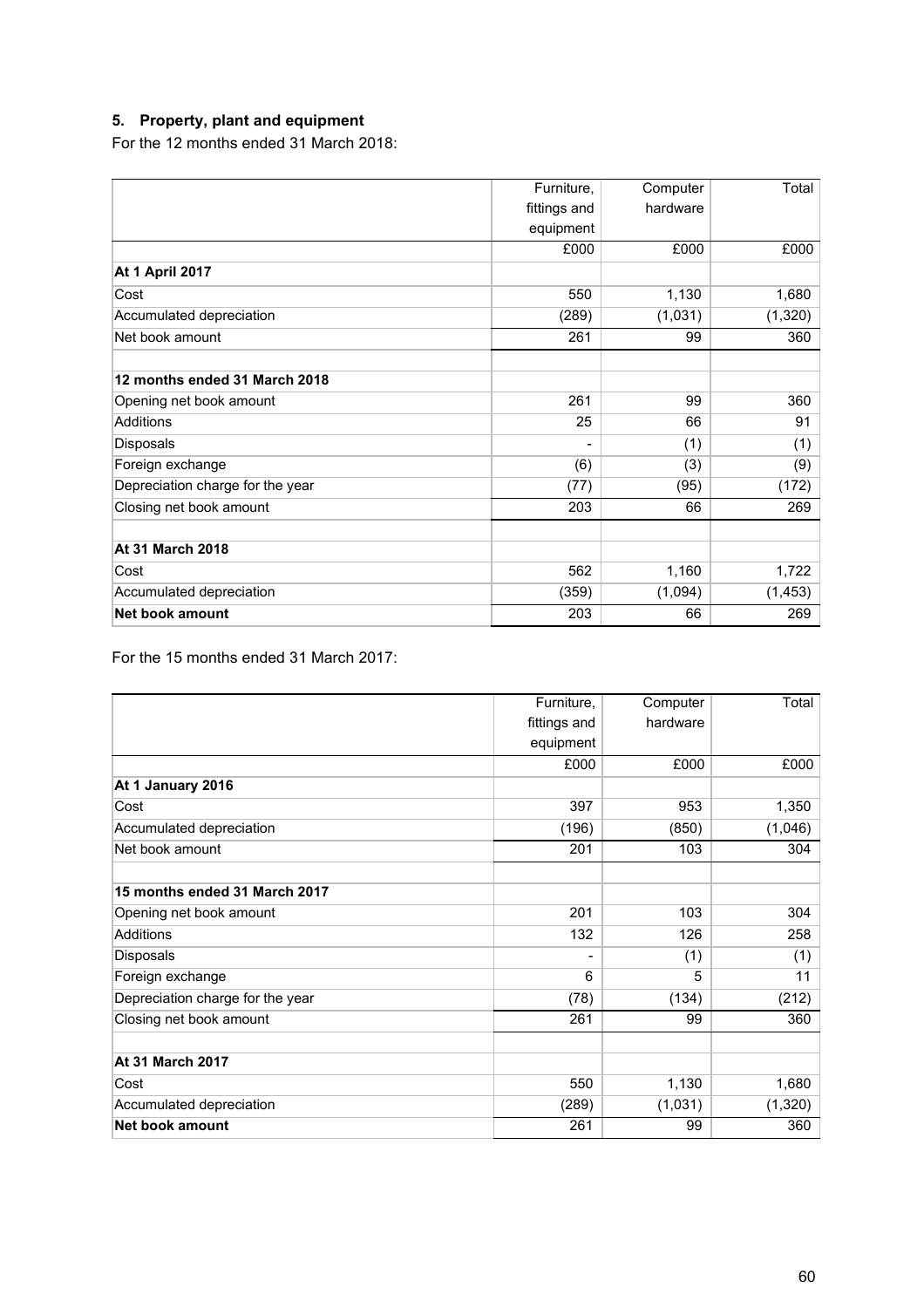### **6. Intangible assets**

For the 12 months ended 31 March 2018:

|                                | Software | Software | Total    |
|--------------------------------|----------|----------|----------|
|                                | licenses |          |          |
|                                | £000     | £000     | £000     |
| <b>At 1 April 2017</b>         |          |          |          |
| Cost                           | 674      | 1,672    | 2,346    |
| Accumulated amortisation       | (639)    | (1,500)  | (2, 139) |
| Net book amount                | 35       | 172      | 207      |
| 12 months 31 March 2018        |          |          |          |
| Opening net book amount        | 35       | 172      | 207      |
| Additions                      | 22       | -        | 22       |
| Amortisation charge            | (31)     | (172)    | (203)    |
| <b>Closing net book amount</b> | 26       | -        | 26       |
| <b>At 31 March 2018</b>        |          |          |          |
| Cost                           | 697      | 1,672    | 2,369    |
| Accumulated amortisation       | (671)    | (1,672)  | (2, 343) |
| Net book amount                | 26       | -        | 26       |

For the 15 months ended 31 March 2017:

|                                | Software | Software | Total    |
|--------------------------------|----------|----------|----------|
|                                | licenses |          |          |
|                                | £000     | £000     | £000     |
| At 1 January 2016              |          |          |          |
| Cost                           | 640      | 1,672    | 2,312    |
| Accumulated amortisation       | (580)    | (1, 213) | (1,793)  |
| Net book amount                | 60       | 459      | 519      |
| <b>15 months 31 March 2017</b> |          |          |          |
| Opening net book amount        | 60       | 459      | 519      |
| Additions                      | 32       |          | 32       |
| Amortisation charge            | (57)     | (287)    | (344)    |
| <b>Closing net book amount</b> | 35       | 172      | 207      |
| <b>At 31 March 2017</b>        |          |          |          |
| Cost                           | 674      | 1,672    | 2,346    |
| Accumulated amortisation       | (639)    | (1,500)  | (2, 139) |
| <b>Net book amount</b>         | 35       | 172      | 207      |

Software comprises the Group's main research software platform, which it developed over a number of years and introduced in 2011, at a cost of £1,604,000. It was amortised over 7 years and is now fully amortised. The carrying amount of this asset at the balance sheet date was £Nil (31 Mar 2017: £172,000).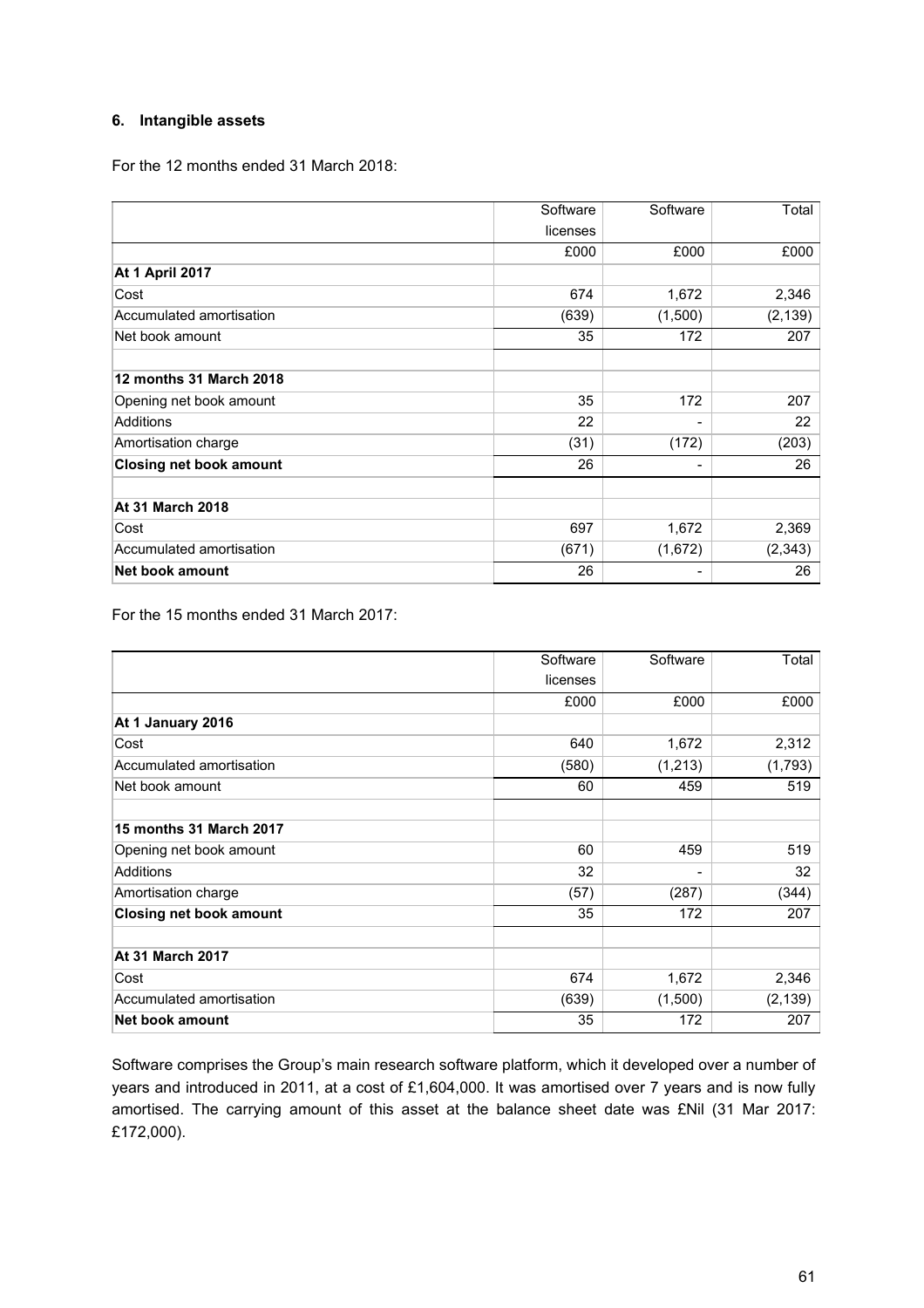### **7. Financial risk management**

The Group's financial risk management policies and objectives are explained in the Directors' report.

### **Credit risk**

The Group reviews and manages credit risk, arising from trade receivables and cash and cash equivalents, on a consolidated basis. The vast majority of the Group's clients are large blue-chip organisations, and the Group has only ever suffered minimal bad debts. The Group has concentrations of credit risk as follows.

|                                  | 31 Mar 2018 | 31 Mar 2017 |
|----------------------------------|-------------|-------------|
|                                  | £000        | £000        |
| Cash and cash equivalents        |             |             |
| HSBC Bank PLC (AA credit rating) | 5,079       | 7,810       |
| Deutsche Bank                    | 324         | 157         |
| Santander                        | 258         | 137         |
| <b>UBS</b>                       | 97          | 108         |
| Other banks                      | 26          | 54          |
|                                  | 5,784       | 8,266       |
| <b>Trade receivables</b>         |             |             |
| Largest customer by revenue      | 788         | 207         |

### **Financial instruments by category**

At the balance sheet date the Group held the following financial instruments by category.

| Assets and liabilities as per balance sheet                            | 31 Mar 2018 | 31 Mar 2017 |
|------------------------------------------------------------------------|-------------|-------------|
|                                                                        | £000        | £000        |
| Loans and receivables                                                  |             |             |
| Trade and other receivables (excluding prepayments and accrued income) | 5,698       | 5,979       |
| Cash and cash equivalents                                              | 5,784       | 8,266       |
|                                                                        | 11,482      | 14,245      |
| Other financial liabilities carried at amortised cost                  |             |             |
| Trade payables                                                         | 1.115       | 1,003       |
| Accruals                                                               | 2,519       | 2,250       |
| Finance lease payable (£70,000 payable after one year)                 | 116         |             |
|                                                                        | 3.750       | 3,253       |

Of the Group's financial liabilities (of £3,750,000), £70,000 is payable in greater than one year of the balance sheet date. The payment of the Group's financial liabilities will be financed from existing cash reserves and operating cash flows. The carrying value of financial assets and liabilities approximates to their fair value.

### **8. Inventory**

|                  | 31 Mar 2018 | 31 Mar 2017 |
|------------------|-------------|-------------|
|                  | £000        | £000        |
|                  |             |             |
| Work in progress | 131         | 95          |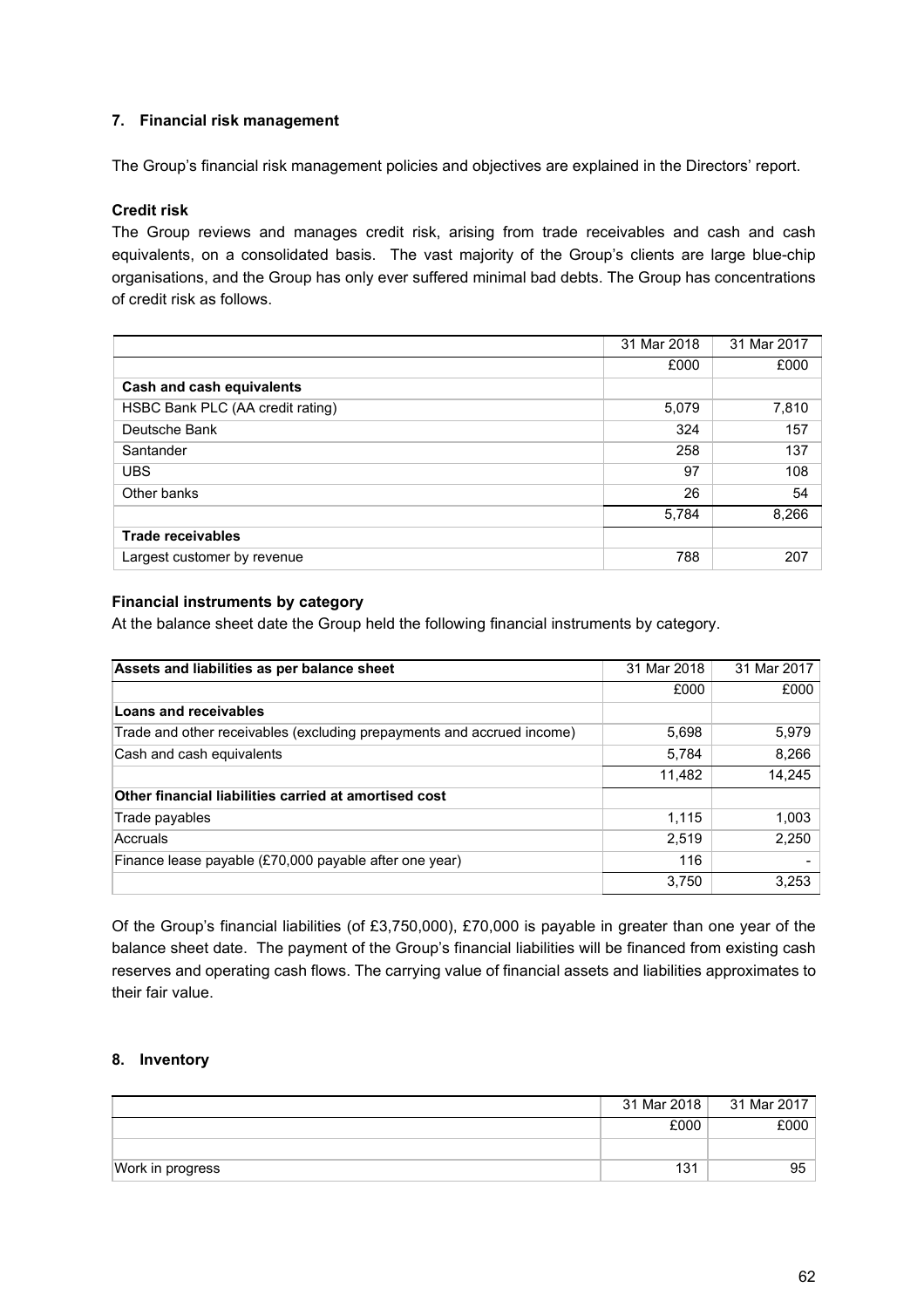### **9. Trade and other receivables**

|                   | 31 Mar 2018 | 31 Mar 2017 |
|-------------------|-------------|-------------|
|                   | £000        | £000        |
|                   |             |             |
| Trade receivables | 5,415       | 5,609       |
| Other receivables | 283         | 370         |
| Prepayments       | 441         | 460         |
|                   | 6,139       | 6,439       |

Trade and other receivables are due within one year and are not interest bearing. The maximum exposure to credit risk at the balance sheet date is the carrying amount of receivables (detailed above). The Group does not hold any collateral as security. The Directors do not believe that there is a significant concentration of credit risk within the trade receivables balance. As of 31 March 2018, trade receivables of £1,684,000 were past due but not impaired (31 March 2017: £1,818,000). The ageing of these trade receivables is as follows.

|                   | 31 Mar 2018 | 31 Mar 2017 |
|-------------------|-------------|-------------|
|                   | £000        | £000        |
|                   |             |             |
| $ Up$ to 3 months | 1,045       | 1,539       |
| 3 to 6 months     | 639         | 279         |
|                   | 1,684       | 1,818       |

As of 31 March 2018, trade receivables of £Nil were impaired (31 March 2017: £24,000). The carrying amount of the Group's trade and other receivables are denominated in the following currencies.

|                       | 31 Mar 2018 | 31 Mar 2017    |
|-----------------------|-------------|----------------|
|                       | £000        | £000           |
|                       |             |                |
| <b>US Dollar</b>      | 1,575       | 2,573          |
| Sterling              | 1,855       | 1,901          |
| Euro                  | 1,357       | 1,247          |
| <b>Brazilian Real</b> | 510         | 299            |
| Swiss Franc           | 242         | 149            |
| Chinese Yuan          | 397         | 112            |
| Australian Dollar     | 148         | 97             |
| Singapore Dollar      | 55          | 36             |
| New Zealand Dollar    |             | 16             |
| Canadian Dollar       | ۰.          | 7              |
| Japanese Yen          |             | $\overline{2}$ |
|                       | 6,139       | 6,439          |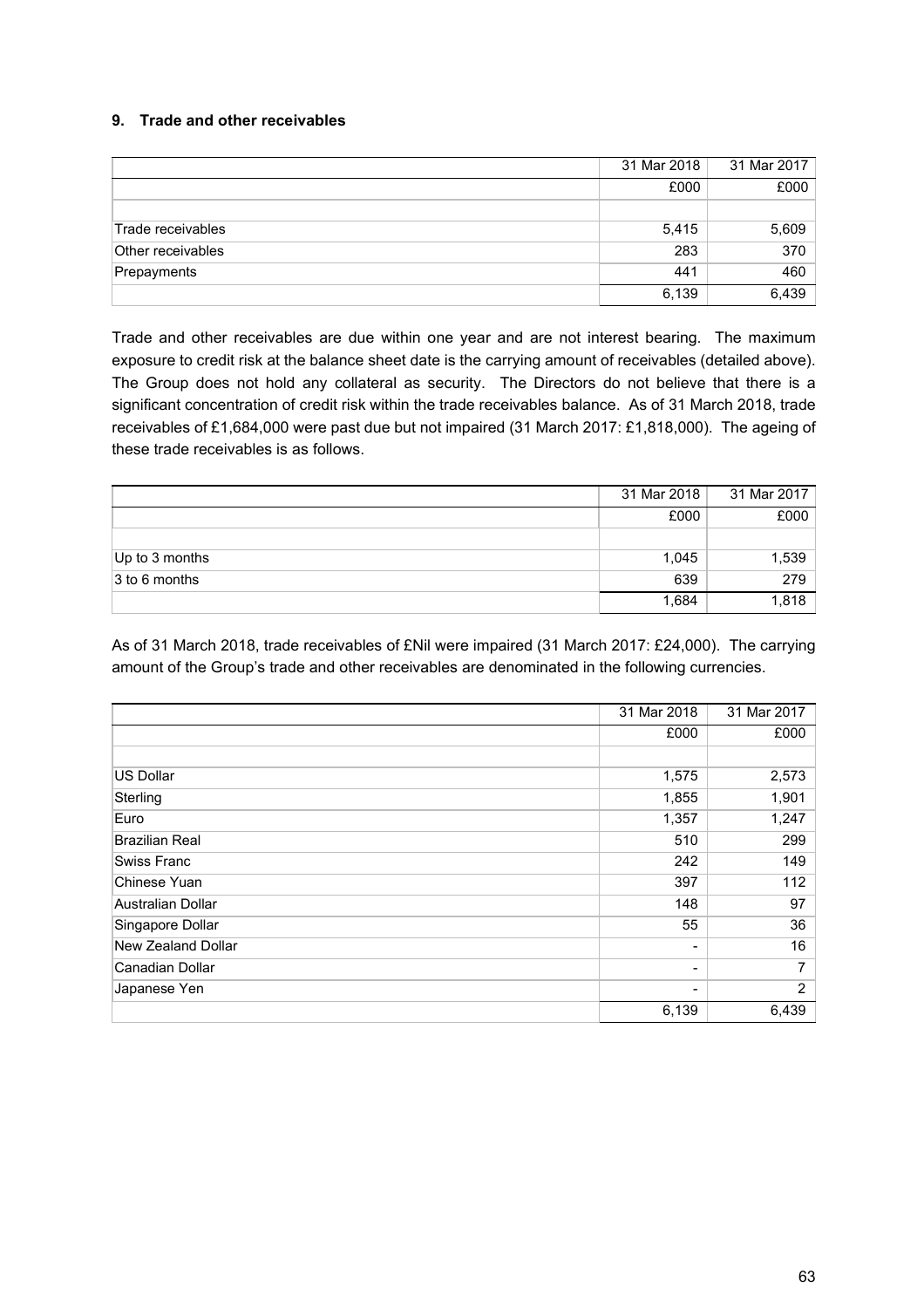### **10. Share capital**

The share capital of System1 Group PLC consists only of fully paid Ordinary Shares ("**Shares**") with a par value of one pence each. All Shares are equally eligible to receive dividends and the repayment of capital, and represent one vote at the Annual General Meeting.

| Allotted, called up and fully paid Ordinary Shares | Number     | £'000 |
|----------------------------------------------------|------------|-------|
|                                                    |            |       |
| At 1 April 2017 and at 31 Mach 2018                | 13.226.773 | 132   |

During the 12 months to 31 March 2018 the Company transferred 222,239 Shares out of treasury to satisfy the exercise of employee share options at a weighted average exercise price of 15 pence per share for total consideration of £33,000. The weighted average share price at exercise date was 730 pence per share. In addition, the Company purchased into treasury 10,598 of its Shares at a weighted average price of 320 pence per share. The total consideration payable on purchase of these Shares amounted to £34,000.

At 31 March 2018, the Company had 13,226,773 Shares in issue (31 March 2017: 13,226,773) of which 750,348 were held in treasury (31 March 2017: 961,989). The treasury Shares will be used to help satisfy the requirements of the Group's share incentive schemes.

#### **Share options**

*Employee share option scheme.* The Group issues share options to directors and to employees under an HM Revenue and Customs approved Enterprise Management Incentive (EMI) scheme and also under an unapproved scheme.

The exercise price for share options granted historically is equal to the mid-market opening quoted market price of the Company's Shares on the date of grant, and in general, they vested evenly over a period of one to three years following grant date. Options granted in more recent years have been awarded in accordance with management long-term incentive plans and such options have a zero exercise price and are subject to performance criteria. If share options remain unexercised after a period of ten years from the date of grant, the options expire. Share options are forfeited in some circumstances if the employee leaves the Group before the options vest, unless otherwise agreed by the Group.

Movements in the number of share options outstanding and their related weighted average exercise prices are as follows.

|                              | <b>12 months to 31 Mar 2018</b> |            |                          | <b>15 months to 31 Mar 2017</b> |
|------------------------------|---------------------------------|------------|--------------------------|---------------------------------|
|                              | Average exercise                | Options    | Average exercise         | Options                         |
|                              | price per share                 |            | price per share          |                                 |
|                              | Pence                           | No.        | Pence                    | No                              |
|                              |                                 |            |                          |                                 |
| Opening balance              | 4.8                             | 2,043,938  | 36.4                     | 1,362,084                       |
| Granted                      |                                 | ۰          | $\overline{\phantom{0}}$ | 1,124,268                       |
| Lapsed                       |                                 | (428, 370) | -                        |                                 |
| Exercised                    | 0.1                             | (222, 239) | 89.8                     | (442, 414)                      |
| Closing balance              | 4.7                             | 1,393,329  | 4.8                      | 2,043,938                       |
|                              |                                 |            |                          |                                 |
| Exercisable at end of period | 14.2                            | 456.015    | 29.9                     | 328,550                         |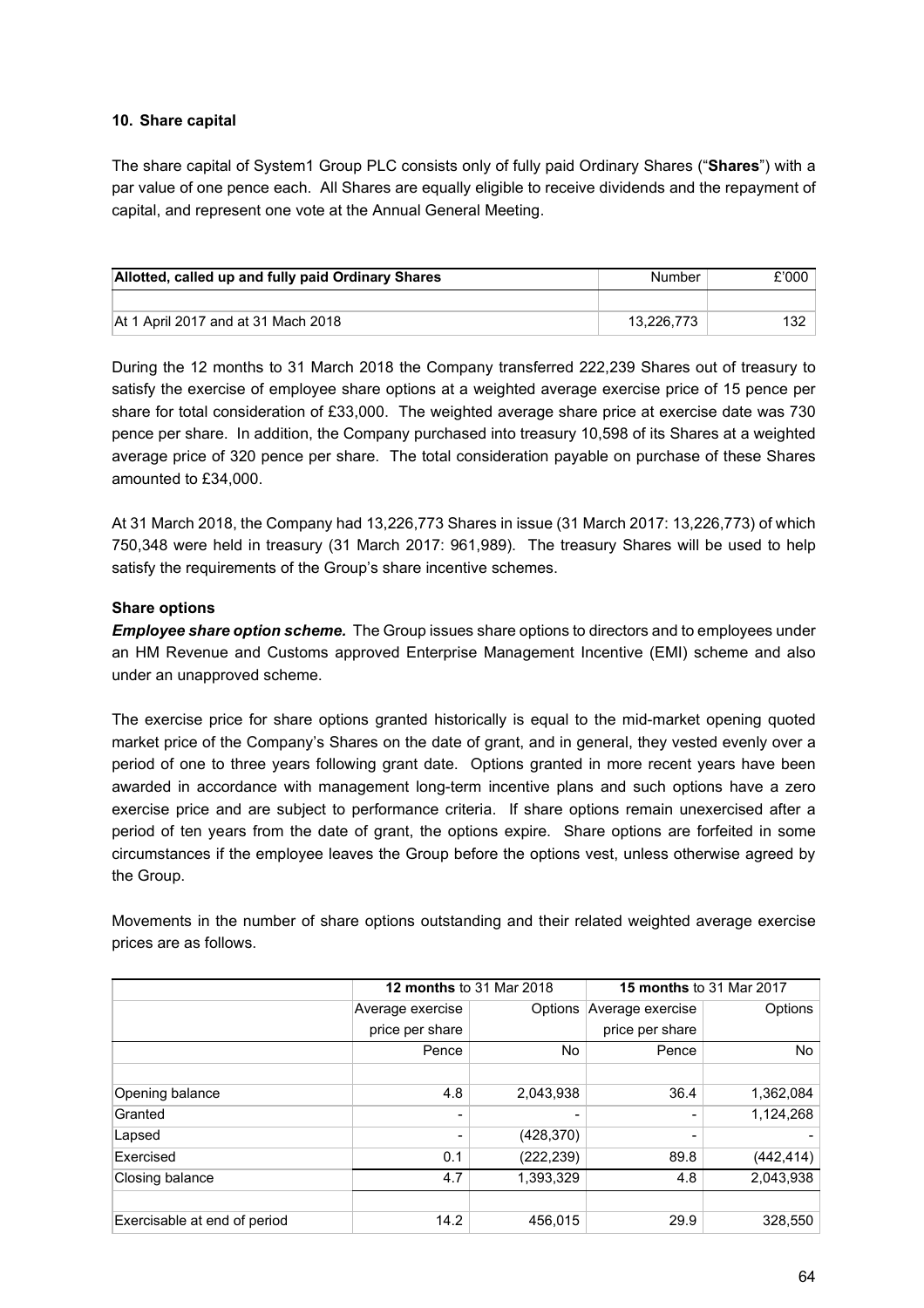The weighted average share price at date of exercise of options exercised during the 12 months to 31 March 2018 was 738 (15 months to 31 March 2017: 385) pence. During the 15 months to 31 March 2017, 1,124,268 nil cost share options were granted under the Company's current long-term incentive scheme. The options granted during the prior period have a weighted average fair value of 295 pence per share, valued assuming a weighted average share price at grant date of 765 pence, weighted average risk free rate of 0.35%, dividend yield of 0.6% and weighted average volatility of 24.6%.

At 31 March 2018 and 31 March 2017, the Group had the following outstanding options and exercise prices.

|             | 31 March 2018            |           |                          | 31 March 2017  |           |                  |
|-------------|--------------------------|-----------|--------------------------|----------------|-----------|------------------|
|             | Average                  | Options   | Weighted                 | Average        | Options   | Weighted         |
|             | exercise price           |           | average                  | exercise price |           | average          |
|             | per share                |           | remaining                | per share      |           | remaining        |
|             |                          |           | contractual life         |                |           | contractual life |
| Expiry date | Pence                    | No.       | <b>Months</b>            | Pence          | No.       | <b>Months</b>    |
|             |                          |           |                          |                |           |                  |
| 2018        | $\overline{\phantom{0}}$ | -         | $\overline{\phantom{0}}$ | 147.5          | 22,598    | 11.3             |
| 2019        | 94.0                     | 3,011     | 9.3                      | 94.0           | 3,011     | 21.3             |
| 2020        | 38.0                     | 163,300   | 24.6                     | 20.5           | 302,941   | 37.2             |
| 2025        | $\overline{\phantom{0}}$ | 289,704   | 84.2                     | Ξ.             | 591,120   | 95.5             |
| 2027        | $\overline{\phantom{0}}$ | 937,314   | 107.9                    | -              | 1,124,268 | 119.8            |
|             | 4.7                      | 1,393,329 | 93.0                     | 4.8            | 2,043,938 | 99.2             |

*Long-term incentive schemes.* During the 15 months to 31 March 2017, the Company awarded 198,400 nil cost stock options to each of James Geddes, Alex Batchelor and Alex Hunt, and 132,267 to each of Orlando Wood, Horace McDonald, Rod Connors and Mark Johnson under the long-term incentive scheme approved at a General Meeting on 22 March 2017. During the 12 months to 31 March 2018 186,954 of the options held by Alex Batchelor lapsed.

*Share-based payment charge.* The total charge relating to equity-settled employee share-based payment plans (for both the employee stock option plan and the senior executive long-term incentive plans) was £223,000 for the 12 months to 31 March 2018 (15 months to 31 March 2017: £337,000). The associated credit for social security, resulting from the fall in the Company's share price during the year, was £158,000 for the 12 months to 31 March 2018 (15 months to 31 March 2017: £436,000 charge).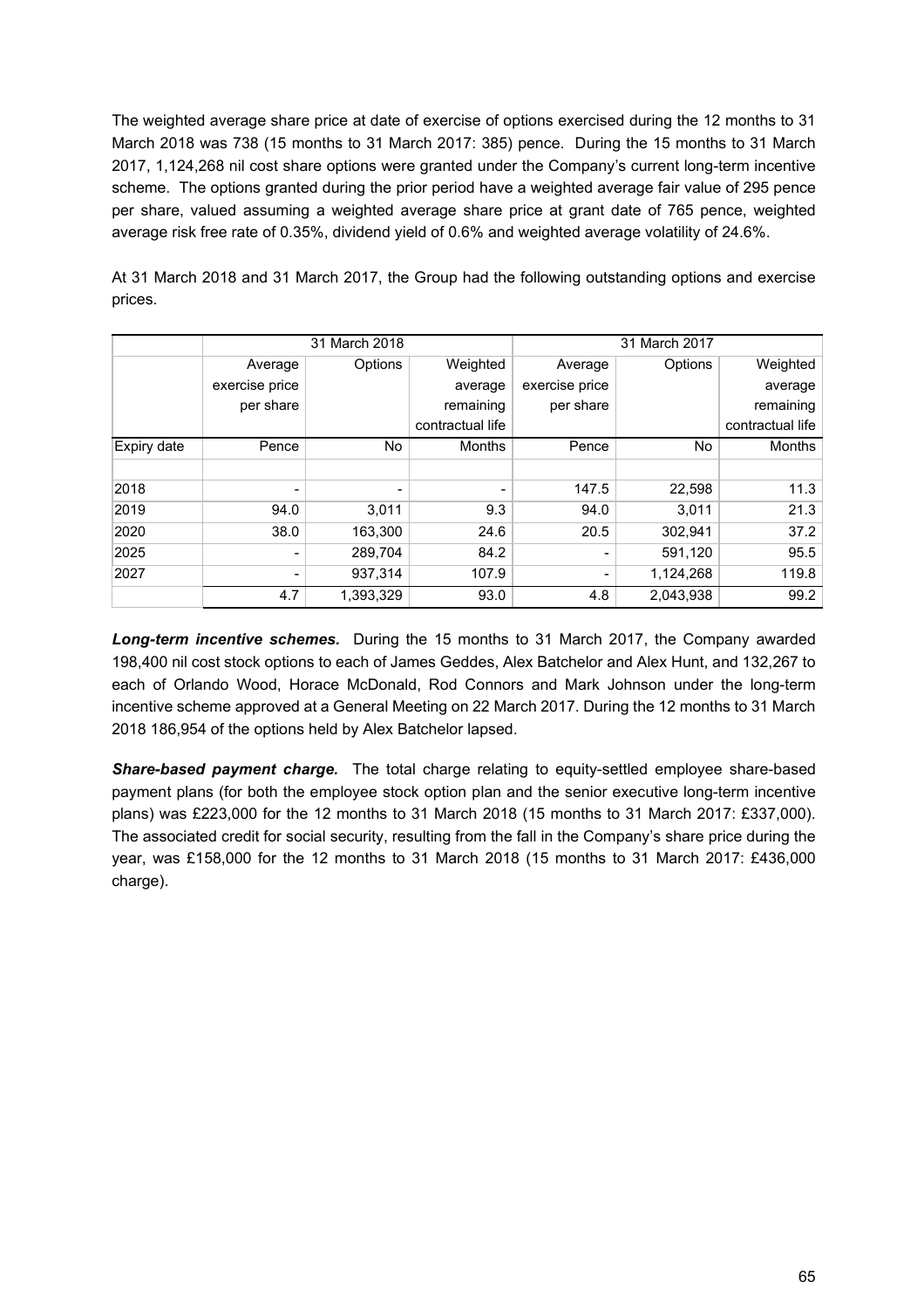### **11. Provisions**

|                                 | Sabbatical<br>Dilapidation |            | Total          |
|---------------------------------|----------------------------|------------|----------------|
|                                 | provision                  | provisions |                |
|                                 | £000                       | £000       | £000           |
|                                 |                            |            |                |
| At 1 January 2016               | 652                        | 80         | 732            |
| Provided in the 15 month period | 141                        |            | 141            |
| Utilised in the 15 month period | (82)                       |            | (82)           |
| Foreign exchange                |                            | 2          | $\overline{2}$ |
| At 31 March 2017                | 711                        | 82         | 793            |
|                                 |                            |            |                |
| Provided in the year            | 86                         | Ξ.         | 86             |
| Utilised in the year            | (91)                       |            | (91)           |
| At 31 March 2018                | 706                        | 82         | 788            |
| Of which:                       |                            |            |                |
| Current                         | 368                        |            | 368            |
| Non-current                     | 338                        | 82         | 420            |
|                                 | 706                        | 82         | 788            |

The Group has a sabbatical leave scheme, open to all employees. The scheme provides 20 days paid leave for each successive period of six years' service. There is no proportional entitlement for shorter periods of service. The provision for the liabilities under the scheme is measured using the projected unit credit method. The calculation of the provision for the 12 months to 31 March 2018 assumes an annual rate of growth in salaries of 7% (15 months to 31 March 2017: 7%), a discount rate of 2.2% (15 months to 31 March 2017: 2.5%), based upon good quality 6-year corporate bond yields, and an average staff turnover rate of 19% (15 months to 31 March 2017: 19%).

Dilapidation provisions represent the Group's best estimate of costs required to meet its obligations under property lease agreements.

### **12. Trade and other payables**

|                                 | 31 Mar 2018 | 31 Mar 2017 |
|---------------------------------|-------------|-------------|
|                                 | £000        | £000        |
|                                 |             |             |
| Trade payables                  | 1,115       | 1,003       |
| Social security and other taxes | 589         | 575         |
| Accruals                        | 2,519       | 2,250       |
| Deferred income                 | 1,008       | 887         |
|                                 | 5,231       | 4,715       |

Trade and other payables are due within one year and are not interest bearing. The contractual terms for the payment of trade payables are generally 45 days from receipt of invoice.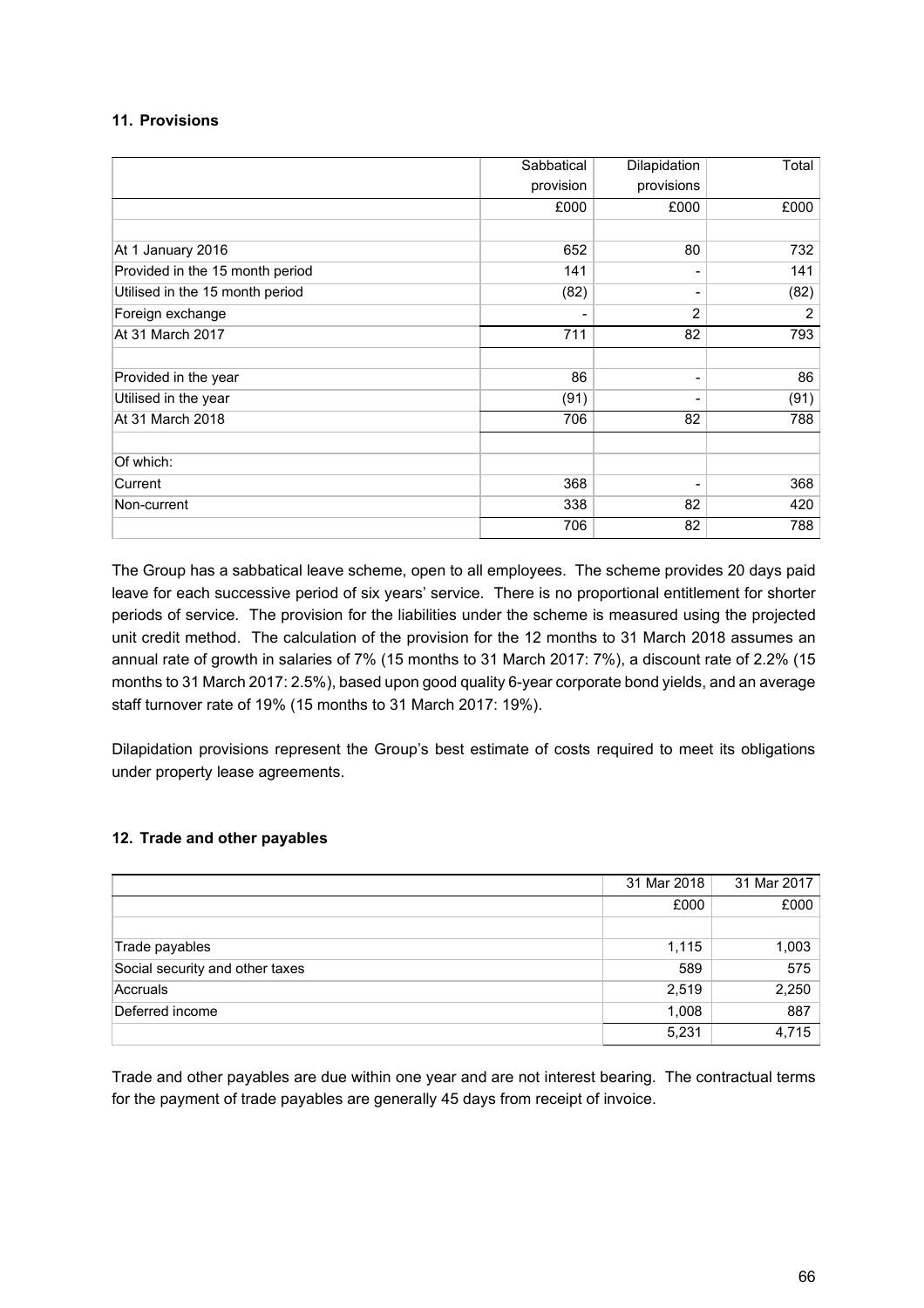### **13. Commitments**

The Group leases offices under non-cancellable operating leases for which the future aggregate minimum lease payments are as follows.

|                                        | 31 Mar 2018 | 31 Mar 2017 |
|----------------------------------------|-------------|-------------|
|                                        | £000        | £000        |
|                                        |             |             |
| No later than 1 year                   | 1.027       | 1,152       |
| Later than 1 but no later than 5 years | 3,531       | 3,653       |
| More than 5 years                      | 1.519       | 2,190       |
|                                        | 6,077       | 6,995       |

The Group has the benefit of rent-free periods in respect of its leases in London and New York. The number of rent-free months outstanding at the balance sheet date were as follows:

|                                                                      | 31 Mar 2018 | 31 Mar 2017 |
|----------------------------------------------------------------------|-------------|-------------|
|                                                                      | Number of   | Number of   |
|                                                                      | months      | months      |
|                                                                      |             |             |
| London office lease (£493,000 per annum, expiring 15 April 2025)     | 4           |             |
| $-9$ months' rent free at inception                                  |             |             |
| New York office lease (\$492,000 per annum, expiring 31 August 2024) | 2           |             |
| $-5$ months' rent free at inception                                  |             |             |
|                                                                      | 6           |             |

The benefit of the rent-free months together with other lease incentives of £23,000 have been spread over the length of each lease.

There are no contingent payments, purchase options or restrictive covenants.

### **14. Expenses by nature**

|                                     | 12 months to | 15 months to |
|-------------------------------------|--------------|--------------|
|                                     | 31 Mar 2017  | 31 Mar 2017  |
|                                     | £000         | £000         |
|                                     |              |              |
| Employee benefit expense            | 12,634       | 17,459       |
| Depreciation and amortisation       | 374          | 556          |
| Net foreign exchange losses/(gains) | 189          | (268)        |
| Other expenses                      | 11,757       | 13,995       |
|                                     | 24,954       | 31,742       |
| Analysed as:                        |              |              |
| Cost of sales                       | 4,708        | 6,939        |
| Administrative expenses             | 20,246       | 24,803       |
|                                     | 24,954       | 31,742       |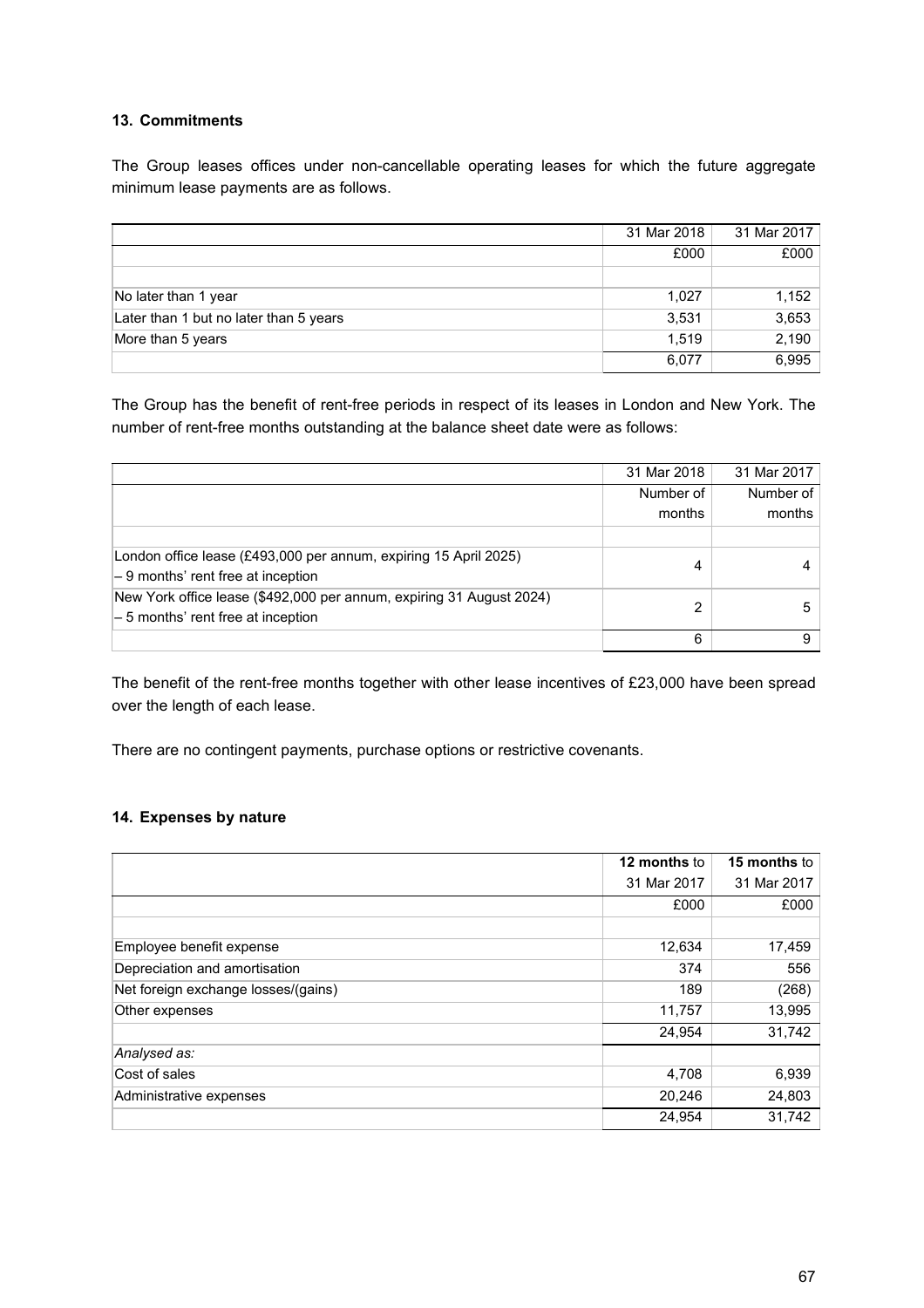### **15. Profit before taxation**

Profit before taxation is stated after charging:

|                                                      | 12 months to | <b>15 months to</b> |
|------------------------------------------------------|--------------|---------------------|
|                                                      | 31 Mar 2018  | 31 Mar 2017         |
|                                                      | £000         | £000                |
|                                                      |              |                     |
| <b>Operating lease expenses - Land and buildings</b> | 1,269        | 1,269               |
|                                                      |              |                     |
| <b>Depreciation and amortisation</b>                 | 374          | 556                 |
|                                                      |              |                     |
| Net loss/(gain) on foreign currency translation      | 189          | (268)               |

|                                          | 12 months to       |                 |       | 15 months to |
|------------------------------------------|--------------------|-----------------|-------|--------------|
|                                          |                    | 31 Mar 2018     |       |              |
|                                          | Grant              | Grant           | Total |              |
|                                          | <b>Thornton UK</b> | <b>Thornton</b> |       |              |
|                                          | <b>LLP</b>         | overseas        |       |              |
|                                          |                    | affiliates      |       |              |
|                                          | £000               | £000            | £000  | £000         |
| <b>Audit and audit related fees</b>      |                    |                 |       |              |
| Audit of parent company and consolidated | 51                 |                 |       |              |
| accounts                                 |                    |                 | 51    | 55           |
| Audit related assurance services         | 7                  | 10 <sup>°</sup> | 17    | 22           |
|                                          | 58                 | 10 <sup>°</sup> | 68    | 77           |
| <b>Non-audit fees</b>                    |                    |                 |       |              |
| Tax compliance                           | 6                  | 36              | 42    | 75           |
| Tax advisory                             | 10                 |                 | 10    | 53           |
| Other services                           | -                  | 43              | 43    | 9            |
|                                          | 16                 | 79              | 95    | 137          |
|                                          | 74                 | 89              | 163   | 214          |

### **16. Employee benefit expense**

The average number of staff employed by the Group during the financial year amounted to:

|                                | 12 months to $ $ | 15 months to |
|--------------------------------|------------------|--------------|
|                                | 31 Mar 2018      | 31 Mar 2017  |
|                                | No.              | No           |
|                                |                  |              |
| Number of administrative staff | 165              | 160          |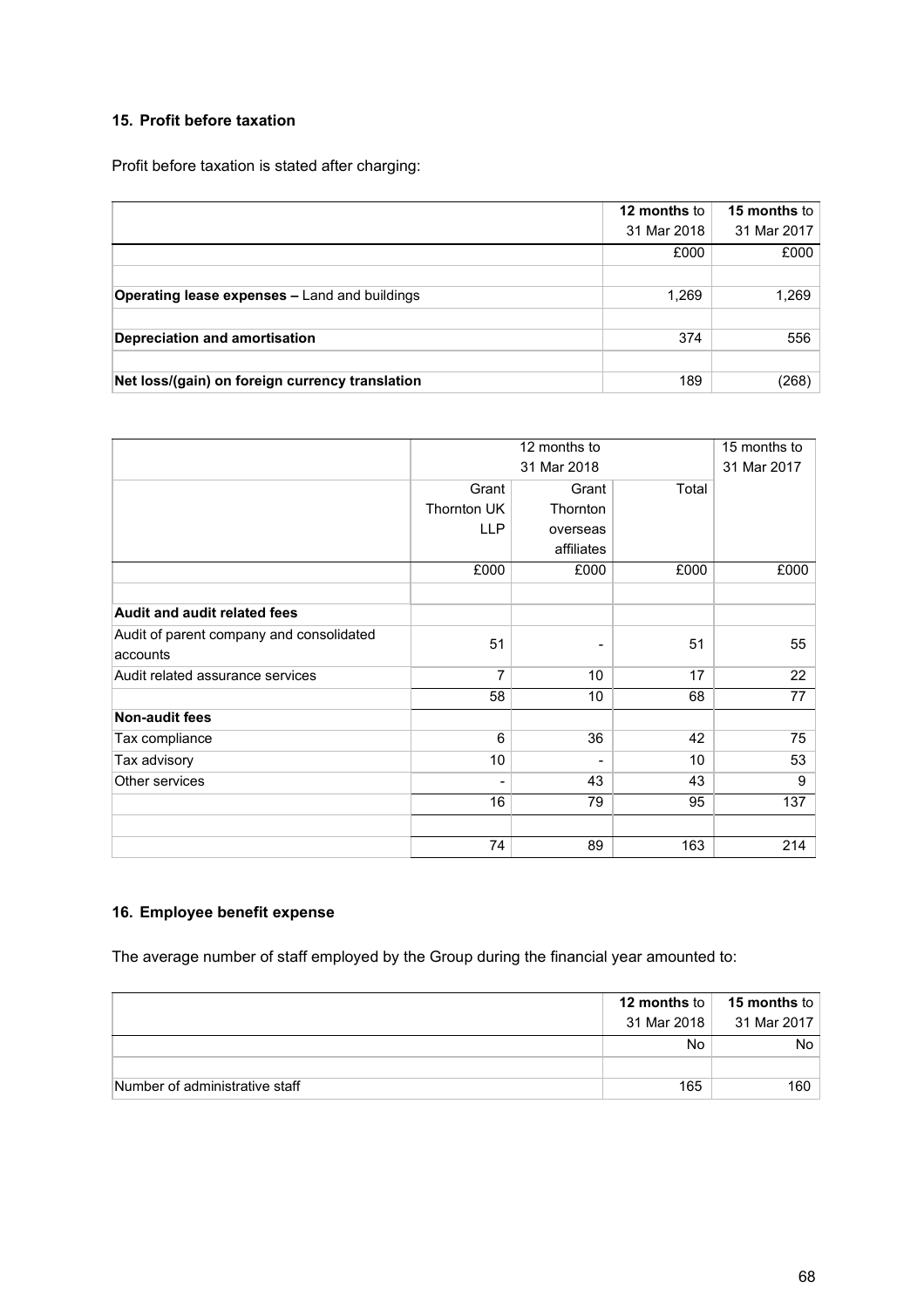The aggregate employment costs of the above were:

|                                            | 12 months to | <b>15 months to</b> |
|--------------------------------------------|--------------|---------------------|
|                                            | 31 Mar 2018  | 31 Mar 2017         |
|                                            | £000         | £000                |
|                                            |              |                     |
| Wages and salaries                         | 9,768        | 13,427              |
| Social security costs                      | 1,133        | 2,158               |
| Pension costs – defined contribution plans | 355          | 399                 |
| Long service leave cost                    | (5)          | 59                  |
| Share based remuneration                   | 223          | 337                 |
| Redundancies                               | 524          | 296                 |
| Medical benefits                           | 636          | 783                 |
|                                            | 12.634       | 17,459              |

The Company had 6 key management personnel as at 31 March 2018 (31 March 2017: 6), including the three executive directors.

Compensation to key management is set out below.

|                                                                             | 12 months to | 15 months to |
|-----------------------------------------------------------------------------|--------------|--------------|
|                                                                             | 31 Mar 2018  | 31 Mar 2017  |
|                                                                             | £000         | £000         |
|                                                                             |              |              |
| Short-term employee benefits – salaries, bonuses and benefits in kind       | 773          | 826          |
| Short-term employee benefits – employer social security, including £109,000 |              |              |
| credit (15 months to 31 March 2017: £384,000 charge) in respect of share    |              | 489          |
| incentive plans                                                             |              |              |
| Compensation for loss of office                                             | 215          |              |
| Post-employment benefits (pension costs – defined contribution plans)       | 29           | 36           |
| Long term bonus plan                                                        | 55           |              |
| Share-based payment                                                         | 154          | 341          |
|                                                                             | 1,233        | 1,692        |

Details of directors' emoluments are given in the Remuneration Report.

### **17. Finance costs**

|                                     | 12 months to | 15 months to |
|-------------------------------------|--------------|--------------|
|                                     | 31 Mar 2018  | 31 Mar 2017  |
|                                     | £000         | £000         |
|                                     |              |              |
| Other interest (receivable)/payable |              | 35           |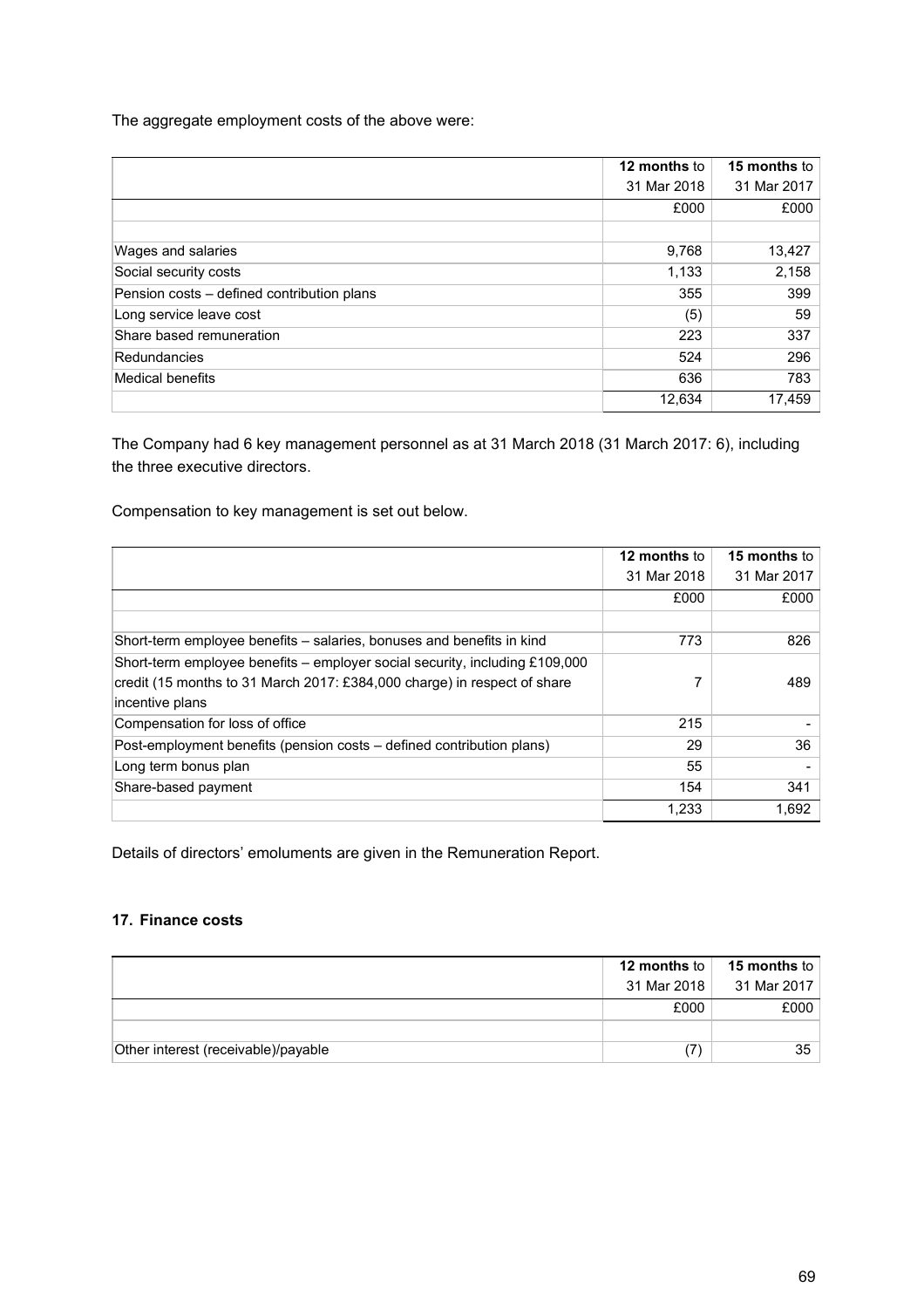### **18. Income tax expense**

|              | 12 months to | 15 months to |
|--------------|--------------|--------------|
|              | 31 Mar 2018  | 31 Mar 2017  |
|              | £000         | £000         |
|              |              |              |
| Current tax  | 843          | 2,478        |
| Deferred tax | (64)         | 60           |
|              | 779          | 2,538        |

Income tax expense for the year differs from the standard rate of taxation as follows:

|                                                                  | <b>12 months to</b> | <b>15 months</b> to |
|------------------------------------------------------------------|---------------------|---------------------|
|                                                                  | 31 Mar 2018         | 31 Mar 2017         |
|                                                                  | £000                | £000                |
|                                                                  |                     |                     |
| Profit on ordinary activities before taxation                    | 1,992               | 7,225               |
|                                                                  |                     |                     |
| Profit on ordinary activities multiplied by standard UK tax rate | 378                 | 1,445               |
| Difference between tax rates applied to Group's subsidiaries     | 372                 | 672                 |
| Expenses not deductible for tax purposes                         | 12                  | 165                 |
| Tax on intra-group management charges (Brazil and China)         | 108                 | 153                 |
| Adjustment to current tax in respect of prior years              | (84)                | 124                 |
| Withholding tax                                                  | 8                   | 75                  |
| Remeasurement of deferred tax                                    | 12                  |                     |
| Credit on exercise of share options taken to income statement    | (27)                | (96)                |
|                                                                  | 779                 | 2,538               |

The standard tax rate for the 12 months to 31 March 2018 was 19%, and for 15 months to 31 March 2017 was 20%.

# **19. Deferred tax**

Deferred tax assets and liabilities are as follows.

|                                                                 | 31 Mar 2018 | 31 Mar 2017 |
|-----------------------------------------------------------------|-------------|-------------|
|                                                                 | £000        | £000        |
|                                                                 |             |             |
| Deferred tax assets:                                            |             |             |
| - Deferred tax assets to be recovered after more than 12 months | 189         | 539         |
| - Deferred tax assets to be recovered within 12 months          | 230         | 524         |
|                                                                 | 419         | 1,063       |
| Deferred tax liabilities:                                       |             |             |
| - Deferred tax liability to be recovered within 12 months       | (47)        | (79)        |
|                                                                 |             |             |
| Deferred tax asset (net):                                       | 372         | 984         |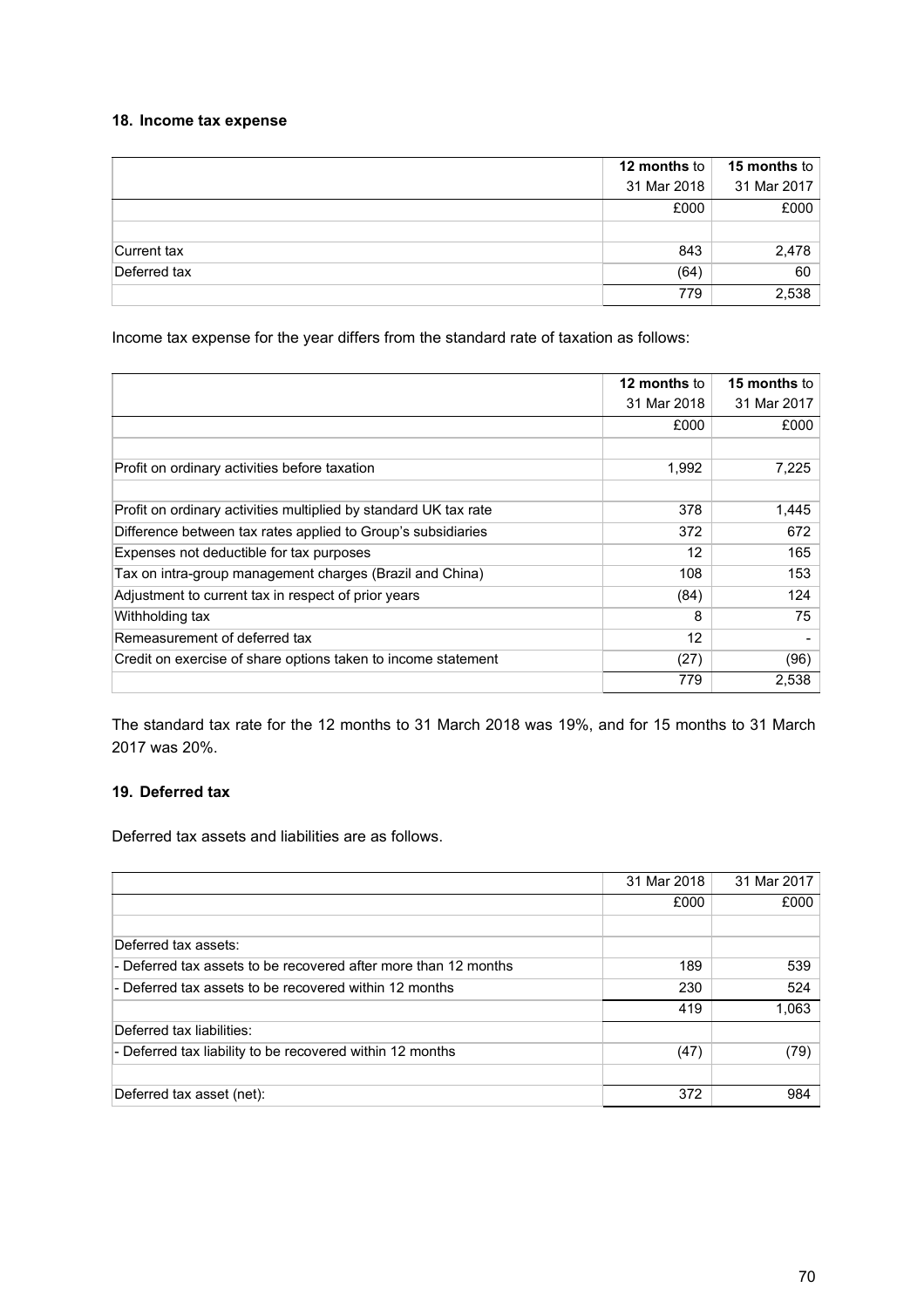The gross movement in deferred tax is as follows.

|                                           | <b>12 months to</b> | 15 months to |
|-------------------------------------------|---------------------|--------------|
|                                           | 31 Mar 2018         | 31 Mar 2017  |
|                                           | £000                | £000         |
|                                           |                     |              |
| Opening balance                           | 984                 | 589          |
| Foreign exchange differences              | (3)                 | 31           |
| Income statement credit/(charge)          | 64                  | (60)         |
| Tax (debited)/credited directly to equity | (673)               | 424          |
| Closing balance                           | 372                 | 984          |

The movement in deferred income tax assets and liabilities during the 12 month period, without taking into consideration the offsetting of balances within the same tax jurisdiction, is as follows:

| <b>Deferred tax assets</b>                | Other      | Overseas       | Share   | Dilapidation | Sabbatical     | Total |
|-------------------------------------------|------------|----------------|---------|--------------|----------------|-------|
|                                           | provisions | tax losses     | options | provisions   | provision      |       |
|                                           | £000       | £000           | £000    | £000         | £000           | £000  |
|                                           |            |                |         |              |                |       |
| At 1 April 2017                           | (10)       | 11             | 901     | 11           | 150            | 1,063 |
| Foreign exchange differences              | 1          | $\blacksquare$ | (3)     |              | (6)            | (8)   |
| Credited/(charged)<br>to income statement | 39         | (11)           | 15      | (1)          | (7)            | 35    |
| Debited directly to equity                | -          | $\blacksquare$ | (673)   | -            | $\overline{ }$ | (673) |
| At 31 March 2018                          | 30         |                | 240     | 10           | 137            | 417   |

| Deferred tax liabilities     | Accelerated capital |
|------------------------------|---------------------|
|                              | allowances          |
|                              | £000                |
|                              |                     |
| At 1 April 2017              | (79)                |
| Foreign exchange differences | 3                   |
| Credited to income statement | 30                  |
| At 31 March 2018             | (46)                |

There are no unrecognised deferred tax assets. Deferred tax assets are recognised only to the extent that their recoverability is considered probable.

The deferred tax asset in respect of the Company's share option plans relates to corporate tax deductions available on exercise of employee share options.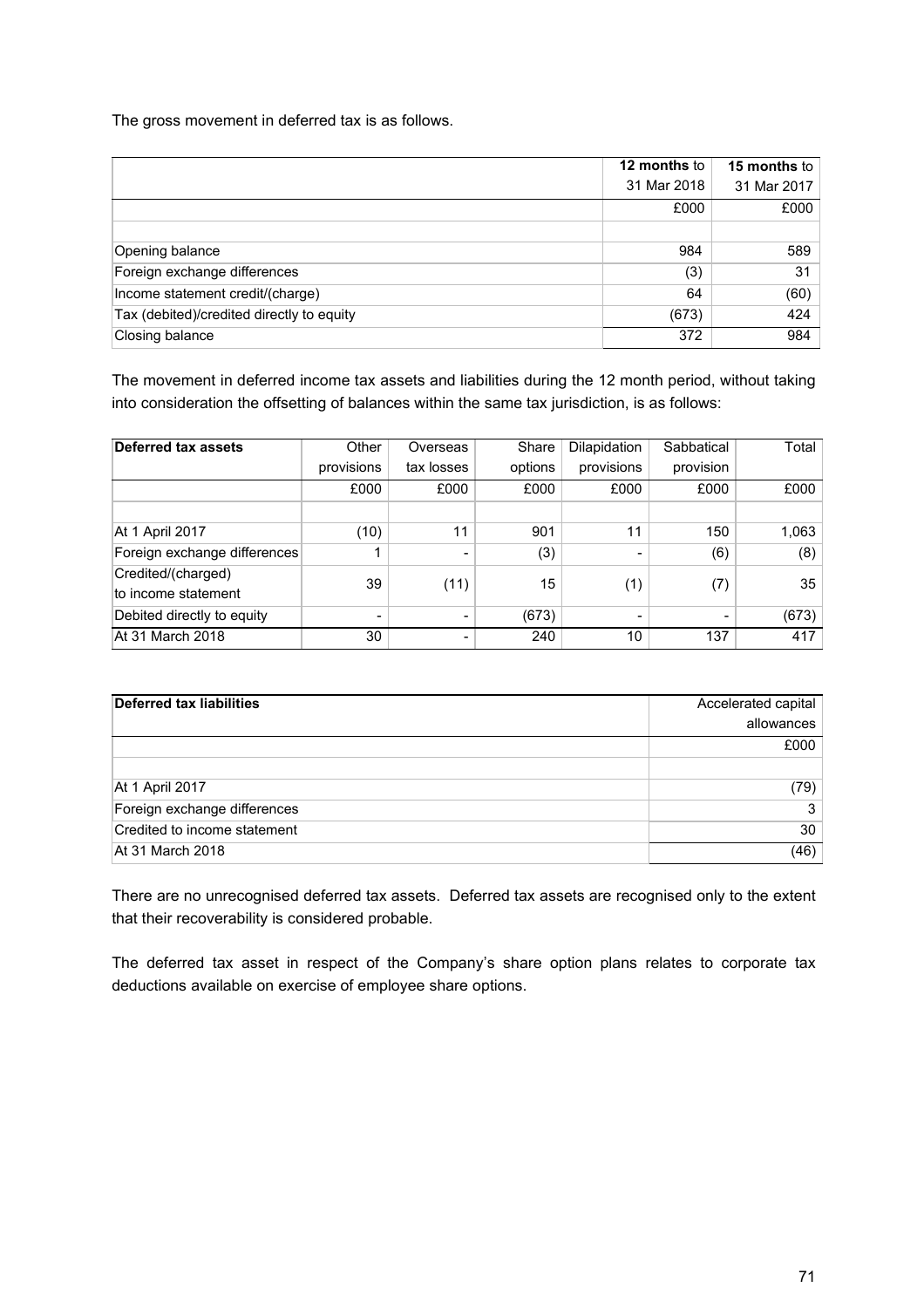### **20. Earnings per share**

### **(a) Basic earnings per share**

Basic earnings per share is calculated by dividing the profit attributable to equity holders of the Company by the weighted average number of Ordinary Shares in issue during the year.

|                                                              | 12 months to     | 15 months to |
|--------------------------------------------------------------|------------------|--------------|
|                                                              | 31 Mar 2018      | 31 Mar 2017  |
|                                                              |                  |              |
| Profit attributable to equity holders of the Company (£'000) | 1,213            | 4,687        |
|                                                              |                  |              |
| Weighted average number of Ordinary Shares in issue          | 12,265,507       | 12,388,680   |
|                                                              |                  |              |
| Basic earnings per share                                     | 9.9 <sub>p</sub> | 37.8p        |

### **(b) Diluted earnings per share**

Diluted earnings per share is calculated by adjusting the weighted average number of shares outstanding assuming conversion of all dilutive share options to Ordinary Shares.

|                                                                                                                         | 12 months to | <b>15 months to</b> |
|-------------------------------------------------------------------------------------------------------------------------|--------------|---------------------|
|                                                                                                                         | 31 Mar 2018  | 31 Mar 2017         |
|                                                                                                                         |              |                     |
| Profit attributable to equity holders of the Company and profit used to<br>determine diluted earnings per share (£'000) | 1,213        | 4,687               |
|                                                                                                                         |              |                     |
| Weighted average number of Ordinary Shares in issue                                                                     | 12,265,507   | 12,388,680          |
| Share options                                                                                                           | 444.808      | 656,993             |
| Weighted average number of Ordinary Shares for diluted earnings per share                                               | 12,710,315   | 13,045,673          |
|                                                                                                                         |              |                     |
| Diluted earnings per share                                                                                              | 9.5p         | 35.9p               |

### **21. Dividends**

On 23 August 2017 the Company paid a final dividend of 6.4 pence per share, amounting to £798,000, in respect of the 15 months ended 31 March 2017 and a special dividend of 26.1 pence per share amounting to £3,253,000. On 8 December 2017, the Company paid an interim dividend of 1.1 pence per share, amounting to £137,000, in respect of the year ended 31 March 2018.

|                                                                           | 12 months to | 15 months to |
|---------------------------------------------------------------------------|--------------|--------------|
|                                                                           | 31 Mar 2018  | 31 Mar 2017  |
|                                                                           | £000         | £000         |
|                                                                           |              |              |
| Final dividend for 2016/17: 6.4p per share (prior period: 3.5p per share) | 798          | 445          |
|                                                                           |              |              |
| Interim dividend for 2017/18: 1.1p per share                              | 137          | 135          |
| (prior period: 1.1 pence per share)                                       |              |              |
| Special dividend: 26.1p per share (prior period: 12p per share)           | 3,253        | 1,472        |
|                                                                           | 3,390        | 1,607        |
|                                                                           |              |              |
| Total ordinary dividends paid in the period                               | 4,188        | 2,052        |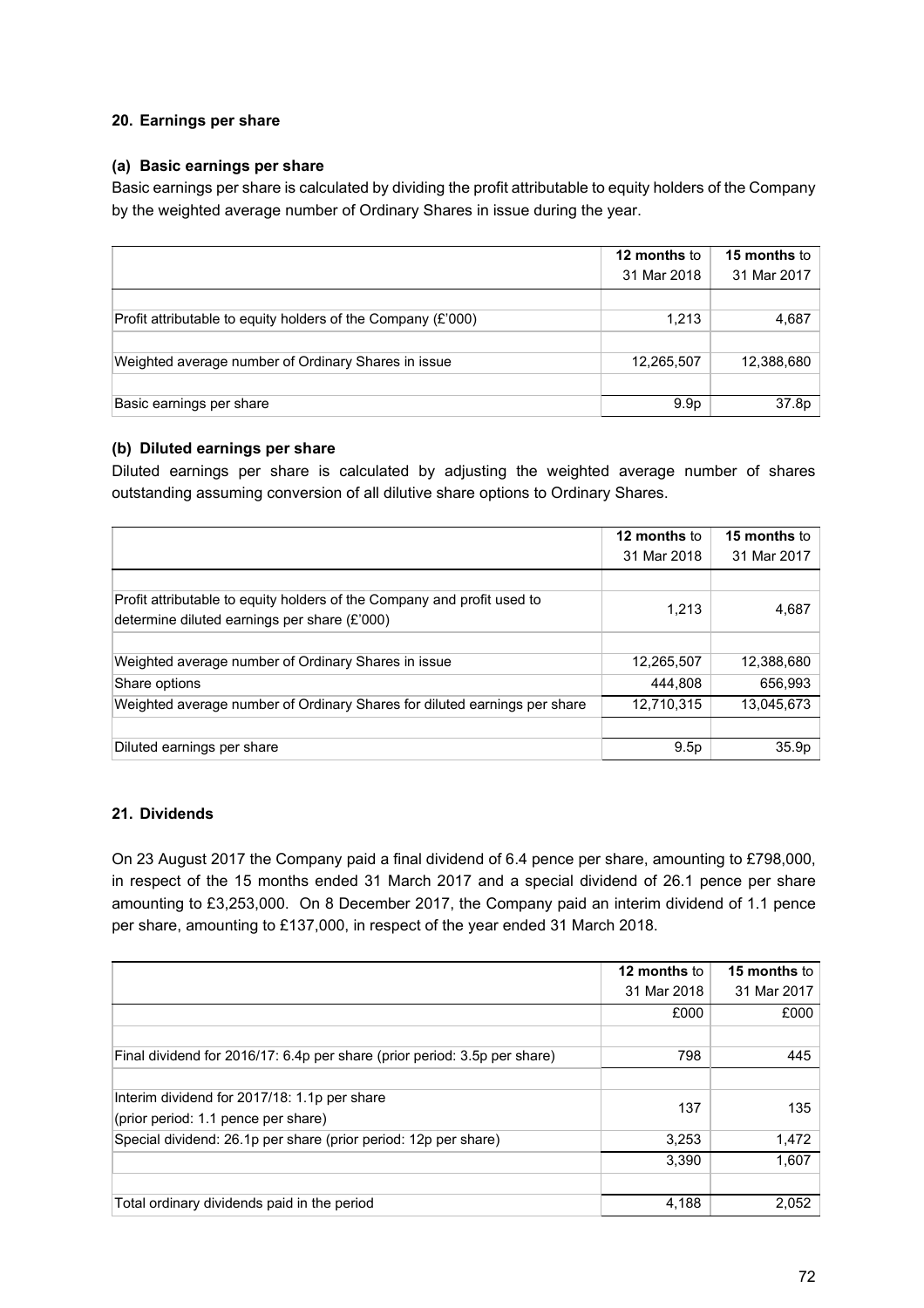The directors are proposing a final dividend in respect of the 12 months to 31 March 2018 of 6.4 pence per share. These financial statements do not reflect this proposed dividend.

# **22. Net cash generated from operations**

|                                                   | 12 months to | 15 months to |
|---------------------------------------------------|--------------|--------------|
|                                                   | 31 Mar 2018  | 31 Mar 2017  |
|                                                   | £000         | £000         |
|                                                   |              |              |
| Profit before taxation                            | 1,992        | 7,225        |
| Depreciation                                      | 172          | 212          |
| Amortisation                                      | 202          | 344          |
| Interest (received)/paid                          | (7)          | 35           |
| Loss on disposal of property, plant and equipment | 1            |              |
| Share-based payment expense                       | 223          | 337          |
| Increase in inventory                             | (36)         | (5)          |
| Decrease in receivables                           | 300          | 156          |
| Increase in payables                              | 511          | 616          |
| Exchange differences on operating items           | 66           | 172          |
| Net cash generated from operations                | 3,424        | 9,093        |

# **23. Related party transactions**

Dividends paid to directors were as follows:

|                                                 | 12 months to | 15 months to |
|-------------------------------------------------|--------------|--------------|
|                                                 | 31 Mar 2018  | 31 Mar 2017  |
|                                                 | £            | £            |
|                                                 |              |              |
| John Kearon                                     | 1,115,590    | 575,259      |
| James Geddes                                    | 64,621       | 30,736       |
| Alex Batchelor (paid subsequent to resignation) | 43,761       | 21,204       |
| Ken Ford                                        | 6,720        | 3,320        |
| Robert Brand                                    | 10,080       | 4,980        |
| Graham Blashill                                 | 1,680        | 830          |
|                                                 | 1,242,452    | 636,329      |

On 22 March 2017 share options were granted to the executive directors James Geddes, Alex Hunt and Alex Batchelor, and other senior executives under the long-term incentive scheme approved at a General Meeting on 22 March 2017 as set out in note 10.

# **24. Audit exemption**

System1 Research Limited (company number 03900547) and System1 Agency Limited (company number 09829202), are exempt from the requirements of the Companies Act 2006 relating to the audit of accounts under section 479A.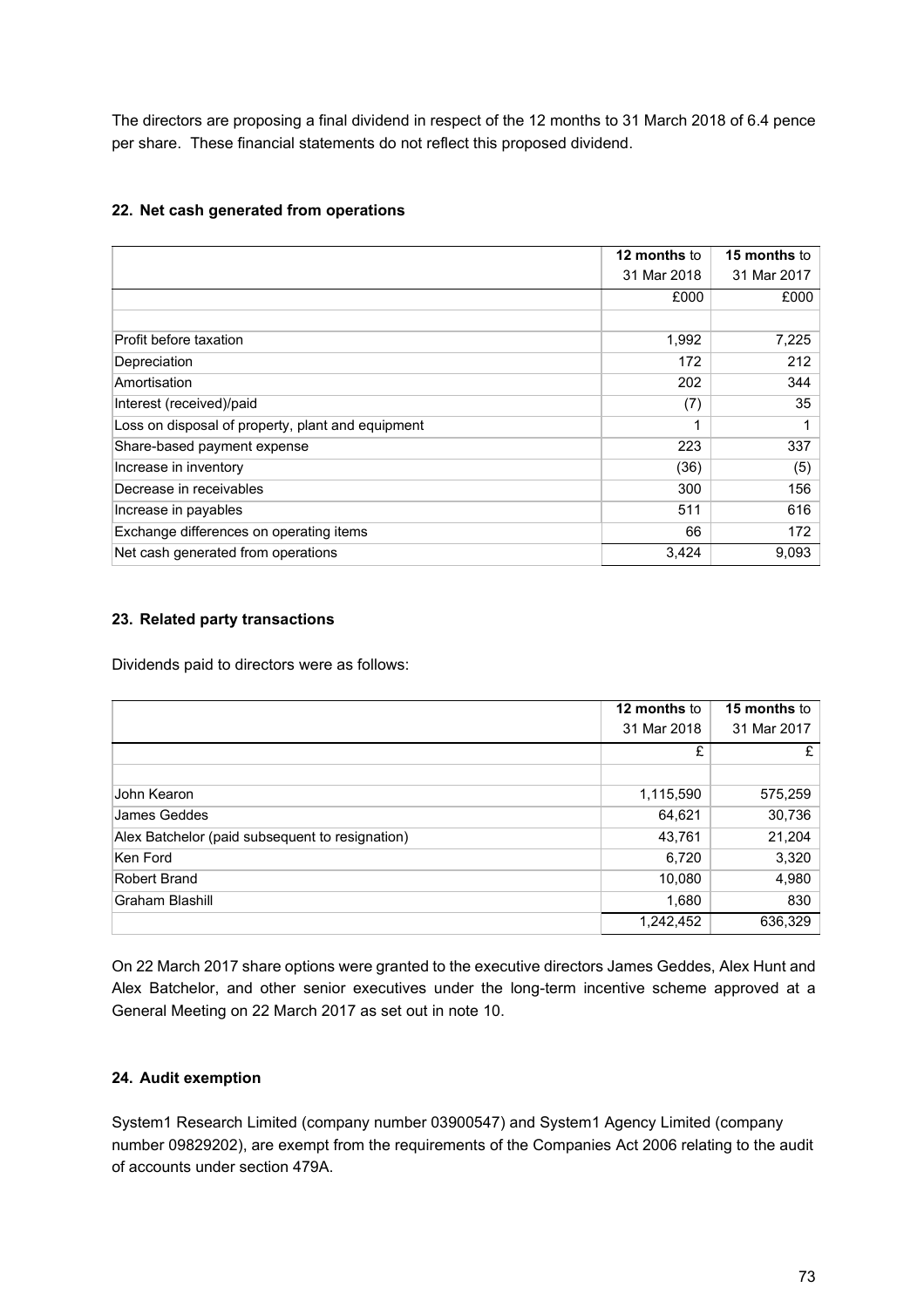## **25. Contingent asset**

As a consequence of a prima facie error by either Camden Council, the Valuation Office, or a combination of the two, there is a possibility that the Company may be entitled to a refund of £251,000 in respect of Business Rates payable on its London office relating to the period 15 June 2015 to 31 March 2017. It appears that the refund may be due because the Valuation Office did not take account of the fact that the Company was in occupation during this period and reduced the rateable value of the building (and the floor that the Company has occupied since 15 June 2015) to nil. We brought the apparent error to the attention of Camden Council as soon as we received notification of the credits but no definitive conclusion as to whether the credit is payable has been provided to date. Given the manifest error and therefore the uncertainty as to whether payment will be made, no asset or related income in respect of this item has been recognised in these financial statements.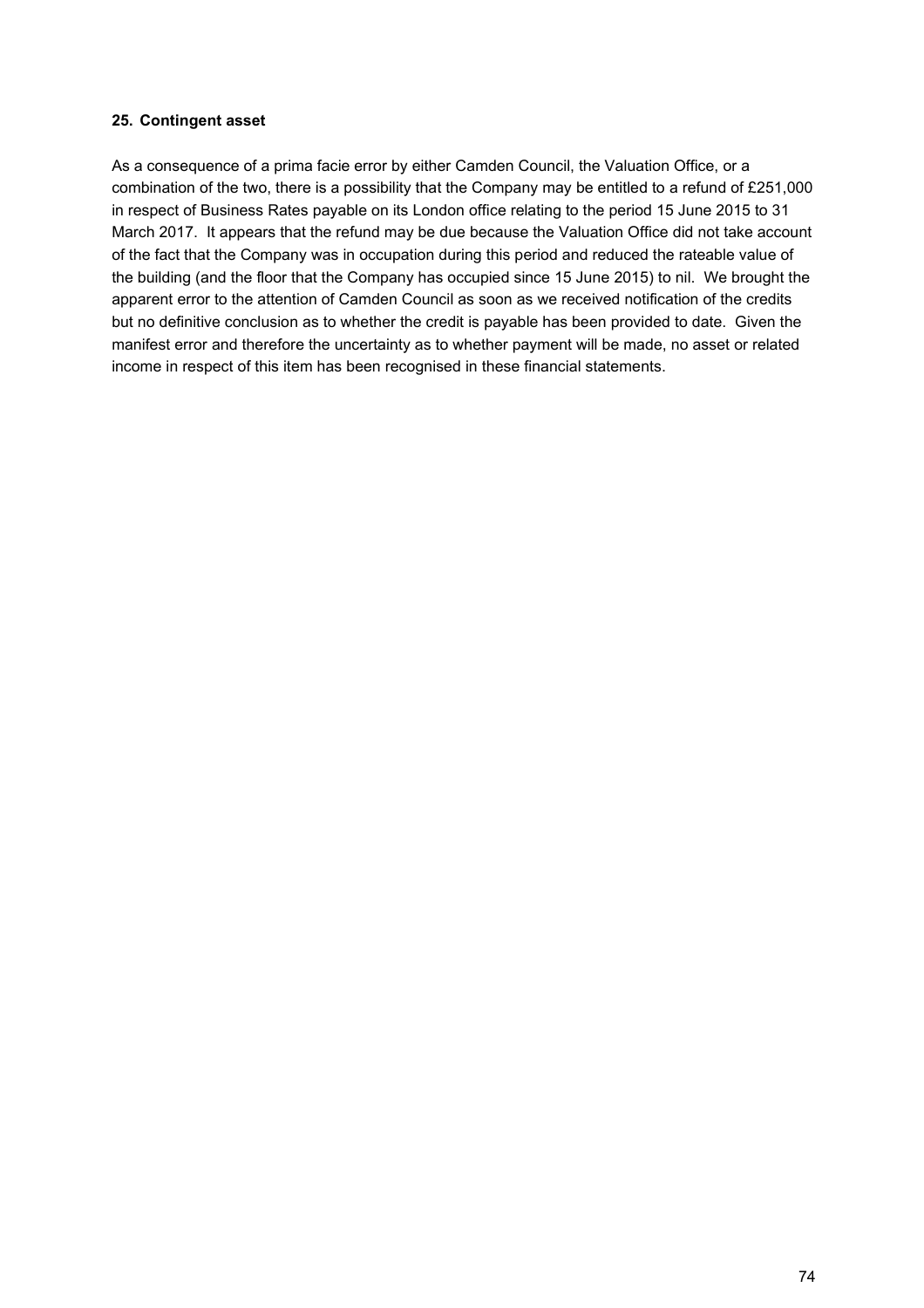# **COMPANY BALANCE SHEET**

as at 31 March 2018

#### Registered Company No. 05940040

|                                                               | <b>Note</b> | 31 Mar 2018 | 31 Mar 2017 |
|---------------------------------------------------------------|-------------|-------------|-------------|
|                                                               |             | £000        | £000        |
| <b>Fixed assets</b>                                           |             |             |             |
| Other intangible assets                                       | 2           | 26          | 207         |
| Tangible assets                                               | 3           | 121         | 160         |
| Investments                                                   | 4           | 581         | 581         |
|                                                               |             | 728         | 948         |
| <b>Current assets</b>                                         |             |             |             |
| Debtors due within one year                                   | 5           | 3,900       | 3,957       |
| Debtors due after one year                                    | 5           | 122         | 402         |
| Cash at bank                                                  |             | 1,330       | 4,628       |
|                                                               |             | 5,352       | 8,987       |
| Creditors: amounts due within one year                        | 6           | (1, 597)    | (1,622)     |
|                                                               |             |             |             |
| <b>Net current assets</b>                                     |             | 3,755       | 7,365       |
| <b>Total assets less current liabilities</b>                  |             | 4,483       | 8,313       |
| Creditors: amounts due after one year                         | 7           | (70)        |             |
| <b>Provisions for liabilities</b>                             | 8           | (307)       | (308)       |
| <b>Net assets</b>                                             |             | 4,106       | 8,005       |
| <b>Capital and reserves</b>                                   |             |             |             |
| Share capital                                                 | 10          | 132         | 132         |
| Share premium account                                         |             | 1,601       | 1,601       |
| Retained earnings (including profit for the year of £388,000) |             | 2,373       | 6,272       |
| <b>Shareholders' funds</b>                                    |             | 4,106       | 8,005       |
|                                                               |             |             |             |

These financial statements were approved by the directors on 31 May 2018 and are signed on their behalf by:

John Kearon, Director **James Geddes, Director** James Geddes, Director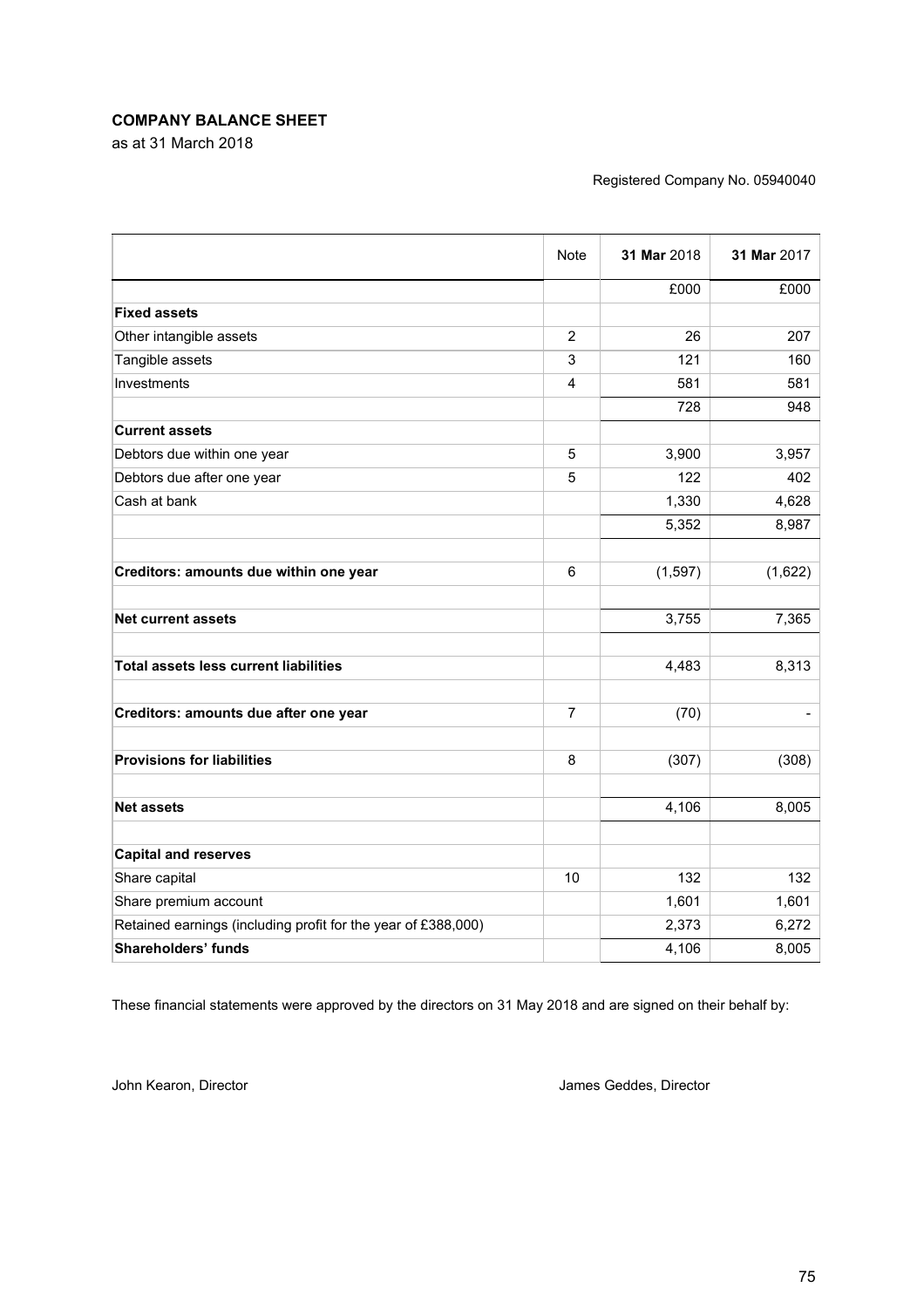# **COMPANY STATEMENT OF CHANGES IN EQUITY**

for the 12 months ended 31 March 2018

|                                                                                                    | Share                        | Share                    | Retained | Total          |
|----------------------------------------------------------------------------------------------------|------------------------------|--------------------------|----------|----------------|
|                                                                                                    | Capital                      | premium                  | earnings |                |
|                                                                                                    |                              | account                  |          |                |
|                                                                                                    | £000                         | £000                     | £000     | £000           |
|                                                                                                    |                              |                          |          |                |
| At 1 Jan 2016                                                                                      | 132                          | 1,599                    | 3,910    | 5,641          |
| Profit for the financial period and total                                                          |                              |                          |          |                |
| comprehensive income attributable to the equity<br>holders                                         |                              |                          | 6,586    | 6,586          |
| Transactions with owners:                                                                          |                              |                          |          |                |
| Employee share scheme                                                                              |                              |                          |          |                |
| Exercise of share options                                                                          |                              | 2                        |          | $\overline{2}$ |
| Value of employee services                                                                         | ۰                            | $\overline{\phantom{a}}$ | 337      | 337            |
| Current tax credited to equity                                                                     | $\qquad \qquad \blacksquare$ | $\overline{\phantom{a}}$ | 191      | 191            |
| Deferred tax credited to equity                                                                    | $\qquad \qquad \blacksquare$ | $\overline{\phantom{a}}$ | 441      | 441            |
| Dividends paid to owners                                                                           | ٠                            | $\overline{\phantom{a}}$ | (2,052)  | (2,052)        |
| Sale of treasury shares                                                                            | ۰                            | $\overline{\phantom{a}}$ | 395      | 395            |
| Purchase of own shares                                                                             | $\overline{a}$               | $\overline{\phantom{a}}$ | (3,536)  | (3,536)        |
|                                                                                                    | $\qquad \qquad \blacksquare$ | 2                        | (4, 224) | (4, 222)       |
|                                                                                                    |                              |                          |          |                |
|                                                                                                    | 132                          | 1,601                    | 6,272    | 8,005          |
| At 31 Mar 2017                                                                                     |                              |                          |          |                |
|                                                                                                    |                              |                          |          |                |
| Profit for the financial year and total comprehensive<br>income attributable to the equity holders |                              |                          | 388      | 388            |
| Transactions with owners:                                                                          |                              |                          |          |                |
| Employee share scheme                                                                              |                              |                          |          |                |
| Value of employee services                                                                         | $\qquad \qquad \blacksquare$ | $\blacksquare$           | 223      | 223            |
| Current tax credited to equity                                                                     | $\overline{\phantom{a}}$     | $\overline{\phantom{a}}$ | 274      | 274            |
| Deferred tax debited to equity                                                                     | $\overline{a}$               | $\blacksquare$           | (595)    | (595)          |
| Dividends paid to owners                                                                           | $\qquad \qquad \blacksquare$ | $\blacksquare$           | (4, 188) | (4, 188)       |
| Sale of treasury shares                                                                            | $\overline{\phantom{a}}$     | $\blacksquare$           | 33       | 33             |
| Purchase of own shares                                                                             | $\overline{\phantom{a}}$     | $\overline{\phantom{a}}$ | (34)     | (34)           |
|                                                                                                    | $\overline{\phantom{a}}$     | $\blacksquare$           | (4, 287) | (4, 287)       |
|                                                                                                    |                              |                          |          |                |
| At 31 Mar 2018                                                                                     | 132                          | 1,601                    | 2,373    | 4,106          |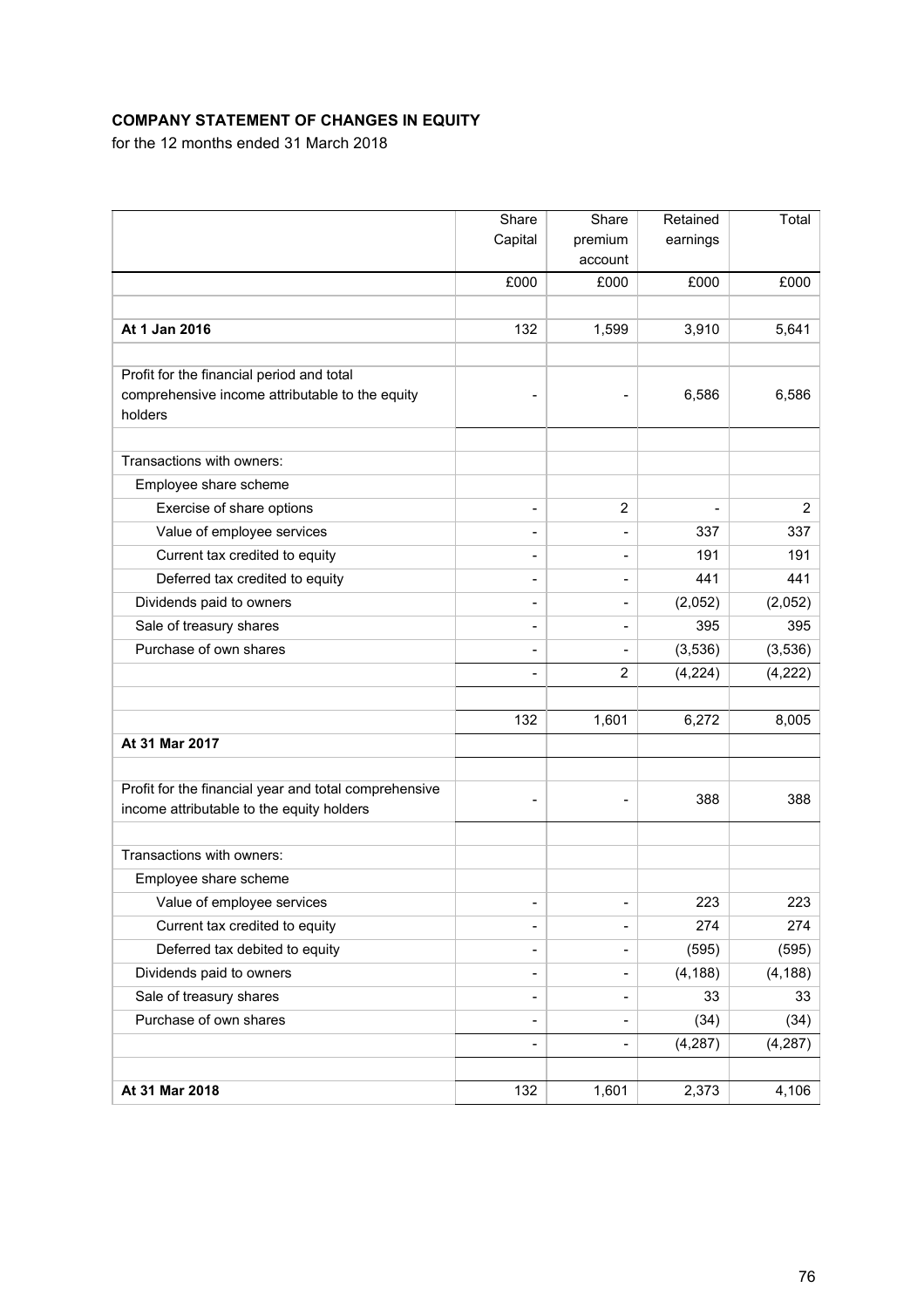# **NOTES TO THE COMPANY FINANCIAL STATEMENTS**

for the 12 months ended 31 March 2018

### **1 Accounting policies**

#### **Statement of compliance**

The separate financial statements of the Company are presented in accordance with Financial Reporting Standard 101 – 'The Reduced Disclosure Framework'. They have been prepared under the historical cost convention. The principal accounting policies adopted in the preparation of these financial statements are set out below. These policies have been applied consistently throughout the year.

This Company is included in the consolidated financial statements of System1 Group PLC for the 12 months ended 31 March 2018. These accounts are available from the registered office address of the Company, and at www.system1group.com (investor section).

#### **Disclosure exemptions adopted**

In preparing these financial statements the Company has taken advantage of all disclosure exemptions available under FRS 101. Therefore, these financial statements do not include:

(a) a statement of cash flows and related notes;

(b) the requirement to produce a balance sheet at the beginning of the earliest comparative period;

(c) the requirements of IAS 24 Related Party Disclosures to disclose related party transactions entered into between two or more wholly owned members of the group;

(d) disclosure of key management personnel compensation;

(e) capital management disclosures;

(f) presentation of a comparative reconciliation of the number of shares outstanding at the beginning and at the end of the period;

(g) the effect of future accounting standards not adopted;

(h) disclosures in respect of financial instruments and fair value measurement.

### **Other Intangible assets**

*Software*. Acquired computer software licenses are capitalised at the cost of acquisition. These costs are amortised on a straight-line basis over their estimated useful economic life of two years.

Costs incurred in the development of identifiable and unique software products controlled by the Company, and that will probably generate economic benefits exceeding costs beyond one year, are recognised as intangible assets. Costs include professional fees and directly-attributable employee costs required to bring the software into working condition. Non-attributable costs are expensed under the relevant income statement heading.

Furthermore, internally-generated software is recognised as an intangible asset only if the Company can demonstrate all of the following conditions:

(a) the technical feasibility of completing the intangible asset so that it will be available for use or sale;

(b) its intention to complete the intangible asset and use or sell it;

(c) its ability to use or sell the intangible asset;

(d) how the intangible asset will generate probable future economic benefits;

(e) among other things, the Company can demonstrate the existence of a market for the output of the intangible asset or the intangible asset itself or, if it is to be used internally, the usefulness of the intangible asset;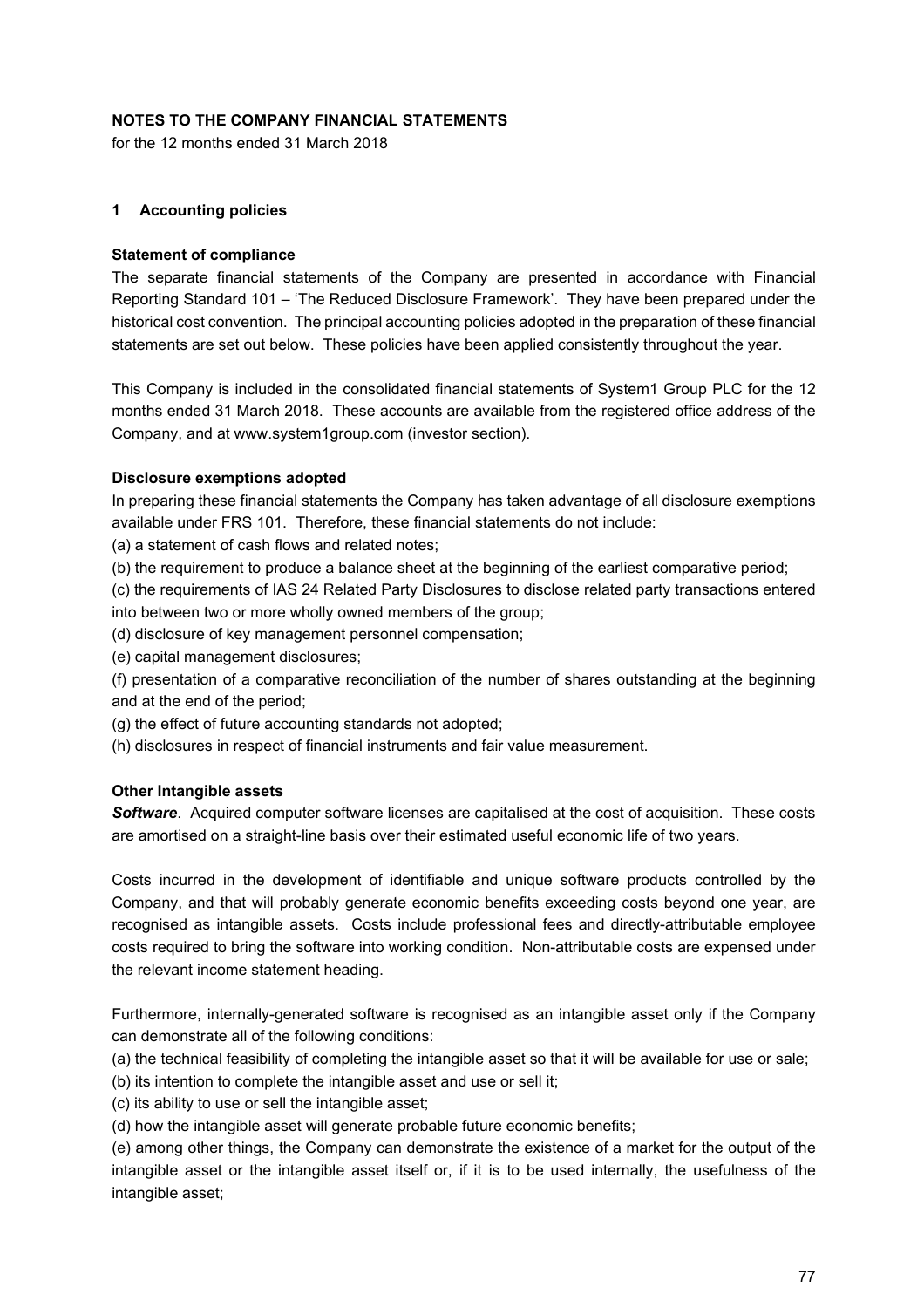(f) the availability of adequate technical, financial and other resources to complete the development and to use or sell the intangible asset;

(g) its ability to measure reliably the expenditure attributable to the intangible asset during its development.

Internally-generated intangible assets are amortised on a straight-line basis over their useful economic lives. Where no internally-generated intangible asset can be recognised, development expenditure is charged to administrative expenses in the period in which it is incurred. Once completed, and available for use in the business, internally developed software is amortised on a straight-line basis over its useful economic life which varies between 2 and 7 years.

The Company's main research software platform, which it developed over a number of years, was brought into use on 1 January 2011 at a cost of £1,604,000. It was amortised over 7 years and is now fully amortised.

Amortisation on all intangible assets is charged to administrative expenses.

### **Tangible assets**

Property, plant and equipment are stated at historical cost less accumulated depreciation and accumulated impairment losses. Depreciation is provided to write off the cost of all property, plant and equipment to its residual value on a straight-line basis over its expected useful economic lives, which are as follows:

| Furniture, fittings and equipment | 5 years      |
|-----------------------------------|--------------|
| Computer hardware                 | 2 to 3 years |

The residual value and useful life of each asset is reviewed and adjusted, if appropriate, at each balance sheet date.

### **Impairment of property, plant and equipment and intangible assets**

At each balance sheet date the Company reviews the carrying amount of its property, plant and equipment and intangible assets for any indication that those assets have suffered an impairment loss. If any such indication exists, the recoverable amount of the asset is estimated in order to determine the extent of the impairment loss, if any. Intangible assets not available for use are tested for impairment on at least an annual basis. The recoverable amount is the higher of the fair value less costs to sell and value in use.

### **Cash at bank**

Cash at bank comprises cash in hand and bank deposits available on demand.

### **Income taxes**

Current income tax liabilities comprise those obligations to fiscal authorities relating to the current or prior reporting period, that are unpaid at the balance sheet date. They are calculated according to the tax rates and tax laws that have been enacted or substantively enacted at the reporting date applicable to the fiscal periods to which they relate, based on the taxable profit for the year. All changes to current tax assets or liabilities are recognised as a component of tax expense in the income statement, except where it relates to items charged or credited to other comprehensive income or directly to equity.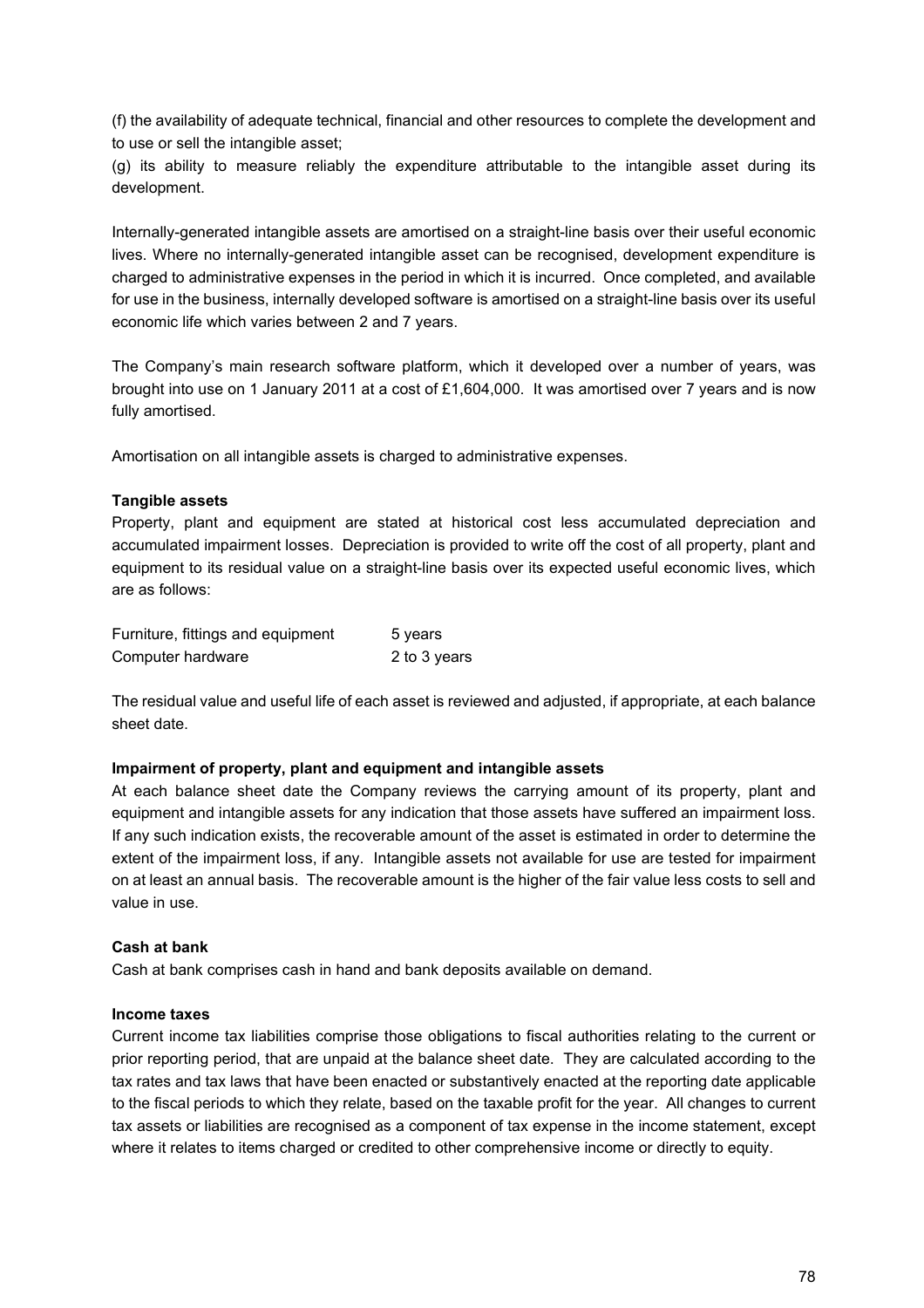Deferred income taxes are calculated using the liability method on temporary differences. This involves the comparison of the carrying amounts of assets and liabilities in the consolidated financial statements with their respective tax bases. In addition, tax losses available to be carried forward as well as other income tax credits to the Company are assessed for recognition as deferred tax assets.

Deferred tax liabilities are always provided for in full. Deferred tax assets are recognised to the extent that it is probable that the underlying deductible temporary differences will be able to be offset against future taxable income. Deferred tax assets and liabilities are calculated, without discounting, at tax rates that are expected to apply to their respective period of realisation, provided they are enacted or substantively enacted at the balance sheet date. Deferred tax is recognised as a component of tax expense in the income statement, except where it relates to items charged or credited to other comprehensive income or directly to equity.

# **Employee benefits**

All accumulating employee-compensated absences that are unused at the balance sheet date are recognised as a liability.

The Company operates a defined contribution pension plan. The Company pays contributions to the plan based upon the contractual terms agreed with each employee. The Company has no further payment obligations once the contributions have been paid. The contributions are recognised as employee benefit expense when they are due.

# **Share-based payments**

Equity-settled, share-based payments are measured at fair value at the date of grant. Equity-settled, share-based payments that are made available to employees of the Company's subsidiaries are treated as increases in equity over the vesting period of the award, with a corresponding increase in the Company's investments in subsidiaries, based on an estimate of the number of shares that will eventually vest.

# **Provisions**

Provisions for sabbatical leave are recognised when: the Company has a legal or constructive obligation as a result of past events; it is probable that an outflow of resources will be required to settle the obligation; and the amount has been reliably estimated. Where material, the increase in provisions due to passage of time is recognised as interest expense. The provision for sabbatical leave is measured using the projected unit credit method. The provision for dilapidations is measured at the present value of expenditures expected to be required to settle those obligations.

# **Financial instruments**

*Financial assets.* The Company's financial assets comprise loans and receivables. The Company does not possess assets held at fair value through profit or loss, held-to-maturity investments or available-for-sale financial assets. The classification is determined by management at initial recognition, being dependent upon the purpose for which the financial assets were acquired. Financial assets are derecognised when the rights to receive cash flows from the investments have expired or have been transferred and the Company has transferred substantially all risks and rewards of ownership.

*Loans and receivables.* Loans and receivables are non-derivative financial assets with fixed or determinable payments that are not quoted in an active market. They are included in current assets. The Company's loans and receivables comprise trade and other debtors and cash at bank in the balance sheet.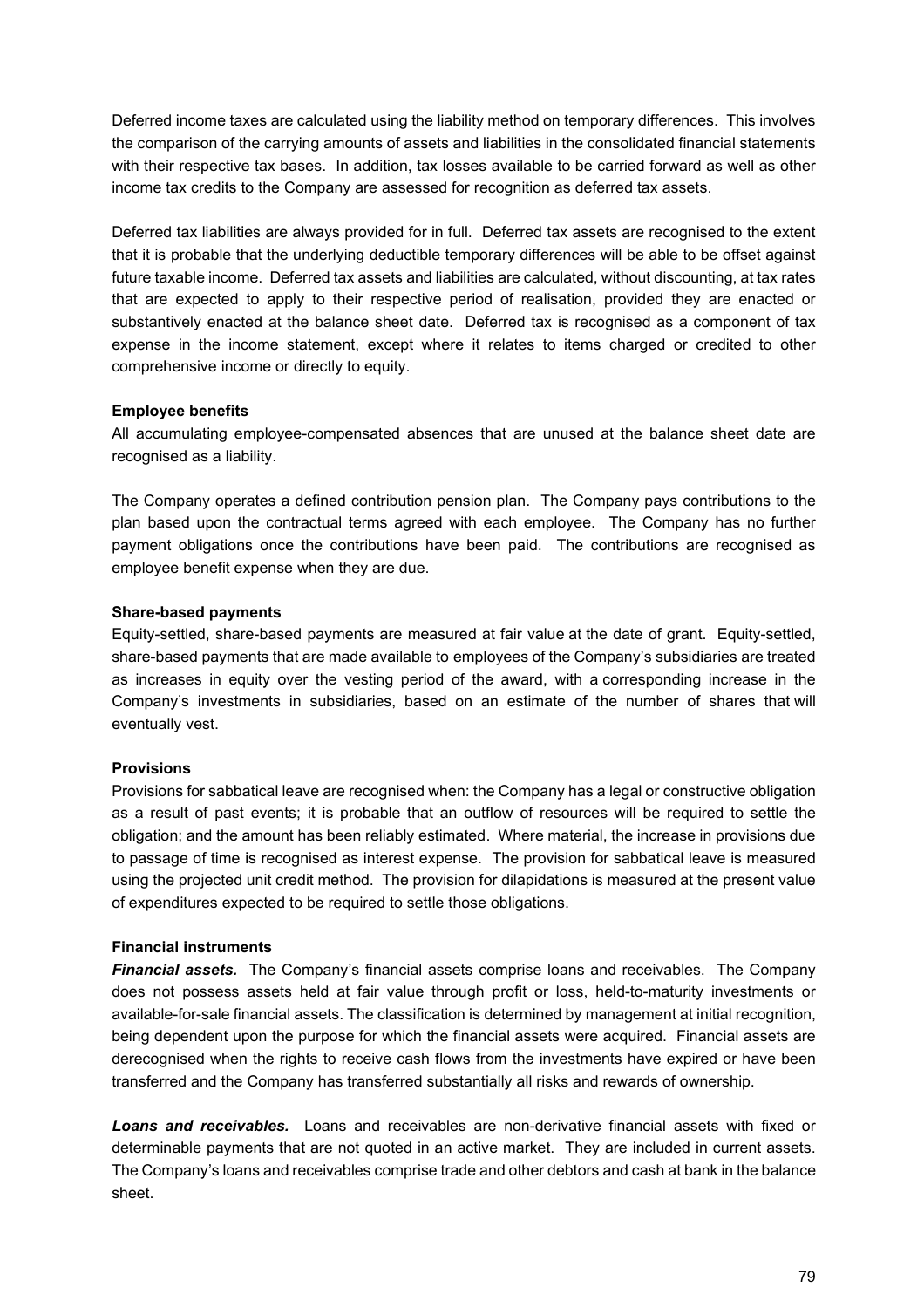Trade debtors are initially recorded at fair value, but subsequently at amortised cost using the effective interest rate method. Provision against trade debtors is made when there is objective evidence that the Company will not be able to collect all amounts due to it in accordance with the original terms of those debtors. The amount of the write-down is determined as the difference between the asset's carrying amount and the present value of estimated future cash flows.

The Company assesses at each balance sheet date whether there is objective evidence that a financial asset or a group of financial assets is impaired.

*Financial liabilities.* Financial liabilities are initially recognised at fair value, net of transaction costs, and subsequently carried at amortised cost using the effective interest rate method. Financial liabilities and equity instruments are classified according to the substance of the contractual arrangements entered into. An equity instrument is any contract that evidences a residual interest in the assets of the entity after deducting all of its financial liabilities.

Where the contractual obligations of financial instruments (including share capital) are equivalent to a similar debt instrument, those financial instruments are classed as financial liabilities. Financial liabilities are presented as such in the balance sheet. Finance costs and gains or losses relating to financial liabilities are included in the income statement. Finance costs are calculated so as to produce a constant rate of return on the outstanding liability. Where the contractual terms of share capital do not have any terms meeting the definition of a financial liability then this is classed as an equity instrument. Dividends and distributions relating to equity instruments are debited directly to equity.

#### **Share capital**

Ordinary shares are classified as equity. Equity instruments issued by the Company are recorded at the proceeds received, net of direct issue costs.

### **Share premium**

Share premium represents the excess over nominal value of the fair value of consideration received for equity shares, net of expenses of the share issue.

#### **Treasury shares**

Where the Company purchases the Company's equity share capital, the consideration paid is deducted from the total shareholders' equity and classified as treasury shares until they are cancelled. Where such shares are subsequently sold or re-issued, any consideration received is included in total shareholders' equity. No gain or loss is recognised on the purchase, sale, issue or cancellation of the Company's own equity instruments.

#### **Significant accounting estimates and judgements**

*Share-based payments.* The fair value of options granted is determined using a Black Scholes based Employee Stock Option Valuation model (for the employee share option scheme) and a Monte Carlo simulation model (for the long-term incentive scheme). These models require a number of estimates and assumptions. The significant inputs into the models are share price at grant date, exercise price, historic exercise multiples, expected volatility and the risk-free rate. Volatility is measured at the standard deviation of expected share price returns based on statistical analysis of historical share prices.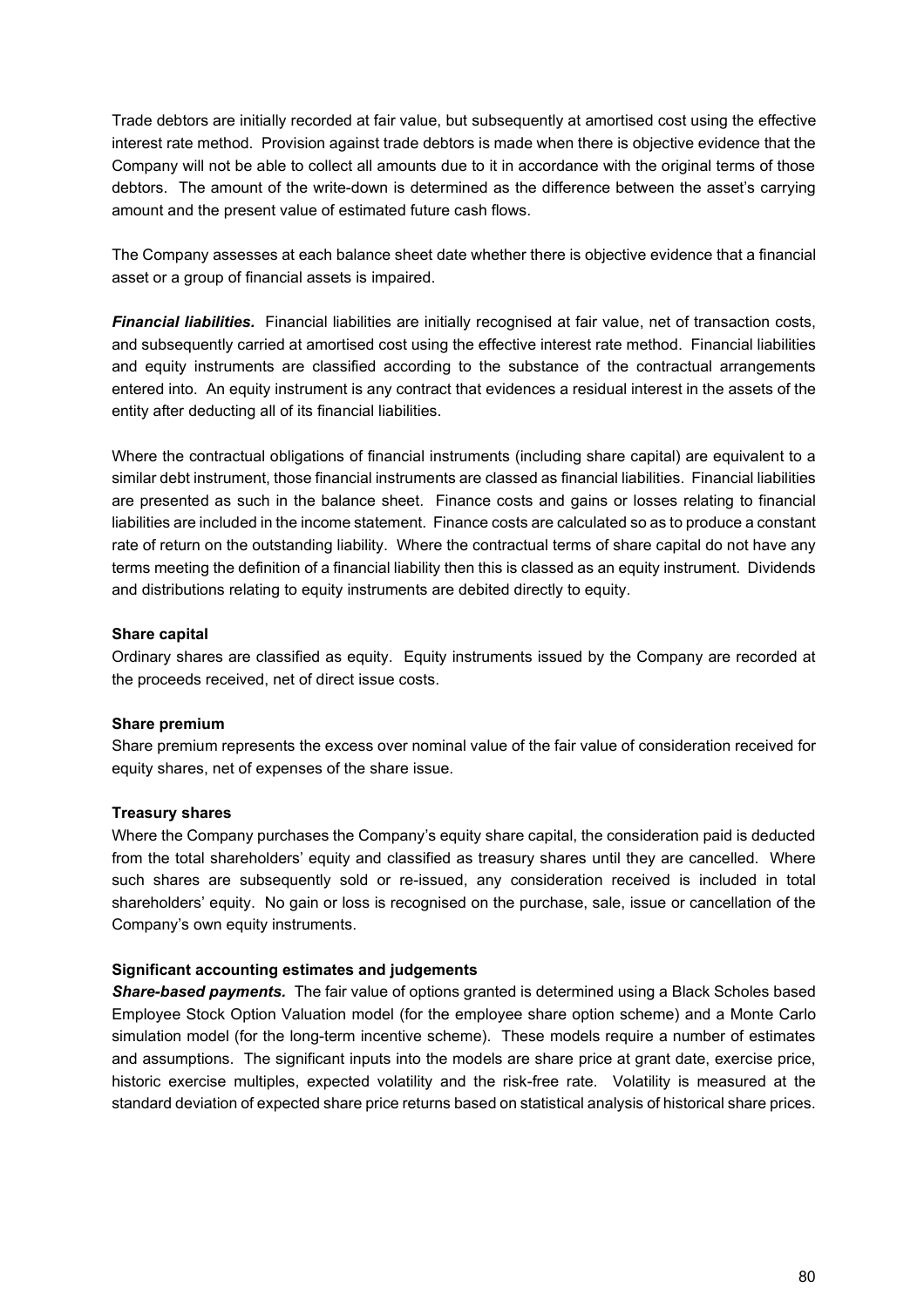During the year (and in previous years) the Company has often purchased shares arising from the exercise of share options in order to minimise shareholder dilution and create shareholder value. IFRS 2 does not provide guidance on the application of 'substance over form' when evaluating whether a share based payment should be accounted for as equity or cash-settled. In order to determine whether the Company's share options are equity or cash-settled, consideration needs to be given to whether the settlement of the share options through the issue and subsequent repurchase of treasury shares should be treated as one transaction or as two distinct transactions, and whether the Company has a present obligation to settle in cash. The Company does not publicise to option holders that treasury shares may be repurchased and the decision to do so is only made at the point of option exercise. Consequently, for subsequent settlements treasury shares issued may not be purchased. For this reason, treating the transaction as a whole would not reflect the transaction's substance. There is no present obligation to settle in cash given that the Company does not have a policy of repurchasing treasury shares and has not advertised to employees that this option will be open to them until the point of exercise. As a result, the Company's share options continue to be accounted for as equity rather than cash-settled.

In prior periods the Company has on occasion cash-settled part of long-term incentive plan equity awards. Despite the repurchase of these equity interests the Company did not have an obligation to do so and does not have an obligation, constructive or otherwise to do so in the future. As a result, the Company continues to account for share-based payments related to its long-term incentive plans as equity rather than cash-settled.

*Employee benefits.* The Company has a sabbatical leave scheme, open to all employees, which provides 20 days paid leave for each six years' of service. The carrying amount of the provision at the balance sheet date amounted to £288,000 (31 March 2017: £276,000). The provision for liabilities under the scheme is measured using the projected unit credit method. This model requires a number of estimates and assumptions. The significant inputs into the model are rate of salary growth and average staff turnover as explained in Note 8.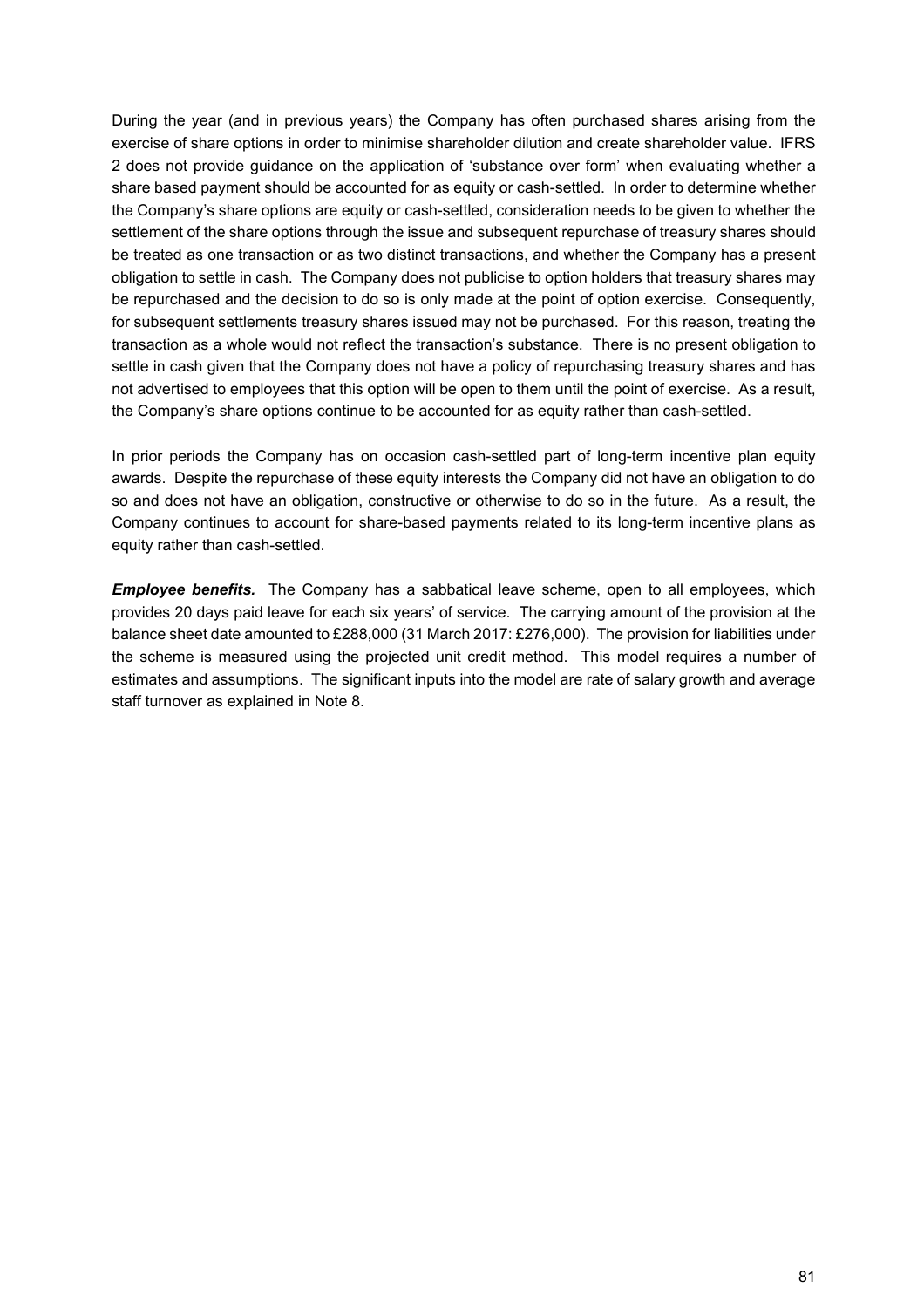# **2. Other intangible assets**

For the 12 months ended 31 March 2018:

|                                | Software | Software                 | Total    |
|--------------------------------|----------|--------------------------|----------|
|                                | licenses |                          |          |
|                                | £000     | £000                     | £000     |
| <b>At 1 April 2017</b>         |          |                          |          |
| Cost                           | 466      | 1,672                    | 2,138    |
| Accumulated amortisation       | (432)    | (1,499)                  | (1,931)  |
| Net book amount                | 34       | 173                      | 207      |
| 12 months ended 31 March 2018  |          |                          |          |
| Opening net book amount        | 34       | 173                      | 207      |
| Additions                      | 22       |                          | 22       |
| Amortisation charge            | (30)     | (173)                    | (203)    |
| <b>Closing net book amount</b> | 26       | $\overline{\phantom{0}}$ | 26       |
| <b>At 31 March 2018</b>        |          |                          |          |
| Cost                           | 488      | 1,672                    | 2,160    |
| Accumulated amortisation       | (462)    | (1,672)                  | (2, 134) |
| Net book amount                | 26       | -                        | 26       |

For the 15 months ended 31 March 2017:

|                                | Software | Software | Total   |
|--------------------------------|----------|----------|---------|
|                                | licenses |          |         |
|                                | £000     | £000     | £000    |
| At 1 January 2016              |          |          |         |
| Cost                           | 435      | 1,672    | 2,107   |
| Accumulated amortisation       | (375)    | (1,213)  | (1,588) |
| Net book amount                | 60       | 459      | 519     |
| 15 months ended 31 March 2017  |          |          |         |
| Opening net book amount        | 60       | 459      | 519     |
| Additions                      | 31       | -        | 31      |
| Amortisation charge            | (57)     | (286)    | (343)   |
| <b>Closing net book amount</b> | 34       | 173      | 207     |
| <b>At 31 March 2017</b>        |          |          |         |
| Cost                           | 466      | 1,672    | 2,138   |
| Accumulated amortisation       | (432)    | (1, 499) | (1,931) |
| <b>Net book amount</b>         | 34       | 173      | 207     |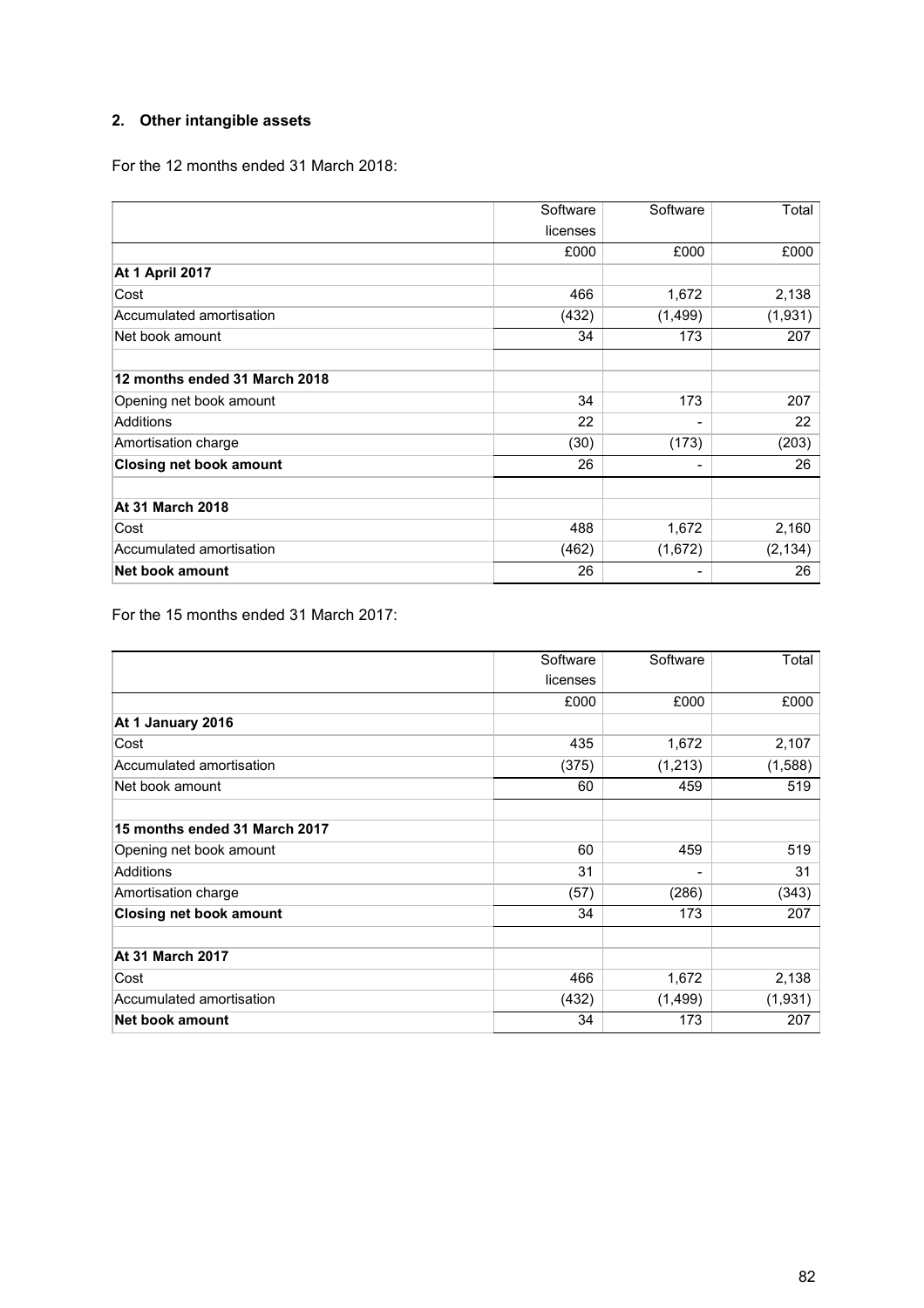# **3. Tangible assets**

For the 12 months ended 31 March 2018:

|                                  | Furniture,   | Computer | Total |
|----------------------------------|--------------|----------|-------|
|                                  | fittings and | hardware |       |
|                                  | equipment    |          |       |
|                                  | £000         | £000     | £000  |
| <b>At 1 April 2017</b>           |              |          |       |
| Cost                             | 147          | 466      | 613   |
| Accumulated depreciation         | (49)         | (404)    | (453) |
| Net book amount                  | 98           | 62       | 160   |
| 12 months ended 31 March 2018    |              |          |       |
| Opening net book amount          | 98           | 62       | 160   |
| Additions                        | 17           | 35       | 52    |
| Disposals                        | -            | (1)      | (1)   |
| Depreciation charge for the year | (30)         | (60)     | (90)  |
| Closing net book amount          | 85           | 36       | 121   |
| <b>At 31 March 2018</b>          |              |          |       |
| Cost                             | 164          | 500      | 664   |
| Accumulated depreciation         | (79)         | (464)    | (543) |
| <b>Net book amount</b>           | 85           | 36       | 121   |

For the 15 months ended 31 March 2017:

|                                  | Furniture,   | Computer | Total |
|----------------------------------|--------------|----------|-------|
|                                  | fittings and | hardware |       |
|                                  | equipment    |          |       |
|                                  | £000         | £000     | £000  |
| At 1 January 2016                |              |          |       |
| Cost                             | 99           | 386      | 485   |
| Accumulated depreciation         | (17)         | (312)    | (329) |
| Net book amount                  | 82           | 74       | 156   |
| 15 months ended 31 March 2017    |              |          |       |
| Opening net book amount          | 82           | 74       | 156   |
| <b>Additions</b>                 | 48           | 81       | 129   |
| Disposals                        | ۰            | (1)      | (1)   |
| Depreciation charge for the year | (32)         | (92)     | (124) |
| Closing net book amount          | 98           | 62       | 160   |
| <b>At 31 March 2017</b>          |              |          |       |
| Cost                             | 147          | 466      | 613   |
| Accumulated depreciation         | (49)         | (404)    | (453) |
| <b>Net book amount</b>           | 98           | 62       | 160   |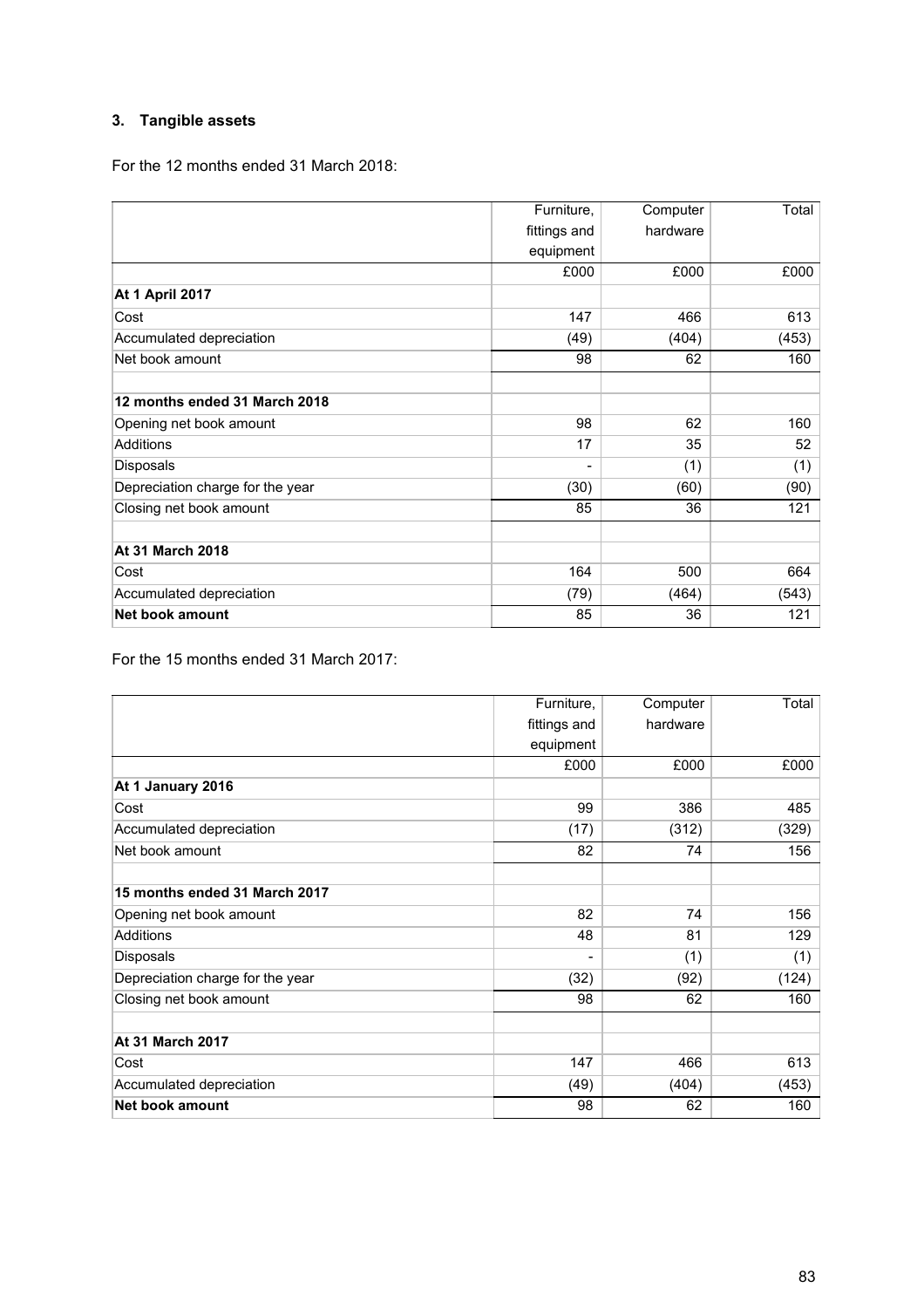### **4. Investments**

| Group companies                                        |      |
|--------------------------------------------------------|------|
|                                                        | £000 |
|                                                        |      |
| Cost and net book amount at 1 Apr 2017 and 31 Mar 2018 | 581  |

#### **Subsidiary undertakings**

Details of subsidiary undertakings and country of incorporation of each, at 31 March 2018 are as follows:

| System1 Research Limited                               | UK.                |
|--------------------------------------------------------|--------------------|
| System1 Research B.V.                                  | <b>Netherlands</b> |
| System1 Research, Inc.                                 | <b>USA</b>         |
| System1 Research Sarl                                  | Switzerland        |
| System1 Research GmbH                                  | Germany            |
| System1 Marketing Consulting (Shanghai) Co. Limited    | Chinal             |
| System1 Research Do Brazil Servicos de Marketing Ltda. | <b>Brazil</b>      |
| System1 Research France Sarl                           | France             |
| System1 Market Research Pte Ltd                        | Singapore          |
| System1 Research Pty Ltd.                              | Australia          |
| BrainJuicer India Private Limited                      | Indial             |
| System1 Agency Limited                                 | UK.                |

System1 Research Limited and System1 Agency Limited are wholly owned direct subsidiaries of System1 Group PLC. The remaining subsidiaries are each wholly owned direct subsidiaries of System1 Research Limited. The activities of all companies are the provision of online market research services, apart from System1 Agency Limited which provides advertising agency services.

# **5. Debtors**

|                                  | 31 Mar 2018 | 31 Mar 2017 |
|----------------------------------|-------------|-------------|
|                                  | £000        | £000        |
| Due within one year              |             |             |
| Trade debtors                    | 295         | 226         |
| Amounts due from group companies | 2,782       | 2,957       |
| Other debtors                    | 13          | 22          |
| VAT recoverable                  | 169         |             |
| Corporation tax recoverable      | 117         |             |
| Deferred tax (Note 9)            | 170         | 458         |
| Prepayments                      | 354         | 294         |
|                                  | 3,900       | 3,957       |
| Due after one year               |             |             |
| Deferred tax (Note 9)            | 122         | 402         |
|                                  |             |             |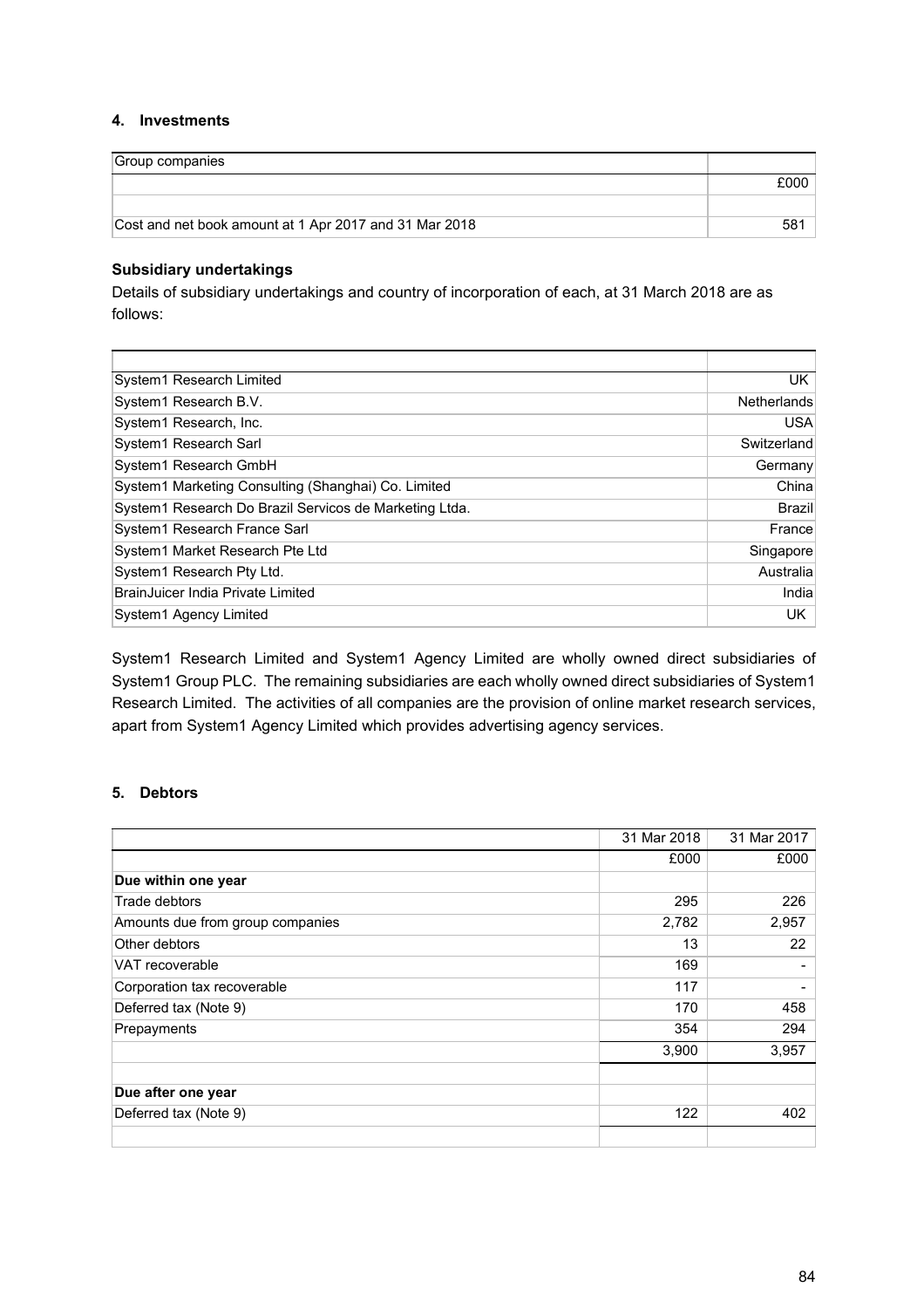### **6. Creditors: amounts due within one year**

|                                   | 31 Mar 2018 | 31 Mar 2017 |
|-----------------------------------|-------------|-------------|
|                                   | £000        | £000        |
|                                   |             |             |
| Trade creditors                   | 533         | 216         |
| Social security and other taxes   | 103         | 28          |
| Amounts due to group undertakings | 163         | 303         |
| Finance lease creditor            | 46          |             |
| Corporation tax liability         |             | 195         |
| Accruals                          | 752         | 880         |
|                                   | 1,597       | 1,622       |

### **7. Creditors: amounts due after one year**

|                        | 31 Mar 2018 | 31 Mar 2017 |
|------------------------|-------------|-------------|
|                        | £000        | £000        |
|                        |             |             |
| Finance lease creditor | 70          |             |

# **8. Provisions for liabilities**

|                                 | Deferred tax   | Sabbatical | Total |
|---------------------------------|----------------|------------|-------|
|                                 | (note 8)       | provision  |       |
|                                 | £000           | £000       | £000  |
|                                 |                |            |       |
| At 1 January 2016               | 45             | 304        | 349   |
| Utilised in the 15 month period | (13)           | (28)       | (41)  |
| At 31 March 2017                | 32             | 276        | 308   |
|                                 |                |            |       |
| Provided in the year            | $\blacksquare$ | 39         | 39    |
| Utilised in the year            | (13)           | (27)       | (40)  |
| At 31 March 2018                | 19             | 288        | 307   |

The Group has a sabbatical leave scheme, open to all employees. The scheme provides 20 days paid leave for each successive period of six years' service. There is no proportional entitlement for shorter periods of service. The provision for the liabilities under the scheme is measured using the projected unit credit method. The calculation of the provision for the 12 months to 31 March 2018 assumes an annual rate of growth in salaries of 7% (15 months to 31 March 2017: 7%), a discount rate of 2.2% (15 months to 31 March 2017: 2.5%), based upon good quality 6-year corporate bond yields, and an average staff turnover rate of 19% (15 months to 31 March 2017: 19%).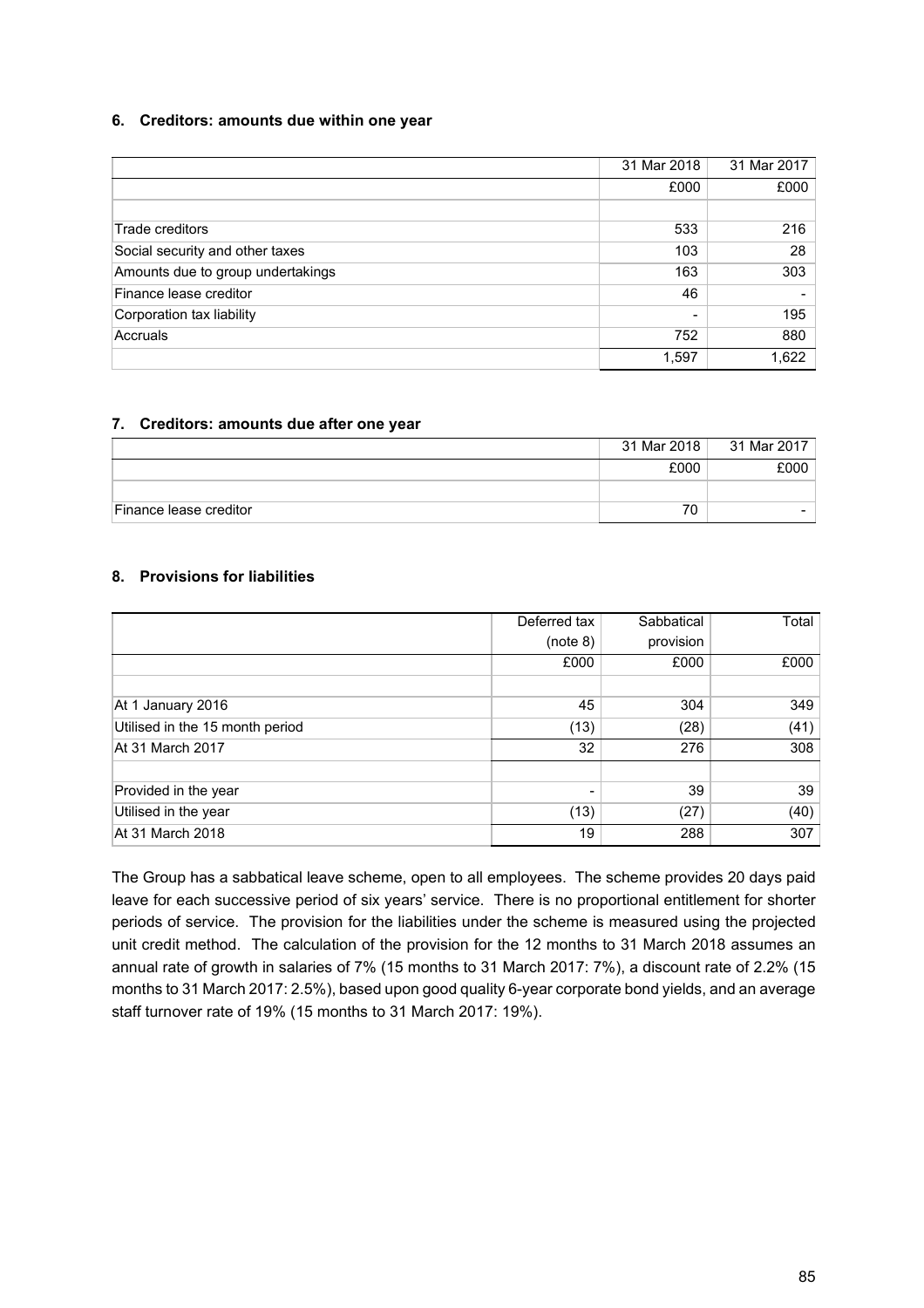# **9. Deferred tax**

Deferred tax assets and liabilities are as follows.

|                                                                 | 31 Mar 2018 | 31 Mar 2017 |
|-----------------------------------------------------------------|-------------|-------------|
|                                                                 | £000        | £000        |
|                                                                 |             |             |
| Deferred tax assets:                                            |             |             |
| - Deferred tax assets to be recovered after more than 12 months | 122         | 402         |
| - Deferred tax assets to be recovered within 12 months          | 170         | 458         |
|                                                                 | 292         | 860         |
| Deferred tax liabilities:                                       |             |             |
| - Deferred tax liability to be recovered within 12 months       | (19)        | (32)        |
|                                                                 |             |             |
| Deferred tax asset (net):                                       | 273         | 828         |

The gross movement in deferred tax is as follows.

|                                           | 12 months to | <b>15 months to</b> |
|-------------------------------------------|--------------|---------------------|
|                                           | 31 Mar 2018  | 31 Mar 2017         |
|                                           | £000         | £000                |
|                                           |              |                     |
| Opening balance                           | 828          | 312                 |
| Income statement credit                   | 40           | 75                  |
| Tax (debited)/credited directly to equity | (595)        | 441                 |
| Closing balance                           | 273          | 828                 |

The movement in deferred income tax assets and liabilities during the 12 month period, without taking into consideration the offsetting of balances within the same tax jurisdiction, is as follows:

| Deferred tax assets          | Other          | Share   | Sabbatical     | Total |
|------------------------------|----------------|---------|----------------|-------|
|                              | provisions     | options | Provision      |       |
|                              | £000           | £000    | £000           | £000  |
|                              |                |         |                |       |
| At 1 April 2017              | ົ              | 805     | 53             | 860   |
| Credited to income statement | 9              | 16      | 2              | 27    |
| Debited directly to equity   | $\blacksquare$ | (595)   | $\overline{ }$ | (595) |
| At 31 March 2018             | 11             | 226     | 55             | 292   |

| Deferred tax liabilities     | Accelerated capital allowances |
|------------------------------|--------------------------------|
|                              | £000                           |
|                              |                                |
| At 1 April 2017              | (32)                           |
| Credited to income statement | 13 <sup>13</sup>               |
| At 31 March 2018             | (19)                           |